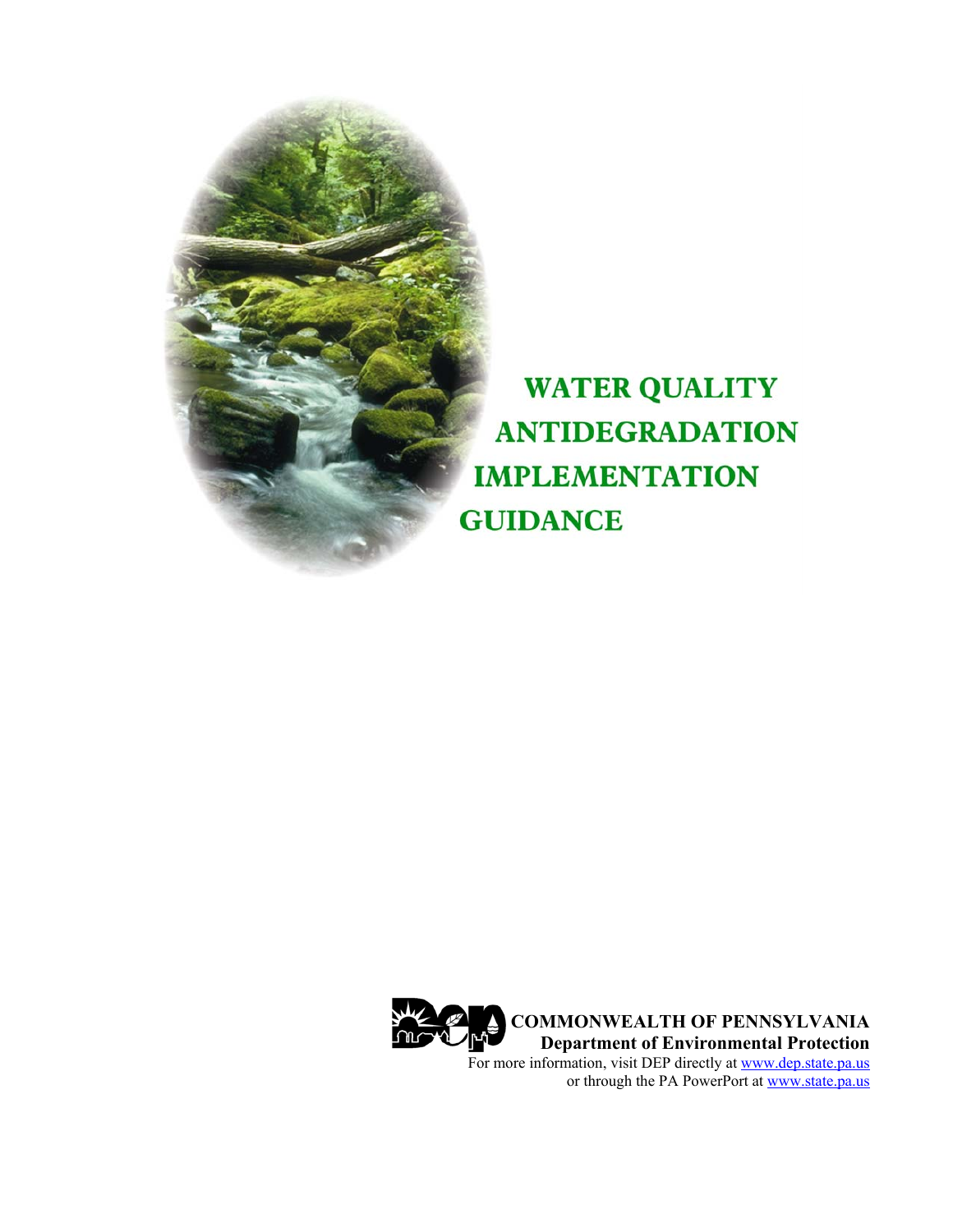# **DEPARTMENT OF ENVIRONMENTAL PROTECTION Bureau of Water Supply and Wastewater Management**

| DOCUMENT NUMBER: 391-0300-002 |                                                                                                                                                                                                                                                                                                                                                                                                                                                                                                                                                                                                                                                                                                                                                                                                                                                                                                                                                                                                                                                                                                                                                                                                                                                                                                                                                                                                                                                                                                                                                                                                                                                    |  |  |
|-------------------------------|----------------------------------------------------------------------------------------------------------------------------------------------------------------------------------------------------------------------------------------------------------------------------------------------------------------------------------------------------------------------------------------------------------------------------------------------------------------------------------------------------------------------------------------------------------------------------------------------------------------------------------------------------------------------------------------------------------------------------------------------------------------------------------------------------------------------------------------------------------------------------------------------------------------------------------------------------------------------------------------------------------------------------------------------------------------------------------------------------------------------------------------------------------------------------------------------------------------------------------------------------------------------------------------------------------------------------------------------------------------------------------------------------------------------------------------------------------------------------------------------------------------------------------------------------------------------------------------------------------------------------------------------------|--|--|
| <b>TITLE:</b>                 | Water Quality Antidegradation Implementation Guidance                                                                                                                                                                                                                                                                                                                                                                                                                                                                                                                                                                                                                                                                                                                                                                                                                                                                                                                                                                                                                                                                                                                                                                                                                                                                                                                                                                                                                                                                                                                                                                                              |  |  |
| <b>EFFECTIVE DATE:</b>        | November 29, 2003                                                                                                                                                                                                                                                                                                                                                                                                                                                                                                                                                                                                                                                                                                                                                                                                                                                                                                                                                                                                                                                                                                                                                                                                                                                                                                                                                                                                                                                                                                                                                                                                                                  |  |  |
| <b>AUTHORITY:</b>             | Pennsylvania Clean Streams Law (35 P.S. §691.1 et seq.) and regulations<br>at Title 25 Pa. Code Title 25, including Chapters 91, 92, 93, 95, 96, 102,<br>and 105.                                                                                                                                                                                                                                                                                                                                                                                                                                                                                                                                                                                                                                                                                                                                                                                                                                                                                                                                                                                                                                                                                                                                                                                                                                                                                                                                                                                                                                                                                  |  |  |
| POLICY:                       | It is the policy of the Department of Environmental Protection (DEP) to<br>protect the existing uses of all surface waters, and the existing quality of<br>High Quality (HQ) and Exceptional Value (EV) Waters. Existing uses are<br>protected when DEP makes a final decision on any permit or approval for<br>an activity that may affect a protected use. Existing uses are protected<br>based upon DEP's evaluation of the best available information (which<br>satisfies DEP protocols and Quality Assurance/Quality Control (QA/QC)<br>procedures) that indicates the protected use of the waterbody. For a new,<br>additional, or increased point source discharge to an HQ or EV water, the<br>person proposing the discharge is required to utilize a nondischarge<br>alternative that is cost-effective and environmentally sound when<br>compared with the cost of the proposed discharge. If a nondischarge<br>alternative is not cost-effective and environmentally sound, the person<br>must use the best available combination of treatment, pollution prevention,<br>and wastewater reuse technologies and assure that any discharge is non-<br>degrading, unless (in the case of HQ waters), DEP finds, after satisfaction<br>of intergovernmental coordination and public participation requirements,<br>that allowing lower water quality is necessary to accommodate important<br>economic or social development in the area in which the waters are<br>located. In addition, DEP will assure that cost-effective and reasonable<br>best management practices for nonpoint source control in HQ and EV<br>waters are achieved. |  |  |
| <b>PURPOSE:</b>               | The purpose of this document is to provide guidance to DEP staff and aid<br>the regulated community and the public in understanding the<br>implementation of the Antidegradation Program in Pennsylvania.                                                                                                                                                                                                                                                                                                                                                                                                                                                                                                                                                                                                                                                                                                                                                                                                                                                                                                                                                                                                                                                                                                                                                                                                                                                                                                                                                                                                                                          |  |  |
| <b>APPLICABILITY:</b>         | This guidance applies to all persons conducting or planning to conduct<br>activities which may impact surface waters in the Commonwealth.                                                                                                                                                                                                                                                                                                                                                                                                                                                                                                                                                                                                                                                                                                                                                                                                                                                                                                                                                                                                                                                                                                                                                                                                                                                                                                                                                                                                                                                                                                          |  |  |
| <b>DISCLAIMER:</b>            | The policies and procedures outlined in this guidance are intended to<br>supplement existing requirements. Nothing in the policies or procedures<br>shall affect regulatory requirements.                                                                                                                                                                                                                                                                                                                                                                                                                                                                                                                                                                                                                                                                                                                                                                                                                                                                                                                                                                                                                                                                                                                                                                                                                                                                                                                                                                                                                                                          |  |  |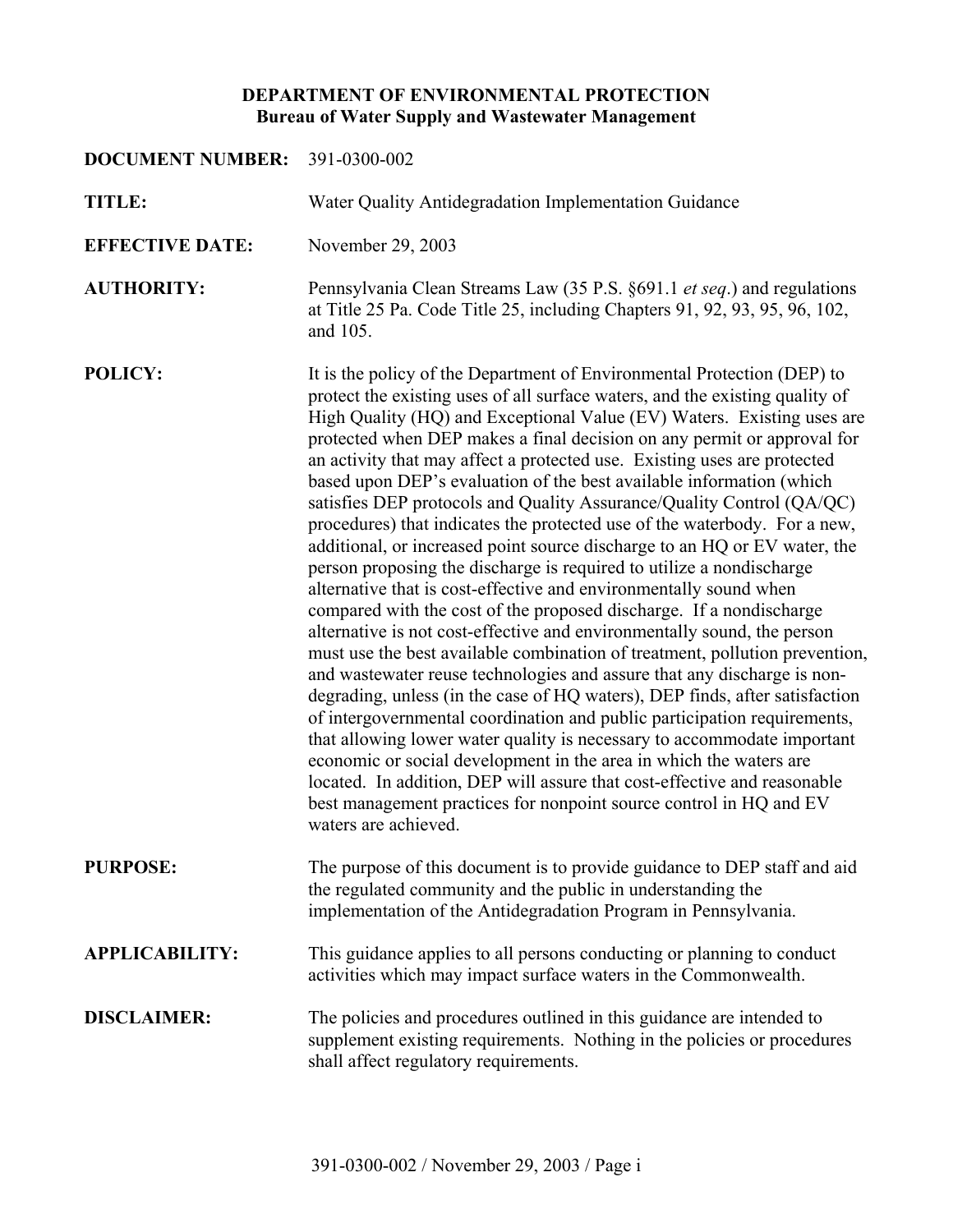The policies and procedures herein are not an adjudication or a regulation. There is no intent on the part of DEP to give the rules in these policies that weight or deference. This document establishes the framework within which DEP will exercise its administrative discretion in the future. DEP reserves the discretion to deviate from this policy statement if circumstances warrant.

| <b>PAGE LENGTH:</b> | 137 pages                         |
|---------------------|-----------------------------------|
| <b>LOCATION:</b>    | Volume 30, Tab 01                 |
| <b>DEFINITIONS:</b> | See Title 25 Pa. Code, Chapter 93 |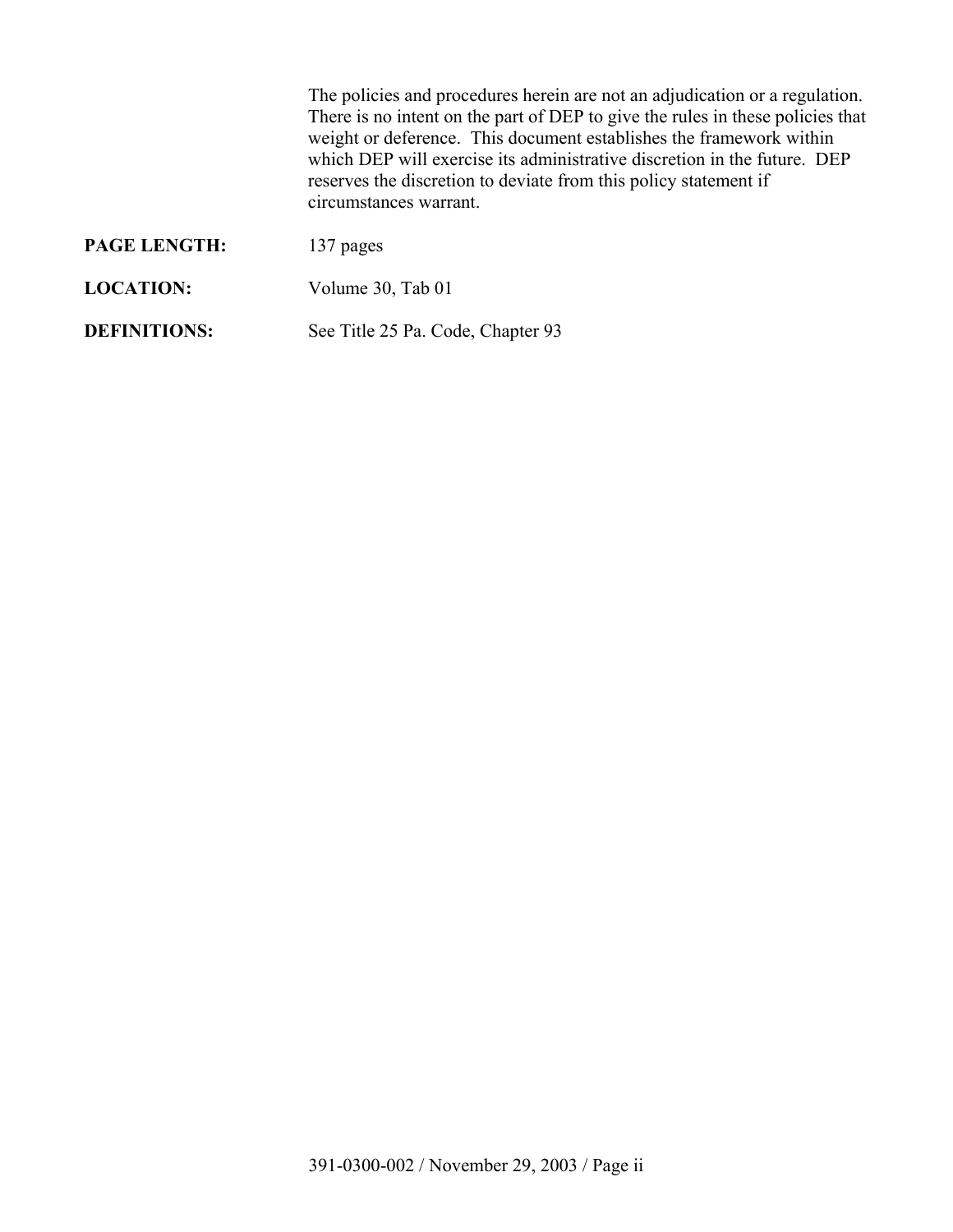# **Table of Contents**

# Page

| Chapter 1 | 1                                                                                 |                |  |  |  |
|-----------|-----------------------------------------------------------------------------------|----------------|--|--|--|
|           | 1.                                                                                | $\mathbf{1}$   |  |  |  |
|           | 2.                                                                                | $\overline{2}$ |  |  |  |
|           | 3.                                                                                | $\overline{4}$ |  |  |  |
| Chapter 2 |                                                                                   | 5              |  |  |  |
|           | 1.                                                                                | 5              |  |  |  |
|           | 2.                                                                                | 5              |  |  |  |
|           | 3.                                                                                | 6              |  |  |  |
|           | 4.                                                                                | 8              |  |  |  |
|           | 5.                                                                                | 11             |  |  |  |
|           | 6.                                                                                | 12             |  |  |  |
| Chapter 3 |                                                                                   | 14             |  |  |  |
|           | 1.                                                                                | 14             |  |  |  |
|           | 2.                                                                                | 14             |  |  |  |
|           | 3.                                                                                | 15             |  |  |  |
|           | 4.                                                                                | 15             |  |  |  |
|           | 5.<br>Threatened and Endangered (T&E) Species Protection Measures                 | 17             |  |  |  |
| Chapter 4 | Processing of Petitions, Evaluations, and Assessments to Change a Designated Use. | 18             |  |  |  |
|           | 1.                                                                                | 18             |  |  |  |
|           | 2.                                                                                | 19             |  |  |  |
|           | 3.                                                                                | 20             |  |  |  |
|           | 4.                                                                                | 21             |  |  |  |
| Chapter 5 |                                                                                   | 23             |  |  |  |
|           | 1.                                                                                | 23             |  |  |  |
|           | 2.                                                                                | 23             |  |  |  |
|           | 3.                                                                                | 28             |  |  |  |
|           | 4.                                                                                | 36             |  |  |  |
|           | 5.                                                                                | 37             |  |  |  |
| Chapter 6 |                                                                                   | 39             |  |  |  |
|           | 1.                                                                                | 39             |  |  |  |
|           | 2.                                                                                | 40             |  |  |  |
|           | 3.                                                                                | 41             |  |  |  |
| Chapter 7 |                                                                                   | 45             |  |  |  |
|           | 1.                                                                                | 45             |  |  |  |
|           | 2.                                                                                | 45             |  |  |  |
|           | 3.                                                                                | 46             |  |  |  |
|           | 4.                                                                                | 47             |  |  |  |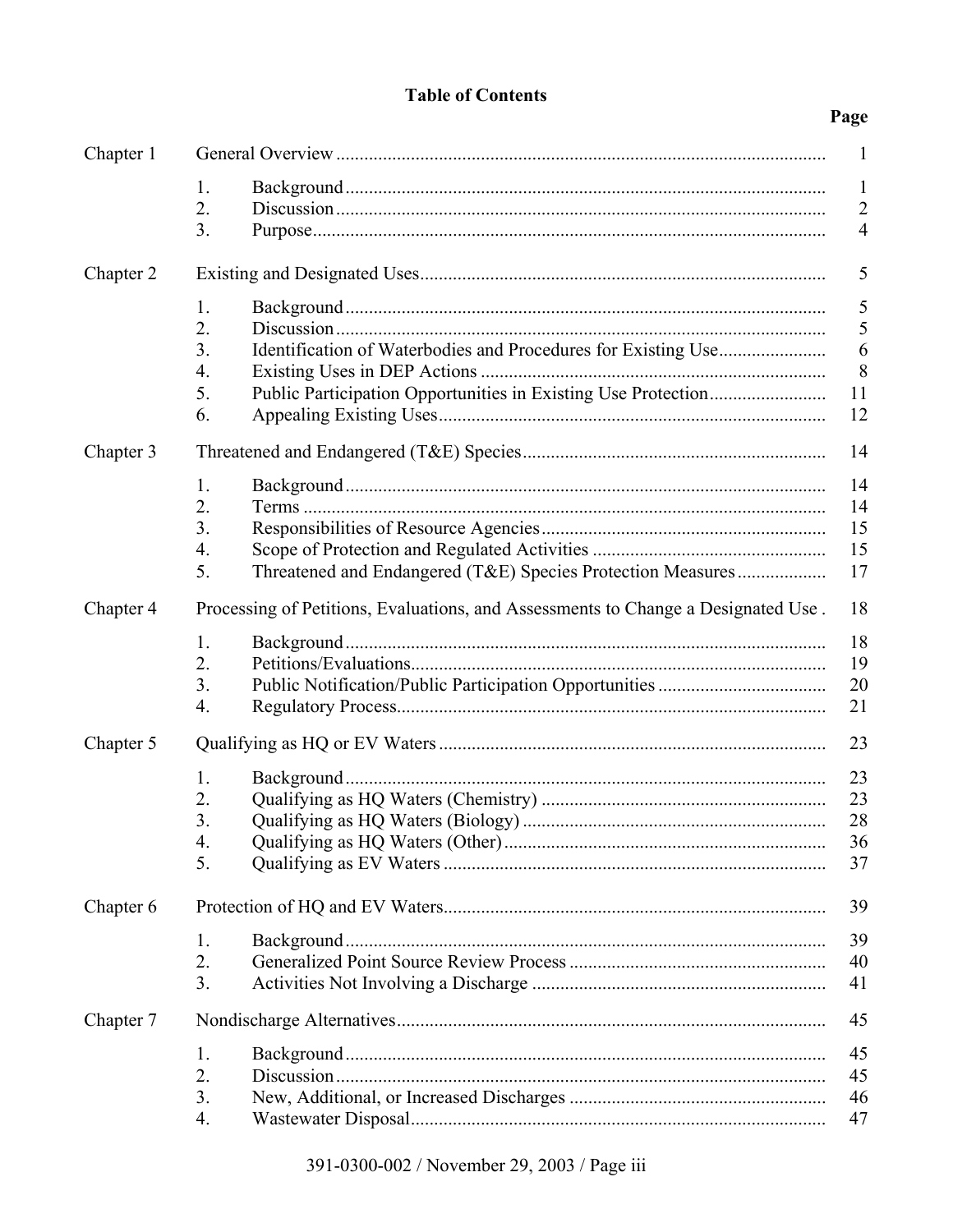| Chapter 8  |                                                                                 | 59  |
|------------|---------------------------------------------------------------------------------|-----|
|            | 1.                                                                              | 59  |
|            | 2.                                                                              | 59  |
|            | 3.                                                                              | 60  |
| Chapter 9  | Antidegradation Best Available Combination of Technologies (ABACT)              | 68  |
|            | $1_{\cdot}$                                                                     | 68  |
|            | $\overline{2}$ .                                                                | 68  |
| Chapter 10 |                                                                                 | 71  |
|            | 1.                                                                              | 71  |
|            | $\overline{2}$ .                                                                | 72  |
| Chapter 11 |                                                                                 | 79  |
|            | 1.                                                                              | 79  |
|            | $\overline{2}$ .                                                                | 80  |
| Chapter 12 |                                                                                 | 83  |
|            | 1.                                                                              | 83  |
|            | Submittals to Change the Designated/Existing Use of a Waterbody<br>2.           | 85  |
|            | 3.                                                                              | 85  |
|            | 4.                                                                              | 86  |
|            | 5 <sub>1</sub><br>Public Participation During Environmental Quality Board (EQB) |     |
|            |                                                                                 | 87  |
| Appendix A |                                                                                 | 89  |
| Appendix B |                                                                                 | 97  |
| Appendix C |                                                                                 | 106 |
| Appendix D |                                                                                 | 109 |
| Appendix E |                                                                                 | 115 |
| Appendix F |                                                                                 | 122 |
| Appendix G |                                                                                 | 130 |

# **LIST OF FIGURES**

| Figure 1 |                                                                        | 13 |
|----------|------------------------------------------------------------------------|----|
| Figure 2 |                                                                        | 22 |
| Figure 3 |                                                                        |    |
| Figure 4 | Generalized Permit Review Process for Proposed Discharges to EV Waters | 44 |

# **LIST OF TABLES**

| Table 1 |                                                                              | 26 |
|---------|------------------------------------------------------------------------------|----|
| Table 2 |                                                                              | 27 |
| Table 3 |                                                                              | 62 |
| Table 4 |                                                                              | 65 |
| Table 5 |                                                                              | 76 |
| Table 6 | Summary of Public Participation Opportunities in the Antidegradation Program | 88 |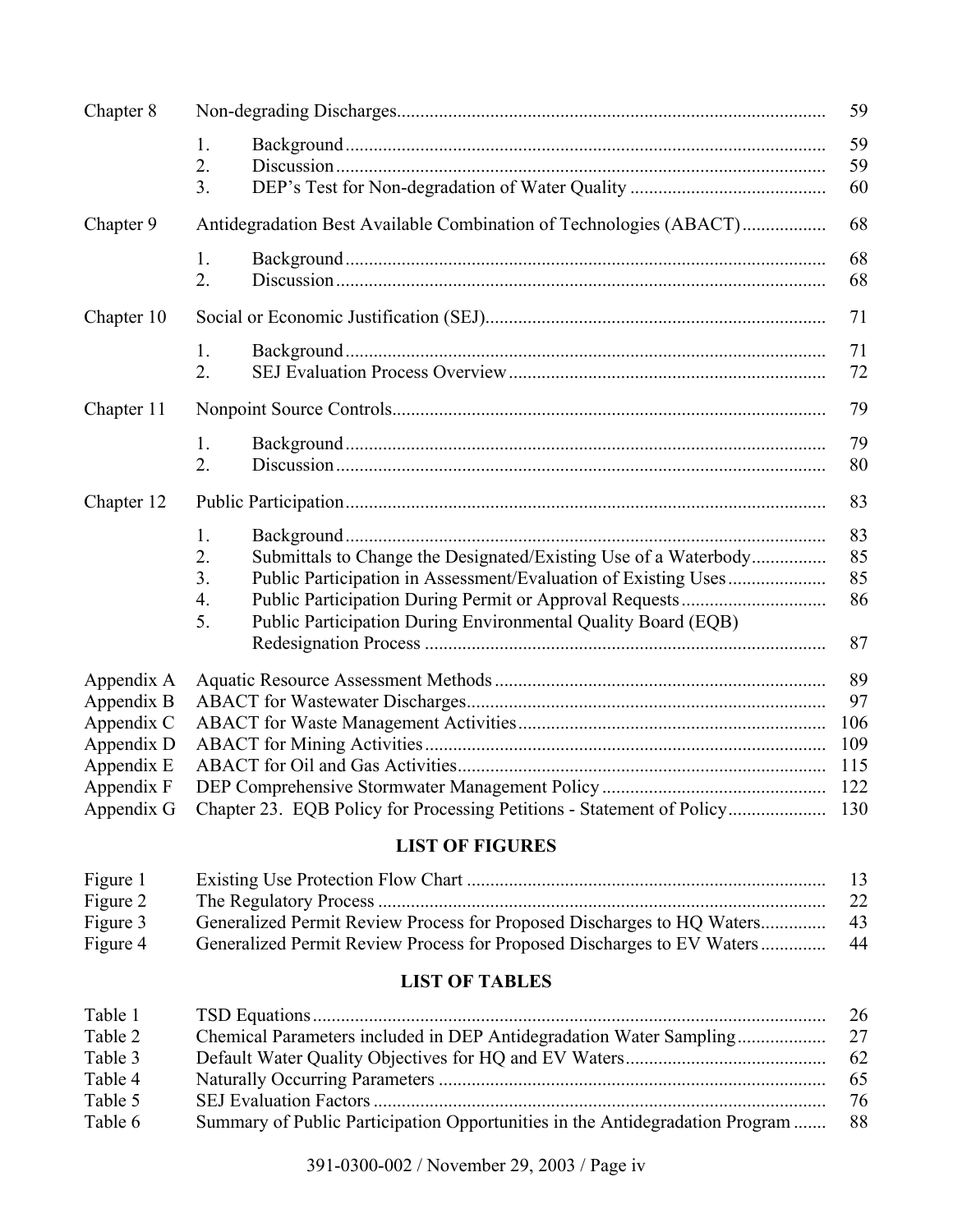### **CHAPTER 1**

### **GENERAL OVERVIEW**

### **1. Background**

Antidegradation is a concept and policy created by the Department of the Interior in 1968 and was included in EPA's first water quality standards regulation in 1975. The federal basis for the program is contained in the federal Clean Water Act, and is set forth in regulations at 40 CFR §131.12, which is a part of the overall EPA water quality standards regulation promulgated in 1983, and 40 CFR §131.32, which was promulgated by EPA for the Commonwealth in 1996. States are required to adopt an antidegradation policy meeting minimum requirements and must include this policy as a required element of their surface water quality standards programs in order to gain federal approval of the standards. This requirement complements the Pennsylvania Clean Streams Law available on DEP's website at www.dep.state.pa.us, enacted to preserve and improve the purity of the waters of the Commonwealth for the protection of public health, animal life, aquatic life, and other beneficial uses.

The basic concept of antidegradation is to promote the maintenance and protection of existing water quality for High Quality (HQ) and Exceptional Value (EV) waters, and protection of existing uses for all surface waters because it recognizes that existing water quality and uses have inherent value worthy of protection and preservation. As a required element of a state's water quality standards, the Antidegradation Program introduces levels of protection for deserving waterbodies above the basic standards. It should be noted that the level of protection of HQ waters may be reduced from maintenance of existing quality, if necessary, to accommodate important economic or social development in the area in which the waters are located. This Social or Economic Justification (SEJ) process is discussed in detail in Chapter 10.

"Water quality standards" for any surface waterbody are the combination of "water uses" and the instream "water quality criteria" necessary to protect and maintain those uses. The uses of a waterbody are determined by considering the values a waterbody has for such things as water supply, propagation of fish and wildlife, recreation in and on the water, and other uses. The adopted water quality criteria are the numerical and descriptive chemical, biological, or physical stream conditions which must be maintained to support the uses. Uses may be either "designated uses," that is, water uses specifically contained, for each waterbody, in Title 25 Pa. Code Sections 93.9a - 93.9z, or "existing uses." Existing water uses are those actually attained by the waterbody whether or not they are listed in §§93.9a - 93.9z as designated uses. These distinctions are further explained later in this Chapter.

Water quality standards govern the degree of degradation a waterbody may incur without causing the loss of a use. They provide a base level of protection-maintenance of designated water uses. The antidegradation concept adds an additional level of protection by providing for protection of existing uses of all surface waters and, for selected waterbodies that represent significant aquatic resources, the maintenance of existing water quality.

Antidegradation requirements in Pennsylvania are designed to provide this protection in discrete levels or tiers, as explained in the next chapter. These levels of protection are appropriately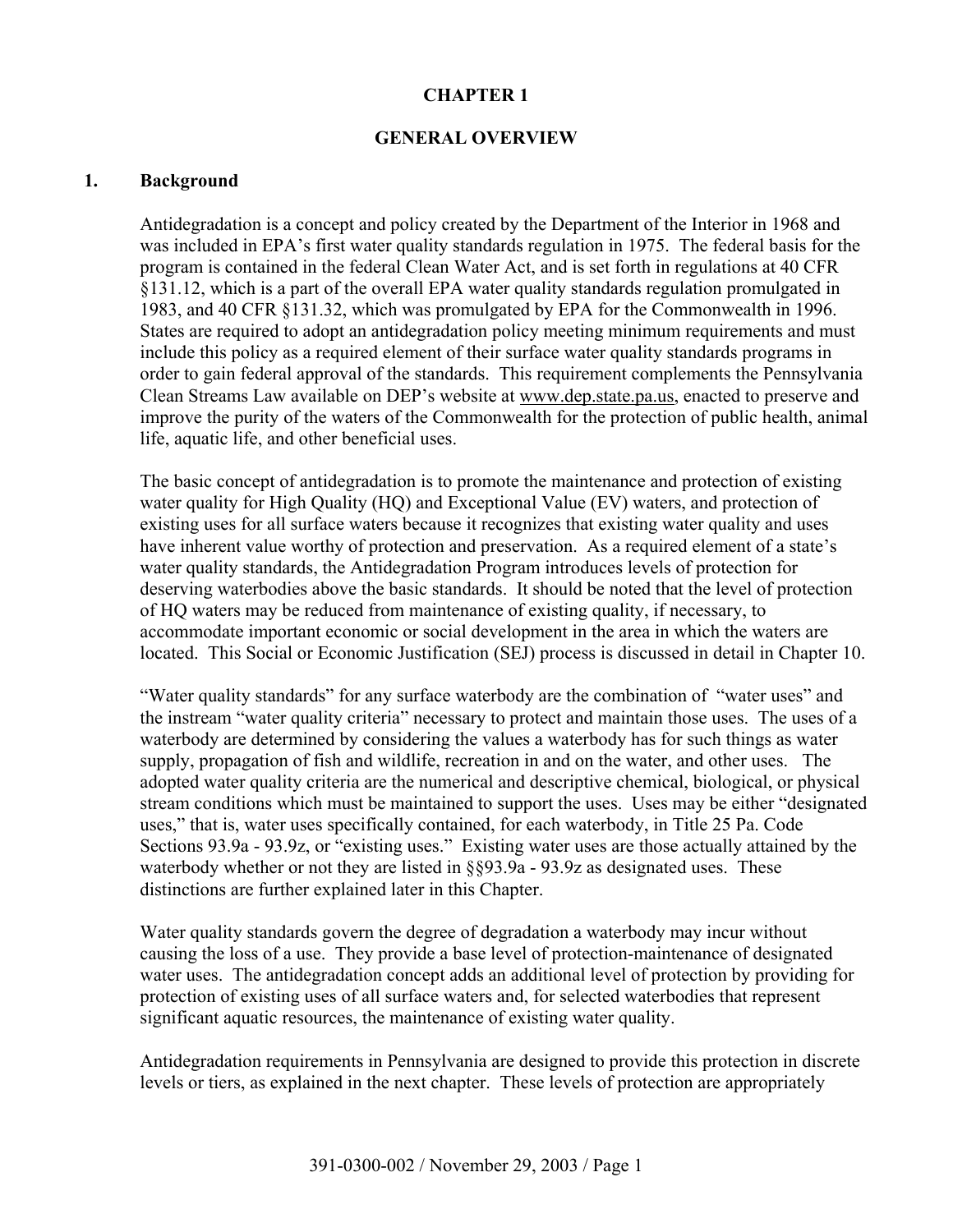matched to categories of waterbodies, based on their existing uses, level of water quality, and environmental characteristics.

# **2. Discussion**

# **Protected Uses/Existing Use***s*

As stated in §93.4a(b), *"existing instream water uses and the level of water quality necessary to protect the existing uses shall be maintained and protected."* At this level of protection, which is applicable to all surface waters, water quality may not be degraded below levels that protect the existing uses. This is accomplished, for waters listed in Table 1 of Pennsylvania's Water Quality Standards regulation (Chapter 93) with Protected Uses for Aquatic Life and for HQ waters where a Social or Economic Justification (SEJ) determination has been made, through the application of numeric and general narrative water quality criteria found in Chapter 93 of DEP regulations and the toxic substances criteria found in Chapter 16, Toxics Management Strategy - Statement of Policy. For EV waters and HQ waters where SEJ has not been demonstrated, protection of existing use is accomplished through maintenance of existing water quality. Existing uses are defined in §93.1 as *"those uses actually attained in the waterbody on or after November 28, 1975, whether or not those uses have been included in the water quality standards."* 

In Pennsylvania's antidegradation regulations, this level of protection is prescribed in §93.4c(a), "*Existing use protection.*" This section of the regulation contains important elements regarding how DEP will act when, upon evaluation of data, it determines that a waterbody is attaining or has attained an existing use.

For all surface waters, the existing uses of the water must be protected when an activity, which may affect a surface water and which requires a DEP permit or approval, is proposed. Existing use protection also includes the protection of threatened and endangered species.

# **High Quality Waters (HQ)**

The regulations specifying how a waterbody may qualify as HQ waters provide that such qualification may occur by demonstration of suitable chemical or biological conditions.

Under the chemical test, a surface water is HQ if long-term water quality (at least 1 year of data) for 12 chemical parameters is better than levels necessary to support propagation of fish, shellfish, and wildlife and recreation in or on the water. Under the biological test, a water is HQ if it meets either of the following: (a) in comparison to a reference stream, the water shows a macroinvertebrate community score of 83 percent or greater using a protocol based on EPA's Rapid Bioassessment Protocol (RBP); or (b) the water is a Class A wild trout stream designated by the Pennsylvania Fish and Boat Commission (PFBC) following public notice and comment.

# **Exceptional Value Waters (EV)**

This highest level of protection requires that "*water quality … be maintained and protected.*" To be compatible with the federal regulation, Pennsylvania's EV waters classification includes "Outstanding National Resource Waters." In addition, outstanding state, regional, and local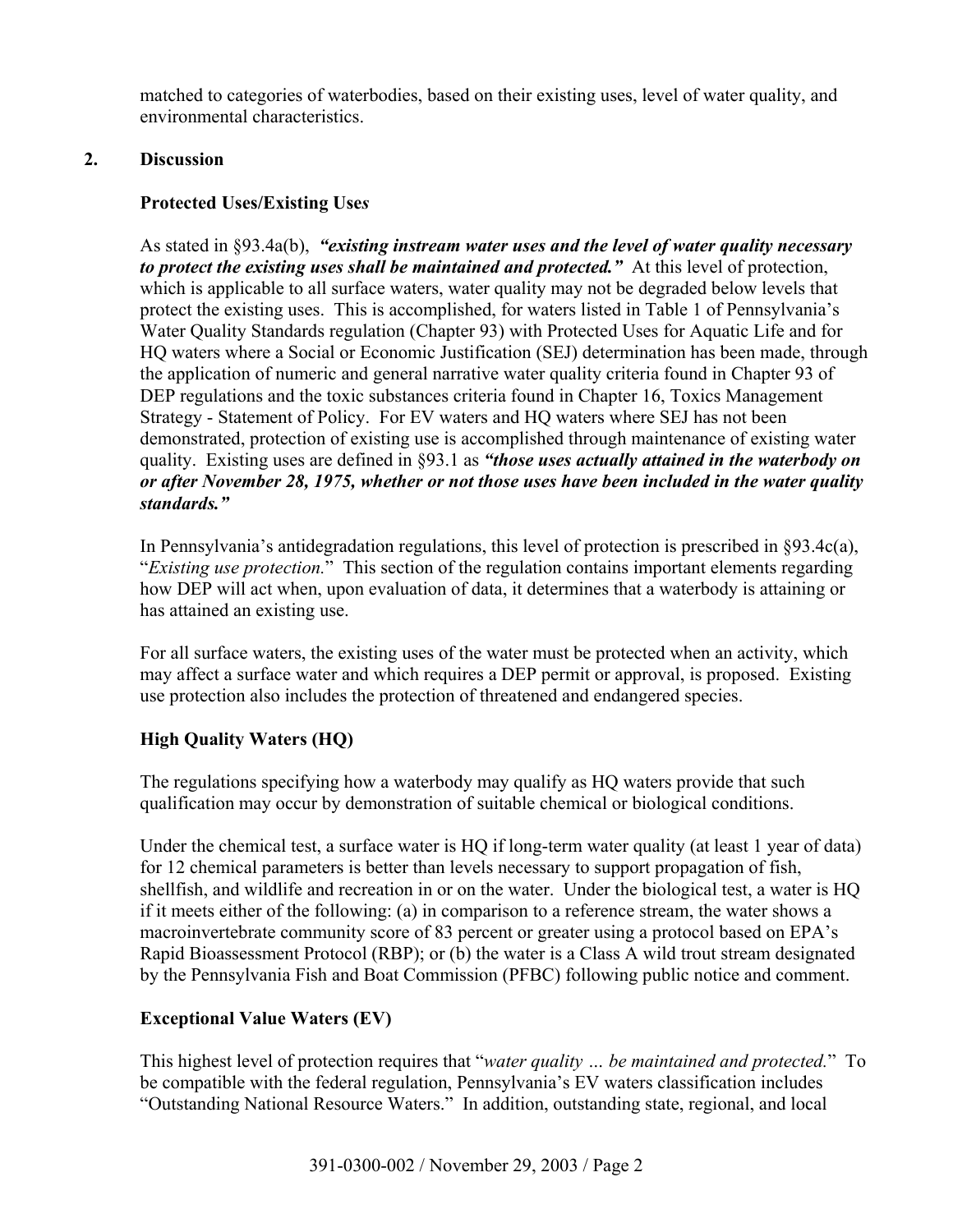waters are also protected at this level. Thus, the Pennsylvania antidegradation regulation provides multiple routes for these waters to qualify for EV protection. At this highest level, no lowering of water quality is allowed. For point sources, only discharges that produce a nondegrading effluent can be allowed in EV waters.

Pathways to qualifying as EV waters are discussed below and in detail in Chapter 5. A water qualifies for EV if it is an HQ water which meets one or more of the following attributes: (1) it flows in a national wildlife refuge or a state game propagation and protection area; (2) it flows in a designated state park natural area, state forest natural area, national natural landmark, federal or state wild river, federal wilderness area, or national recreation area; (3) it is an outstanding national, state, regional, or local resource water as defined in Section 93.1 of the regulation; (4) it is a surface water of exceptional recreational significance as defined in Section 93.1 of the regulation; (5) the water achieves a biological test score of 92 percent or greater using the modified RBP; or (6) the water is designated a wilderness trout stream by PFBC following public notice and comment. An additional pathway is available for waters that possess "*exceptional ecological significance*." Water quality better than the criteria set forth in Chapter 93 of DEP regulations is not needed to qualify as EV waters for surface waters of exceptional ecological significance. These waters include but are not limited to EV wetlands and thermal springs (see Chapter 5). Collectively, these "conditions," used to qualify surface waters as EV, represent the Pennsylvania equivalent to "Outstanding National Resource Waters" as described in federal regulation.

# **Protection of HQ and EV Waters**

# Point Sources

To satisfy the antidegradation requirements of DEP water quality standards regulations and Executive Order 1999-1 relating to the coordination of state actions with local land use planning concerns, a special pre-permit analysis is required prior to a proposed discharge to HQ or EV waters. Alternatives to new, additional, or increased point source discharges to surface waters must be employed where they are cost-effective and environmentally sound. This requirement is known as a nondischarge alternative analysis (Chapter 7) and does not apply to existing (nonexpanding) discharges. These alternatives, depending on the nature of the activity, may include land application of wastewater, use of an alternative discharge location, use of holding facilities coupled with wastewater transport and treatment, and establishment of buffer zones to protect waters from proposed earth disturbance.

If a nondischarge alternative is not cost-effective and environmentally sound, a proposed discharger must utilize the best available combination of cost-effective treatment, land disposal, pollution prevention, and wastewater reuse technologies. This process, known as the antidegradation best available combination of technologies (ABACT) analysis, establishes a minimum level of performance for dischargers in HQ and EV waters based upon the more stringent of water quality-based effluent limits (WQBEL) or ABACT (see Figure 3).

If ABACT produces a non-degrading discharge, the discharge can be approved in either HQ or EV waters. If implementation of ABACT would produce a degrading discharge, it cannot be used, without supplemental treatment, to ensure protection of existing quality in EV waters and could only be applied to HQ waters after approval of SEJ as described in Chapter 10.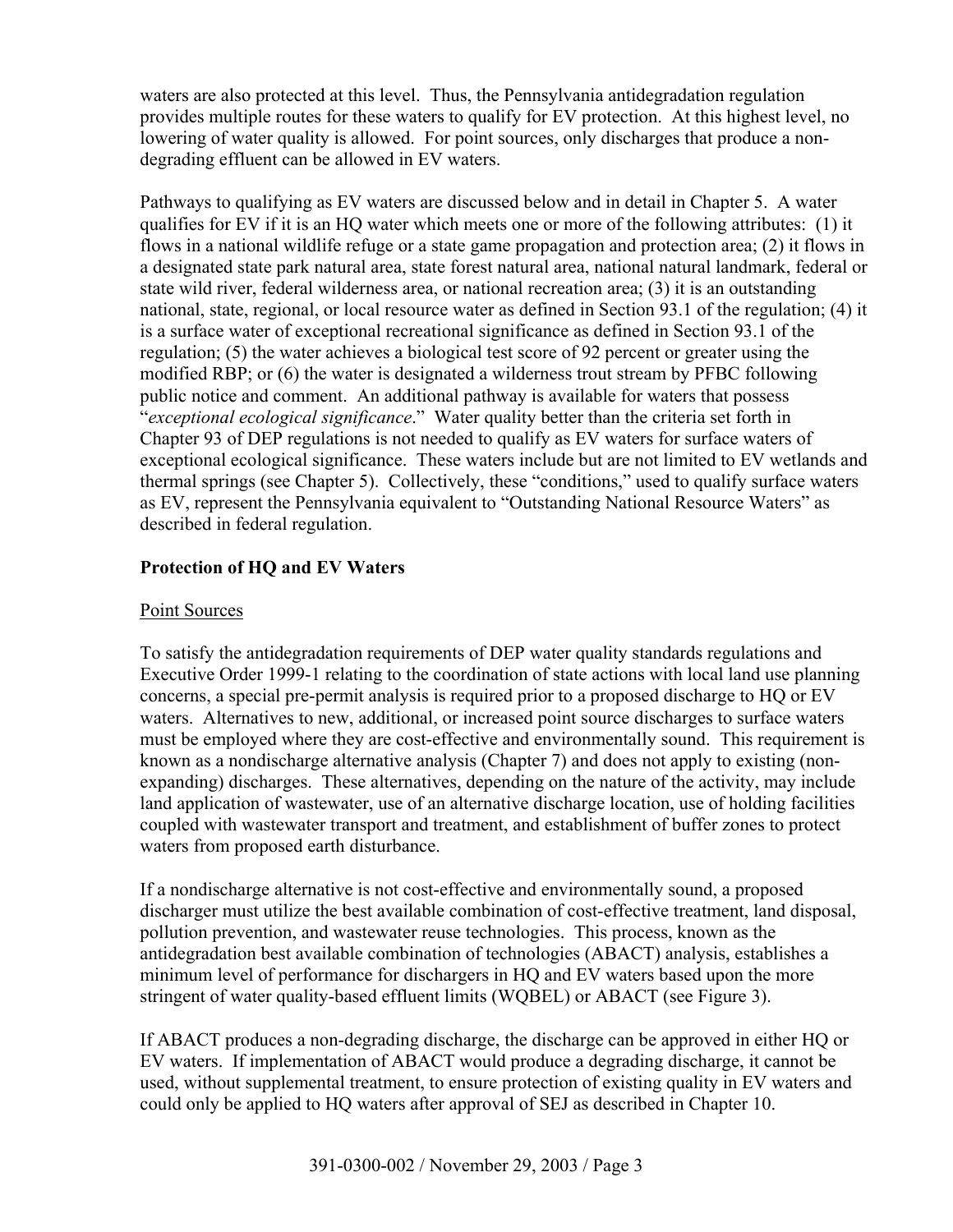### Nonpoint Sources

Cost-effective and reasonable Best Management Practices (BMPs) as required in Section 93.4c of DEP's regulations and Section 131.12 of EPA regulations are required to protect Pennsylvania's water resources from the effects of nonpoint sources. Methods for implementing this provision are outlined in Chapter 11.

### Activities not Involving a Discharge

Withdrawal of water from streams or lakes for various uses can have an adverse impact. Mechanisms to address water quantity issues are discussed in Chapter 6 of this guidance document.

### **3. Purpose**

This implementation guidance has been compiled to define and clarify numerous complex issues surrounding the Antidegradation Program. It discusses implementation issues concerning the protection of existing uses (Chapter 2); the petition process and methods of waterbody evaluation and assessment (Chapter 4); the criteria used to place waterbodies into the program at the various levels of protection (Chapter 5); and the protection of HQ and EV waters (Chapters 6 & 11) through various DEP programs. The role that local and county level government, as well as private citizens, can play in the identification and protection of these waters is also discussed throughout the guidance and summarized in Chapter 12.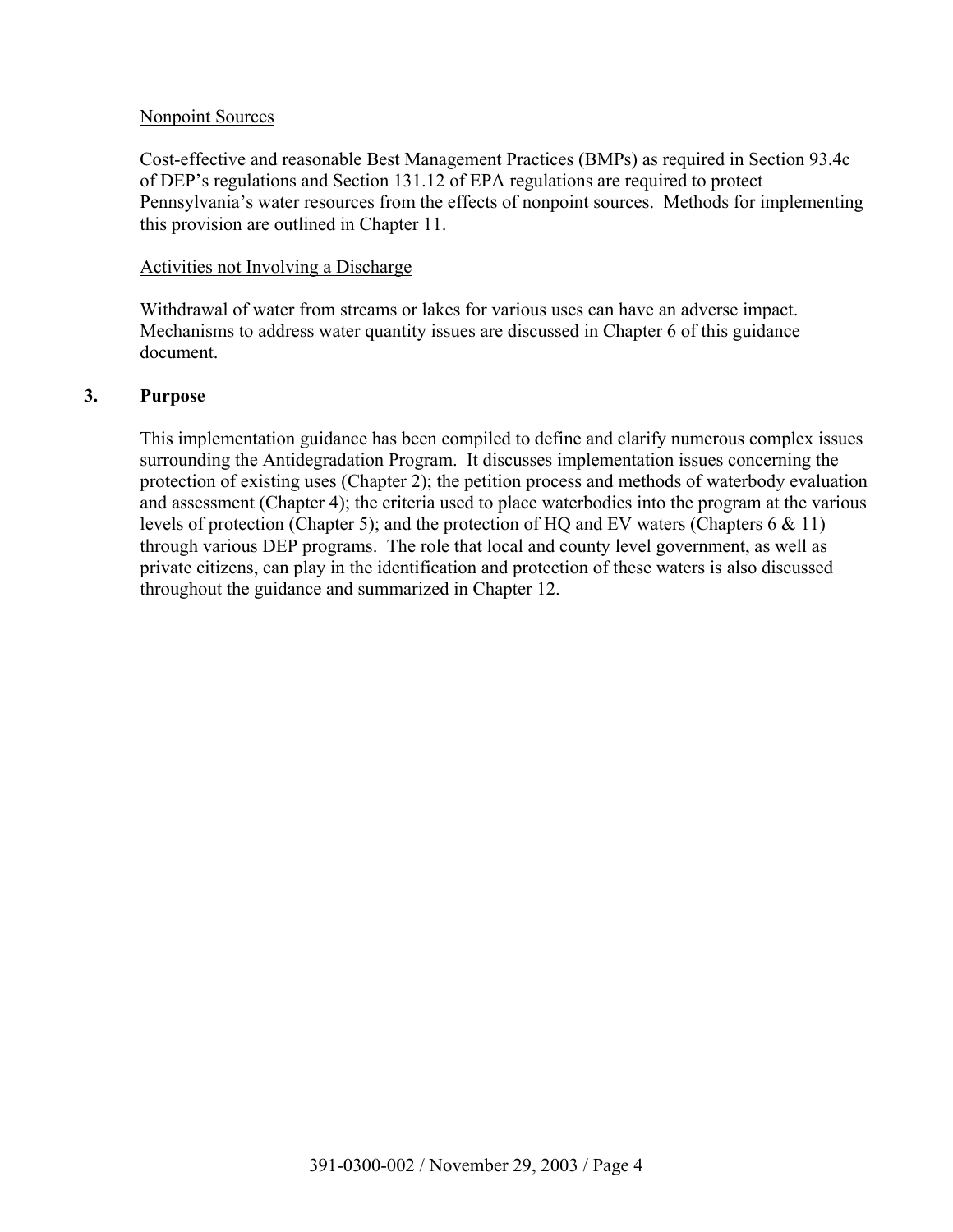## **CHAPTER 2**

### **EXISTING AND DESIGNATED USES**

#### **1. Background**

In addition to the definition of existing use in §93.1, the existing use protection provisions of the regulations are found in §93.4a(b) which provides that:

*"Existing instream water uses and the level of water quality necessary to protect the existing uses shall be maintained and protected."* 

and in  $\S 93.4c(a)(1)$  which provides that:

*"(i) Existing use protection shall be provided when the Department's evaluation of information (including data gathered at the Department's own initiative, data contained in a petition to change a designated use submitted to the Environmental Quality Board pursuant to §93.4d(a), or data considered in the context of a Department permit or approval action) indicates that a surface water has attained an existing use.* 

*(ii) The Department shall inform persons who apply for a Department permit or approval which could impact a surface water, during the permit or approval application or review process, of the results of the evaluation of information undertaken pursuant to paragraph (1)(i).* 

*(iii) Interested persons may provide the Department with additional information during the permit or approval application process regarding existing use protection for the surface water.* 

*(iv) The Department will make a final determination of existing use protection for the surface water as part of the final approval action."*

and in  $\S 93.4c(a)(2)$  which provides that:

# *"If the Department has confirmed the presence, critical habitat, or critical dependence of endangered or threatened federal or Pennsylvania species in or on a surface water, the Department shall ensure protection of such species and critical habitat."*

Existing use protection is referred to as the "Tier 1" protection level in the federal regulations. The basic requirement is that, for all surface waters, all *existing* instream water uses and the level of water quality necessary to protect those uses must be maintained and protected. In addition, special existing use provisions apply to the protection of threatened and endangered (T&E) species. This chapter addresses existing use protection, procedures, and implementation. Provisions relating to the protection of T&E species are set out in Chapter 3.

## **2. Discussion**

### **What is an existing use?**

An "existing use" is defined in Title 25 Pa. Code Section 93.1 as *"Those uses actually attained in the waterbody on or after November 28, 1975, whether or not they are included in the water*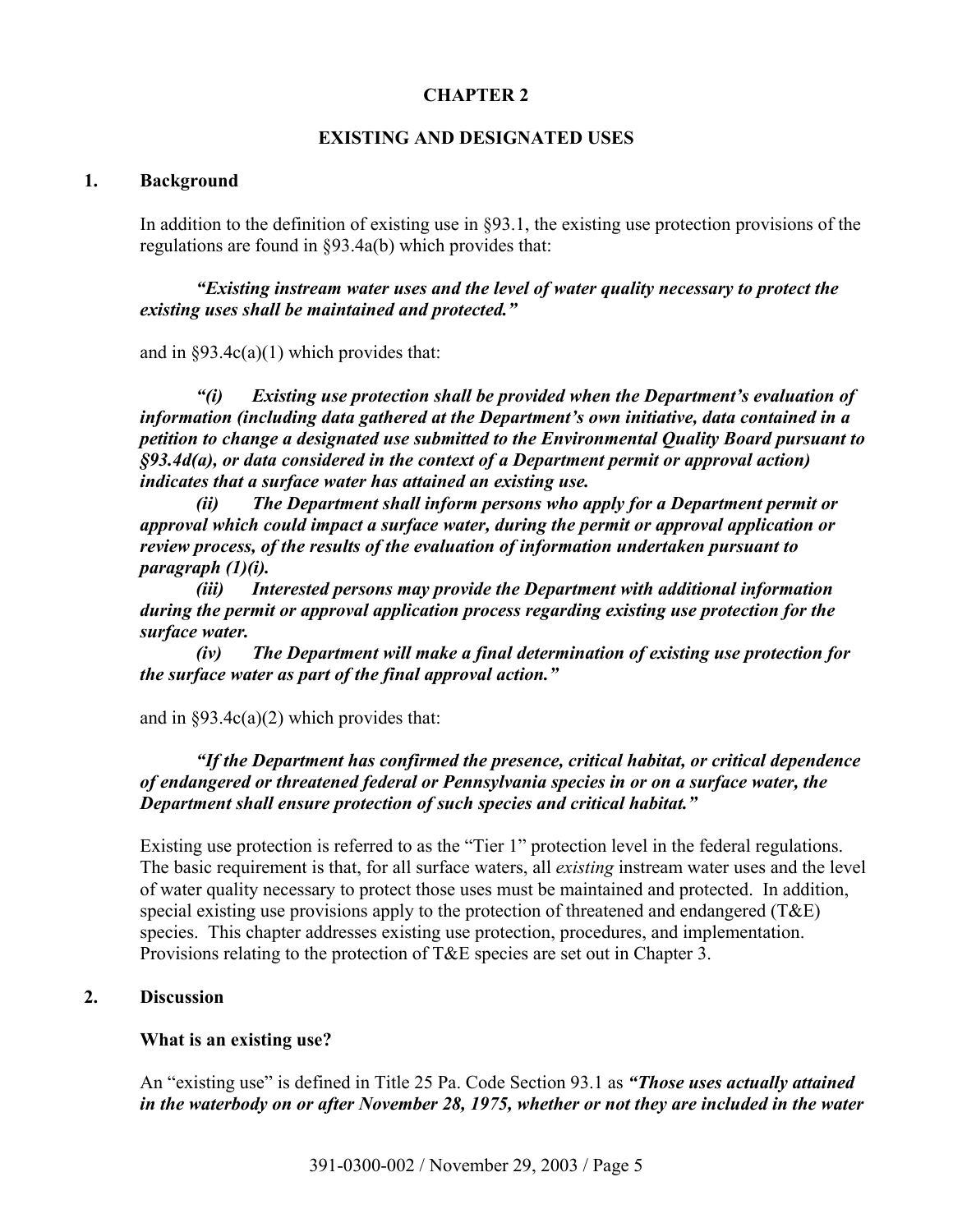*quality standards."* The same definition appears in the federal regulations at 40 CFR Part 131.3(e).

# **What uses are protected as existing uses?**

All of the water uses listed in §93.3 are protected as existing uses. These water uses include warm water fishes (WWF), trout stocking (TSF), cold water fishes (CWF), HQ waters, and EV waters as well as others designed to protect water supply and recreation. The uses are protected on a waterbody segment when DEP makes a decision to issue or deny a permit or approval request for an activity that may impact the use. This is accomplished, for WWF, TSF, CWF and HQ waters with SEJ, through the application of numeric water quality criteria found in Chapter 93 of DEP's regulations and the toxic substances criteria found in Chapter 16, Toxics Management Strategy - Statement of Policy. For EV waters and HQ waters where SEJ has not been demonstrated, protection of existing use is accomplished through maintenance of existing quality.

Existing uses are protected in the same manner as designated uses. DEP protects such uses by making decisions to issue or deny requests for DEP permits or approvals.

### **How are existing uses different from designated uses?**

Existing uses are different than designated uses in several ways. First, while a designated use is a regulation that is the product of a rulemaking process, an existing use is a DEP classification for a stream based on valid technical information for a surface water that DEP has reviewed. Existing uses are generally the same as, but in some situations may be more or less protective than, designated uses.

Next, an existing use is the use a waterbody actually attains on or after November 28, 1975. A designated use, on the other hand, may constitute the regulatory goal that the Environmental Quality Board (EQB) promulgates for a surface water, regardless of whether the water has actually attained such a use. For example, all Pennsylvania waters are designated for use as public water supplies although that use may not be actually attained in all waters. If available information indicates that a waterbody attained a use at any time on or after November 28, 1975, and the waterbody has since been degraded, the existing use is the most stringent use attained on or after that date regardless of subsequent degradation.

Another important difference between existing and designated uses is that the regulations provide a mechanism whereby the designated use of a waterbody may be made less stringent by the EQB in certain circumstances. However, a designated use of a surface water may not be lowered to a use that is less stringent than the existing use for the water. Procedures to change designated uses are discussed further in Chapter 4.

# **3. Identification of Waterbodies and Procedures for Existing Use**

### **Sources of data**

The identification of waterbodies for existing use evaluation occurs as a result of information provided by, for example, (1) DEP staff; (2) the Pennsylvania Fish and Boat Commission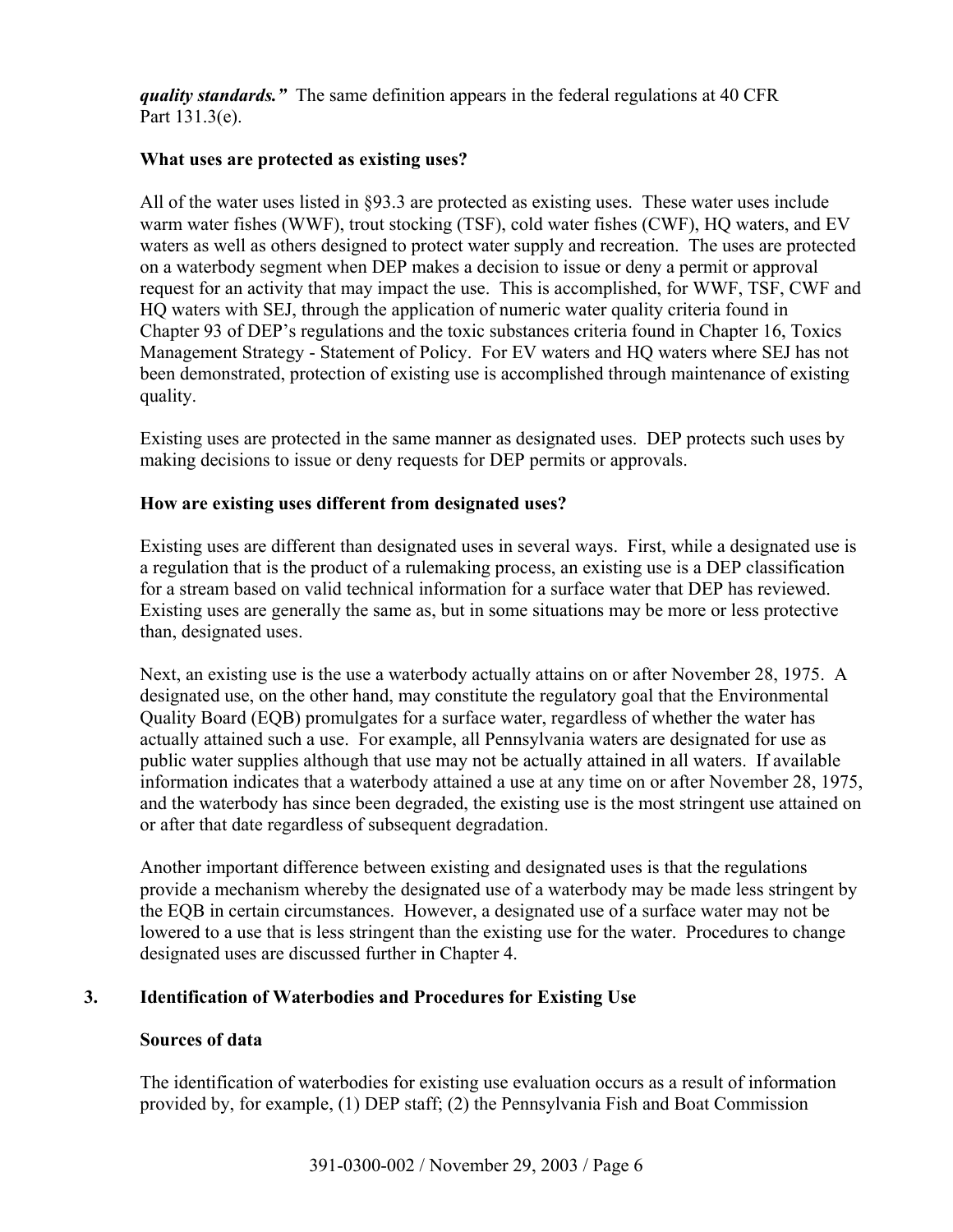(PFBC); (3) a person, organization, or agency seeking a DEP permit or approval; or (4) a person, organization, or agency submitting a complete stream redesignation petition to the EQB.

Requests for existing use evaluations must be supported by information that either establishes the existing use or casts sufficient doubt on the current designated use to warrant further study. These requests can take the form of a report generated by DEP or PFBC staff, data considered in the context of a DEP permit or approval action, or a petition submitted to the EQB to change a designated use.

If the Bureau of Water Supply and Wastewater Management (BWSWM) receives data for an existing use evaluation, it will review the submission to determine if it is in accordance with applicable protocols. If the submitted information meets all applicable protocols and demonstrates an appropriate existing use classification more stringent than the designated use for a particular waterbody, the results of the evaluation will, after concurrence of the Director of the BWSWM, be added to the existing use list.

# **Evaluation of existing uses**

The evaluation of the existing use of a waterbody considers the nature of the data or information presented, the quantity and quality of the data, any existing and readily available data which DEP and others may have gathered, and DEP's own knowledge of the subject waterbody.

DEP verifies that data submitted in support of a permit application or petition to the EQB has been collected following recommended protocol and QA/QC procedures (the procedures outlined in DEP's Quality Assurance Workplan entitled *Aquatic Life - Use Attainability Studies for Flowing and Impounded Waterbodies*, DEP ID: 391-3200-004 available on DEP's website) before using the data in the review of permit or approval requests. In addition, a petition must contain the information and follow the procedures outlined in the protocols as well as the requirements of Title 25 Pa. Code Chapter 23, which relates to the EQB policy for processing petitions for redesignation of streams (see Chapter 4, Section 2 and Appendix G).

DEP's quality assurance review of either document listed above may involve field verification of the data or additional data collection. If the data has been submitted and does not follow recommended protocol or quality assurance and control procedures, or is otherwise incomplete or insufficient, it will be returned to the submitter with an explanation of why it is being returned. Where DEP finds deficiencies in the data submitted by the public or other entities, it will inform the parties who submitted the data what the deficiencies are. Final determination on the existing use protection level will be made by DEP on the basis of the sound data that exist at the time of final permit or approval action. If the existing use does not match the designated use listed in Chapter 93, DEP will recommend that the EQB proceed with the rulemaking process to amend the designated use.

# **Existing uses list**

DEP maintains a publicly accessible list of surface water segments where data has been evaluated which indicates an existing use classification of a waterbody that is more protective than the designated use (including those segments which are HQ or EV). The list is maintained and updated by BWSWM on DEP's website and will be used by DEP and county conservation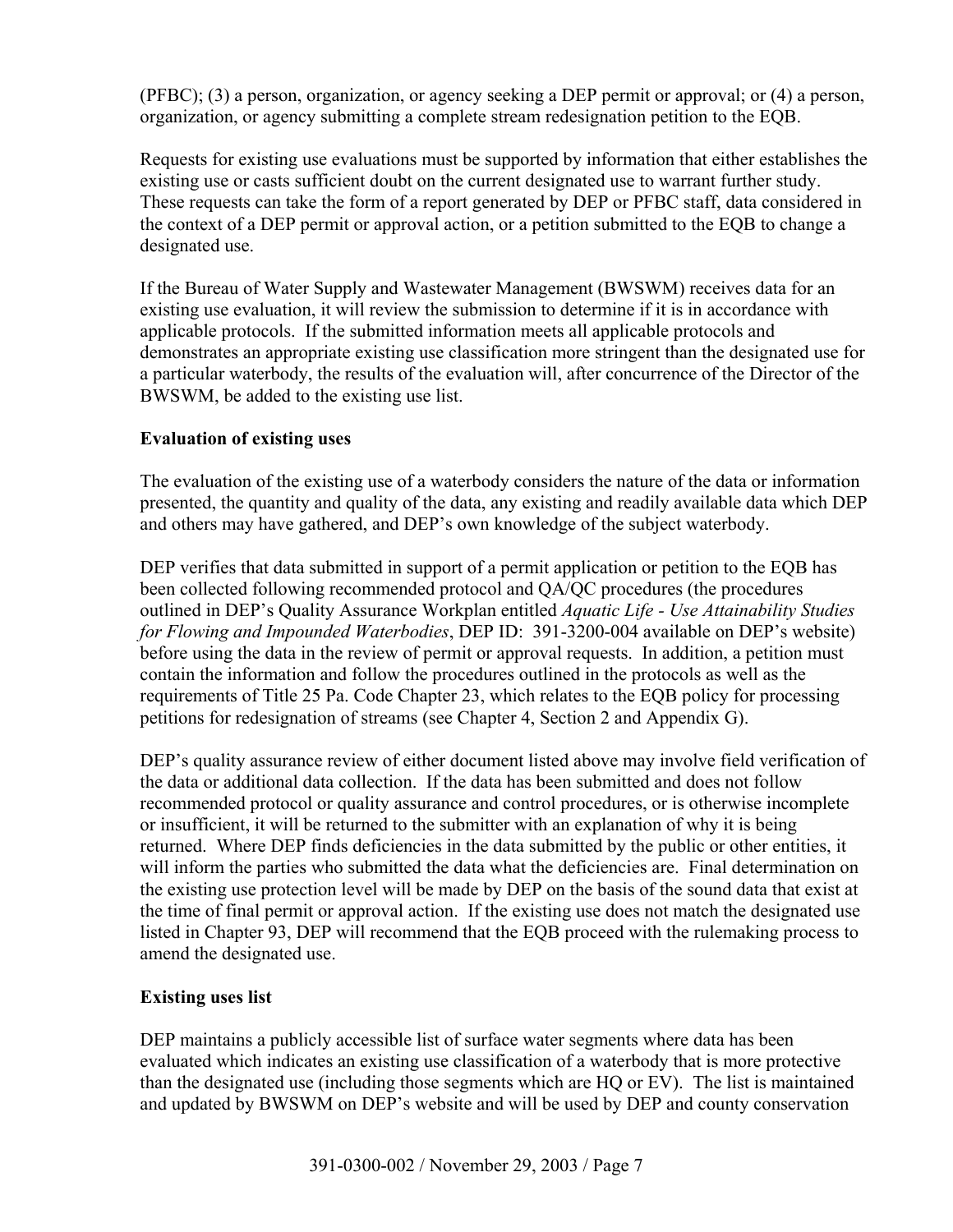district staff with responsibility to protect surface water quality in reviewing requests for permits and approvals. Only an existing use which is more protective than the designated use in §§93.9a - 93.9z for a particular waterbody is placed on the existing use list.

The existing use list consists of two primary data sources. First, the list includes the results of all existing use decisions that have been made as part of any DEP final action on a request for a permit or approval, with concurrence of the Director of BWSWM. Second, the list contains the results of all existing use evaluations which have been completed by DEP staff and have been concurred with by the Director.

Classification of existing uses is an on-going process driven by the sources of data listed above. Individuals, agencies, or organizations outside DEP have the option of providing sufficient data to substantiate their position that the existing use differs from the designated use, or simply providing enough information to establish that the waterbody in question warrants an existing use evaluation.

The list of existing uses includes at least the following information: stream name, stream segment description, county, designated use, existing use, and date of survey.

Waterbodies on this list are periodically compiled into rulemaking actions taken before the EQB in order to change the designated uses as they appear in DEP regulations to match the existing use of the water. These rulemakings are subject to public notice and input opportunities before finalization.

# **4. Existing Uses in DEP Actions**

# **What is the standard of protection for existing uses?**

Section 93.4a(b) provides that **"***existing instream water uses and the level of water quality necessary to protect the existing uses shall be maintained and protected***."** The same protection standard appears in the federal antidegradation regulations at 40 CFR Part  $131.12(a)(1)$ .

### **When is existing use protection provided?**

Like designated use protection, existing use protection is provided for a waterbody segment by DEP when it takes a final action on a permit application or other request to DEP for an approval to conduct an activity which could impact a surface water.

### **DEP review of requests for a permit or approval**

DEP will, during the course of permit application or approval review, utilize existing and readily available data on the subject waterbody in the review of all permit applications and plan/activity approval requests.

A person seeking a permit or approval from DEP to conduct an activity that may impact a surface water must demonstrate to DEP that its activity will protect and maintain the more protective of the designated use or the existing use for the receiving water. To this end, DEP staff who issue permits or approvals for such activities must ensure that the request for permit or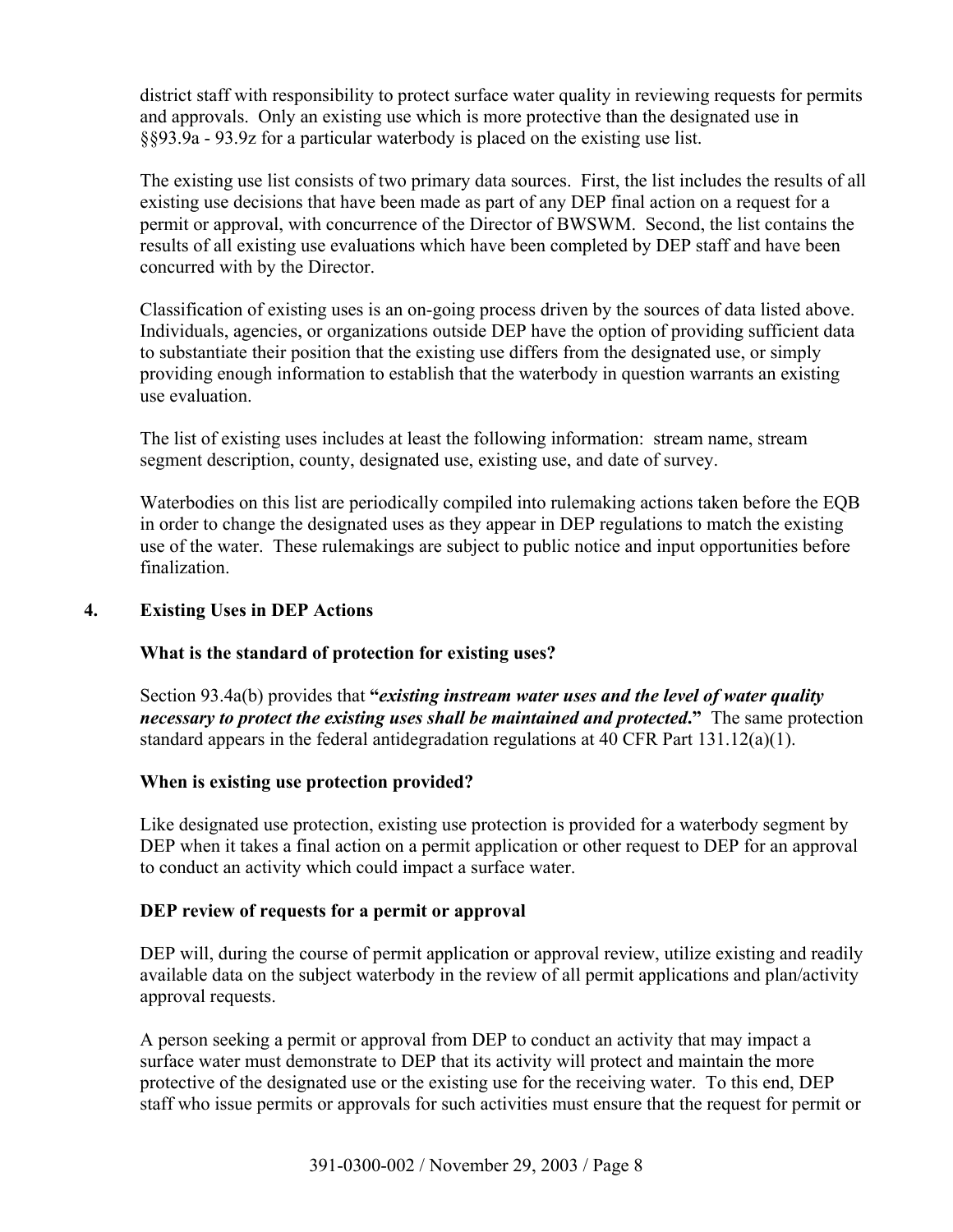approval is reviewed and processed in a manner which ensures that the most protective of the designated use or existing use is protected (also see discussion in Section 3, Chapter 6).

# **Determining and applying designated and existing uses**

The designated use for a surface water is found in DEP's regulations at  $\S$ §93.9a - 93.9z. Each surface water in the Commonwealth has a designated use, either specifically or by virtue of its location in a watershed. These designated uses have been adopted as a result of Pennsylvania's water quality standards efforts over the last 30 years. They represent actual or potentially attainable water uses for all surface waters of the Commonwealth based upon data collected by DEP, other resource agencies or the public and consultation with other resource agencies and after receipt of considerable public comment. These uses are continuously evaluated and updated as part of the state's federally mandated water quality standards reviews. DEP's staff person reviewing the request for a permit or approval must determine the applicable designated use by looking in the regulations in §§93.9a - 93.9z for the particular stream segment that the proposed activity may impact.

Existing uses are determined based on the best available water quality information on a waterbody. DEP maintains a list of existing uses that are more protective than the designated uses. The staff person reviewing the request for permit or approval must review the list when processing an application or request. If a more protective existing use for a waterbody segment applies, DEP will use it in making the permit or approval decision.

# **Procedure for existing use decisions as part of DEP action on a request for permit or approval**

Existing use classifications are implemented in DEP's regional offices, at the level of permit or approval signature authority, as part of the final issuance, approval, or denial decision on a request to conduct an activity that may impact a surface water. The existing use decision which is part of the final action on the permit or approval request occurs after the Director of BWSWM concurs in the existing use component of the decision. Concurrence by the Director assures statewide consistency in the review of existing use evaluations. Notification to the permit or approval signature authority of the concurrence will occur as expeditiously as possible to ensure DEP compliance with Money-Back Guarantee (MBG) timeframes.

For most NPDES permits (e.g. sewage, industrial wastes, stormwater from construction activity) or other approvals that may impact surface waters, the existing use decision will be implemented by the regional Water Management Program Manager. For NPDES permits associated with mining proposals or oil and gas activities, the decision will be implemented by the District Mining Manager or the regional Oil and Gas Program Manager, respectively.

Review staff for NPDES permit applications or other requests for approval have the responsibility of identifying the existence or submission of data regarding the appropriate existing use for a waterbody. The regional water pollution biologist and/or other professional staff will review the data and confer with staff in BWSWM as early as possible in the review process. The regional biologist then prepares a recommendation which is forwarded to the regional Water Management Program Manager, the District Mining Manager, or the regional Oil and Gas Manager, as applicable, for a decision. Following concurrence of the Director of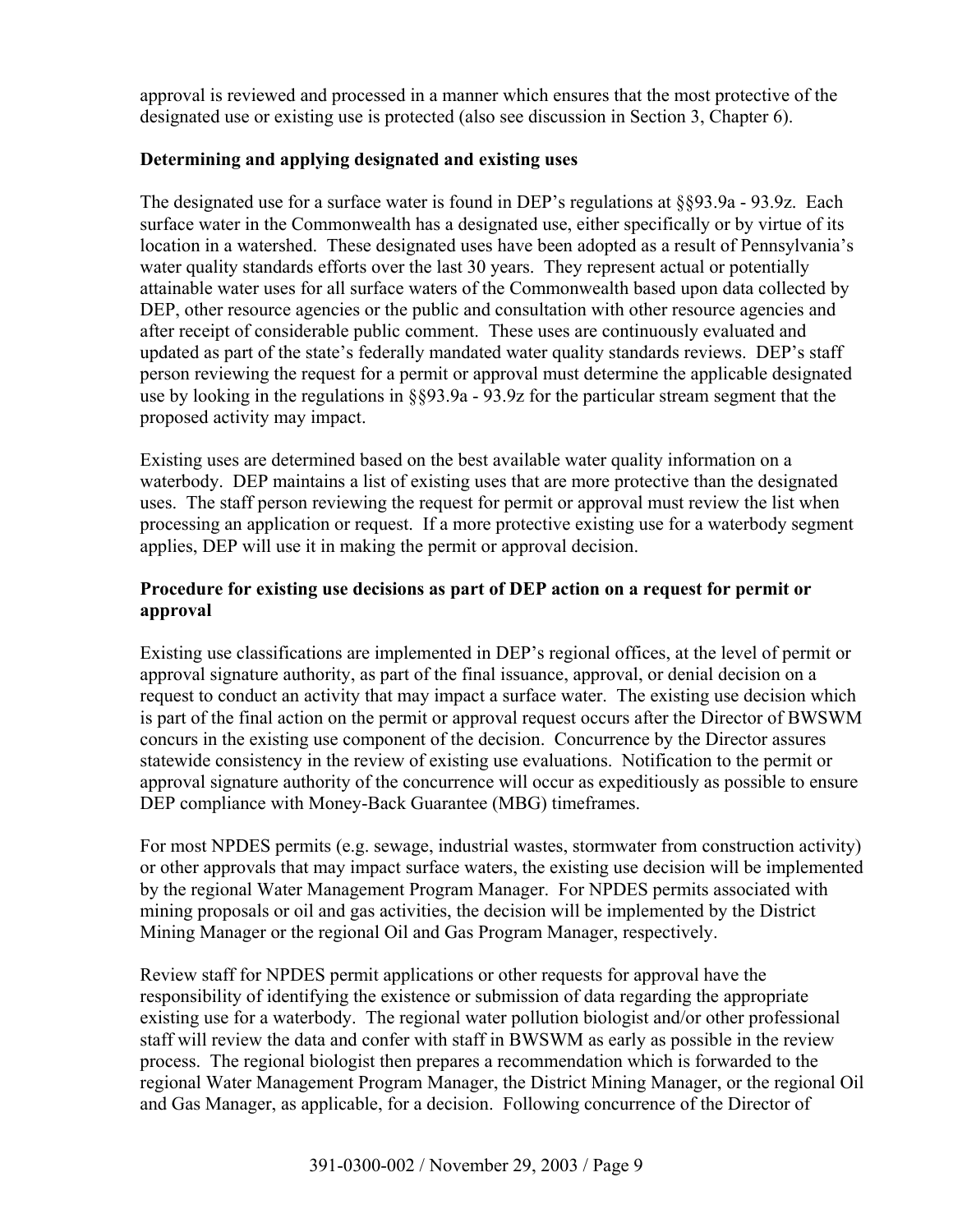BWSWM, processing of the permit application or approval request will continue on the basis of the existing use evaluation.

Applications or approval requests, such as requests for NPDES general permit coverage (Notice of Intents (NOIs)), may be returned to the applicant if they are incompatible with the results of the existing use evaluation. The person seeking the permit or approval may then amend and resubmit the application or request for approval, submit an individual NPDES application if necessary (as in the case of requests for NPDES general permit coverage in waters with an existing use of HQ or EV), provide additional data to be considered in DEP's existing use determination, or withdraw the application or request for approval.

In conjunction with DEP's final action on any permit or approval that involves the determination of an existing use which differs from the designated use of the waterbody in Chapter 93, DEP will include information on the existing use determination in the *Pennsylvania Bulletin* notice of the final permit or approval action and on DEP's website, if applicable.

# **Relationship to MBG**

DEP will at all times be sensitive to the need for prompt decision making and will strive to be timely in its review of existing use data. DEP will consider the nature of the data or information presented, the quantity and quality of the data, and any existing and readily available data which DEP and others may have gathered, in addition to DEP's own knowledge of the subject waterbody in evaluating the existing use. Every effort will be made to maintain permit review schedules under DEP's MBG and the MBG clock will only be stopped in response to the submission of credible data documenting the need for an existing use evaluation.

# **Existing use protection for Class A wild trout streams**

DEP will review all data submitted to it by the PFBC and others regarding the Class A wild trout stream status of a stream. If, upon DEP review, DEP finds that: (1) the waterbody has been designated by the PFBC as a Class A wild trout stream; (2) the PFBC designation has been adequately publicly participated, with provisions for public notice and comment; and (3) BWSWM has reviewed the fishery data and the Director concurs with the classification, DEP will place the water on the existing use list with an existing use of HQ waters.

Any requests for a DEP permit or approval on a stream which meets the above criteria will be processed to protect an HQ existing use, unless a more stringent existing or designated use is identified, in which case the more stringent use shall be used. The final existing use determination occurs at the time of DEP action on the permit or approval pursuant to  $§93.4c(a)(1)(iv).$ 

# **Relationship of existing use to EQB stream designations**

DEP will submit existing use classifications for waterbody segments that are more stringent than the designated uses in §§93.9a - 93.9z to the EQB as a proposed rulemaking package to seek the redesignation of the designated use to reflect the existing use. This will be accomplished as soon as practicable after the existing use classification is completed.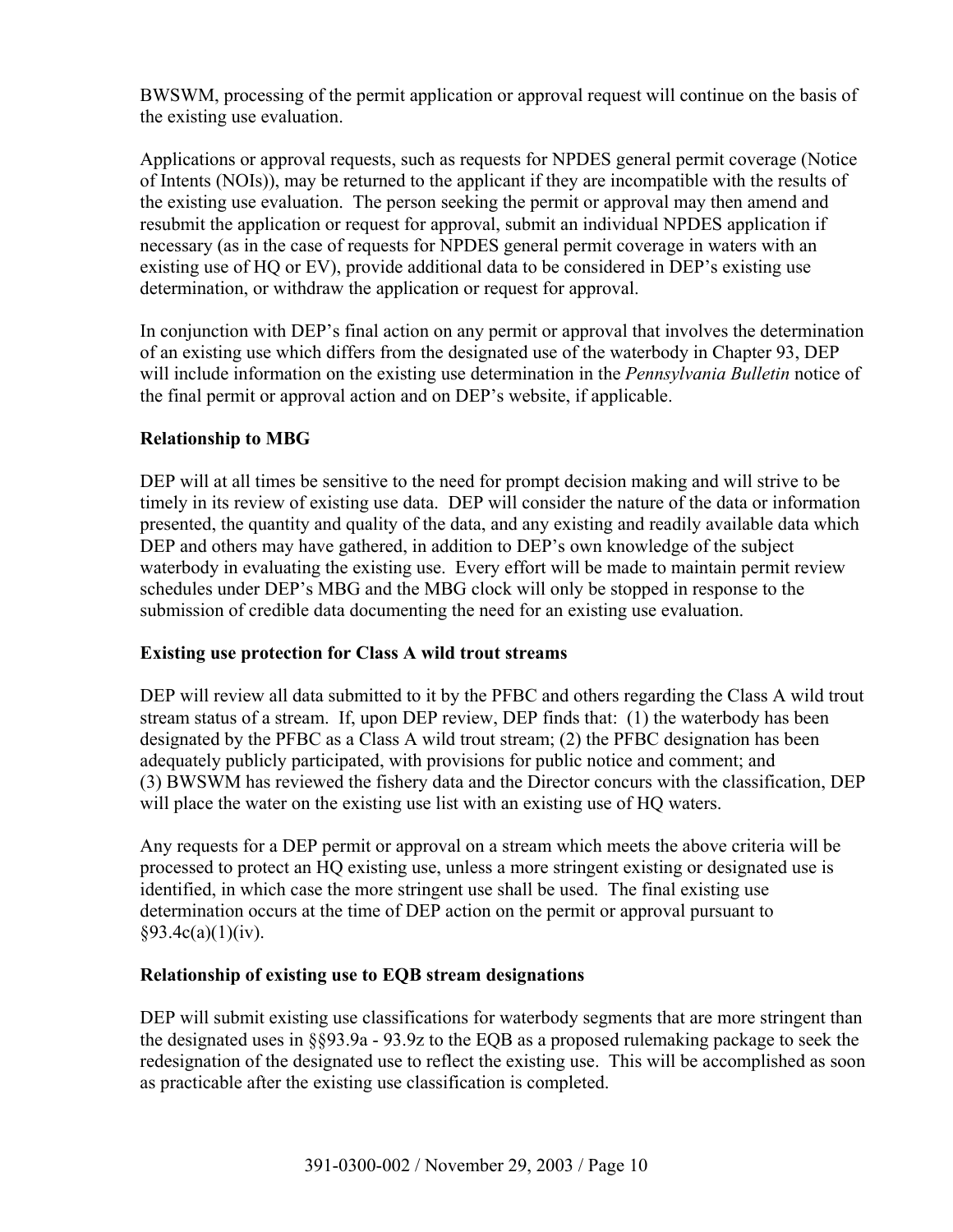Federal and state regulations are clear in that, even in the absence of designation, existing uses must be protected. Thus, if the EQB does not promulgate rules that codify existing uses as designated uses, DEP must implement a more protective existing water use. The regulations provide that protection of existing uses and protection of designated uses are separate and independently applicable principles. Thus, if a waterbody has been identified in DEP's review of a request for a permit or other approval as having an existing use more stringent than the designated use for the water, the more stringent existing use must be maintained and protected.

Another possible outcome is that the EQB adopts a higher designated use than the existing use. In such a scenario, the more stringent designated use adopted by the EQB would be utilized by DEP in processing permit applications and requests for approvals of activities on such waters.

# **5. Public Participation Opportunities in Existing Use Protection**

Several public participation opportunities are provided with regard to existing use protection. Public participation in the existing use context occurs in three situations: (1) when DEP conducts an assessment or evaluation of a stream to determine its existing use or if it warrants protection as HQ or EV waters, (2) during the EQB process for changing the designated use of a water through the regulatory process, and (3) during DEP's review of a request for a permit or approval which may impact a surface water. Public involvement and input is solicited and encouraged in response to each of these notifications.

# **Public Participation during the processing of petitions, and evaluations to change a designated use**

DEP will publish, in the *Pennsylvania Bulletin* and local newspapers, notice of: 1) receipt of a complete petition or evaluation accepted by the EQB, or 2) DEP's intent to assess surface waters for the purpose of establishing an existing use or redesignating waters as either HQ or EV waters. The notice will request submission of information concerning the water quality of the waters subject to evaluation and a copy of the notice will be sent to all municipalities containing those waters.

As part of its review of an evaluation or assessment, DEP may hold a combined public meeting and fact-finding hearing to discuss the evaluation or assessment and solicit additional information. Upon completion of the assessment or review of a complete evaluation, DEP will submit its recommendation to the EQB for proposed rulemaking where additional opportunity for public involvement occurs as described below in the section titled Public Participation during the EQB regulatory process.

# **Public participation during permit or approval requests**

An applicant for an NPDES permit is required to identify the classification of the receiving water in its application. This information is provided to the public when DEP publishes and the applicant posts the Notice of Complete Application. DEP will clearly state the existing use classification supported by existing and readily available data to persons applying for a DEP permit or approval that could impact a surface water. The draft NPDES permit containing the classification will be open for a 30-day public comment period, and any data regarding the water segment may be submitted during the permit review process. DEP will consider any valid data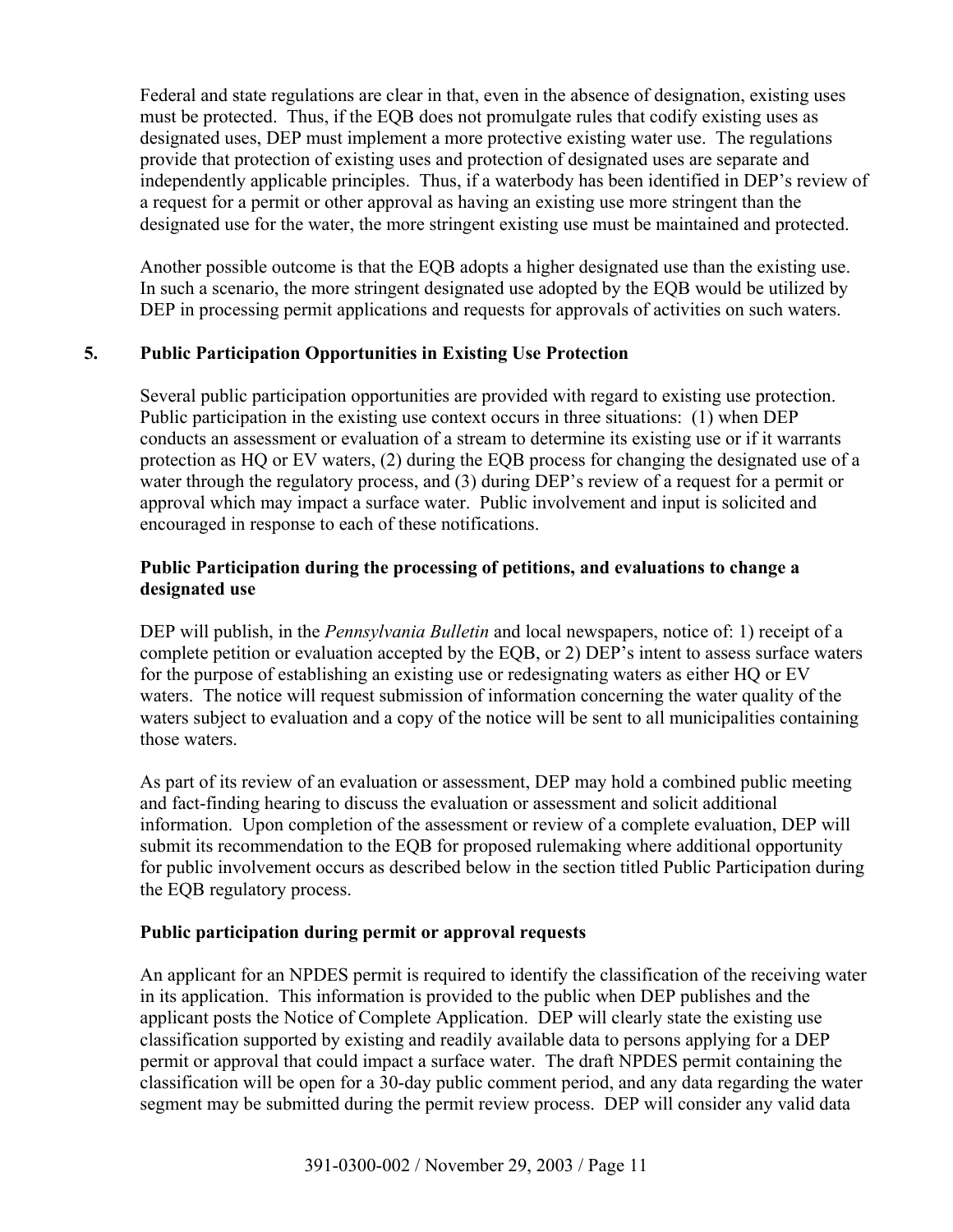submitted during the permit review process (see the Section on Assessment/Evaluation of Existing Uses, in this chapter) in making its final decision on the existing use classification of the waterbody.

Interested persons and applicants are encouraged to submit existing use information on other applications and requests for DEP approval that may impact a surface water. In addition to NPDES discharges, these activities may include the sewage facilities planning (Act 537) process; resource extraction activities such as surface and underground mining and oil and gas extraction; landfills; requests for approval of water obstructions, encroachments, and dams; stormwater management planning (Act 167) activities; water withdrawal requests; and other activities which require a DEP permit or approval and may impact a surface water.

The final existing use classification occurs as part of DEP's final action on the request for permit or approval.

# **Public participation during the EQB regulatory process**

DEP seeks public input on the appropriate existing use of a surface water outside the context of a request for a permit or approval on many occasions. In response to a petition to redesignate a stream which has been submitted to and accepted by the EQB in accordance with the petition policy at Title 25 Pa. Code Chapter 23, or on DEP's own initiative, DEP will publish notice in the *Pennsylvania Bulletin* and in a local newspaper of general circulation of DEP's intent to assess surface waters for potential redesignation. In addition, a copy of the notice is sent by DEP to all municipalities containing waters subject to the evaluation, county planning commissions and, where applicable, petitioners.

All assessments and evaluations which are performed by DEP for the purpose of determining whether the appropriate classification of a water is HQ or EV are subject to these public notice provisions and provide broad opportunities for public input.

# **6. Appealing Existing Uses**

The implementation of existing use protection for a surface water can be appealed as part of a challenge to a DEP final action on a request for a permit or approval before the Environmental Hearing Board (EHB), under the Environmental Hearing Board Act.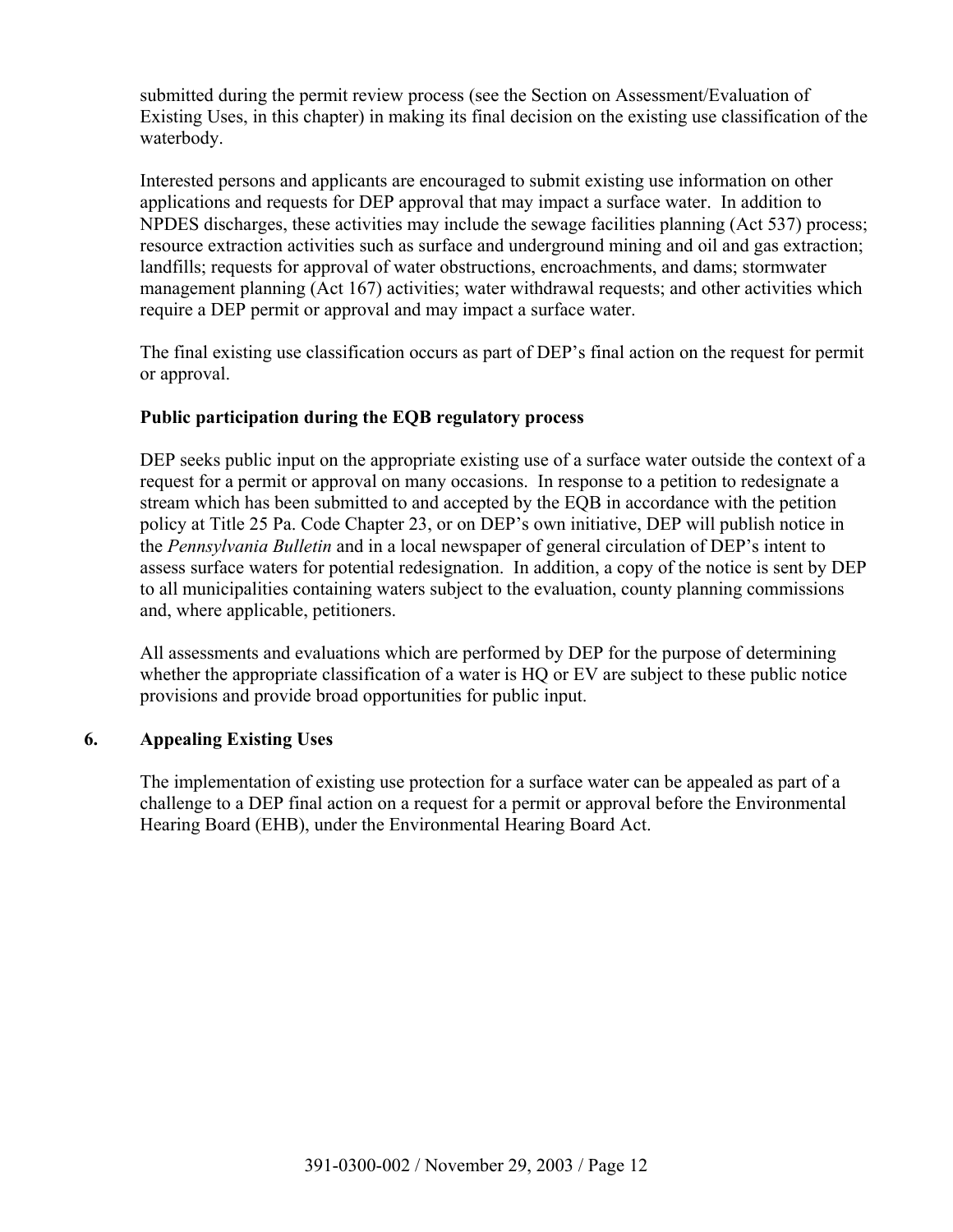# **FIGURE 1 EXISTING USE PROTECTION FLOW CHART**



 Regions complete the notice for Regional Biologist recommendation or situations arising during permit or approval decisions; all others -- Division of Water Quality Assessment and Standards complete the notice. 2

<sup>2</sup> Concurrence by BWSWM.

3 Maintained by BWSWM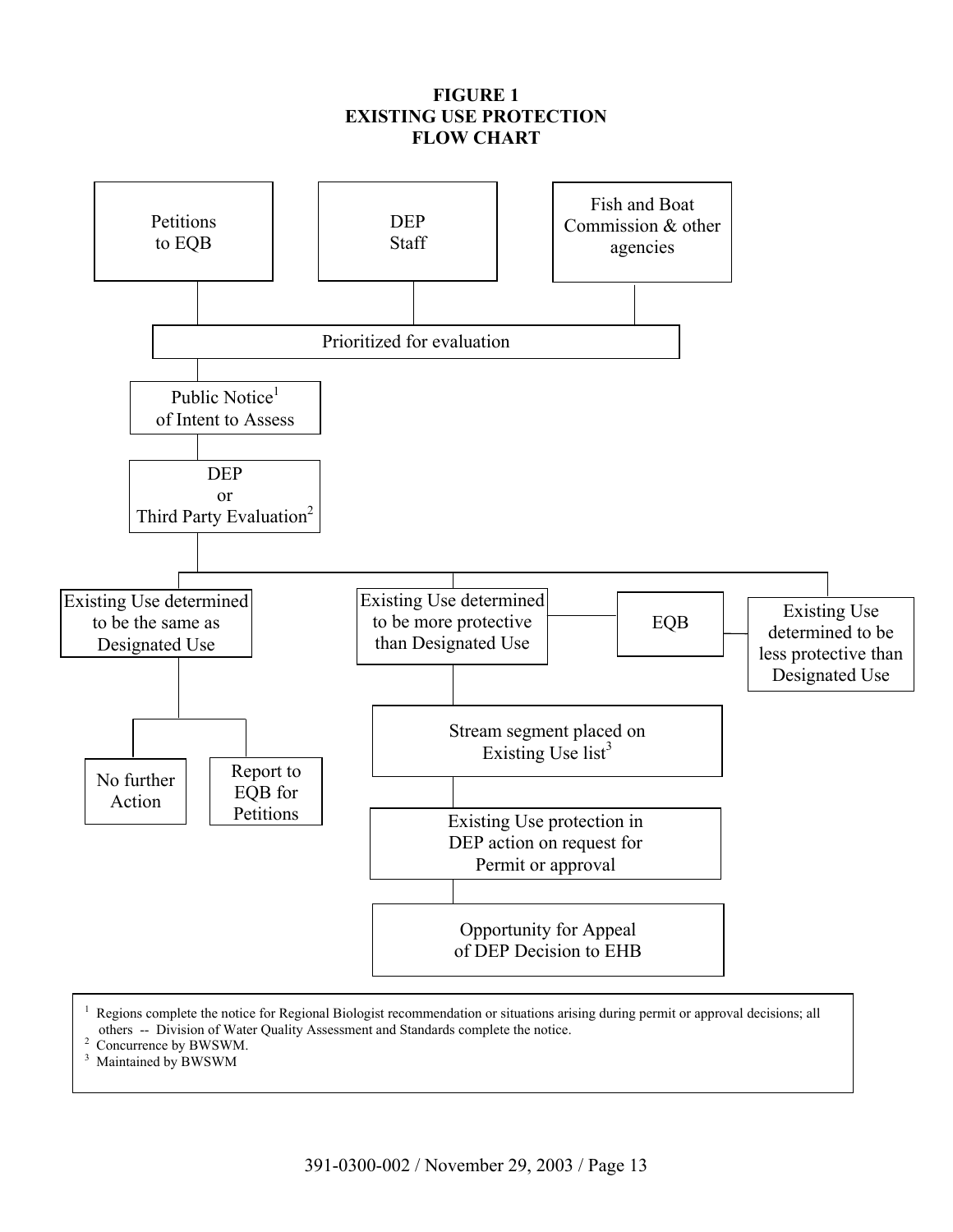# **CHAPTER 3**

# **THREATENED & ENDANGERED (T&E) SPECIES**

### **1. Background**

The antidegradation regulation recognizes the significance of the presence of T&E species as well as the existence of critical habitat, or a critical dependence of those species on a waterbody and offers protection of the species and its requirements, wherever they occur in Pennsylvania. This section addresses implementation measures to provide that protection.

The regulation at Title 25 Pa. Code  $\S 93.4c(a)(2)$  states the following:

*"Endangered or Threatened Species. If the Department has confirmed the presence, critical habitat, or critical dependence of endangered or threatened Federal or Pennsylvania species in or on a surface water, the Department will ensure protection of the species and critical habitat."* 

### **2. Terms**

Important terms used in the regulation are explained below.

Endangered species: Any species in danger of extinction throughout all or a significant portion of its range. Endangered species do not include insects determined by the Secretary of the Department of Interior or Commerce to constitute a pest whose protection under the provisions of the Federal Act would present an overwhelming and overriding risk to man. This definition is taken from the federal Endangered Species Act of 1973, but endangered species also include Pennsylvania listed species. For purposes of Pennsylvania regulations, the range for federally protected species is limited to Pennsylvania. Endangered species are established and listed by both federal and state resource agencies.

Threatened species: Any species which is likely to become an endangered species within the foreseeable future throughout all or a significant portion of its range in Pennsylvania. Threatened species are identified and listed by both federal and state resource agencies.

"Presence, critical habitat, or critical dependence": Circumstances that, when confirmed by DEP, require protection of endangered or threatened species. Because antidegradation is a water quality program, these terms are meant to limit the protected areas to surface waters of the Commonwealth. Presence connotes physically inhabiting the water; "critical habitat" means that certain physical, chemical, or biological features in the water environment are essential to the conservation of the species; and "critical dependence" is used to provide protection to species that do not inhabit the water environment, but require a specific surface water for support of one or more life stages. In addition to the protections afforded by state laws and regulations, "critical habitat" is also defined under the federal Endangered Species Act for the purpose of identifying habitat necessary to protect federally listed species.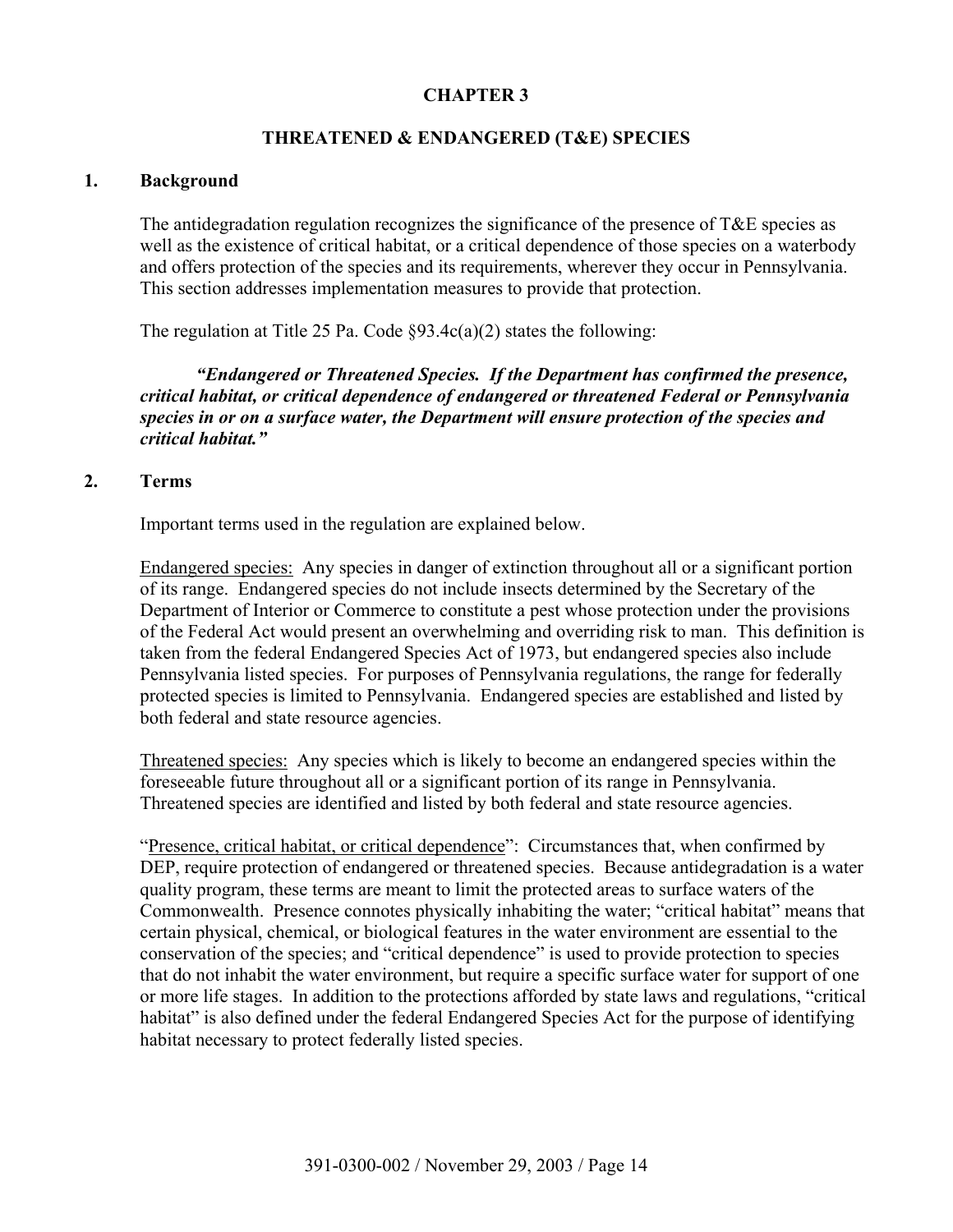# **3. Responsibilities of Resource Agencies**

A listing of the responsible resource agencies for Pennsylvania listed species and the statutory or regulatory citations for their jurisdiction follows; T&E species may be listed by one or more of the agencies.

United States Government: Endangered Species Act of 1973 (87 Stat. 884, as amended; 16 U.S.C. 1531 *et seq*.) which is jointly administered by: Department of Commerce, National Marine Fisheries Service -- (only the shortnose sturgeon in Pennsylvania) Department of the Interior, Fish and Wildlife Service (USFWS) -- (all other federallylisted and proposed T&E species)

Pennsylvania:

- Fish & Boat Commission (PF&BC) -- Fish Restoration and Management Act 30 Pa. C.S.A. §2305 and the regulations promulgated pursuant to that statute at 58 Pa. Code §75.1 (fish, other aquatic organisms, reptiles, and amphibians)
- Game Commission -- Game or Wildlife Protection Act 34 Pa. C.S.A. §2167 and the regulations promulgated pursuant to that statute at 58 Pa. Code Chapter 133 (birds and mammals)
- Department of Conservation and Natural Resources (DCNR) -- Wild Resources Conservation Act at 32 P.S. §5307 and the regulations promulgated pursuant to that Act at 17 Pa. Code Chapter 45 (native wild plants)

DCNR maintains and periodically updates the Pennsylvania Natural Diversity Inventory (PNDI), which includes all of the resource agencies' lists of T&E species. The USFWS and PF&BC provide DEP with listings of species and habitat ranges that supplement the PNDI by providing information not yet available on the PNDI for use in decision making relating to DEP approvals or permits. The lists document areas where the species, critical habitats, and areas of critical dependence are known to occur. It is the responsibility of the agency submitting the listing to be specific enough to provide meaningful information for DEP to utilize in its decision making. This specificity provides attention to and assures protection of T&E species while also minimizing delays in permit processing. In some programs, DEP has established a specific consultation process with resource agencies with respect to the identification and protection of aquatic resources including threatened or endangered species and their habitats.

# **4. Scope of Protection and Regulated Activities**

T&E species are protected for any activity requiring a DEP permit or approval when DEP confirms the presence, physical habitat, or a condition of critical dependence of a threatened or endangered species in or on a surface water.

The following describes the process for determining the presence or absence of a federal or Pennsylvania listed species, its critical habitat or critical dependence. The process is dependent upon coordination with the state and federal natural resource agencies with the statutory jurisdiction for the species (listed above), the applicant, and DEP.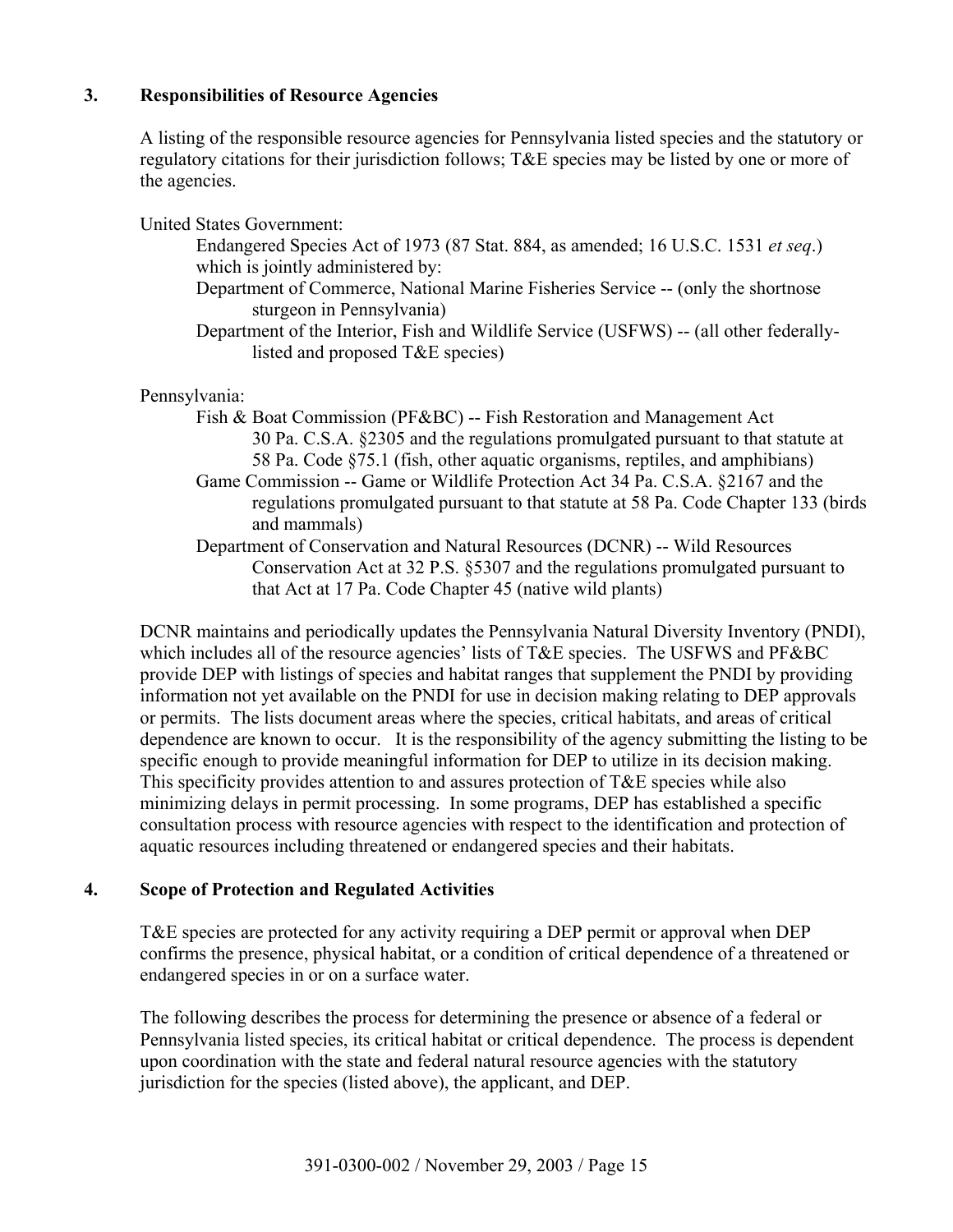- Prior to making a formal application, the applicant will notify DEP of his or her intent to construct a facility or conduct an activity which needs a new or expanded permit or approval action. This notification will be in the form of a pre-application meeting or other appropriate mechanism, such as the submission of a postcard application mailer for sewage planning approval or the submission of a PNDI search request for Chapter 105 permits. If a county conservation district or other agency acts for DEP in a permit or approval action, the district or agency will coordinate with the DEP regional office.
- DEP will conduct a screening search of the PNDI database and other lists made available by the natural resource agencies to determine the presence, habitat, or critical dependence of listed threatened or endangered species in the vicinity of the proposed location of the facility or activity.
- DEP will report the search results to the applicant and provide information on contacts at appropriate natural resource agencies.
- The applicant will coordinate with the appropriate natural resource agencies with jurisdiction for the protection and management of the threatened or endangered species. In practice, this means that, if the resource agency confirms the potential for impact by the proposed activity, the parties will work out the measures necessary to avoid the impact and protect the T&E species by modifying the project or devising other ways to protect the species and critical habitat. Measures taken will be project-specific depending on factors such as a critical life stage that may be impacted (timing of construction of project); or extent of critical habitat (limiting or eliminating, if necessary, criteria compliance time\* ), etc. If such mitigation measures are not possible, the permit or permission cannot be issued. If the applicant disagrees with the natural resource agency's determination of potential presence of T&E species, site-specific information may be gathered by the applicant to support that position.
- DEP may be asked to participate in the coordination process by either party.
- Following resolution of a T&E issue, the natural resource agency will issue a letter to the applicant providing documentation of the coordination process. The applicant will then provide the letter to DEP with the application for permit or approval so that the application can be processed within the normal time frames of the MBG process. If the PNDI and/or other list searches are negative, i.e. no potential T&E species encountered, the applicant shall include that information with the application.
- DEP confirms the presence, critical habitat, or critical dependence of the species and issues the draft permit or approval that protects threatened or endangered species, or denies the permit or approval as appropriate.
- Draft permits are made available for public participation, at which time  $T\&E$  issues not previously considered may be brought to DEP's attention for consideration.

 $\overline{a}$ \* Criteria Compliance Time - The site-specific time allocated for mixing between discharge and receiving streams before water quality criteria must be met.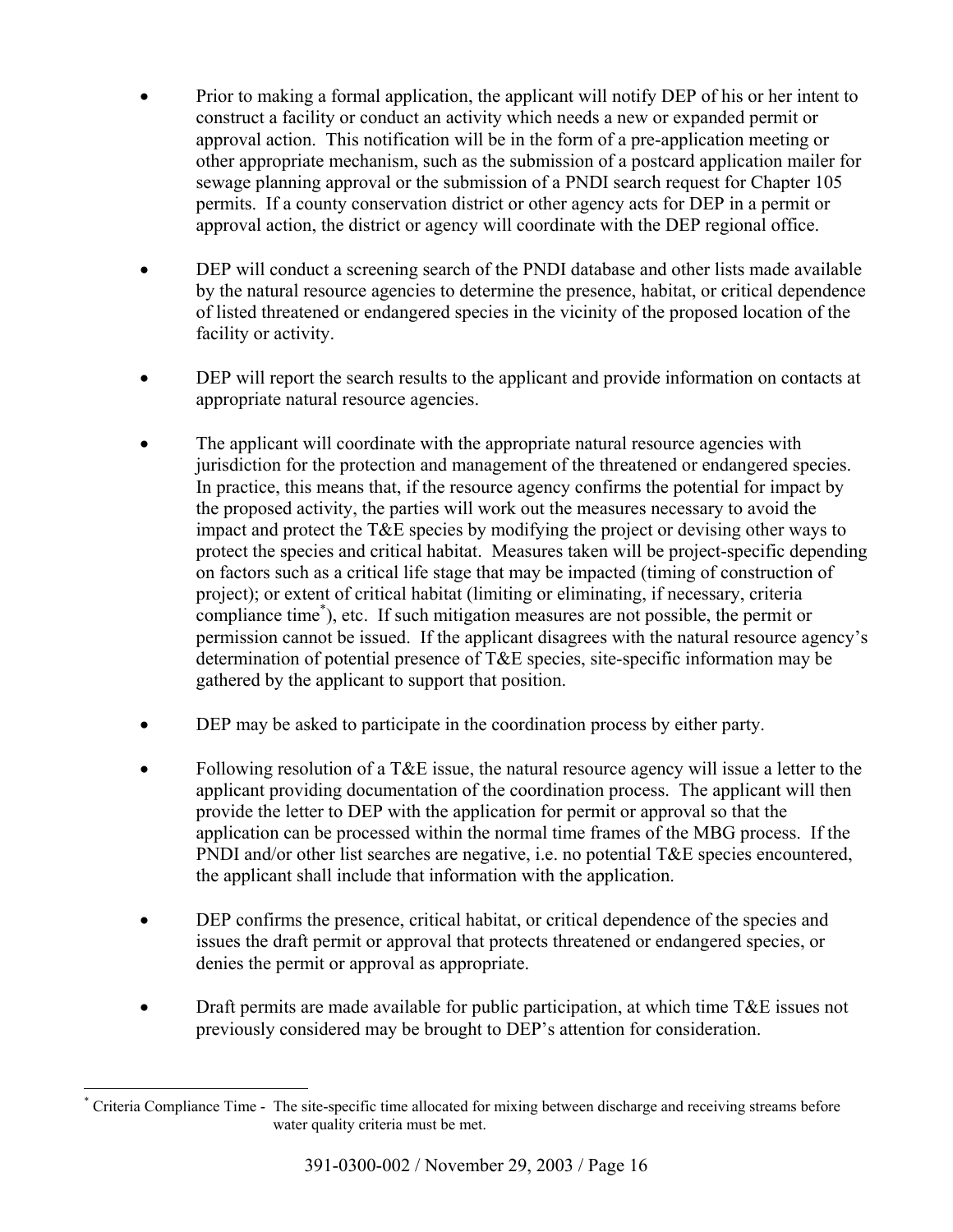# **5. Threatened & Endangered (T&E) Species Protection Measures**

DEP will ensure that all water quality-related activities it permits or approves will protect and not impair a T&E species, its critical aquatic habitats, or any surface water upon which it critically depends.

Critical habitat or dependence issues must be adequately documented by the natural resource agency so that protective provisions to be included in the permit or approval may be determined.

Special attention shall be given to ensuring that criteria compliance times are designed to protect the presence of all T&E species and critical habitat. Criteria compliance times may be modified by either limiting or eliminating the mixing area of a discharge to ensure that the water quality criteria are met to maintain the presence, critical habitat, or critical dependence of T&E species.

Documentation and notification by a natural resource agency or other person to DEP and discussion with the natural resource agencies should begin as soon as possible in the public participation process so that issues may be resolved in time to meet the MBG permit review program. The MBG defines the time from receipt of an application by DEP until it is issued in final form. It demonstrates DEP's commitment to timely decisions without sacrificing public review. Details on the MBG are available on DEP's website (choose Subjects, M, Money-Back Guarantee).

If no resolution satisfactory to the applicant and natural resource agency can be reached, DEP will evaluate the information and either deny the permit or approval or issue a draft permit or approval. When a draft permit or approval is issued, DEP will notify the appropriate natural resource agencies. If a draft permit does not satisfy the concerns of the natural resource agency, the agency may raise the issue with DEP or EPA during the public comment period.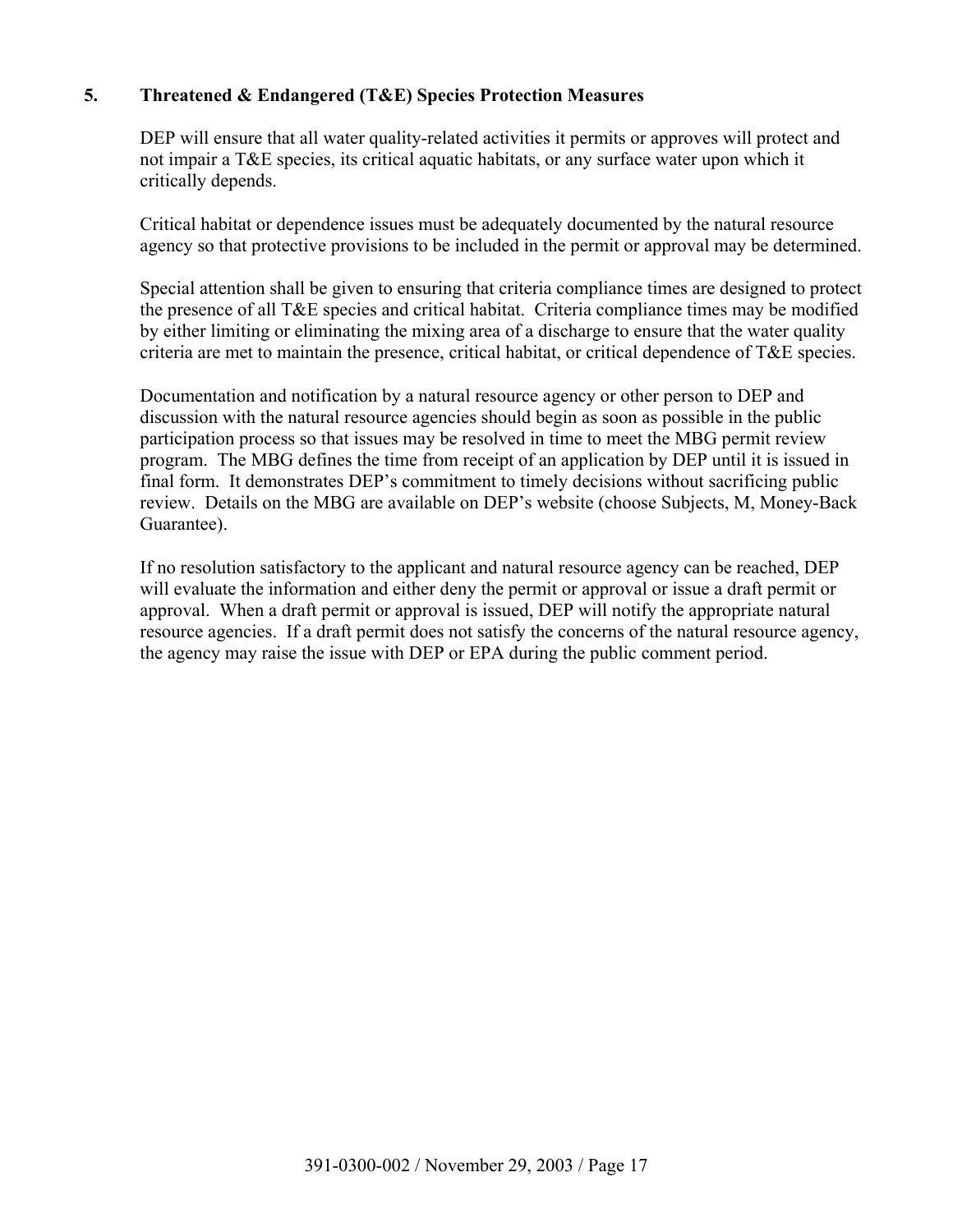#### **CHAPTER 4**

### **PROCESSING OF PETITIONS, EVALUATIONS, AND ASSESSMENTS TO CHANGE A DESIGNATED USE**

#### **1. Background**

The antidegradation regulation describes the process for public notice and public participation on requests to change the designated use of waterbodies (CWF, TSF, WWF) as well as redesignate them as HQ or EV waters. The designated use for a surface water is found in DEP's regulations at §§93.9a - 93.9z. Every surface water in the Commonwealth has a designated use. These designated uses have been adopted as a result of Pennsylvania's water quality standards efforts over the last 30 years. They represent actual or potentially attainable water uses for all surface waters of the Commonwealth based upon data collected by DEP, other resource agencies or the public, consultation with other resource agencies, and public comment. Existing uses, on the other hand, are the uses actually attained on or after November 28, 1975 (see Chapter 2), and may differ from designated uses. If a person or organization has reason to believe that the designated use is inappropriate, the process described below is available to request a redesignation. If the evaluation of data indicates a more protective existing use is appropriate, the existing use must be maintained and protected. The petition process for requesting a change to the designated use of a surface water is described in Chapter 23, the Environmental Quality Board Policy for Processing Petitions – Statement of Policy. The Policy was amended on December 20, 2000 to reflect changes to the antidegradation regulations with respect to redesignating streams. Chapter 23 is attached as Appendix G.

The purpose of this chapter is to provide guidance to persons who wish to submit petitions for stream redesignations and to provide additional detail on DEP's public participation activities in this regard.

Section 93.4d states the following:

*"Processing of petitions, evaluations and assessments to change a designated use.* 

*(a) Public notice of receipt of evaluation, or assessment of waters, for High Quality or Exceptional Value Waters redesignation. The Department will publish in the Pennsylvania Bulletin and in a local newspaper of general circulation notice of receipt of a complete evaluation which has been accepted by the EQB recommending a High Quality or Exceptional Value Waters redesignation, or notice of the Department's intent to assess surface waters for potential redesignation as High Quality or Exceptional Value Waters. The assessments may be undertaken in response to a petition or on the Department's own initiative. The notice will request submission of information concerning the water quality of the waters subject to the evaluation, or to be assessed, for use by the Department to supplement any studies which have been performed. The Department will send a copy of the notice to all municipalities containing waters subject to the evaluation or assessment.* 

*(b) Combined public meeting and fact-finding hearing. As part of its review of an evaluation or performance of an assessment, the Department may hold a combined*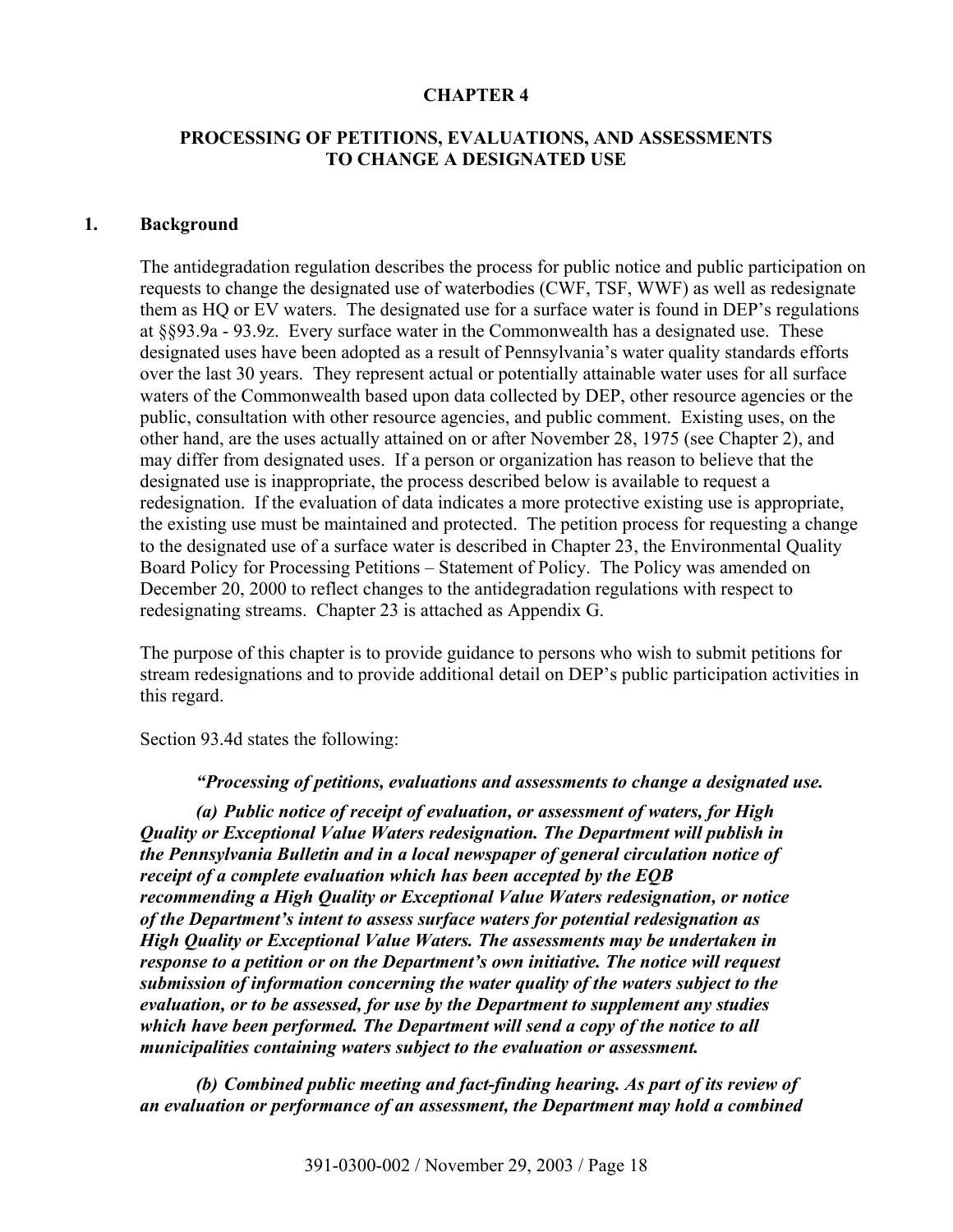*public meeting and fact finding hearing to discuss the evaluation or assessment, including the methodology for the evaluation or assessment, and may solicit information, including technical data, to be considered in the Department's evaluation or assessment.* 

*(c) Submission to EQB to alter designated use. Upon the completion of its assessment or review of a complete evaluation, and the satisfaction of the other applicable requirements of this section, the Department will submit the results of its assessment or review to the EQB for proposed rulemaking following review and comment by the petitioner, if applicable, in accordance with Chapter 23 (relating to Environmental Quality Board policy for processing petitions—statement of policy)."* 

# **2. Petitions/Evaluations**

- a. Stream redesignation evaluations can be initiated in two ways:
	- 1) A person, watershed group, organization, or government agency may submit a petition for redesignation to the Secretary in the format described in Chapter 23.
	- 2) DEP may initiate actions leading to redesignation on its own or in response to requests from another agency.
- b. A petition requesting redesignation of a stream must include the following elements, as specified in Chapter 23.
	- A clear delineation of the watershed or stream segment to be redesignated, both in narrative form and on a map.
	- The current designated use(s) of the water from the applicable Drainage List in Chapter 93.
	- The requested designated use $(s)$  of the water.
	- Available technical data for water chemistry, the aquatic community, and instream habitat. If data are not available, the petition must explain the reasons for the data gaps and describe the sources consulted such as educational institutions, watershed groups, and state and federal agencies.
	- Descriptions of existing point and nonpoint source discharges and their impact(s) on water quality and the aquatic community. The names, locations, and permit numbers of existing point source discharges and a description of the types and locations of nonpoint source discharges should be included. eFACTS (DEP's web-based Environmental, Facility, Application, Compliance Tracking System) or the appropriate DEP Regional Office have information on point source discharges. DEP, watershed groups, and county conservation districts may have information on nonpoint sources.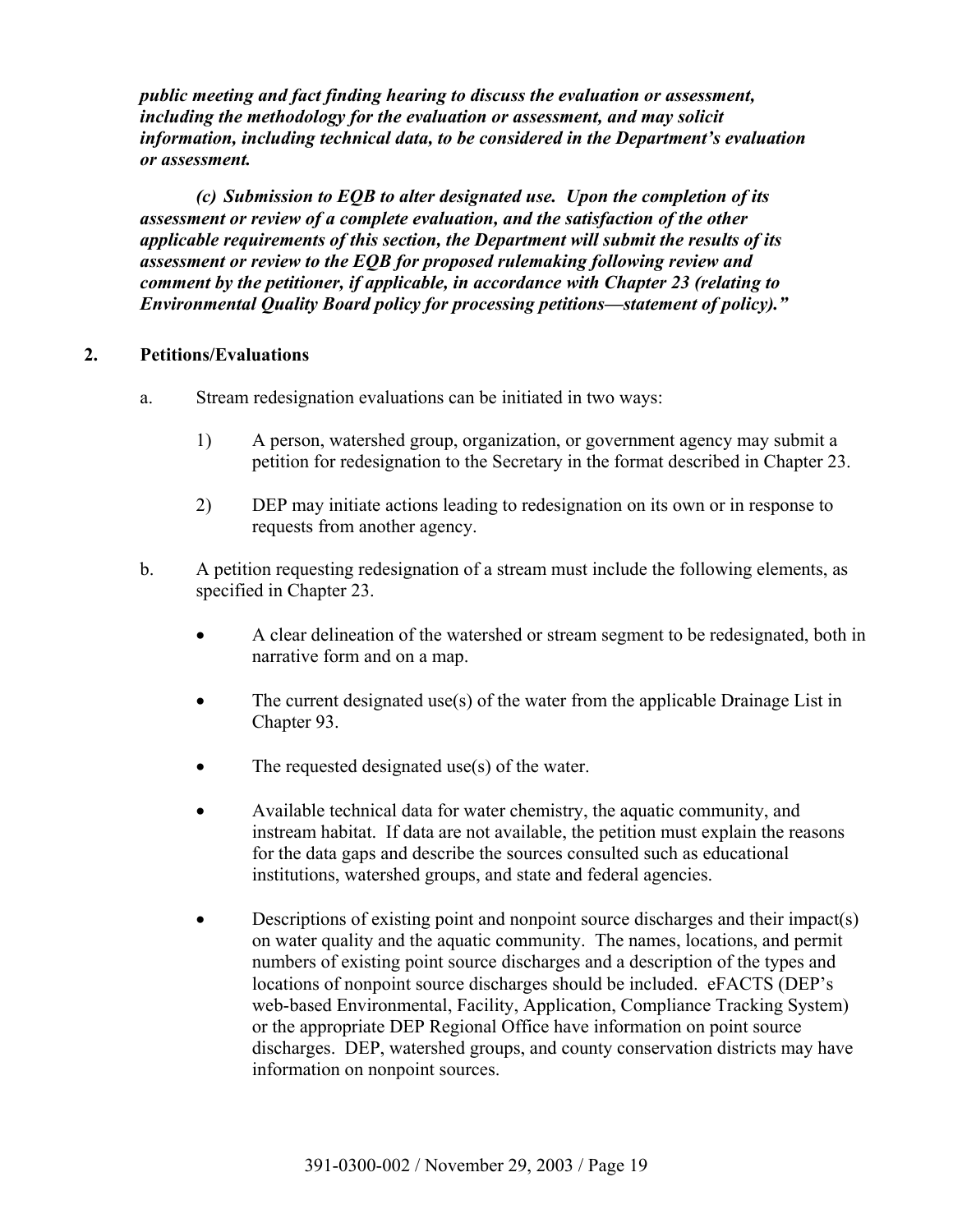- Information regarding any of the qualifiers for designation as HQ or EV waters. Section 93.4b lists the ways a watershed or segment may qualify for HQ or EV designation. These qualifiers are explained in more detail in Chapter 5 of this guidance. The petition should include information on how the watershed satisfies these qualifiers.
- A general description of the land use and development patterns in the watershed. The amount or percentage of public lands and the owners thereof, and the various land use types (including residential, commercial, industrial, agricultural, and others) should be included in this part. This type of data is most readily available from county or local planning agencies.
- The names of all municipalities through which the watershed or stream segment flows, including an official contact name and address.
- One or more maps that graphically show the information listed above.

Petitions not containing the above information will not be accepted for consideration until all data gaps are filled. In order to provide clear support for a stream redesignation, the petitioner should provide complete information for each of the categories.

- c. Following receipt of a redesignation petition, DEP will do the following:
	- review the petition for completeness,
	- within 30 days, notify the petitioner whether the petition is complete, and
	- post receipt of the petition on the Public Participation Center of DEP's website

If a petition is incomplete, DEP will return it to the petitioner, who will have 30 days to revise and resubmit the petition.

Approximately two weeks prior to a regularly scheduled EQB meeting, the agenda and handouts are made available to the public on DEP's website. At the EQB meeting, DEP makes a recommendation to accept or deny the petition and the petitioner is granted 5 minutes to make an oral presentation to the Board. (All EQB meetings are open to the public.)

If accepted by the Board, a Notice of Acceptance is published in the *Pennsylvania Bulletin* within 30 days of acceptance.

# **3. Public Notification/Public Participation Opportunities**

DEP provides the following public notification steps for all redesignation evaluations.

a. In accordance with §93.4d(a), DEP publishes a notice of intent before assessing petitioned or other waters. This notice, which solicits technical data on water quality, instream habitat or the biological condition of the stream, is placed in the *Pennsylvania*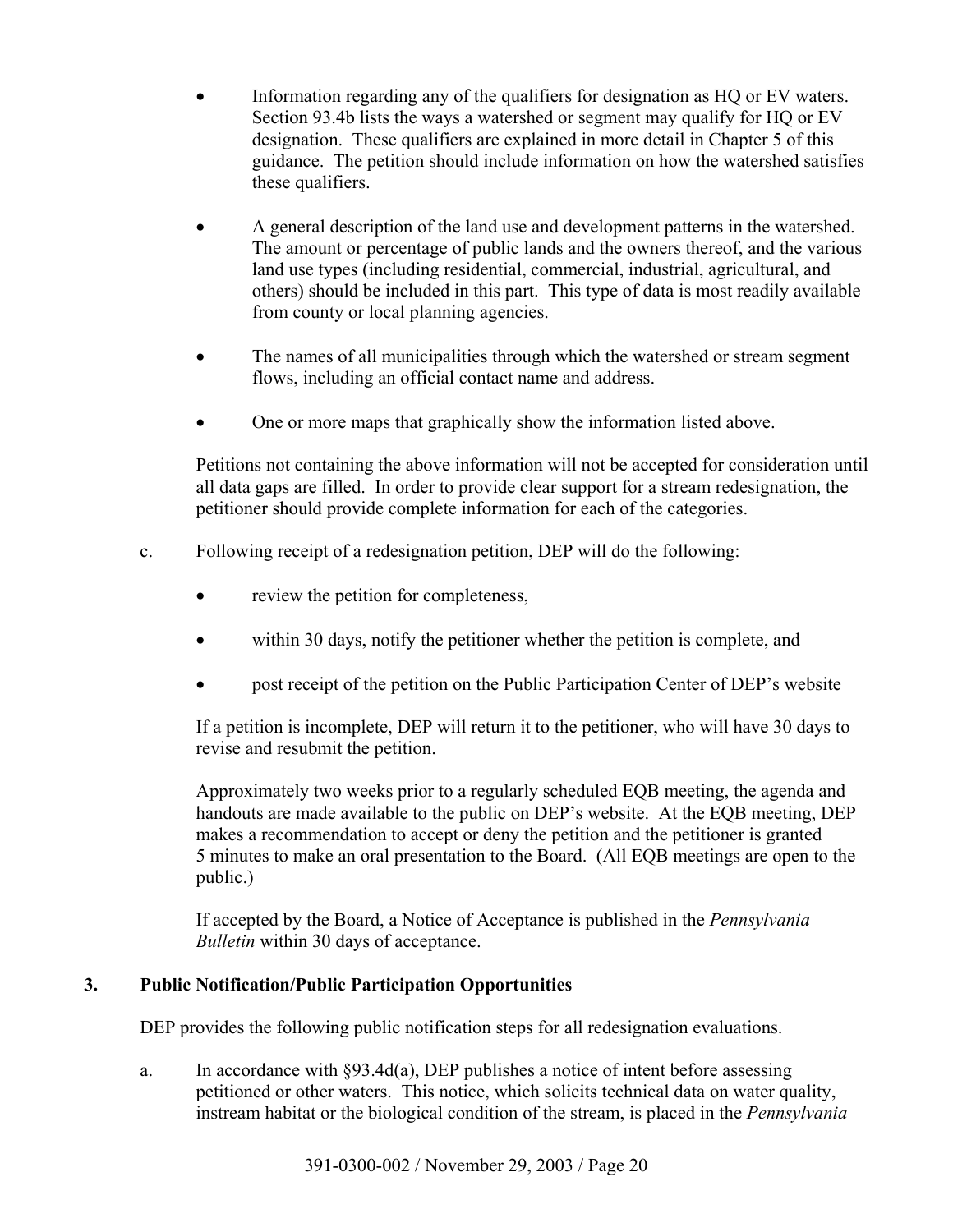*Bulletin* and in a local newspaper and is sent to all municipalities in the watershed, county planning commissions and, where applicable, petitioners.

DEP may hold public meetings or fact-finding hearings to share information and solicit more data. Notice of these meetings and hearings is also published in the *Pennsylvania Bulletin* and in a local newspaper.

In response to the notice, persons are encouraged to submit data to DEP for consideration in the evaluation of a waterbody.

b. Following evaluation of all data, DEP prepares a draft evaluation report. DEP sends this report to all affected municipalities and, if applicable, to the petitioner providing 30 days to comment. The draft report is also put on DEP's website for public review and comment.

Interested persons may submit written comments on the draft stream report.

c. DEP considers all comments submitted during the public comment period and, within 6 months, prepares a revised report and recommendations for EQB consideration. If any changes are made to the draft report, the revised report is sent to the petitioner and local municipalities, and is placed on DEP's website.

Alternatively, if DEP's recommendation is to retain the current designation, DEP presents its recommendation at the next EQB meeting scheduled at least 15 days after close of the petitioner's comment period.

### **4. Regulatory Process**

The process for redesignation of a waterbody then follows the standard EQB regulatory process, which is summarized in Figure 2. Redesignations are an integral part of Pennsylvania's Water Quality Standards Program. Once regulations become effective and are published in the *Pennsylvania Bulletin*, they are implemented under the Pennsylvania Clean Streams Law. Additionally, the regulations must be submitted to and approved by EPA before they become effective for implementation under the federal Clean Water Act.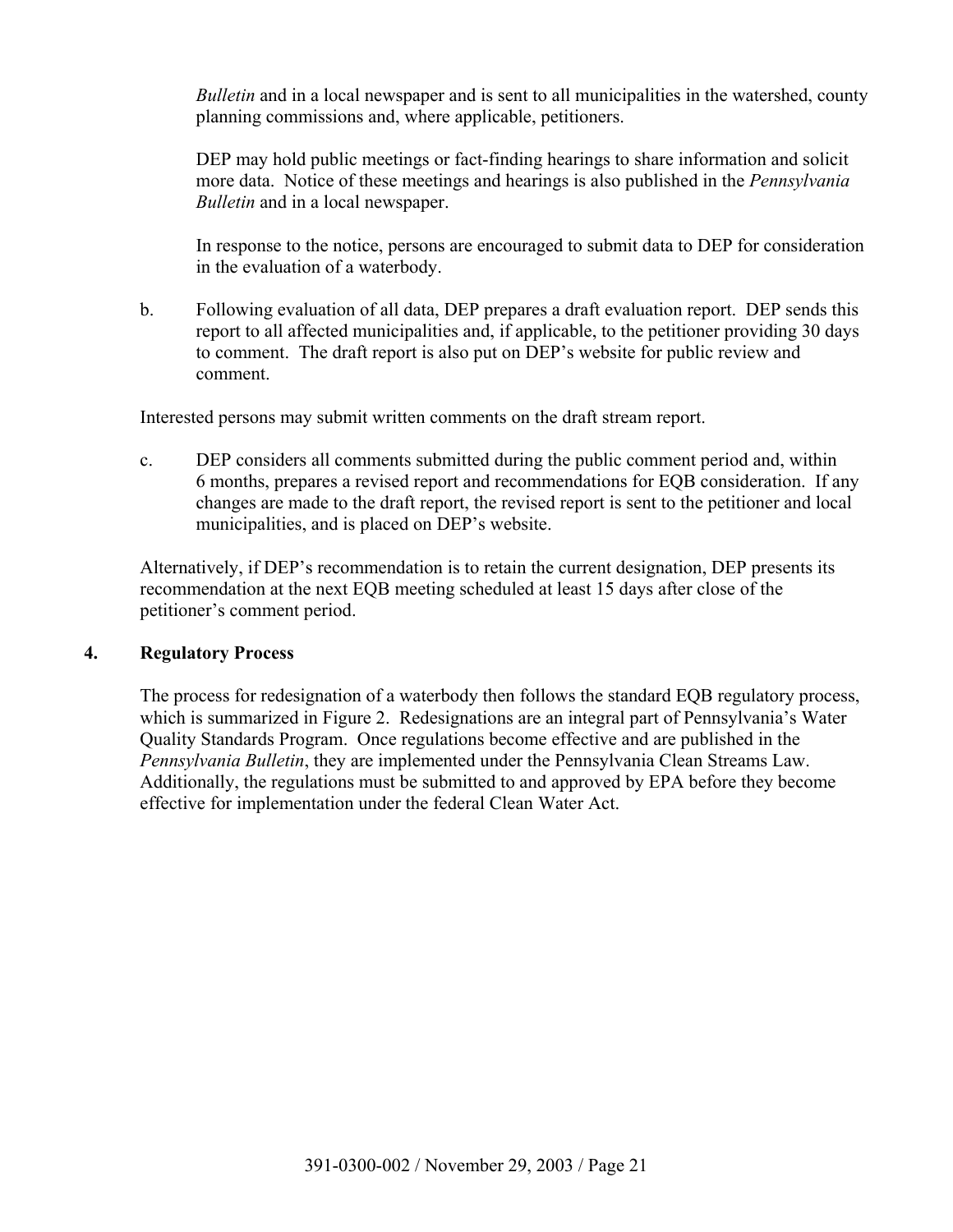## **FIGURE 2 THE REGULATORY PROCESS**



**EQB –** A 20-member board responsible for promulgating DEP's rules and regulations

**IRRC –** Independent Regulatory Review Commission, a 5-member commission responsible for providing independent oversight and review of agency regulations

**Standing Committees –** Senate and House Environmental Resources and Energy Committees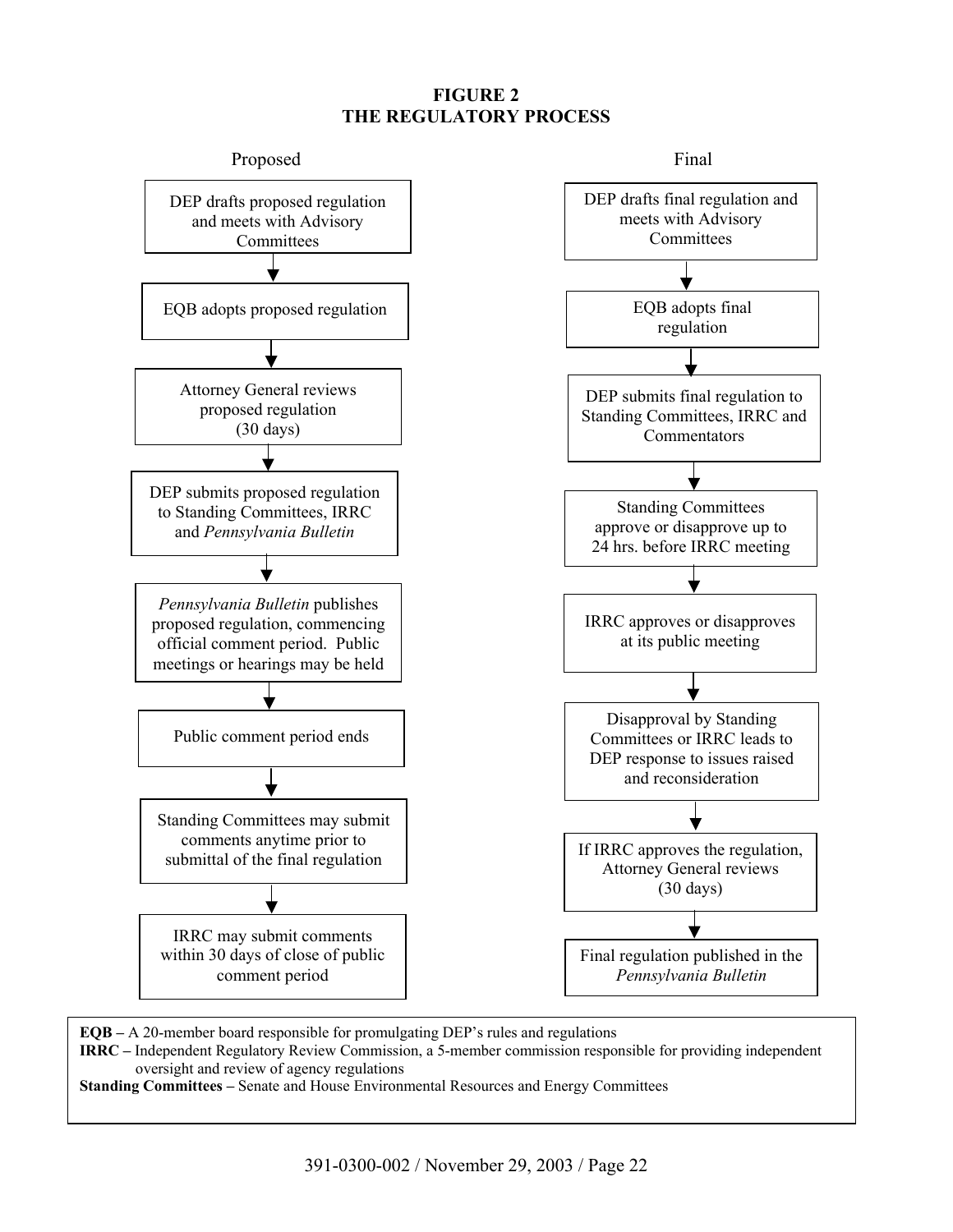# **CHAPTER 5**

# **QUALIFYING AS HQ OR EV WATERS**

### **1. Background**

Pennsylvania's antidegradation regulation specifically addresses the issue of qualification requirements for both HQ and EV waters in §93.4b. This chapter provides additional detail on methods used to determine if a waterbody meets those requirements, first for HQ waters, and then for EV waters.

# **2. Qualifying as HQ Waters (Chemistry)**

Section 93.4b of the antidegradation regulation provides both chemical and biological mechanisms for waterbodies to qualify as HQ waters. The regulation at paragraph (a)(1) states that a surface water that meets the following condition is an HQ water according to the chemical test:

*"(i) The water has long-term water quality, based on at least one year of data which exceeds levels necessary to support the propagation of fish, shellfish, and wildlife and recreation in and on the water by being better than the water quality criteria in §93.7, Table 3 (relating to specific water quality criteria) or otherwise authorized by §93.8a(b) (relating to toxic substances), at least 99 percent of the time for the following parameters:* 

| dissolved oxygen  | aluminum          |
|-------------------|-------------------|
| iron              | dissolved nickel  |
| dissolved copper  | dissolved cadmium |
| temperature       | pH                |
| dissolved arsenic | ammonia nitrogen  |
| dissolved lead    | dissolved zinc    |
| $\mathbf{m}$      |                   |

*(ii) The Department may consider additional chemical and toxicity information, which characterizes or indicates the quality of a water, in making its determination."* 

### **a. Data needs**

In general, enough data must exist or be collected on an HQ candidate stream to fully develop the long-term average concentration and statistical characteristics of those concentrations for the parameters listed in the regulation. The regulation specifies that the data used should cover at least one year. This will normally be sufficient, unless, during the year chosen, there were extreme weather events, unusual flows or atypical upstream discharges, in which case additional data collection is necessary. Data collected over multiple years may also be used, if it is in sufficient quantity and is representative of current conditions.

Sampling considerations.To obtain meaningful long-term averages and statistical functions for these water quality parameters, at least 24 samples should be collected at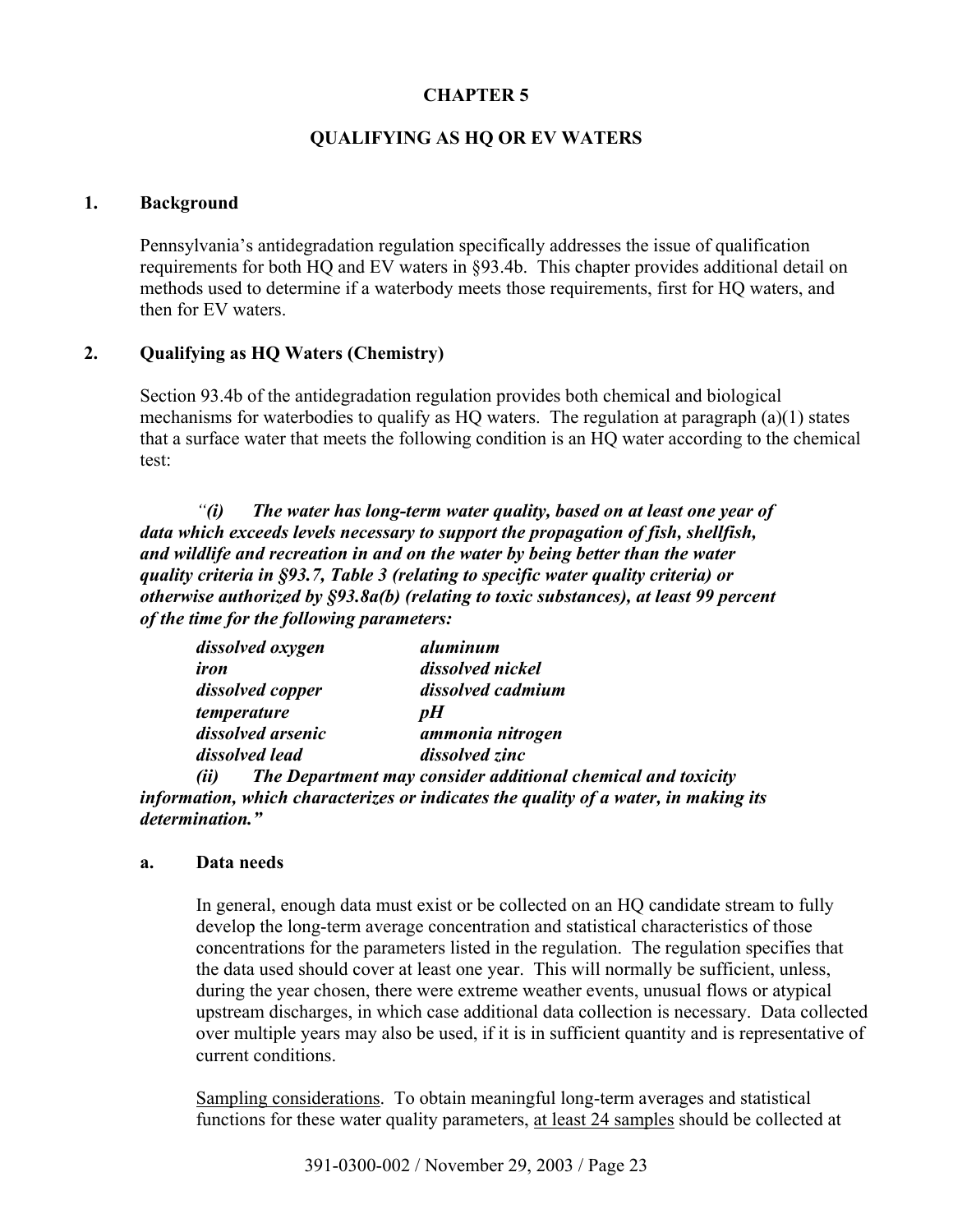intervals that have been evenly timed over the flow year. Additional samples almost always provide better characterization of a waterbody and should be included if available.

Time of day.Some samples should ideally be collected at specific times of day. Under natural conditions, instream metals and ammonia nitrogen concentrations show only slight diurnal variation. These samples can be collected as grab samples at any time of day, using accepted stream sampling techniques to ensure representative sampling and, where specified, using the dissolved metals procedures. If upstream discharges exist with variable discharge rates or pollutant loads in significant amounts and proximity to cause diurnal fluctuations on the candidate stream segment, it may be necessary to collect 24-hour composite samples for each sampling event.

Stream temperature, pH, and dissolved oxygen show marked diurnal variations due to solar radiation, daily changes in ambient air temperature, and photosynthetic activity of algae and rooted aquatic vegetation. Random grab samples for these parameters, unless they exist in great numbers, may not accurately characterize the average daily condition of the stream or show compliance with the criteria. Since a true "mixed composite" sampling technique cannot be used, sample events for these parameters would best be performed as daily multiple grab events designed to cover 24 hours. Alternatively, sampling could be designed to represent worst-case daily conditions for each parameter. Accordingly, temperature readings would be taken around mid-afternoon when they are typically highest, dissolved oxygen readings would have to be taken pre-dawn when it is at its lowest point during peak plant respiration, and pH should be taken at the highest and lowest points caused by photosynthesis/respiration.

Hardness.Another consideration in a sampling plan involves stream hardness. The acute and chronic water quality criteria for five of the eight metals in  $\S 93.4b(a)(1)(i)$  are exponentially dependent upon stream hardness, as listed in Chapter 16, the Water Quality Management Toxics Management Strategy – Statement of Policy. Small changes in stream hardness can have a significant effect on the numerical criteria against which the candidate stream chemistry will be compared. Generally, metals are more toxic at lower hardness levels. Also, stream hardness is known to be dependent on flow conditions, varying with the relative contribution of groundwater base flow and runoff. To provide accurate results, stream sampling and analysis plans must consider hardness and be designed so that the relationship of hardness to flow can be characterized.

Duration.Chapters 16 and 93 list the specific numerical water quality criteria for each of the parameters listed in the antidegradation portion of the regulation. Metals, ammonia nitrogen, and other criteria for aquatic life protection have both an acute (or short-term exposure) component and a chronic (or longer-term exposure) component. The duration or exposure periods associated with each of the components vary depending upon the parameter, but the acute criterion exposure period is generally 1 hour, and the chronic, 4 days.

For example, for dissolved lead, the acute criterion is 65 ug/L for a stream with a hardness of 100 mg/L; and the chronic criterion is 2.5 ug/L. Together, these criteria protect aquatic organisms throughout all life stages. A water must be better than all the relevant criteria 99 percent of the time to qualify for HQ waters.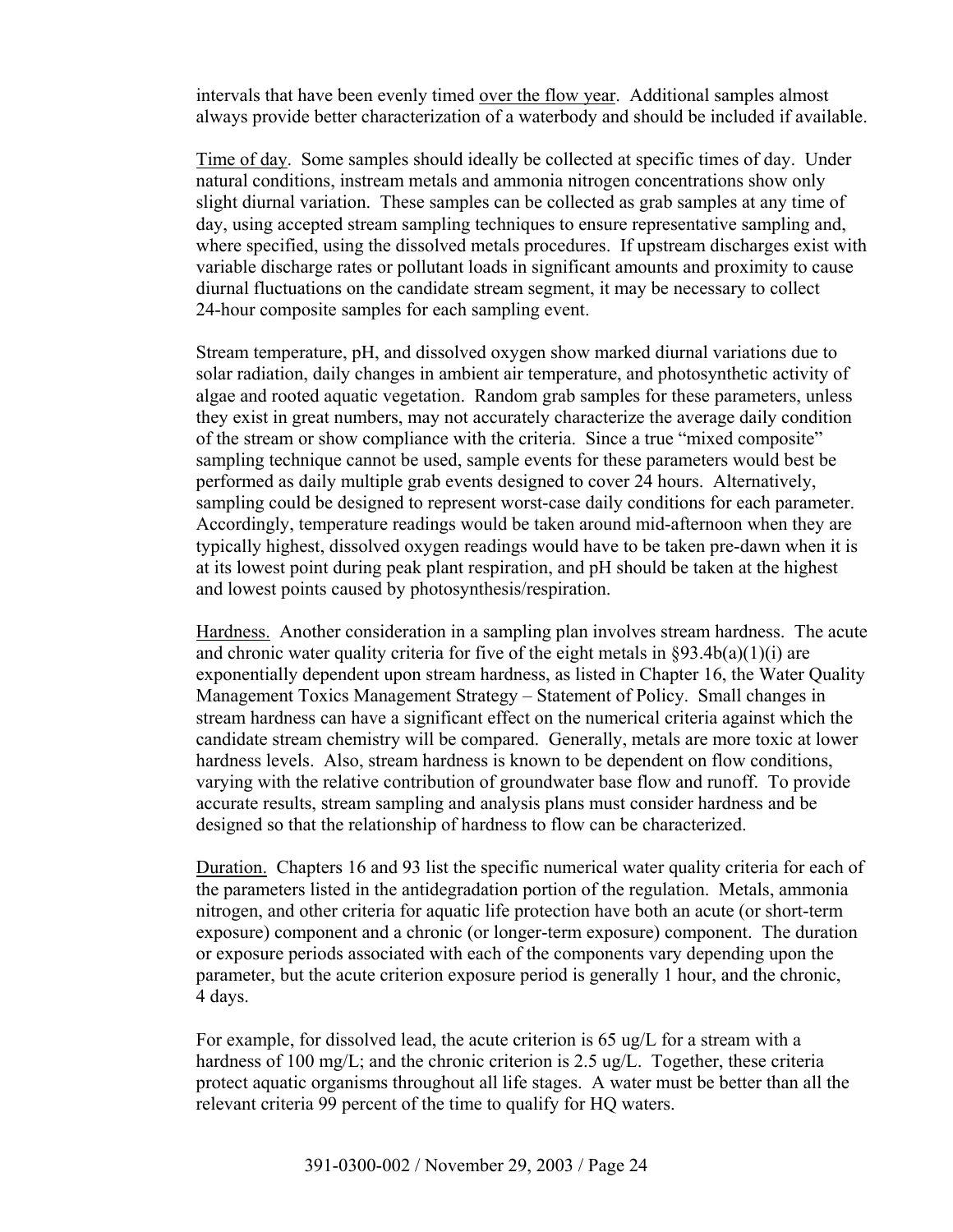Quality Assurance.Data used to demonstrate that the candidate stream is better than the water quality criteria should account for all of the above considerations. All sampling protocols submitted to DEP must include sample collection design and analytical methods that meet both the data needs and quality assurance protocols established by DEP. The submittal should include a description of data quality control procedures along with an analysis that verifies the accuracy of the information provided. DEP will provide more specific guidance upon request. Quality assurance standards and sampling protocol for format for the chemical qualification process are available from DEP.

### **b. Demonstrating water quality is better than criteria 99 percent of the time**

Instream water quality is usually characterized using grab sample results. These data must be adjusted in a way to allow for comparison to the acute and chronic criteria for the parameters listed in 93.4b(a)(1). The data are evaluated using statistically based formulas to determine whether the sampling data show that the quality of the water is better than the acute and chronic criteria 99 percent of the time.

The following illustrates the process. The equations and multipliers shown in Table 1 are taken from the EPA Technical Support Document (TSD) for Water Quality Based Toxics Control (EPA/505/2-90-001 dated March 1991). The multipliers, which are computed from the equations in the headers of the table, may be read directly from the table. The multipliers are dependent on the coefficient of variation (CV), which is the ratio of the standard deviation to the mean of the data and must be determined for the sample set.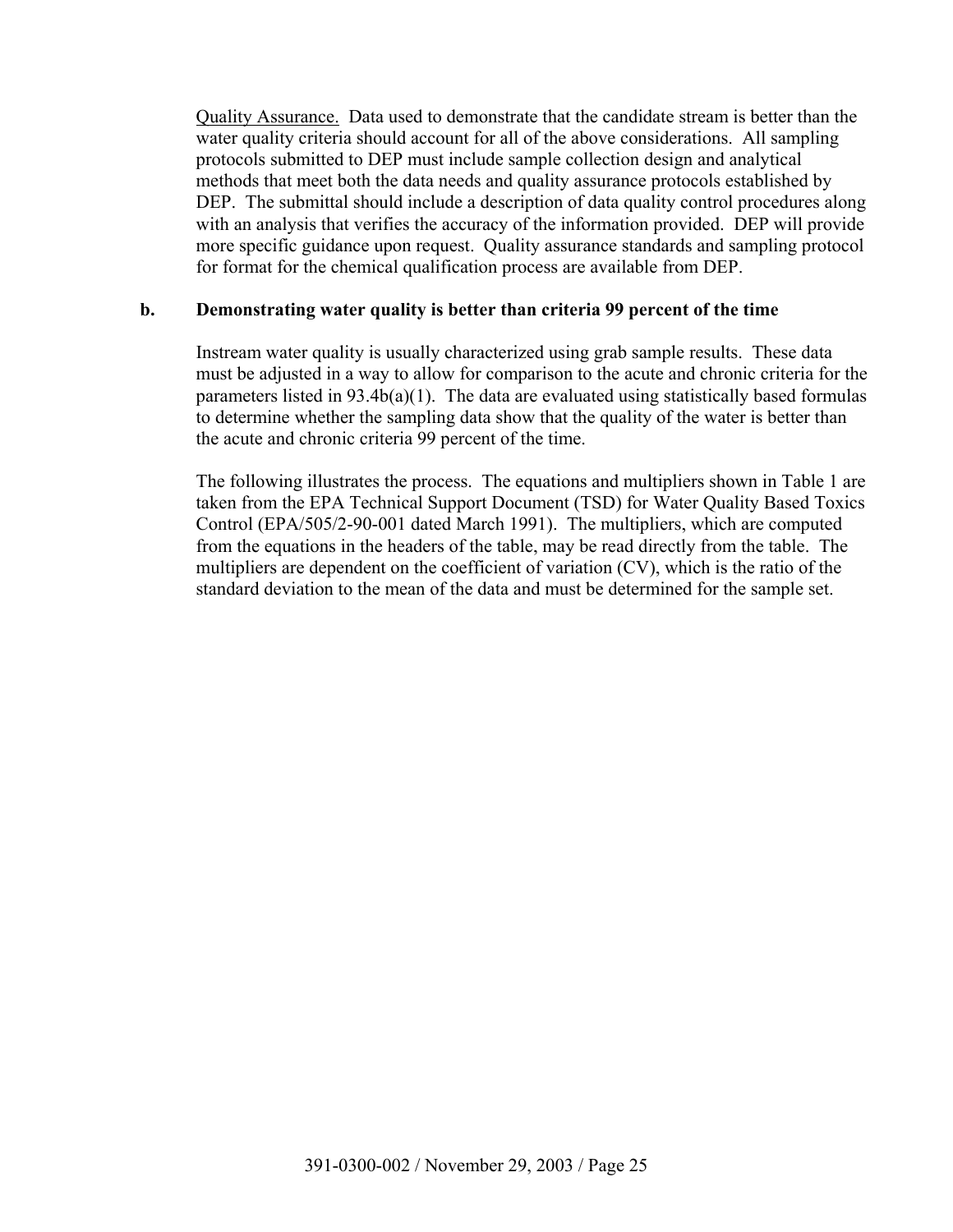# **TABLE 1 TSD EQUATIONS**

| Coefficient of Variation (CV)               | 99 percent Multiplier Acute                                                                                     | 99 percent Multiplier Chronic                                                                                            |
|---------------------------------------------|-----------------------------------------------------------------------------------------------------------------|--------------------------------------------------------------------------------------------------------------------------|
| <b>Standard Deviation</b><br>$CV =$<br>Mean | <i>Multiplier</i> <sub>acute</sub> = $e^{(0.5\sigma^2 - z\sigma)}$<br>$z = 2.326$<br>$\sigma^2$ =In $[CV^2 +1]$ | <i>Multiplier</i> <sub>chronic</sub> = $e^{(0.5\sigma_4^2 - z\sigma_4)}$<br>$z = 2.326$<br>$\sigma_4^2$ =In $[CV^2/4+1]$ |
| 0.1                                         | 0.797                                                                                                           | 0.891                                                                                                                    |
| 0.2                                         | 0.643                                                                                                           | 0.797                                                                                                                    |
| 0.3                                         | 0.527                                                                                                           | 0.715                                                                                                                    |
| 0.4                                         | 0.440                                                                                                           | 0.643                                                                                                                    |
| 0.5                                         | 0.373                                                                                                           | 0.581                                                                                                                    |
| 0.6                                         | 0.321                                                                                                           | 0.527                                                                                                                    |
| 0.7                                         | 0.281                                                                                                           | 0.481                                                                                                                    |
| 0.8                                         | 0.249                                                                                                           | 0.440                                                                                                                    |
| 0.9                                         | 0.224                                                                                                           | 0.404                                                                                                                    |
| 1.0                                         | 0.204                                                                                                           | 0.373                                                                                                                    |
| 1.1                                         | 0.187                                                                                                           | 0.345                                                                                                                    |
| 1.2                                         | 0.174                                                                                                           | 0.321                                                                                                                    |
| 1.3                                         | 0.162                                                                                                           | 0.300                                                                                                                    |
| 1.4                                         | 0.153                                                                                                           | 0.281                                                                                                                    |
| 1.5                                         | 0.144                                                                                                           | 0.264                                                                                                                    |
| 1.6                                         | 0.137                                                                                                           | 0.249                                                                                                                    |
| 1.7                                         | 0.131                                                                                                           | 0.236                                                                                                                    |
| 1.8                                         | 0.126                                                                                                           | 0.224                                                                                                                    |
| 1.9                                         | 0.121                                                                                                           | 0.214                                                                                                                    |
| 2.0                                         | 0.117                                                                                                           | 0.204                                                                                                                    |

**(NOTE:** acute and chronic multipliers are selected based on CV of dataset used to calculate mean values.)

The basic equation from the TSD is as follows:

 $LTA = P99 * Multiplier$ 

LTA - Long Term Average P99 - Projected 99th percentile value

Multiplier - Conversion factor to transform number from a Long-Term Average to the appropriate duration.

This format holds true for both the acute and chronic criteria. The difference between the values comes from the formula used to calculate the multiplier. The chronic criteria multiplier includes the duration adjustment to represent a 4-day average, and the acute value represents the 1-hour duration.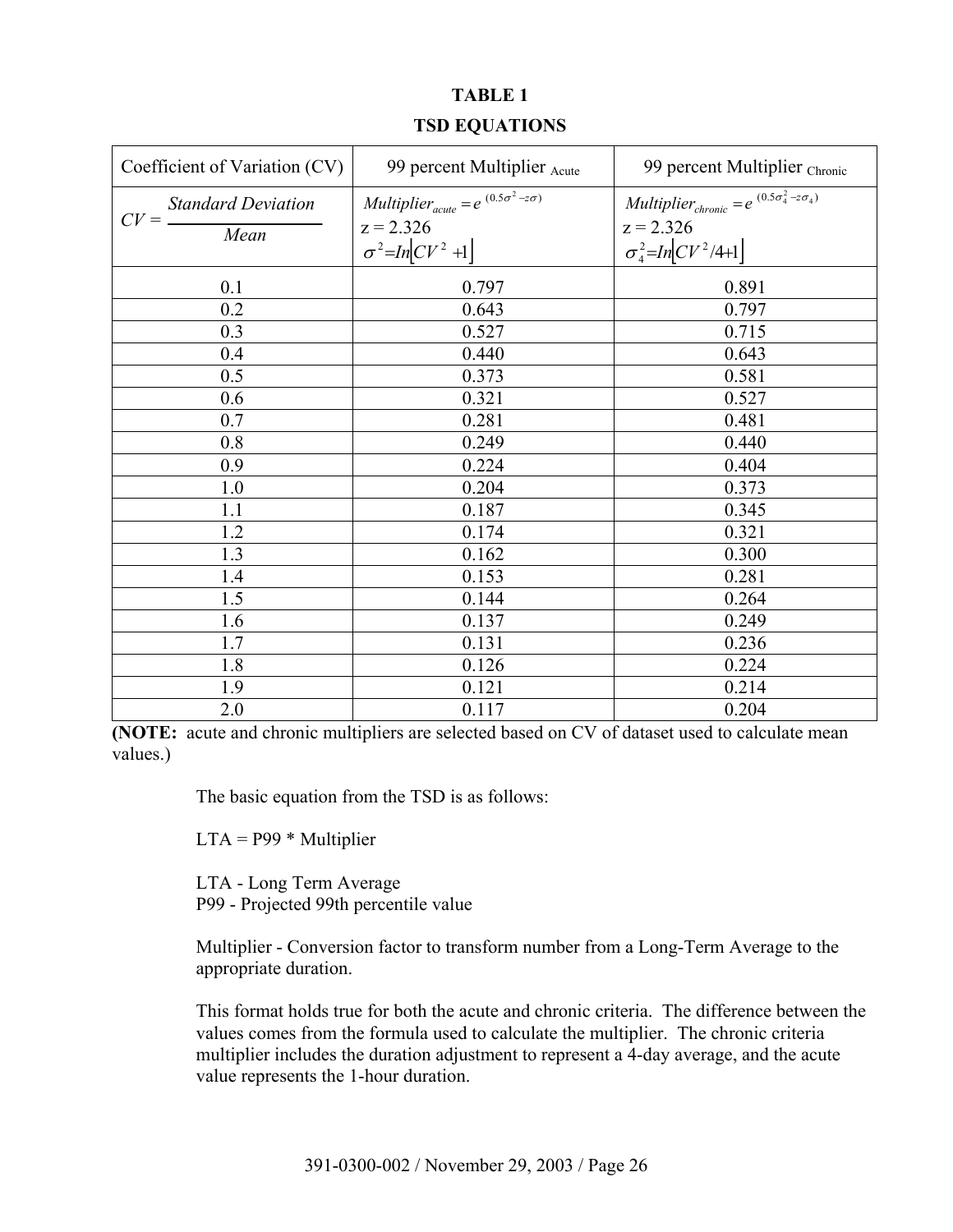The equation is solved for P99, an estimate of the 99th percentile of the data set. The P99 is then compared to the appropriate criterion for a parameter. If the P99 is better than the criteria by one significant figure, the test has been passed for that specific parameter. All parameters listed in Chapter 93.4b(1)(i) along with any additional parameter that characterizes the quality of the candidate water that DEP deems necessary, must pass the test in order for the stream to qualify as HQ on a chemical basis.

The following example applies to recently collected data as well as Water Quality Network (WQN) data sets. The example parameter is dissolved lead. For this example a hardness of 100 ug/l is assumed, however, in actual cases, this value should be measured and the mean hardness used to calculate the appropriate criteria. From Chapter 16, the aquatic life criteria for dissolved lead at a hardness of 100 are 2.5 ug/l (chronic) and 65 ug/l (acute). Therefore to pass the test for lead, the P99 value of the sample set must be less than 2.5 using the chronic multiplier and less than 65 using the acute multiplier. The following table presents 24 sample values.

## **TABLE 2 CHEMICAL PARAMETERS INCLUDED IN DEP ANTIDEGRADATION WATER SAMPLING**

| Sample Values |      |   |    |  |  |
|---------------|------|---|----|--|--|
| ∪.∪           |      |   | л. |  |  |
|               | -    |   |    |  |  |
|               | 1. J | - |    |  |  |
|               |      |   |    |  |  |

The following information is obtained from the data set.

|      |           |     |            |            | 99th percentile | 99th percentile |
|------|-----------|-----|------------|------------|-----------------|-----------------|
|      | Standard  |     | <b>AFC</b> | <b>CFC</b> | concentration   | concentration   |
| Mean | Deviation |     | multiplier | multiplier | AFC             | <b>CFC</b>      |
|      | 0.6       | 0.6 | 0.331      | 0.534      | 3.3             | 2.1             |

The test results for dissolved lead follow:

|         | Criteria | 99th Percentile Conc. | Test Result (Pass/Fail) |
|---------|----------|-----------------------|-------------------------|
| Acute   |          |                       | Pass                    |
| Chronic | ن . ب    |                       | Pass                    |

For the example dissolved lead, the qualification test has been passed for both the acute and chronic criteria.

The evaluation is conducted for all chemical parameters of concern and, if all parameters satisfy the test, the water qualifies for an HQ designation by means of the chemical qualifier test.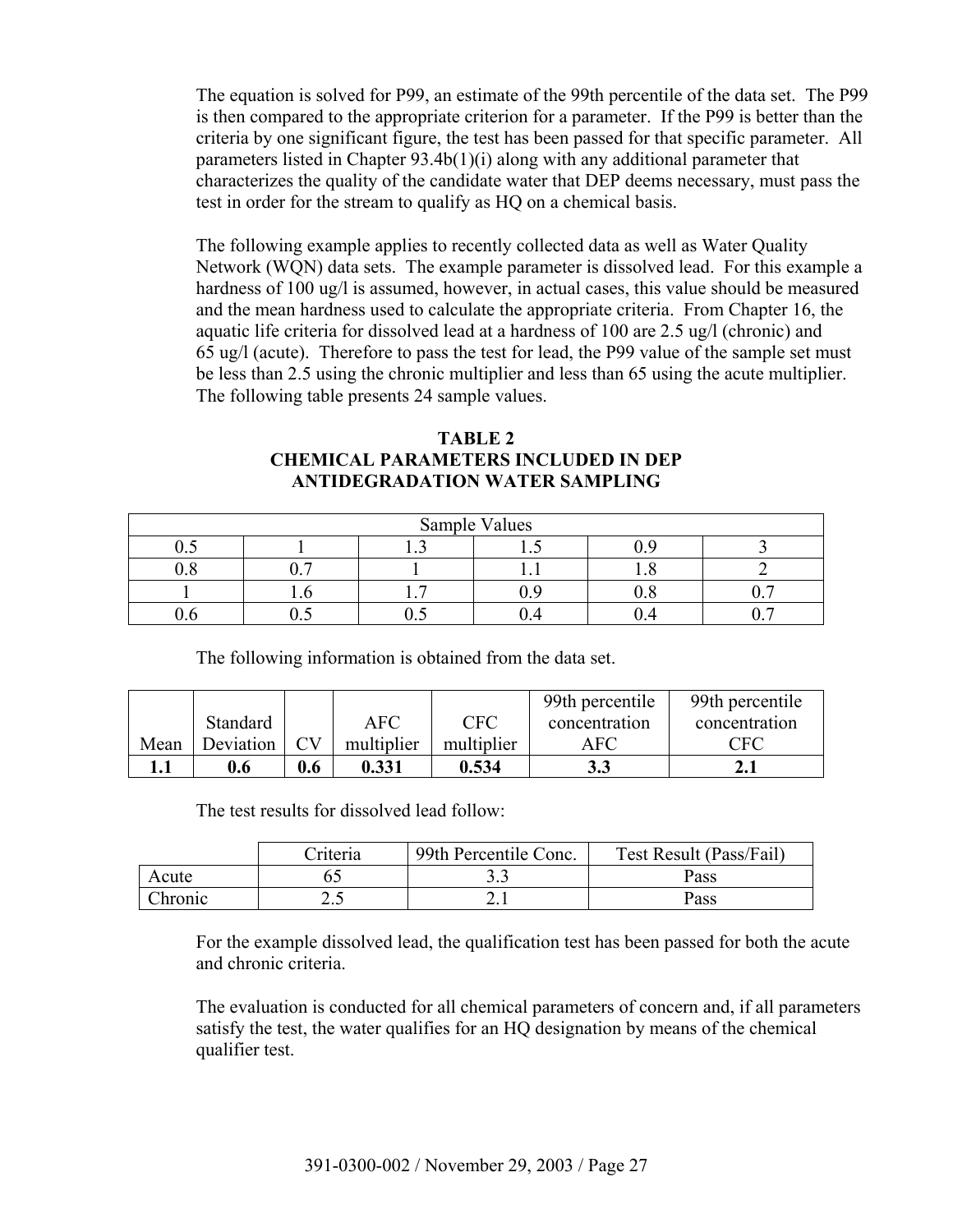## **c. Consideration of additional chemical and toxicity information**

Determinations concerning the chemical qualification of a waterbody for HQ need to consider the complete chemical characterization of the candidate water. To be considered for HQ waters, concentrations of other substances known to be present in the water in addition to those listed in the regulation have to be better than water quality standards 99 percent of the time.

Examples include the presence of non-naturally occurring substances or other toxics like synthetic organics or metals which have been identified as present in the candidate water to the extent that the water does not support uses. Chemicals that exert human health impacts must be considered in protecting recreation and potable water supply, which are protected uses in all waters, with a few site-specific exceptions listed in §§93.9a - 93.9z.

# **3. Qualifying as HQ Waters (Biology)**

Section  $93.4b(a)(2)(i)(A)$  of the antidegradation regulation states that a surface water that meets the following conditions qualifies as HQ waters under provisions of the *Biological assessment qualifier.* 

*The surface water supports a high quality aquatic community based upon information gathered using peer-reviewed biological assessment procedures that consider physical habitat, benthic macroinvertebrates or fishes as described in Rapid Bioassessment Protocols for Use in Streams and Rivers: Benthic Macroinvertebrates and Fish, Plafkin, et al., (EPA/444/4-89-001), as updated and amended. The surface water is compared to a reference stream or watershed, and an integrated benthic macroinvertebrate score of at least 83 percent shall be attained by the referenced stream or watershed.* 

**The regulation at §93.4b(a)(2)(i)(B) also allows for the use of other "***widely accepted and published peer- reviewed biological assessment procedures that the Department may approve to determine the condition of the aquatic community"* **and in (C) gives the Department the latitude to "***consider additional biological information which characterizes or indicates the quality of a water in making its determination."*

Bioassessment techniques involve the collection of field data on benthic macroinvertebrate and fish communities in a waterbody to determine its overall aquatic health. These techniques have been used in various formats for many years to evaluate the impacts of pollution sources, assess the attainment of water uses, and classify streams. The underlying concept in bioassessment is that the physical/chemical conditions of the aquatic environment will, in the long-term, cause selection of an aquatic biological community that reflects these conditions. Because of this, the biological community, when identified and then ranked as to its tolerance for pollution and adverse conditions, becomes an excellent indicator of the long-term environmental quality of the waterbody.

The biological sampling procedures employed in the Antidegradation Program ("DEP-RBP" methods) were adapted from EPA's "Rapid Bioassessment Protocols For Use in Wadeable Streams and Rivers - Periphyton, Benthic Macroinvertebrates and Fish" Second Edition (Plafkin, et al.; EPA 841-B-99-002; July 1999). The primary purpose of EPA's document is to provide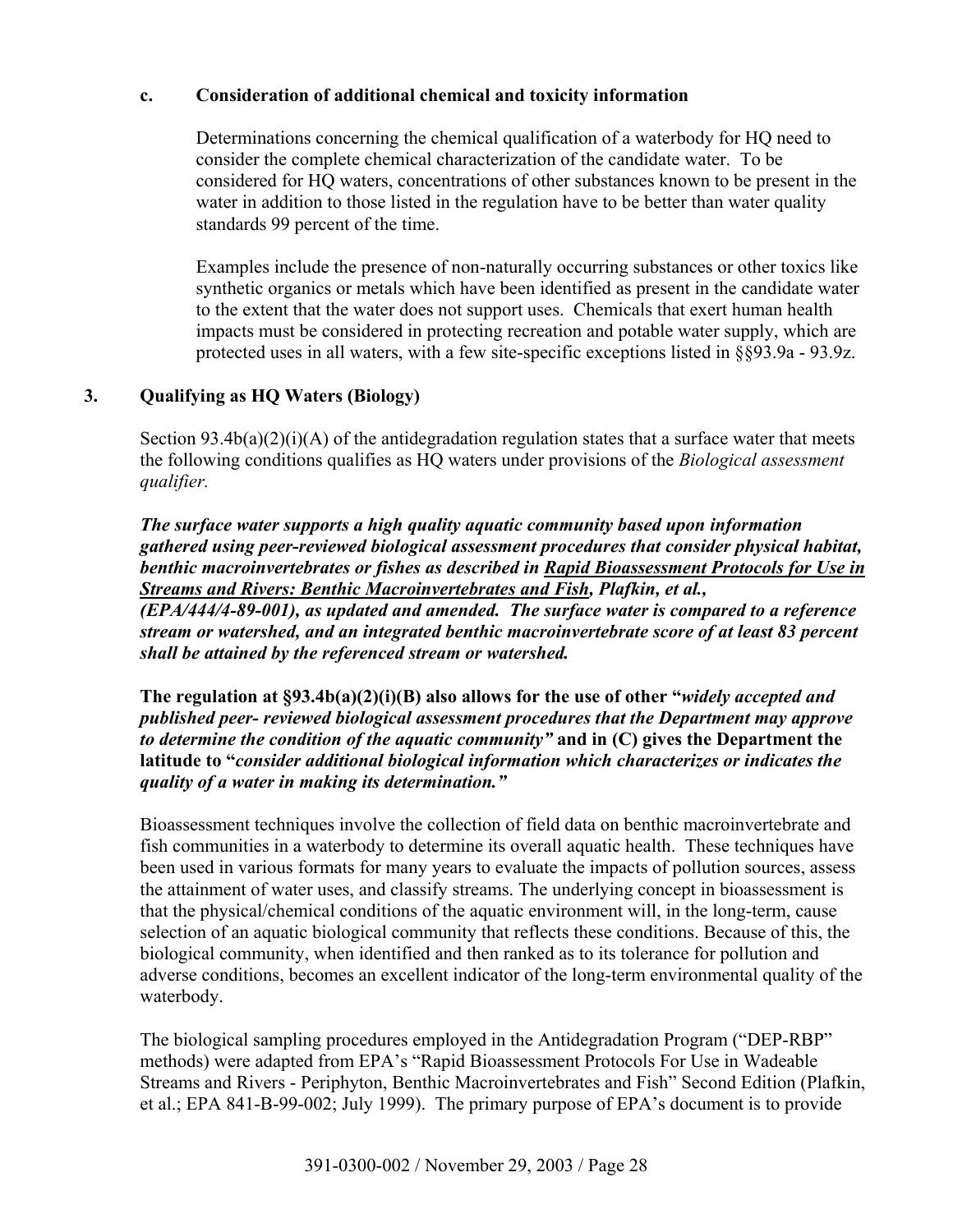practical technical guidance to the states for conducting cost-effective biological assessments of streams and rivers. This guidance offers biological and habitat assessment techniques, fieldtested methods, and options for states to choose, modify, and adapt to their existing water quality assessment programs.

In trying to standardize and improve its biological stream assessments for the Antidegradation Program, DEP began, in 1990, to investigate modifications to EPA's RBP, using a sound scientific basis that was supported by Pennsylvania data. The basis for Pennsylvania's Rapid Bioassessment Protocol is EPA's third macroinvertebrate protocol (EPA-RBP III) as described in the 1989 reference listed above.

# **Antidegradation Survey Protocol**

The following section outlines DEP's biological antidegradation survey protocol. Appendix A provides the details of the methods in the outline.

# **a. Using 1/24,000 scale USGS topographic maps:**

- (1) Determine basin location and stream order.
- (2) Place tentative sampling station locations. These locations may need to be adjusted once the biologist is on-site depending on the presence of riffles, access to the water, landowner permission or other factors. Generally, stations are placed at the following areas:
	- mouth of the main stem or endpoint of the stream segment under study
	- mouth of major tributaries (in addition, chemical grab samples but not macroinvertebrates are collected in the minor tributaries to verify that the mouth of the major tributary is a representative sampling location for all upstream conditions)
	- along the main stem every 2-3 stream miles, or at closer intervals if there is a noticeable change in stream flow, instream habitat, or riparian land use/land cover
	- bracketing population centers, reservoirs, nonpoint sources, point sources, land use changes, etc.
- (3) A prime consideration in selecting the final site location is the condition of the macroinvertebrate riffle/run or pool/glide habitat within a stream reach. Riffle/run habitat is used in high to moderate gradient streams and pool/glides in low gradient streams. These two habitats are targeted because they are widely accepted as representing the most productive macroinvertebrate conditions found in their respective streams. Targeting these productive habitats is suggested for several reasons. First, focusing on the most productive habitat is sound science and good policy because it reflects optimal biological conditions of the streams. Second, in sampling these highly productive habitat types, the biologist gains the most macroinvertebrate information possible per sampling effort. Lastly, these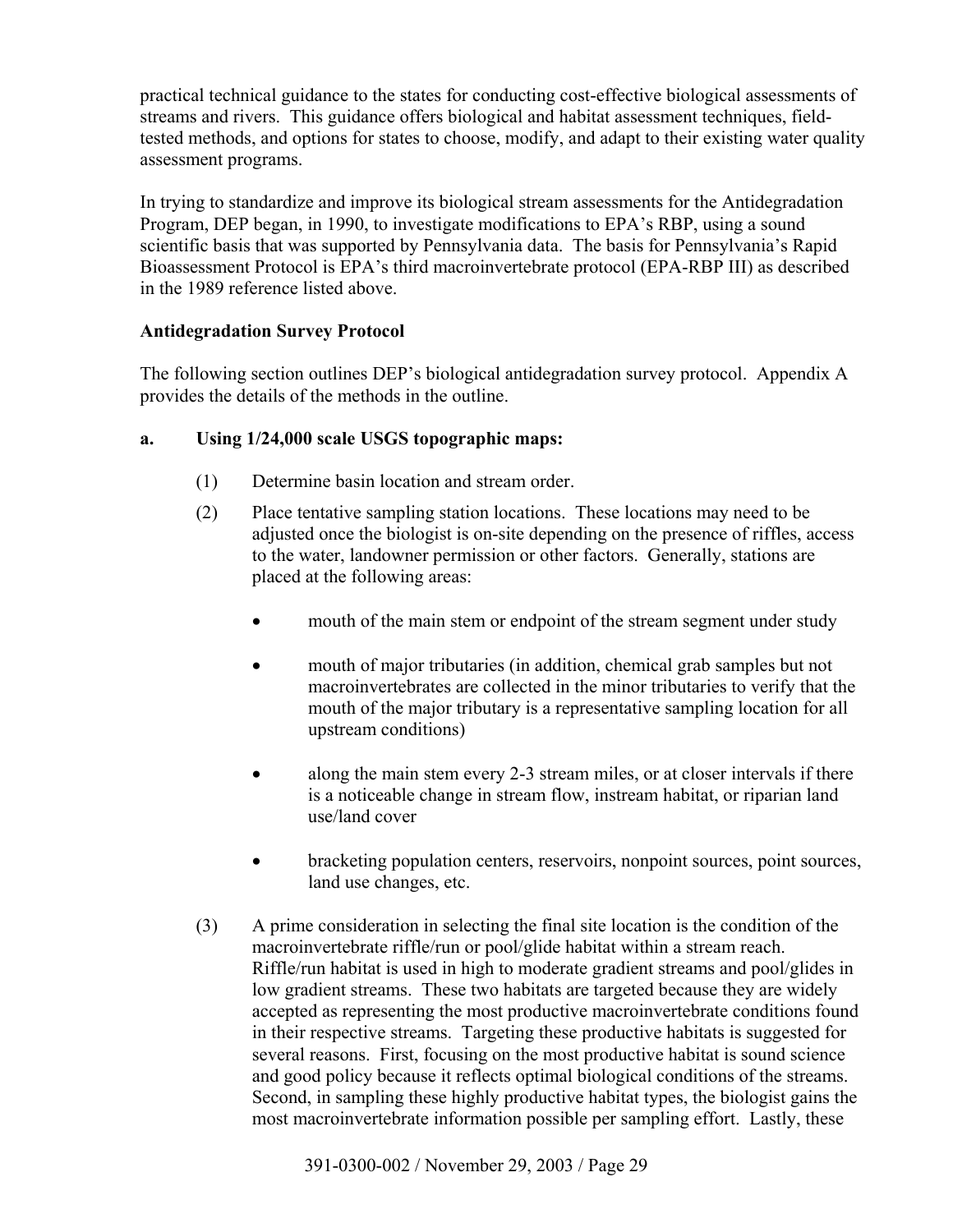productive riffle/run or pool/glide habitats are relatively easy to identify for an experienced biologist after evaluation of stream flow and substrate. The critical factor in the biologist's final site selection is that the targeted habitat should typify the most productive habitat in the stream.

Sometimes the best available habitat at the candidate site may not be as good as that found at the reference site, but comparison to the reference is still made. The biologist must match the natural conditions of a candidate with a reference. For example, a low gradient, soft substrate candidate stream should be matched with a similar reference, and not, for example, to a steep gradient, rocky substrate reference.

### **b. Matching reference sites with candidate sites:**

(1) All aspects of the antidegradation biological sampling discussed in this guidance are important, but the single, most critical issue is the selection of reference sites. Care must be taken in selecting reference sites that have the same, or very similar, natural conditions as the candidate sites. The matching of candidate and reference sites generally uses the stream characterization system described below and is applied to the potential references in closest proximity to the candidate.

There are five general types of streams in Pennsylvania:

- (a) Freestone
- (b) Limestone
- (c) Limestone-influenced
- (d) Tidal tributaries to the Delaware Bay
- (e) Streams draining directly to Lake Erie

Sub-categories of these four types are created using the following criteria:

- (a) Stream order/drainage area
- (b) Alkalinity
- (c) Gradient

The candidate and reference site must possess similar gradient and alkalinity and be of equal or similar stream orders or drainage areas. DEP has found that first through third order freestone streams can be grouped. Small fourth order streams can be grouped with the first through third but the larger warm water fourth order streams should be grouped with fifth and sixth order streams.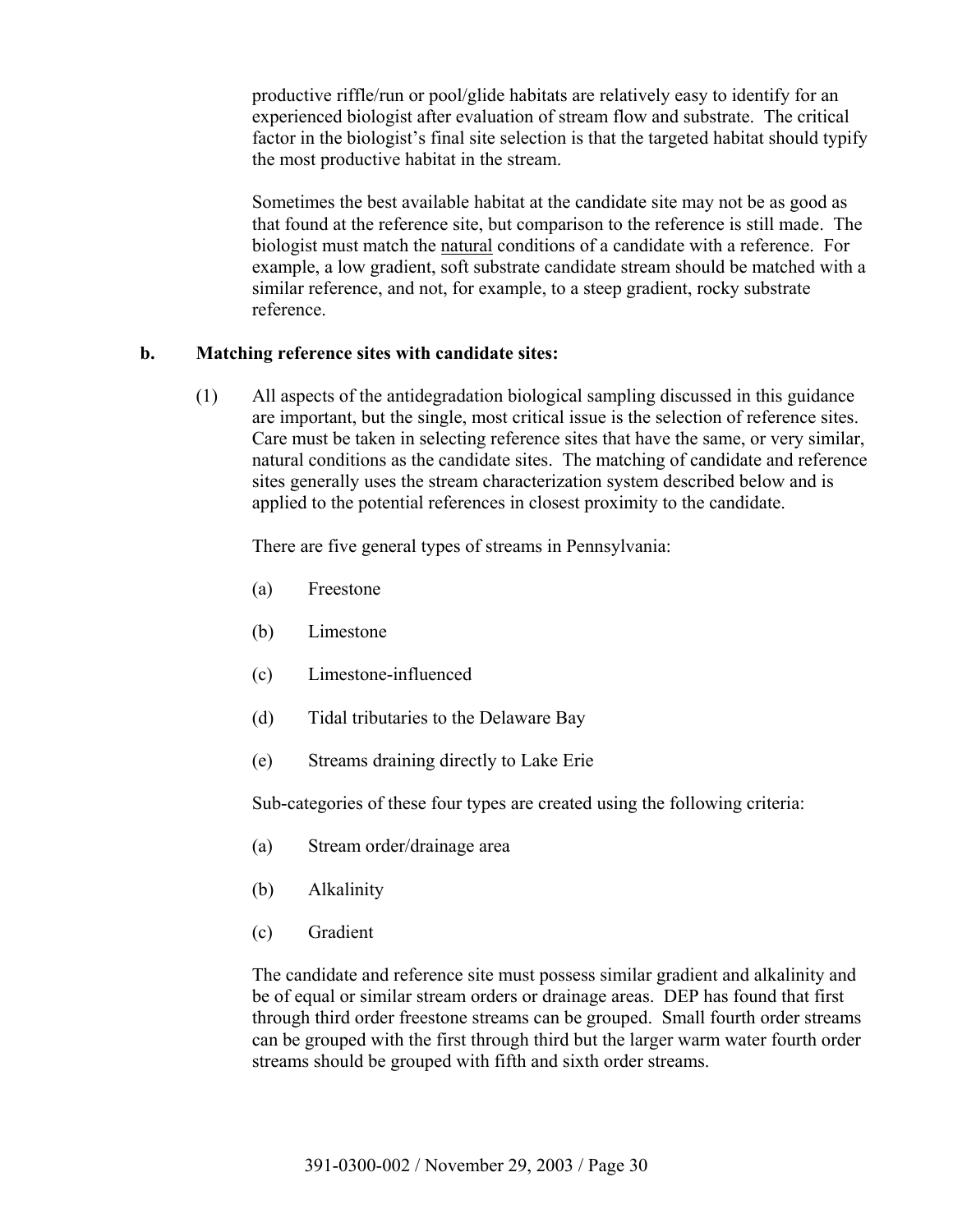A measure of pH as a surrogate for alkalinity is often more practical because the biologists carry calibrated field pH meters. The pH of the reference and candidate stream should be within one pH unit.

Presently, two types of gradients are recognized: low gradient glide/pool streams with few to no riffles, and moderate to high gradient riffle/run streams.

(2) A biologist must, whenever possible, use waters with an existing or designated use of EV as references in evaluating candidate waters using the biological assessment qualifier. These EV reference waters must have attained that status based upon biological measures. Since some EV waters are classified based upon the presence of endangered species or their status as a wilderness trout stream, it must first be determined if the macroinvertebrates in the EV watershed represent best attainable biological communities before such waters are used as references. If the watershed represents the best attainable biological community, it can be used as a benchmark against which other candidate waters are judged, regardless of the original reasons for its designation. Exceptions to this procedure are discussed below and in Section (3).

The results of RBP samples for many EV watersheds have been input to DEP's biological database where they can be used to determine if the macroinvertebrates are representative of best attainable conditions. To supplement these data, DEP will make an effort to collect invertebrate samples in EV watersheds that have not been sampled (i.e., they were designated for reasons other than their macroinvertebrate composition) to determine whether or not these waters also represent best attainable conditions.

Waters must have attained an existing use of EV (see Chapter 2) by achieving a score of 92 percent or better based upon biological samples collected from the most productive habitat and compared to an appropriate EV reference stream. However, to avoid "dilution" of the reference condition, DEP uses, as reference streams, only those EV waters that represent the best attainable biological community. DEP selects sites on reference streams that represent the most productive habitat (riffle or glide) and does not use, as reference, EV waters that attained the minimal qualifying score for EV or waters that were designated EV for reasons not based on the quality of the biological community.

To further address the dilution issue, a distribution analysis of the metric scores in DEP's macroinvertebrate database is conducted as follows:

- 1) Select all EV stream samples
- 2) Group the samples by gradient (ridge vs. valley) stream order  $(\leq 4 \text{ vs. } >4)$ , and alkalinity (freestone, limestone, limestone-influenced)
- 3) Compute the upstream land use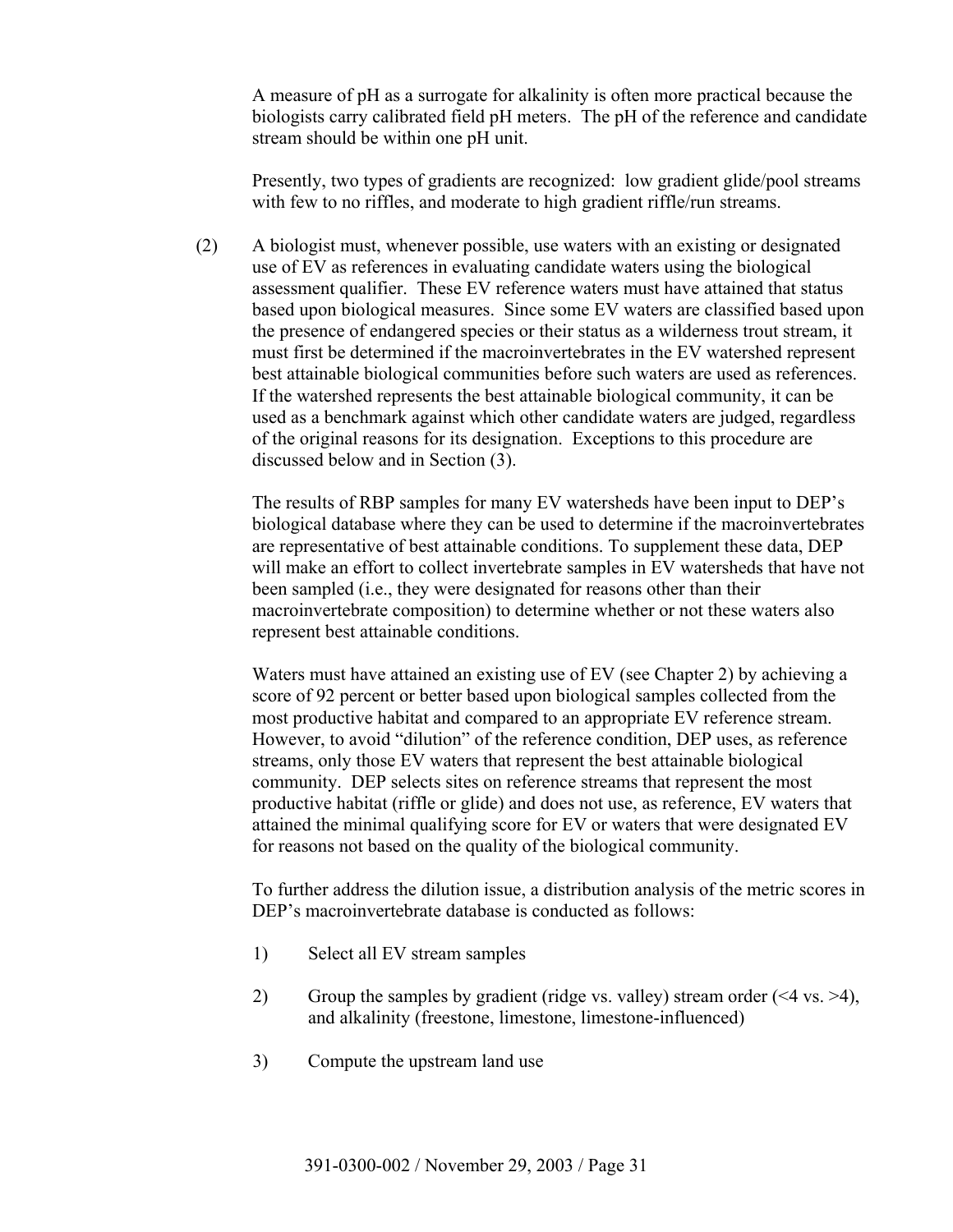- 4) Check the habitat scores and eliminate stations with less than optimal scores (see discussion below)
- 5) Score the remaining stations and delete those in the lower quartile of the distribution

This last step insures that the lowest biological scores are screened from the data set. Since the data have already had the stations with unacceptable habitat and land use removed, these remaining streams represent the best available EV reference stations for each class of streams. If a biologist samples a new reference station and it scores less than this established minimum reference score for its stream class, then the reference sample is not acceptable for use in evaluating the candidate.

To ensure that the most productive habitat is selected for sampling, the biologist evaluates a set of 12 habitat parameters during the RBP III field collection at reference sites. These 12 habitat metrics (Appendix A) are scored on a scale of 1 to 20. Five of the 12 habitat metrics correlate well with good macroinvertebrate communities in riffle/run streams. These metrics are listed below and are used to qualify reference stations.

- 1) Epifaunal Substrate Mix of riffle and run and type of substrate
- 2) Embeddedness Measure of sediment mixed in the gravel and cobble substrate
- 3) Channel Alteration Amount of channelization
- 4) Sediment Deposition Measure of sediment deposited on the substrate
- 5) Grazing or Other Disruptive Pressure Vegetation disturbance on lands adjacent to the sampling site

A reference sampling station should achieve optimal scores (16 to 20) for the above five metrics. However, natural systems vary and there may be times when the reference habitat, although very biologically productive, may have one or more of the above five habitat metrics in the good (11 to 15) rather than optimal range. As a result, the biologist, while making every effort to find habitat that is optimal relative to the five habitat metrics, may sample in areas that are slightly less than optimal if the site selection is justified by high biological productivity. The biologist must also take into consideration the other seven habitat metrics and, if they score poorly (<10), disqualify the station as a reference, regardless of its biology. All 12 of the habitat metrics are explained in detail in Section 3 of Appendix A.

The 12 habitat metrics discussed above are intended for use in riffle/run streams. They do not apply to limestone waters or low gradient, pool/glide streams. Other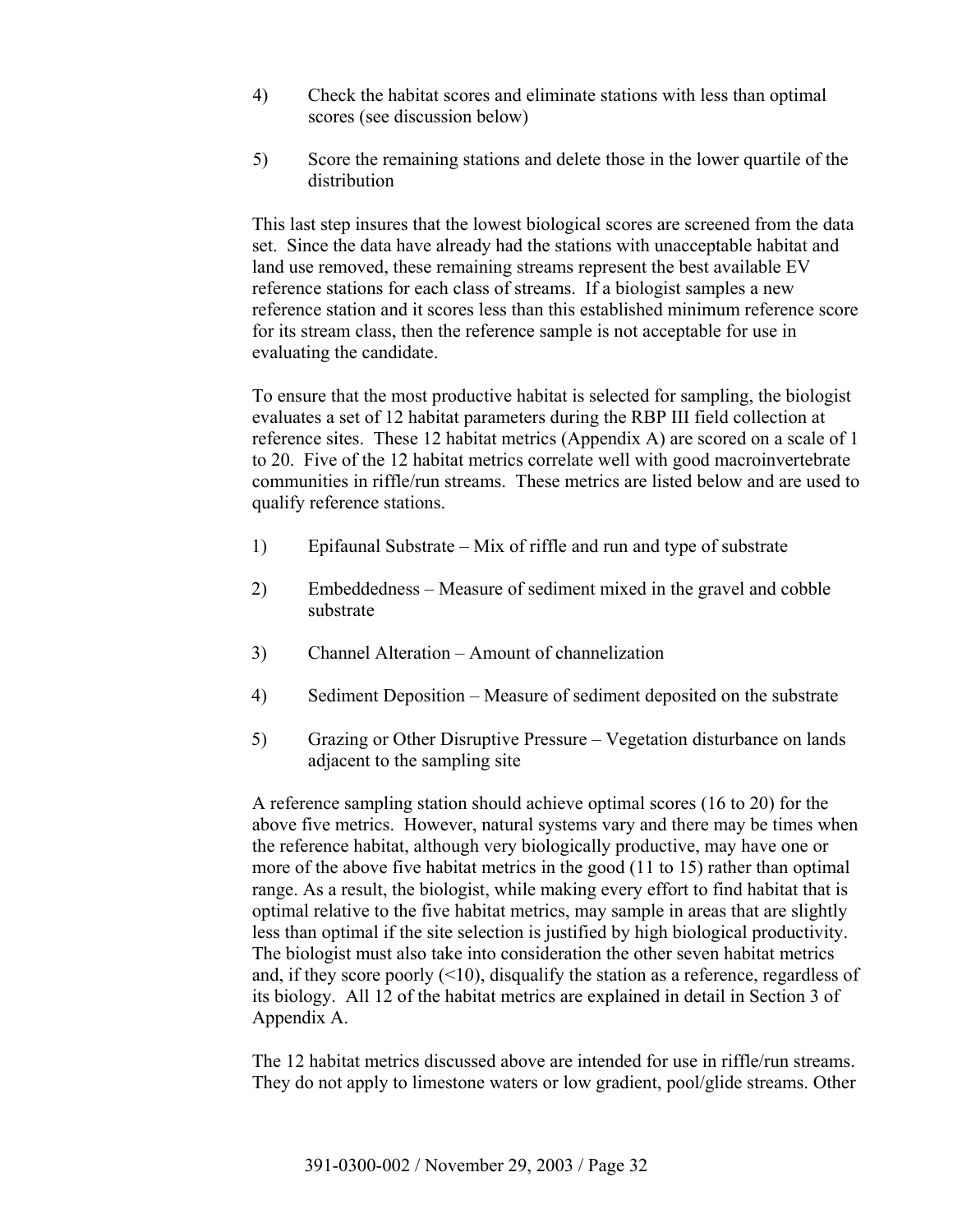criteria, currently under development, must be used to define optimal habitat in these streams.

Land use is the last major consideration in selecting reference stations. The best reference sites most commonly have large contiguous, vegetated riparian zones. There should be no upstream point sources, minimal nonpoint sources, and the stream should not be subject to unnatural, rapid or frequent flow changes. The biologist should avoid areas downstream from bridge crossings or roads (especially dirt roads) paralleling the stream. The land use considerations and instream habitat scores discussed above are the final determining factors in avoiding dilution while selecting references.

(3) Proposed reference stations not meeting the above requirements should be disqualified except under the following circumstances:

References are rare near urban and mined areas and in low gradient pool/glide, limestone, limestone-influenced, and large warm water streams. Eliminating all potential reference streams with point source discharges in these situations could eliminate some or all of the best available benchmarks. In such cases, DEP will use streams with minimal anthropogenic impacts if it has first established that there are no usable reference streams without point or nonpoint discharges. However, any point or nonpoint discharges must be small (ratio of discharge flow to stream flow), few, in compliance with their permit limits, and downstream or well upstream of the reference site. Water chemistry at the reference site should confirm the expected background chemistry of non-impacted streams of this type by comparison to the chemistry of a nearby fixed station, EV, WQN site.

The vast majority of EV streams are small, freestone streams that are inappropriate for use as reference sites for large, limestone, limestone-influenced, or low gradient streams. DEP recognizes the need to have reference comparisons for all stream types and is currently in the process of collecting data to develop appropriate metrics for these various types of habitats. In the absence of established EV reference streams, DEP will use its best professional judgment to select the appropriate reference stream, and is pursuing a two-step approach. The best field collection methods and indicators (macroinvertebrates, fish, and periphyton) may vary depending on stream type. DEP will use peer-reviewed assessment methods published by others or metrics and scoring methods developed by DEP staff based upon established RBP methods. Both approaches will be made available for public review.

### **c. Sampling the candidate site(s):**

DEP generally uses the following procedures to evaluate candidate waters for HQ or EV.

(1) Benthic samples - Three samples per station consisting of a composite of two D-frame kicks each, preserved in ethanol in half gallon bottles (See Appendix A for details)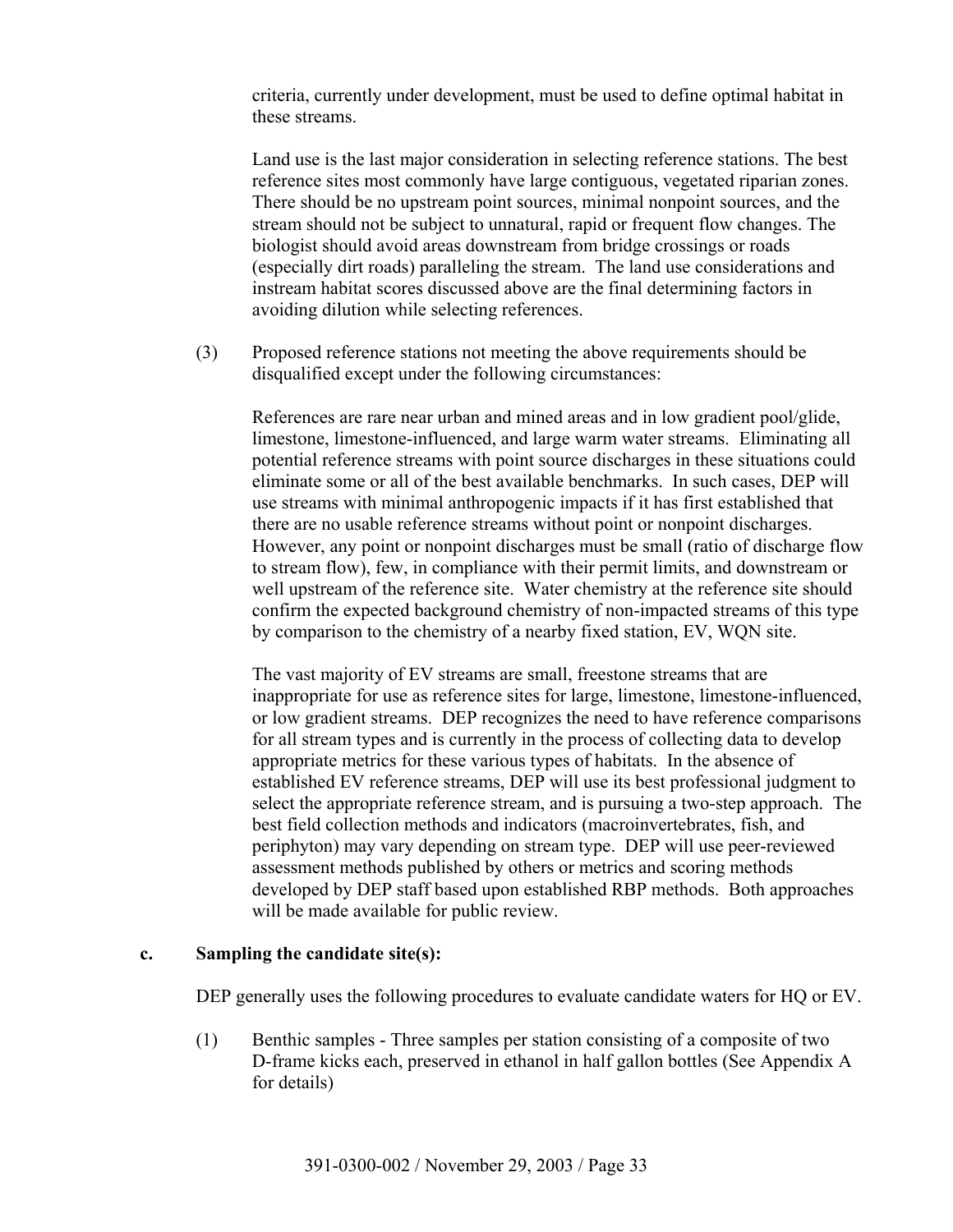- (2) Habitat evaluation (See Appendix A for details)
- (3) Water chemistry DEP Standard Analysis Code 018 laboratory samples and a bacteria sample
- (4) Field chemistry Measure temperature, pH, DO, conductivity
- (5) Electrofishing Approximately 50-100 meter reach gathering all specimens for development of a total species list and relative abundance

Timing of Samples. Sampling time frames and conditions to avoid when doing antidegradation biological sampling are also issues to be considered. The recommended months to sample are mid-October through April. The insect instars are generally large, making them easier to collect and identify, and most major taxa are still present instream because they have yet to emerge as adults. The months of July through early October should generally be avoided. During these months the insects are present as eggs or are newly hatched making them difficult to collect. In addition, some major taxa are missing because they have emerged.

The months of May and June are a special case because most important insect taxa emerge then. The biologist must consider the effect emergent taxa might have on the results. Because aquatic insects emerge with greater frequency in May and June, it is important that reference and candidate sites be sampled within a day of each other during this period, to reflect similar phases of emergent activities on both waterbodies.

Samples should be collected under as normal weather conditions as possible. This means avoiding times of drought and floods. These unusual events can severely impact the macroinvertebrates and it may take an entire life cycle for them to recover. As a result, the biologist must know when the last flooding or drought occurred in the area. Again, it is always important to sample candidate and reference sites within a day of each other so unusual weather events do not complicate the results.

Number of Samples.Generally, three samples are collected at each station (see Appendix A). Each station is comprised of a stream reach 100 meters in length. Each sample consists of the composite of two D-frame kicks - one collected from a riffle and the other from a run habitat. Each kick consists of a 1 x 0.3 meters (0.3 meters is the width of the D-frame net) disturbed area immediately upstream from the net. This approach results in 3 samples representing 1.8 square meters of substrate from the three best riffle/run habitats in a representative one hundred meter stream reach. Collection starts with a reconnaissance of the stream to locate good riffle/run areas. Then, starting at the downstream end of the reach, the biologist moves upstream through the reach collecting the three composite samples.

The larger the stream the greater the potential differences in habitat and distribution of macroinvertebrates. In large streams, the collector may wish to take more than a single set of three samples to characterize the macroinvertebrate community at a station. The use of multiple assemblages as indicators such as both fish and macroinvertebrates also becomes more important as stream size increases.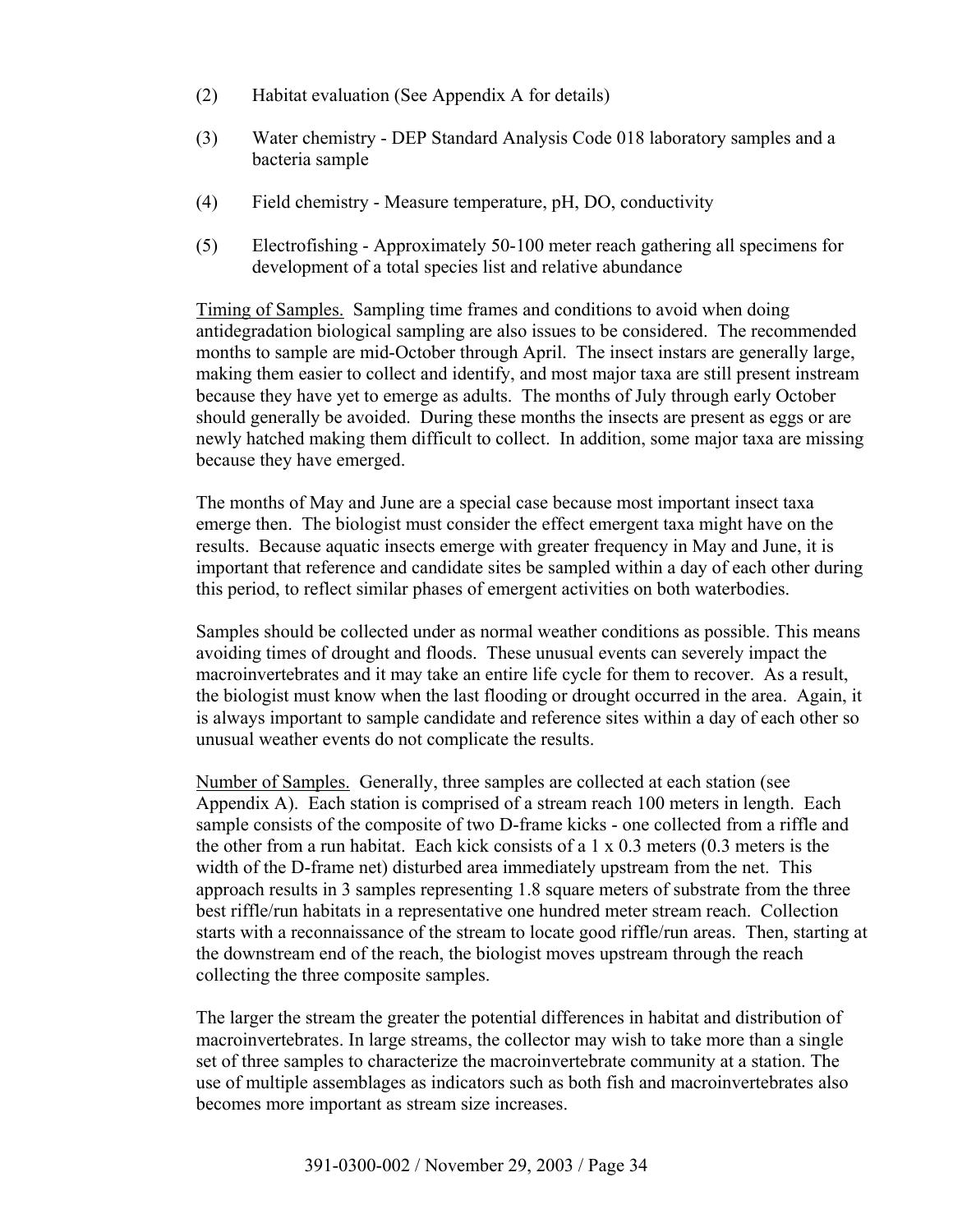Glide/Pool Samples.DEP's development of biological methods has concentrated on riffle/run type streams. This is because, with rare exceptions, these are the types of streams petitioned for HQ or EV status. DEP does realize the need for a glide/pool sampling protocol, not only in the Antidegradation Program but also for routine stream assessments. There is a method adaptable to glide/pools described on page 7-5 of "Rapid Bioassessment Protocols For Use in Wadeable Streams and Rivers - Periphyton, Benthic Macroinvertebrates, and Fish" Second Edition (Barbour et al.); EPA 841-B-99-002; July, 1999. The method calls for a composite of 20 jabs using a D-frame dip net to proportionally sample all habitat types. DEP will test this method and also continue to develop a second alternative based upon fish populations. DEP is looking into the feasibility of using fish metrics in cooperation with the Pennsylvania Fish and Boat Commission.

### **d. Sampling reference sites:**

- (1) Benthic samples Three samples per station consisting of a composite of two D-frame kicks preserved in ethanol in half gallon bottles
- (2) Habitat evaluation
- (3) Field chemistry

Biological sampling at reference sites follows the same procedure used at the candidates with the exception that no sample is collected for chemical analysis in the laboratory. The biologist must collect field chemistry at the reference site to confirm the appropriate match of pH (alkalinity) to the candidate stream.

# **e. Determine the status of candidate sites in relation to the paired reference sites:**

- (1) Calculate the candidate/reference percent comparison and compare it to the 83 and 92 percent criteria (see Appendix A for details).
- (2) Write a report summarizing the findings and recommendations. (The grab chemistry and habitat information are not used in the use designation determination, but are used to support the biological findings in the report's narrative.)

Appendix A also provides a detailed discussion and example of the metric scoring. Small freestone streams are the most frequently petitioned streams so they provided the largest pool of data when the scoring development was done. These metrics were developed for small freestone streams and should not be applied to other types of streams until DEP completes the evaluation of the metrics described in this appendix for each additional type of stream. DEP is currently working on the development of appropriate metrics for use in limestone streams, streams dominated by glide/pool habitat, and non-wadeable waters.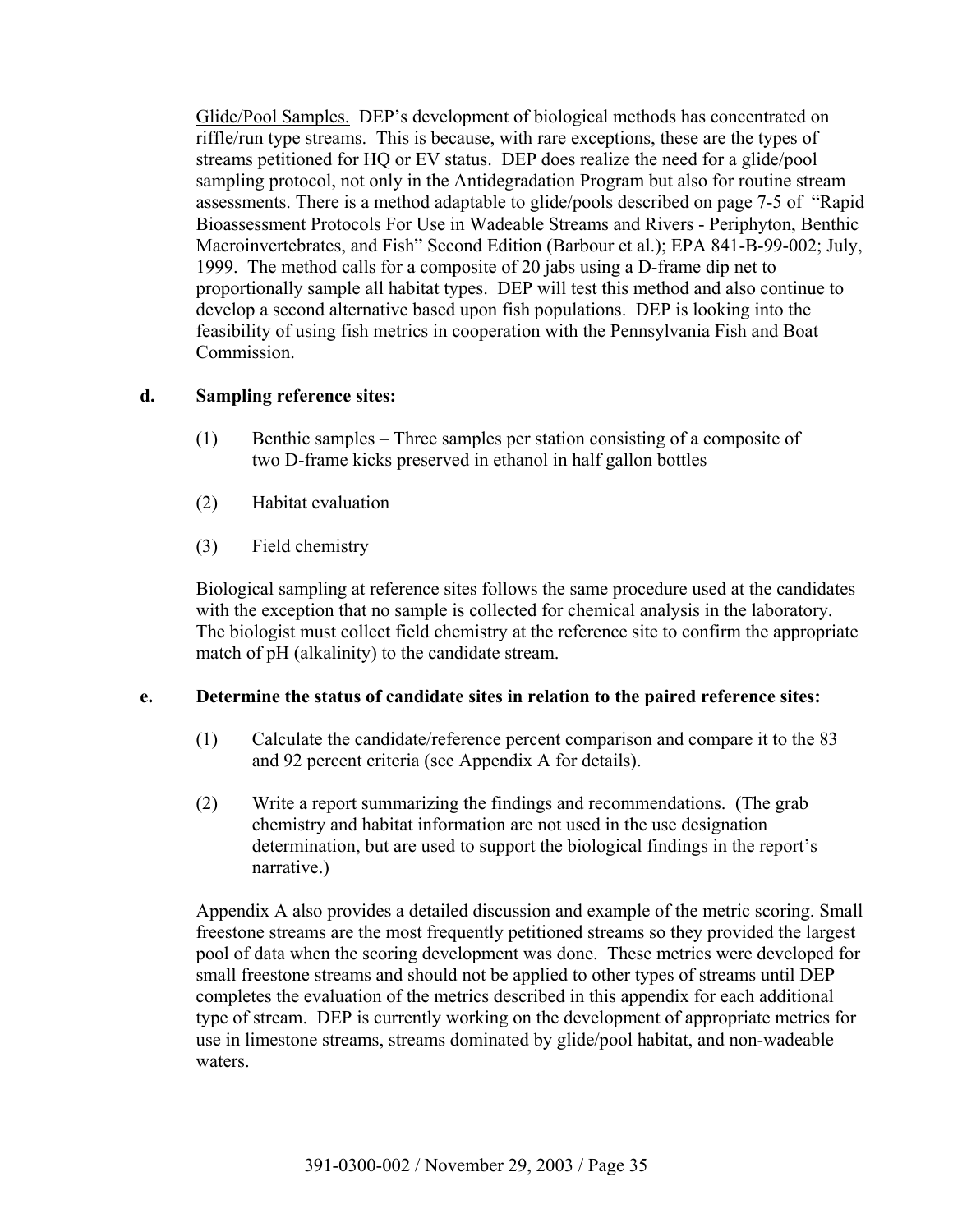# **4. Qualifying as HQ Waters (Other)**

One additional, biology related criterion, is applied to the evaluation of candidate waters for HQ status. Section 93.4b(a)(2)(ii) provides that a waterbody *"…that has been designated a Class A wild trout stream by the Fish and Boat Commission following public notice and comment."* is an HQ water. This criterion is designed to recognize waters supporting a high biomass of stream-bred trout and, therefore, considers both biological and recreational attributes of the candidate water.

### **Conflicts between chemical and/or biological stream characterizations**

All data received in support of requests to redesignate waters as HQ or EV is evaluated by DEP staff for quality control purposes. It is possible that, in some cases, both chemical and biological information characterizing a stream will be available. It is also possible that in these situations the data may conflict. This is not expected to occur often because, as a rule, stream biology is a very close reflection of stream chemistry. Nevertheless, for various reasons, including misrepresentative sampling (e.g. time, location), the special chemical nature of some streams (such as limestone streams or acid precipitation impacted streams, or streams with marginal habitat), conflicts could occur. DEP will view conflicting chemical and biological data as cause for further investigation of the data and/or stream characteristics to determine the reason for the conflict.

In general, when DEP becomes aware of conflicting data, it will re-evaluate the chemical and biological stream characterization information to verify its accuracy. The verification process will be conducted to ensure that the samples are not misrepresentative, improperly collected, inaccurate, and that the sampling was designed to account for special stream conditions and characteristics. DEP may seek additional data or conduct further stream studies on its own. DEP will always apply good science in making verification, and will make evaluations based on the best professional judgment, experience, and expertise of its staff to validate existing data and any additional data gathered during the verification process. After verification, if DEP's review indicates that either the stream chemistry data or the stream biology data meets the respective qualification criteria, the stream will qualify as HQ waters, as established in §93.4b(a).

The procedures for resolving conflicting characterizations of a stream are the same whether the conflicting data are chemical/biological, chemical/chemical, or biological/biological. In all cases, DEP will verify all data. DEP will verify the biological data to ensure that it was collected properly and compared to the reference stream in the proper manner. The data will be carefully checked for possible errors in metric calculations or procedures. If the biology results showed a water did not qualify for special protection, additional stream investigation might be performed to identify problems with physical habitat or riparian buffer. On the other hand, additional stream studies might be conducted by DEP to confirm the presence of qualifying biological conditions. The chemical data will be examined to determine accuracy, conditions under which the stream was sampled, quality assurance, and the degree to which the data did not meet the criteria. The chemical data could be investigated, for example, to determine whether sampling procedures may have missed possible periodic occurrences of chemical degradation from preexisting sources or natural processes, or if any potential pollutants could cause non-qualifying biological quality. After verification, if DEP's evaluation indicates that either the stream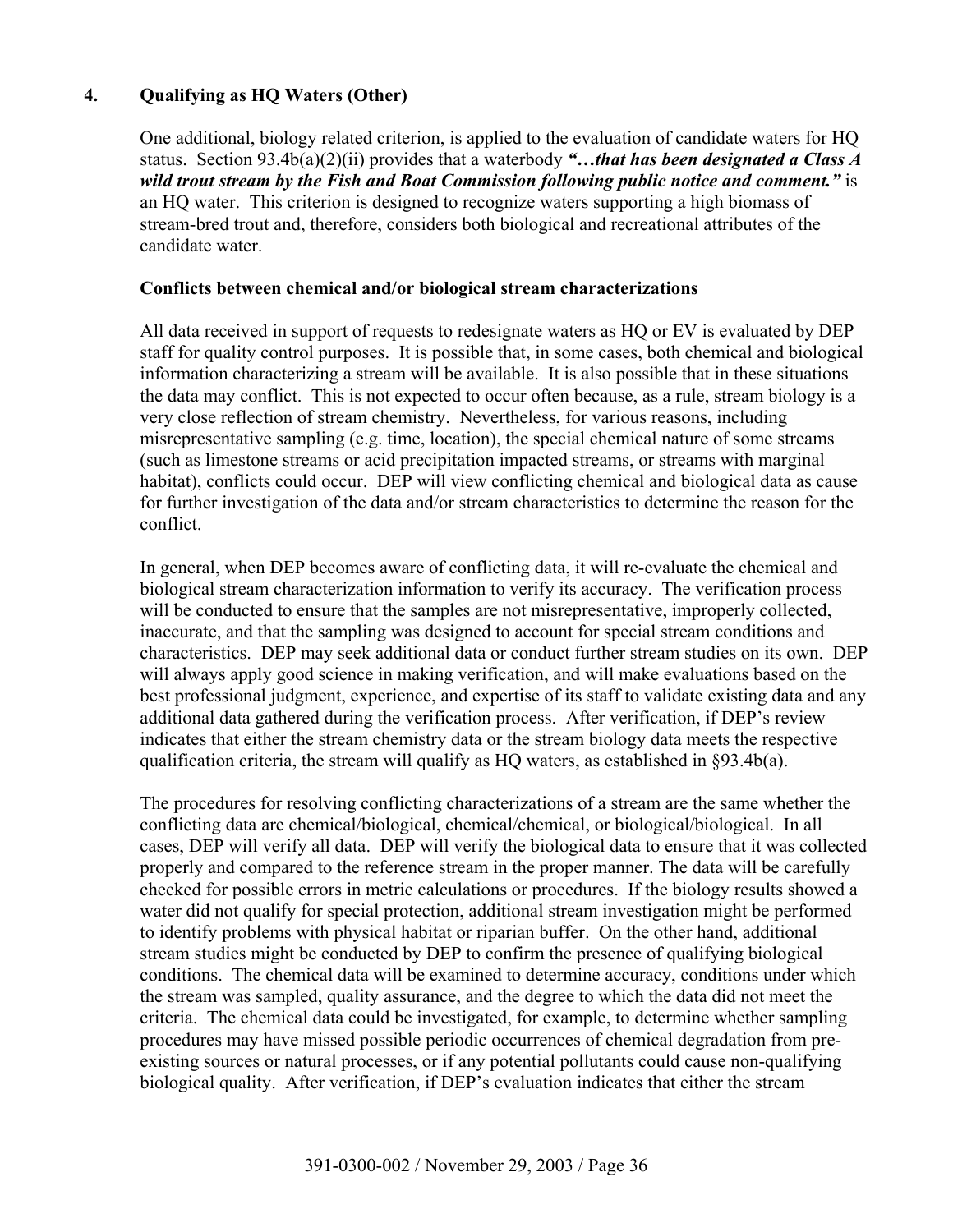chemistry data or the stream biology data meets the respective qualification criteria, the stream will qualify as HQ.

# **5. Qualifying as EV Waters**

Section 93.4b(b) of the regulation states the following:

# **"***(b) A surface water that meets one or more of the following conditions is an Exceptional Value Water***.**

# *(1) The water meets the requirements of subsection (a) and one or more of the following:"*

This indicates that EV waters must first be HQ waters in accordance with the requirements of subsection (a). The subsequent listing of factors in the regulation requires that the water also possess one or more of the following:

- Location in a national wildlife refuge or state game propagation and protection area
- Location in a designated state park natural area or state forest natural area, national natural landmark, federal or state wild river, federal wilderness area or national recreation area
- Qualification as an outstanding national, state, regional, or local resource water
- Exceptional recreational significance
- A score of at least 92 percent (or its equivalent) using the biological assessment qualifier described in subsection  $93.4b(a)(2)(i)(A)$  or  $(B)$
- Oualification as a Wilderness Trout Stream

Items 1 and 2 above are straightforward in that the waters mentioned are easily identified by virtue of their location on a state or federal tract of land clearly defined and set aside for a specific use as described in law or regulation. Outstanding resource waters (#3 above) are defined in the antidegradation regulation as waters for which a national or state government agency has adopted water quality protective measures in a resource management plan or regional or local governments have adopted coordinated water quality protective measures along a watershed corridor.

Coordinated water quality protective measures as defined in §93.1, include legally binding, sound land use, water quality protective measures coupled with an interest in real estate which expressly provide long-term water quality protection of a watershed corridor. Sound land use water quality protective measures include surface or groundwater source protection zones, enhanced stormwater management measures, wetland protection zones, or other measures which provide extraordinary water quality protection. Real estate interests include fee interests, conservation easements, government owned riparian parks or natural areas, and other interests in land which enhance water quality in a watershed corridor area.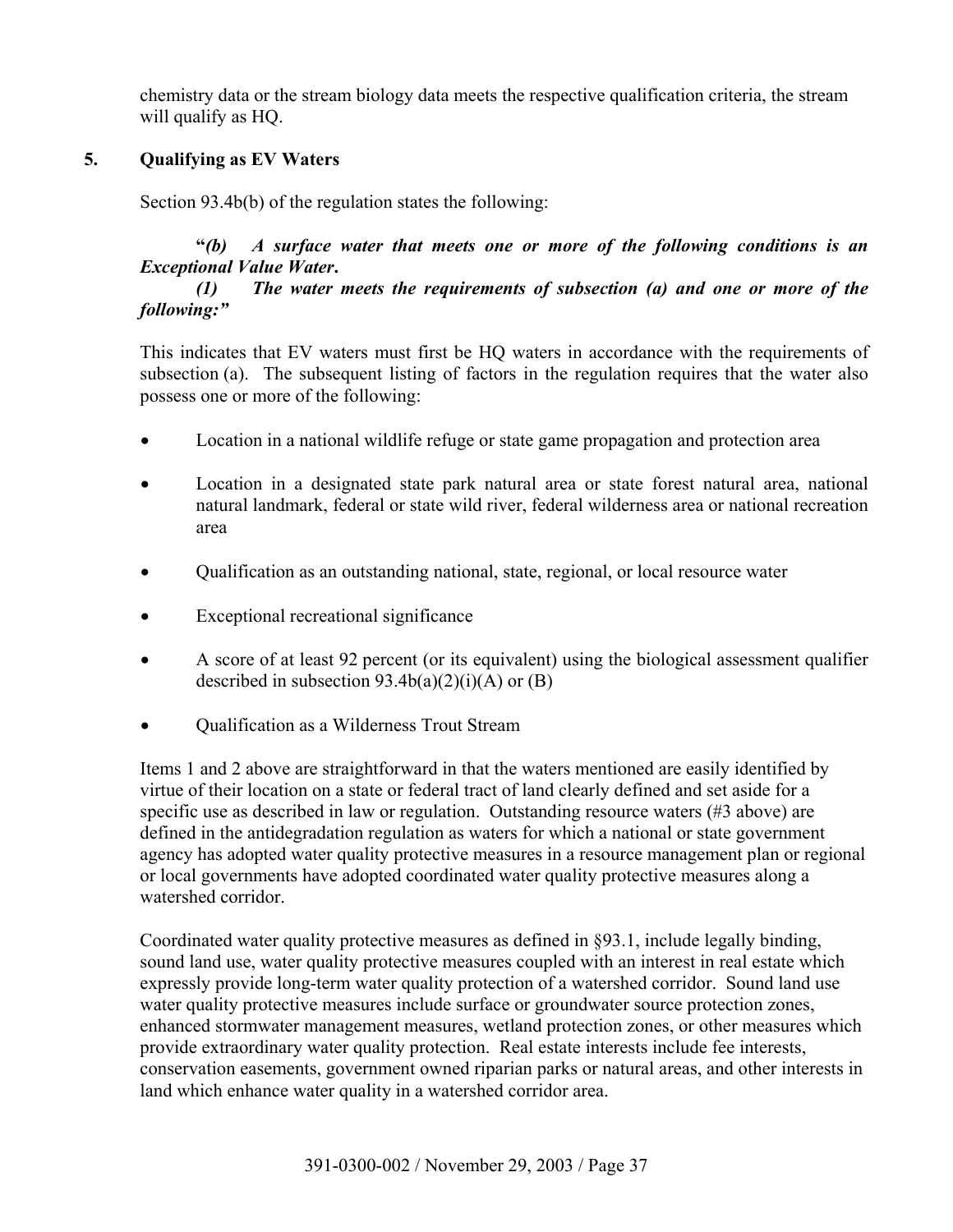*A surface water of Exceptional Recreational Significance (Item #4) is defined in §93.1 as "A surface water which provides a water-based, water quality-dependent recreational opportunity (such as fishing for species with limited distribution) because there are only a limited number of naturally occurring areas and waterbodies across the State where the activity is available or feasible.*" DEP interprets "limited number" to be generally less than ten, thus making the recreational opportunity offered not readily available. Species with limited distribution, such as Coho salmon and Steelhead trout, include those whose range has been restricted by natural or man-made barriers or management programs.

Item #5 defines the criterion for attaining a water use of EV when evaluating the waterbody using the biological assessment. All procedures outlined under HQ waters also apply to the evaluation of EV waters using this approach.

Wilderness Trout Stream designations (Item #6) are conferred by the PFBC, following public notice and comment. This designation is an effort to protect and promote native trout fisheries and maintain and enhance the wilderness aesthetics and ecological requirements necessary for natural reproduction of trout. The use as a criterion for EV waters recognizes both the biological/ecological and recreational significance of these waterbodies. DEP will evaluate and confirm the PFBC's rationale for the designation, and inclusion of appropriate public involvement prior to providing EV status under this criterion.

One additional criterion for EV waters selection is included in §93.4b(b)(2) of the regulation:

# *"The water is a surface water of exceptional ecological significance."*

Unlike the previous six criteria, surface waters of exceptional ecological significance need not possess the attributes of an HQ water. As defined in §93.1, these are waters that are *"…important, unique or sensitive ecologically, but whose water quality, as measured by traditional parameters (for example, chemical, physical or biological) may not be particularly high, or whose character cannot be adequately described by these parameters..."* While these waters may be traditional aquatic systems, they are often not typical streams or lakes but rather waters such as thermal springs and EV wetlands. Such aquatic systems may be considered "important" if they occupy a position or perform a function critical to an ecosystem, "unique" if they represent the only example or one of a very few examples of a particular type of aquatic system in the state, and "sensitive" because they may be intolerant of chemical, physical, or hydraulic changes imposed by man. Their status as EV waters acknowledges the significance of the ecosystems they represent.

All of these pathways for qualifying as EV waters are applicable in national and state park waters, as well as all other surface waters of the Commonwealth that meet the criteria. Collectively, these "conditions," used to qualify surface waters as EV, represent the Pennsylvania equivalent to "Outstanding National Resource Waters" as described in federal regulations.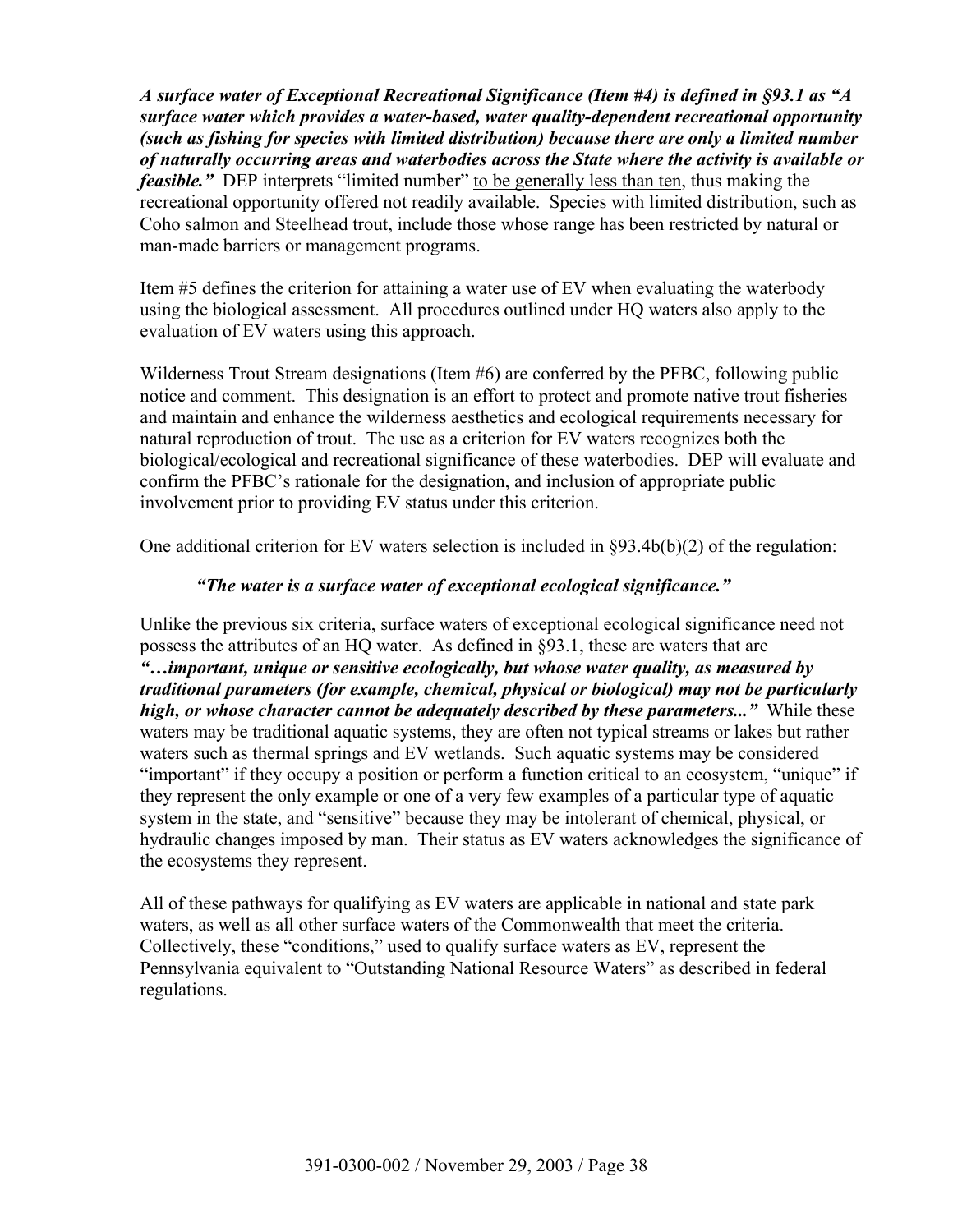### **CHAPTER 6**

### **PROTECTION OF HQ AND EV WATERS**

#### **1. Background**

The purpose of antidegradation is to protect the existing quality of HQ and EV waters, and the existing uses of all surface waters. Pennsylvania has implemented an effective Antidegradation Program since the late 1960s. The methods and processes for implementing antidegradation requirements have been continuously refined over the years based on this experience.

The current Pennsylvania antidegradation regulations, finalized on July 17, 1999, were the result of extensive public input into how the Commonwealth should implement an Antidegradation Program to protect its waters, and represent a careful balancing of the needs of Pennsylvania citizens and the regulated community in assuring the protection of the Commonwealth's waters. This chapter details how the Commonwealth intends to implement this important program with respect to new or expanding point sources. Chapter 11 of this guidance addresses nonpoint sources.

For all surface waters, the uses of the water, including all downstream uses, must be maintained and protected when an activity is proposed which may affect a surface water. These activities include point source discharges, regulated water withdrawals, resource extraction activities, landfills, and a variety of nonpoint source activities which may impact a surface water (including construction, agriculture, and silviculture). Use protection also includes the protection of T&E species. Where the existing use is more sensitive than the designated use, existing use is protected until the difference is reconciled (see Chapter 2).

With regard to HQ and EV waters, existing quality must be protected by applicants proposing discharges directly to these waters or upstream from these waters. A pre-permit nondischarge alternatives analysis must be conducted prior to DEP considering a proposed discharge. Alternatives to new, additional, or increased point source discharges to surface waters must be used where they are cost-effective and environmentally sound, as described in Figure 3 and Chapter 7 of this guidance. These alternatives, depending on the nature of the activity, may include land application of wastewater, an alternative discharge location, the use of holding facilities coupled with wastewater hauling, and buffer zones for proposed earth disturbance.

If a nondischarge alternative is not cost-effective and environmentally sound, a proposed discharger must utilize the best available combination of cost-effective treatment, land disposal, pollution prevention, and wastewater reuse technologies. This process, known as the ABACT analysis, establishes a minimum level of performance for discharges based upon the more stringent of water quality based effluent limits or ABACT. The project sponsor must demonstrate that any discharge will maintain and protect the existing quality of the receiving water and will result in no degradation.

Proposed discharges to HQ waters for which no cost-effective and environmentally sound nondischarge alternatives exist, must utilize technologies or methods resulting from ABACT analysis, but need not ensure that no degradation results from the discharge if the proposed discharger can demonstrate a SEJ for the proposed discharge, as described in Chapter 10. Water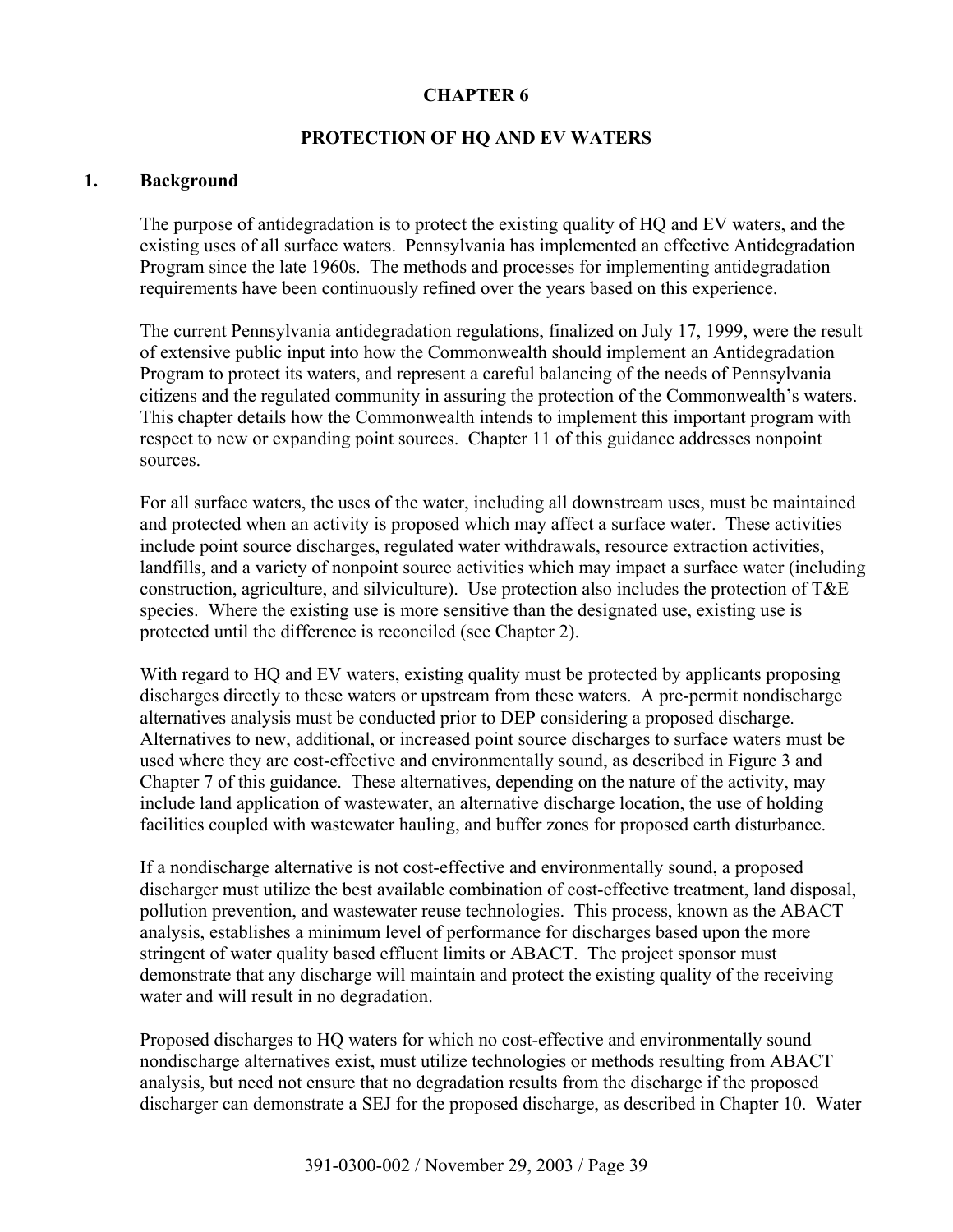withdrawals must be designed and operated in a manner that maintains existing uses and/or quality depending on the applicable water use designation.

For applicants with withdrawal or discharge projects located in the Delaware River Basin, the antidegradation requirements set forth in the water quality regulations of the Delaware River Basin Commission (DRBC) must be met. If the proposed project could affect waters designated Special Protection Waters or waters subject to interim protection by DRBC while under study for designation as Special Protection Waters, the applicant is encouraged to meet with Commission staff early in the application process to discuss DRBC requirements.

### **2. Generalized Point Source Review Process**

Flowcharts illustrating the generalized review process for point source projects to satisfy the antidegradation requirements are shown as Figures 3 and 4 in this chapter. For activities proposed in HQ and EV waters, the applicant or project sponsor and his or her consultant must be well versed with the antidegradation requirements in order to provide DEP with an adequate proposal for consideration. Lack of information or understanding of the program or failure to submit necessary documentation to satisfy the regulatory requirements of the program may lead to delays in obtaining permits or approvals in HQ or EV waters. DEP has instituted a MBG program where decisions must be made within set timeframes. If an applicant fails to include all of the required antidegradation submissions, an application may be returned, delaying consideration of the project. DEP strongly recommends early consultation with potential project applicants or sponsors so that the requirements and review process are understood and addressed before any formal submissions.

In the case of sewerage projects, this consultation will normally occur during the Act 537 planning process. For other types of projects, DEP encourages project sponsors to attend a preapplication meeting with appropriate regional office, county conservation district, and/or district mining office staff when it is first known that an activity is being proposed in an HQ or EV watershed. These meetings should include, when possible, both the applicant and/or project sponsor, and his or her consultant.

A number of topics can be covered and objectives accomplished at this meeting. First, the antidegradation regulation will be described in detail, with emphasis on the various 'tests' to be satisfied. The flowcharts shown as Figures 3 and 4 will be used to outline the process by which these tests are evaluated. The applicant describes the project, including volumes and expected constituents of the various wastewater streams that the project would generate, as well as the technology and/or BMPs that are contemplated to be utilized. The more stringent of the existing or designated use of the proposed receiving stream will be reviewed to ensure that the applicant knows the use of the waterbody, and the connection between that use and applicable regulatory requirements. In addition, the issue of "grandfathering" of existing discharges and permitted capacity will be reviewed with the applicant (see Chapter 7).

Once this information is exchanged, more detailed discussion of the applicability of the regulations to the specific project being proposed can be pursued. Since the first step in the process will always be the evaluation of nondischarge alternatives, and because this must necessarily be satisfied before proceeding to the next step, this will be a large component of the discussion. DEP staff will discuss the scope of the preliminary alternatives that they would like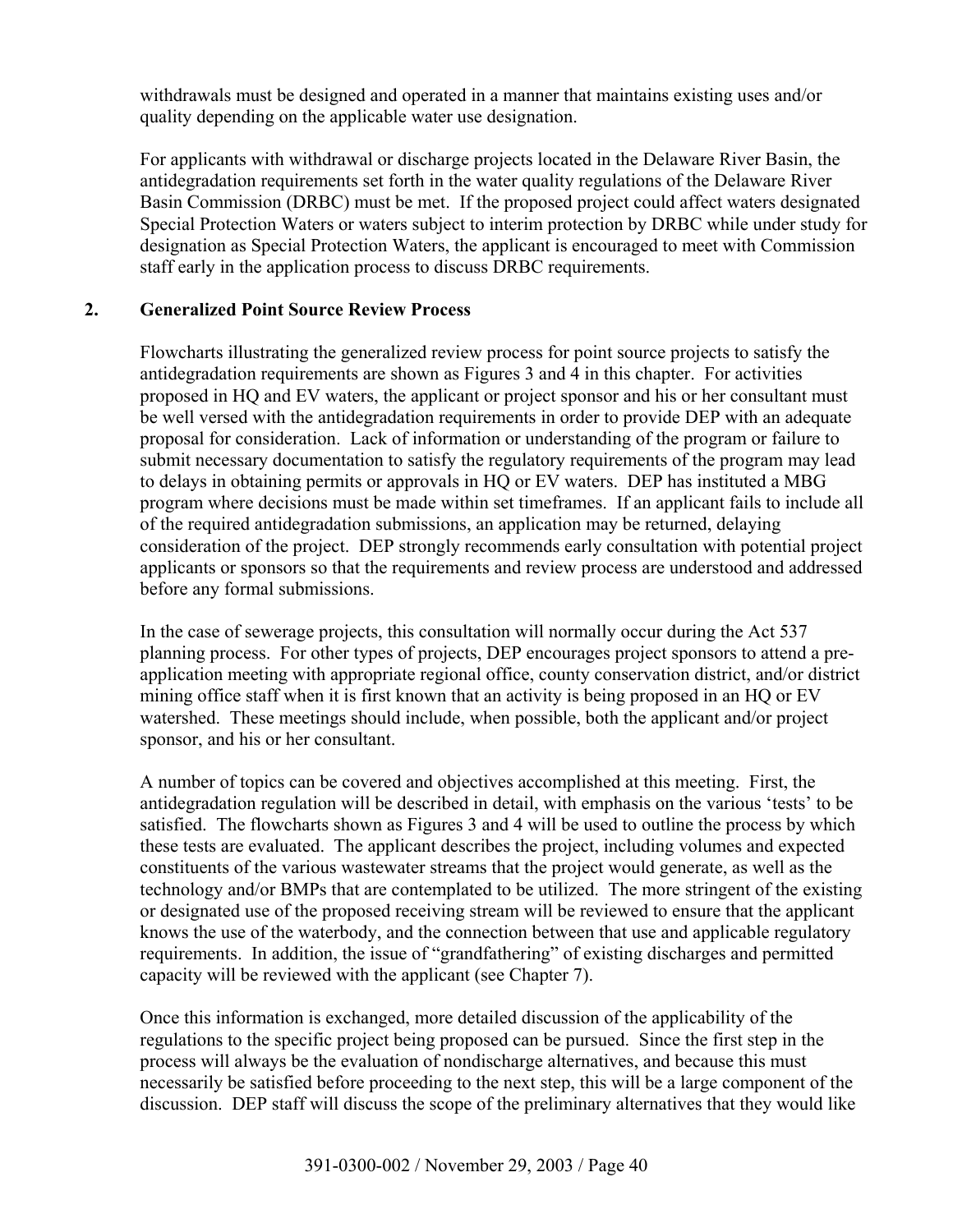evaluated for the project at hand. Alternatives that are clearly not practicable, technically implementable, or cost-effective should not be examined further. This dialogue with the applicant will define the content of the nondischarge alternative analysis to be submitted with the permit application. DEP will also encourage the applicant to seek input from the affected public, local government, watershed groups, or other interested parties, relating to what alternatives are most likely to be successfully supported by the public in the future public comment periods associated with the formal application process. The importance of early and meaningful public involvement cannot be overstated (see Chapter 12).

If a total nondischarge alternative is not viable, based on the analysis described above, the next area to be considered involves the treatment itself. The proposed treatment technology will be reviewed from the standpoint of whether it can produce an effluent which will meet the performance expectations of ABACT (Chapter 9).Along those same lines, the proposed discharge will be examined as to whether it will meet the test for non-degradation (Chapter 8).

Finally, if the proposed discharge is to HQ waters, the SEJ process should be reviewed with the applicant. The critical importance of involving the public and local government in identifying and determining the appropriate significance of the various SEJ factors to be considered for a particular proposal will be emphasized with the applicant (Chapter 10).

Other topics that should be covered in a pre-application type meeting include, but are not limited to, T&E species (Chapter 3), identification of other DEP or federal permits or approvals that the project would likely require, and DEP's permit coordination process.

The applicant and his or her consultant are encouraged to request additional meetings with DEP staff to discuss any aspects of the Antidegradation Program about which they have questions. As stated earlier, emphasis will be placed on early and frequent communication between the applicant, the local community, and DEP. In some cases, preliminary discussions would be useful **before** a particular property is purchased and the owner makes plans to develop the parcel.

DEP will make final, formal decisions on the various Antidegradation Program elements within the context of its normal review processes. For sewerage cases, this will occur during Act 537 sewage facilities planning. For all other permit types, this will generally occur during the context of DEP review of an NPDES application or other request for approval. For applications first handled by delegated county conservation districts, close coordination between the district and the appropriate regional office will be necessary to ensure that the antidegradation requirements are addressed during the review process.

# **3. Activities Not Involving a Discharge**

For projects subject to a DEP permit or approval that may affect an EV or HQ surface water but do not involve a discharge, there is a somewhat different review process. This process evaluates the effect of the proposed activity on surface water and requires that the use of the surface water be maintained and protected.

Addressing water quantity issues as part of DEP's permitting process is an evolving area. Activities involving surface and groundwater withdrawals which require a DEP permit under the Pennsylvania Safe Drinking Water Act (SDWA) are being addressed on a case-by-case basis and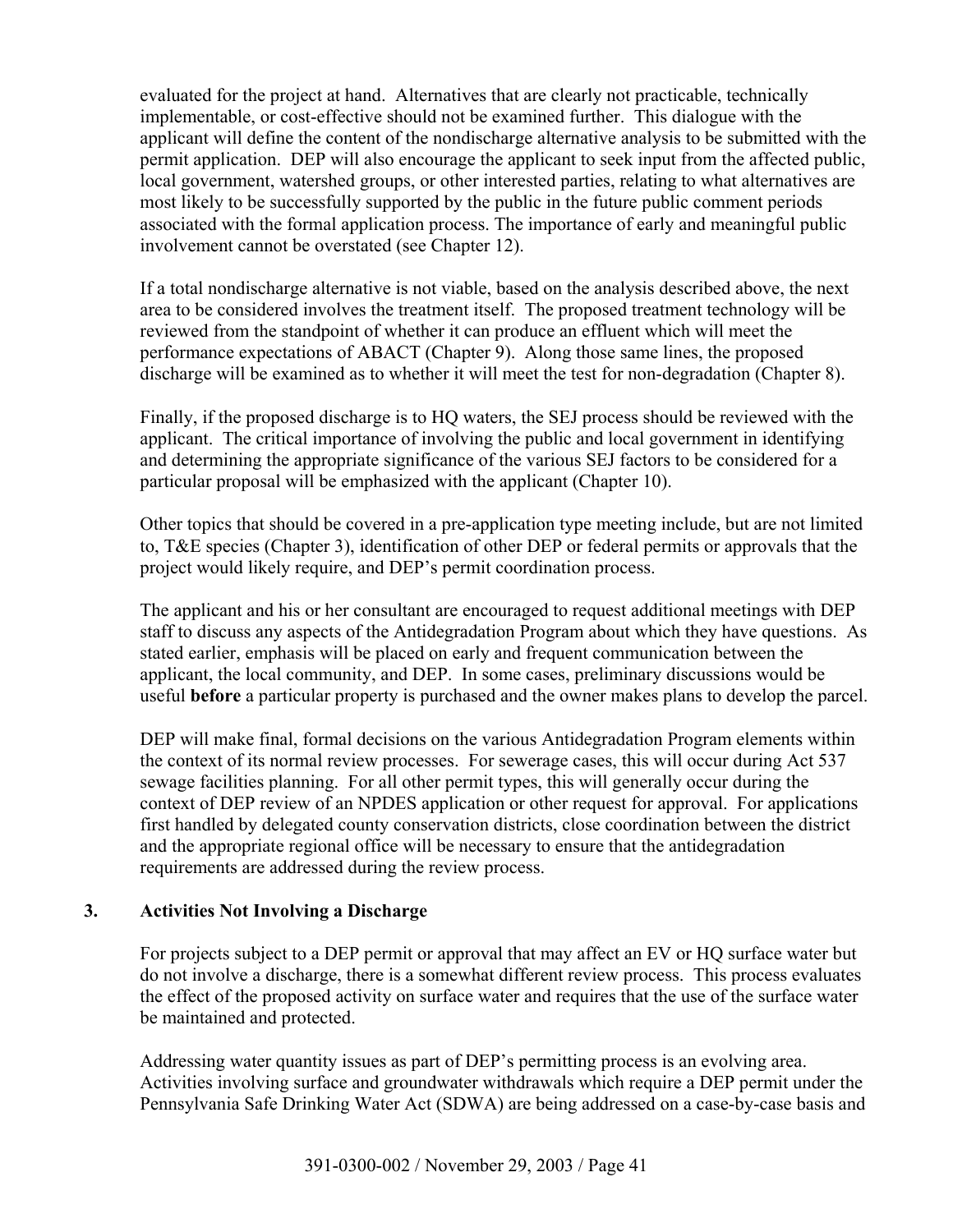in accordance with DEP's guidance, *Screening Criteria for Water Quality/Quantity Impacts of Drinking Water Permits*, DEP ID: 383-2131-001, available on DEP's website. The procedures were developed to identify those surface and groundwater withdrawals under the SDWA which may be considered to have significant impact on streams, springs, and wetlands and indicate when additional determinations relating to water quantity are important permit considerations. It provides a means for applicants and DEP to focus on situations where additional review or assessment is needed to evaluate the magnitude and likelihood of potential impacts of such water withdrawals on surface water uses.

Another tool that is useful in assessing stream impacts from a proposed withdrawal on a stream which supports a cold water fishery is DEP's guidance on use of the *Instream Flow Incremental Methodology* (IFIM), which is currently under development. The guidance, now being revised based on comments received, will define how the IFIM process may be used to protect the designated and existing use of the surface water.

While these tools provide a framework for evaluation of water withdrawal projects, DEP and the applicant may also use other methods and resources to achieve the goal of protecting the uses of surface waters where projects impacting water quantity are proposed. This implementation document will be updated to provide timely guidance as new methods and tools are found.

DEP will continue to develop additional tools and to finalize those in draft, with full public participation through the specific permitting programs. When they are complete, appropriate tools will be added to this guidance as a reference appendix.

# **4. Examples of Activities That Have Occurred in EV Waters**

The emphasis on non-discharge alternatives analysis in EV watersheds across Pennsylvania has successfully protected these aquatic resources while accommodating environmentally sound economic growth. The following examples are listed to illustrate the types of activities that have occurred in EV watersheds in the recent past because the project sponsors were open to innovative ways to approach development in these sensitive areas.

| <b>Stream</b>     | <b>Type of Development</b>                      | <b>Water Quality Issues Addressed</b>                                       |
|-------------------|-------------------------------------------------|-----------------------------------------------------------------------------|
| Four Mile Run     | Oil $&$ Gas                                     | Industrial wastes (brine), Erosion Control,<br><b>Stormwater Management</b> |
| Hay Creek         | Quarry                                          | Erosion Control, Stormwater Management                                      |
| Letort Spring Run | <b>Commercial Retail Space</b>                  | Sanitary sewage, Erosion Control, Stormwater<br>Management                  |
| Pine Creek        | Quarry                                          | Erosion Control, Stormwater Management                                      |
| Sawkill Creek     | School, Residential                             | Sanitary sewage, Erosion Control, Stormwater<br>Management                  |
| Valley Creek      | Commercial Office Space,<br>Residential, School | Sanitary sewage, Erosion Control, Stormwater<br>Management                  |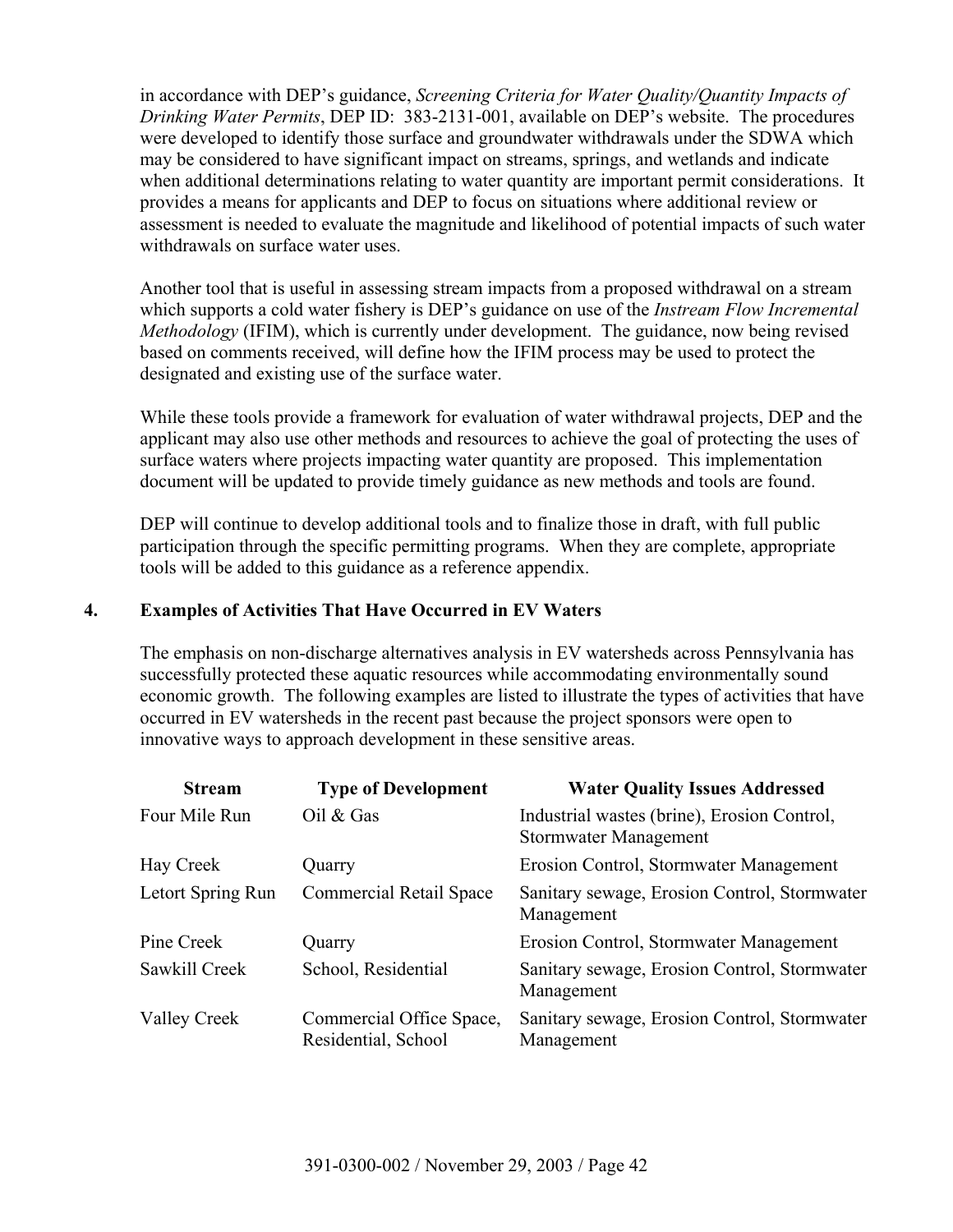**FIGURE 3 GENERALIZED PERMIT REVIEW PROCESS FOR PROPOSED DISCHARGES TO HQ WATERS** 



<sup>&</sup>lt;sup>1</sup> Alternative, produces more environmental benefits than harms.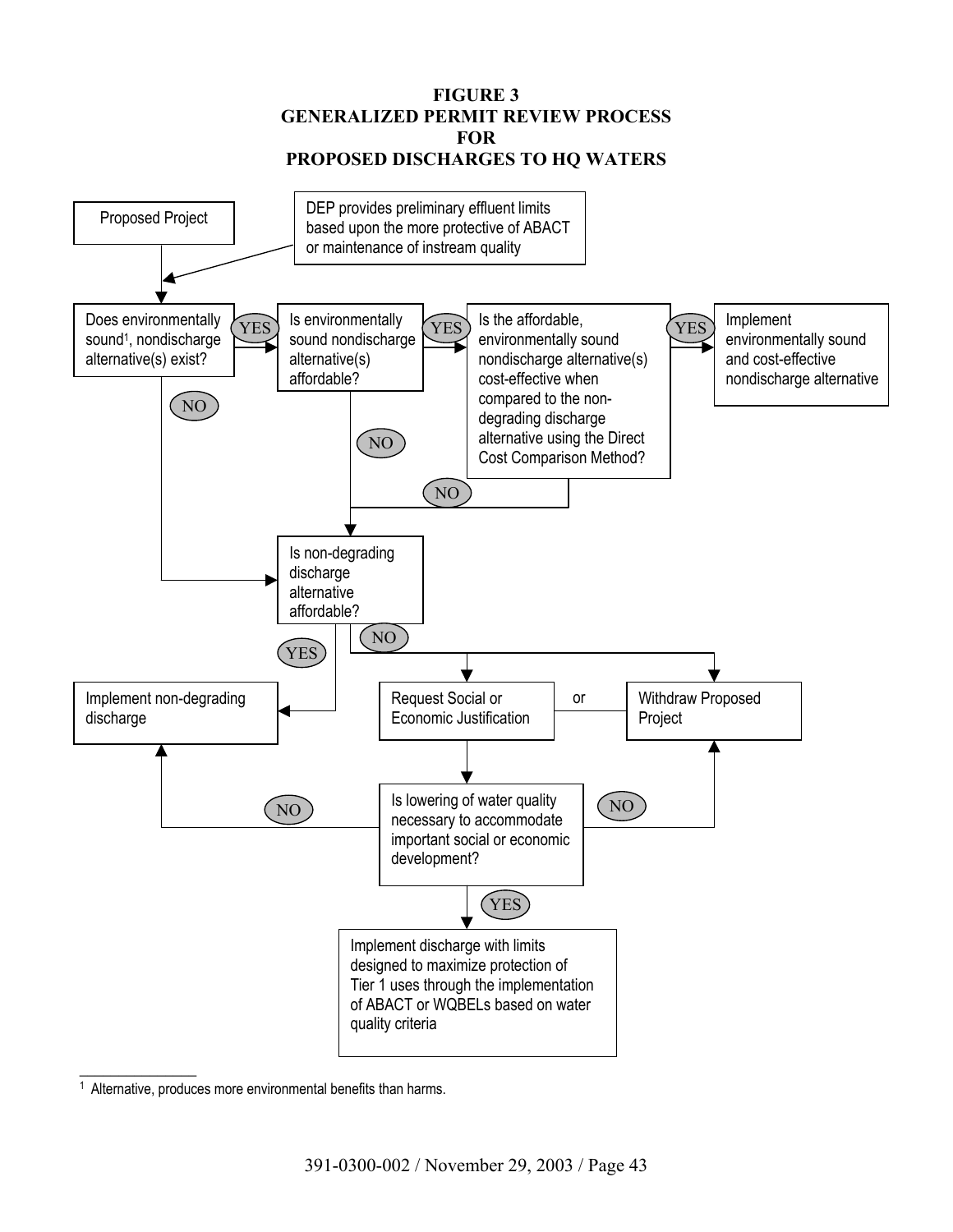### **FIGURE 4 GENERALIZED PERMIT REVIEW PROCESS FOR PROPOSED DISCHARGES TO EV WATERS**

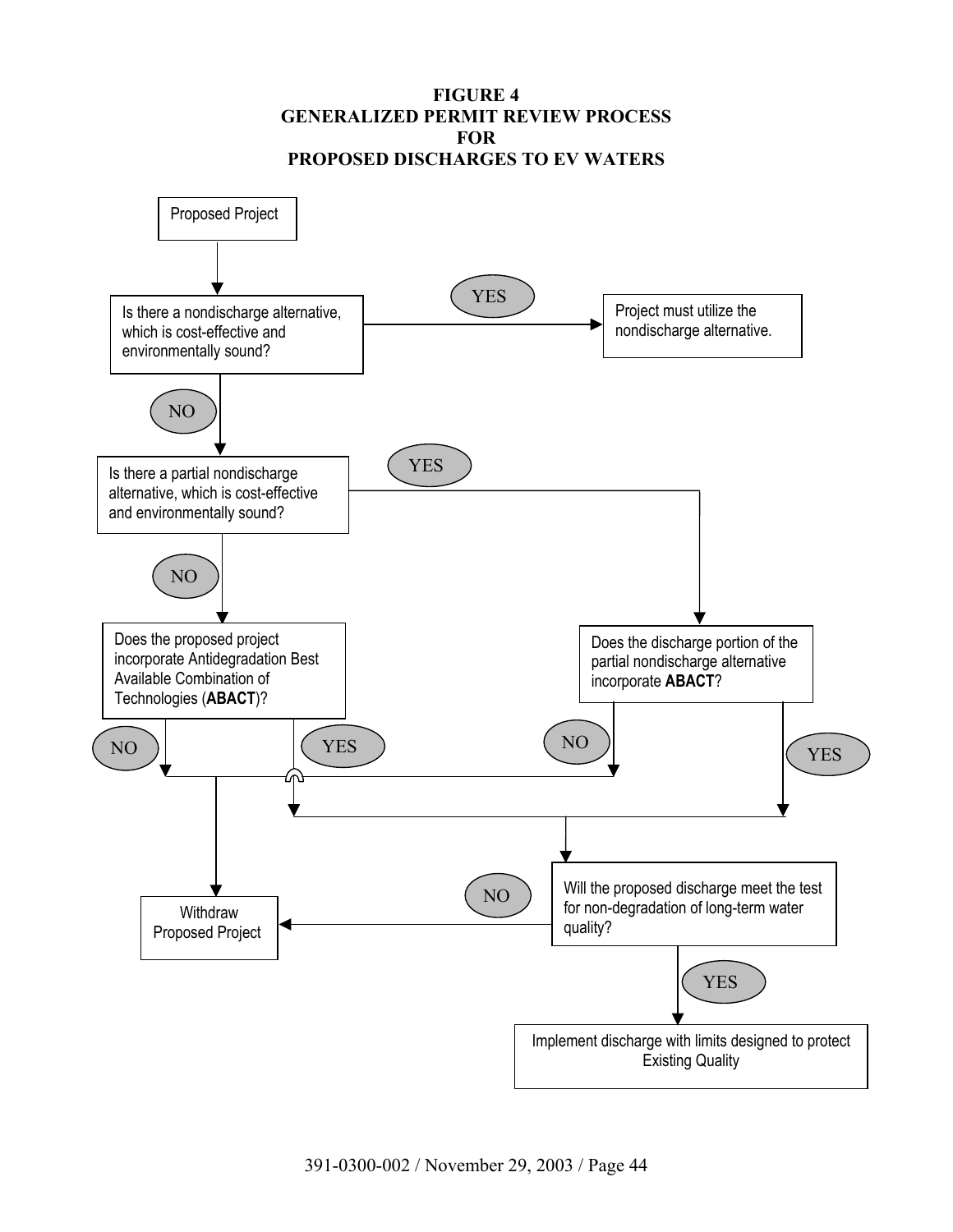# **CHAPTER 7**

# **NONDISCHARGE ALTERNATIVES**

### **1. Background**

An important component of the Antidegradation Program requires the use of nondischarge alternatives for projects and activities generating new, additional, or increased point source discharges to HQ or EV waters when such alternatives are cost-effective and environmentally sound. When wastewater management or disposal is feasible in an environmentally acceptable manner, without creating a direct discharge to a waterbody, or when direct discharge can be minimized, degradation of water quality is usually prevented or minimized. The potential threat of accidental harmful releases through the discharge pathway is also minimized. Use of nondischarge alternatives, such as land application of wastewater or treatment/recycle, is very effective in preventing water quality degradation and localized aesthetic impacts to the waterbody.

The regulation at  $\S 93.4c(b)(1)(i)$  states the following:

**"***(b) Protection of High Quality and Exceptional Value Waters.* 

*1) Point Source Discharges – The following apply to point source discharges to High Quality or Exceptional Value Waters.* 

*(i) Nondischarge alternatives/use of best technologies.* 

*(A) A person proposing a new, additional or increased discharge to High Quality or Exceptional Value Waters shall evaluate nondischarge alternatives to the proposed discharge and use an alternative that is environmentally sound and cost-effective when compared to the cost of the proposed discharge. If a nondischarge alternative is not environmentally sound and cost-effective, a new, additional or increased discharge shall use the best available combination of cost-effective treatment, land disposal, pollution prevention and wastewater reuse technologies.*

*(B) A person proposing new, additional or increased discharge to High Quality or Exceptional Value Waters, who has demonstrated that no environmentally sound and cost-effective nondischarge alternative exist under clause (A), shall demonstrate that the discharge will maintain and protect the existing quality of receiving surface waters, except as provided in subparagraph(iii).***"**

# **(Note: subparagraph (iii) allows degradation on HQ waters where social or economic justification exists)**

### **2. Discussion**

The requirement to consider nondischarge alternatives applies to both HQ and EV waters regardless of the degree of degradation or the social or economic benefit associated with a proposed discharge. The requirement to evaluate and use nondischarge alternatives, when they are cost-effective and environmentally sound, is a critical test and must be met by any activity or project generating new, additional, or increased point source discharges to HQ or EV waters.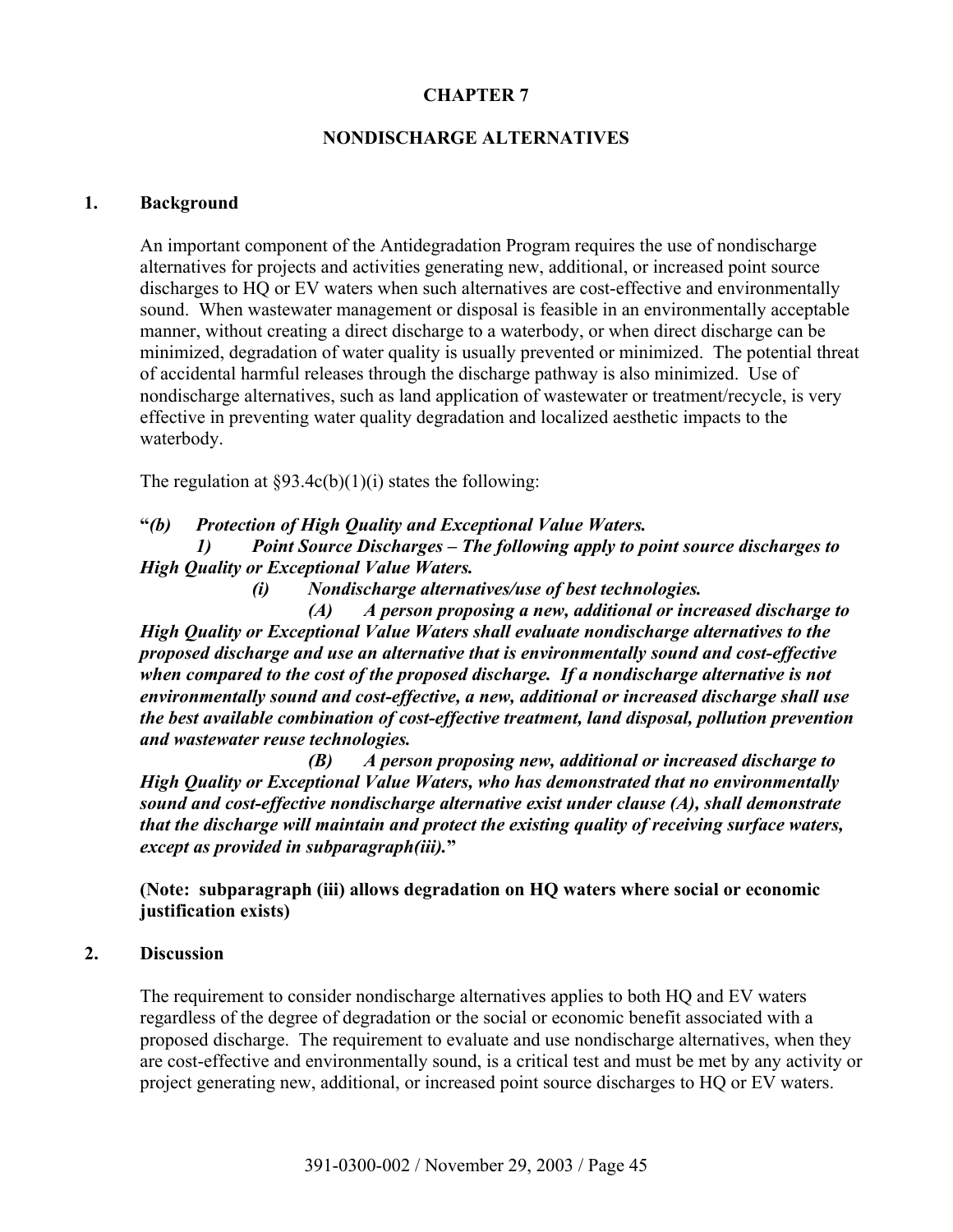Interpretation of this portion of the regulation requires an understanding of the differences between new, increased, and additional when referring to point source wastewater discharges. These categories of discharge are defined below. The reader is also referred to Section 3 of this chapter for further explanation.

New Discharge. A wasteload not previously present on that waterbody that requires the construction/placement and permitting of a new treatment facility.

Additional Discharge. Flow and/or loading added to an existing waste stream that **would not** require construction to accommodate the added waste flow.

Increased Discharge. Flow and/or loading added to an existing waste stream that **would** require new construction to accommodate the increased waste flow.

In HQ waters, the tests for nondegradation of water quality by a proposed discharge and for SEJ of a project (see Sections 4 and 6 of this chapter) are usually applied at the same time as the evaluation of nondischarge alternatives because they help define the baseline for cost comparison of the alternatives. DEP will not approve a new, additional, or increased discharge in such waters unless it has been determined that there are no feasible alternatives to a direct discharge.

The regulation also provides that, if a discharge cannot be avoided, the applicant must find and use the best available combination of discharge and nondischarge treatment and management alternatives, which is cost-effective. ABACT for various types of discharges in HQ and EV waters are described in Chapter 9. The more stringent of ABACT or water quality-based effluent limits are applied in these situations unless SEJ is successfully demonstrated.

# **3. New, Additional, or Increased Discharge**

For purposes of the requirements established under 93.4c(b)(1)(i), "new, additional, or increased discharge" refers to point or nonpoint sources emanating from projects or activities undertaken after the waterbody is designated for HQ or EV protection. For point source discharges incremental flows are considered to be "new, additional, or increased" when:

- a. Projected wastewater flow will cause the treatment facility receiving the incremental flow to exceed hydraulic or organic design capacity; or
- b. Projected incremental wastewater flow will originate from:
	- (1) Sources outside the area designated to be served under the approved Act 537 sewage facilities plan (domestic sewage), or
	- (2) Changes in production methods that alter wastewater characteristics from those originally permitted in the design of the treatment facility (industrial waste)

Discharges in existence prior to the HQ or EV designation are "grandfathered" and considered to be part of the existing quality of the waterbody. "Grandfathered" flows are not subject to "the non-discharge alternatives/use of best technologies analysis" or SEJ (for HQ waters) in acknowledgment of the resources invested by municipal officials in planning for community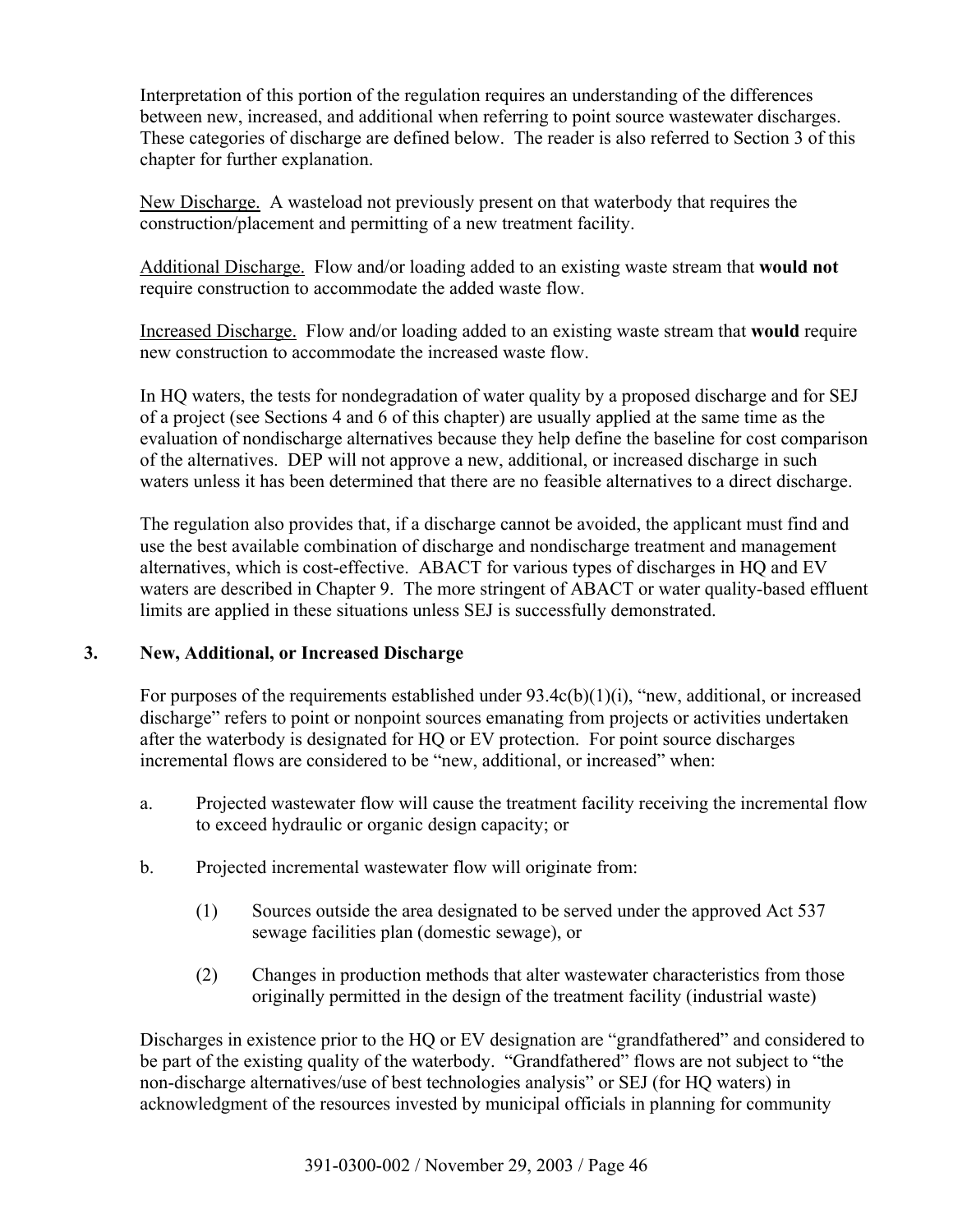sewage needs and corporate officials in equivalent planning to tailor treatment facilities to the wastewater volume and characteristics created by production/manufacturing processes. This approach is consistent with procedures currently being applied by DRBC to designated segments of the Delaware River in Pennsylvania.

All nonpoint source contributions and non-grandfathered point sources that occur after a waterbody is designated HQ or EV are subject to applicable provisions of the Antidegradation Program.

### **4. Wastewater Disposal**

Traditional wastewater disposal science and technology has generally focused on direct discharge and on treatment methods designed to achieve levels of effluent quality acceptable for discharge. This may be an acceptable strategy to abate pollution and protect water uses where stream assimilative capacities are available in waters not classified as HQ or EV. However, the antidegradation regulation makes clear that environmentally sound nondischarge alternatives must be considered and used, where cost-effective, in HQ and EV waters.

A growing environmental consciousness and emerging technology for nondischarge wastewater management alternatives has evolved for a number of reasons. In areas where water supplies are severely limited, direct discharge of wastewater may not be prudent. Recycling of wastewater for re-use, wastewater minimization by changing industrial processes, or return of treated wastewater to groundwater supply aquifers by land application have emerged as strategies to respond to this need. In other instances, limited stream assimilative capacities and stringent effluent limitations and management conditions imposed on toxic and conventional pollutants have fostered pollution prevention in process design and wastewater recycling as an economic, as well as environmental, strategy. Nondischarge practices constitute good environmental management in HQ and EV waters, and are imperative considerations.

Many nondischarge alternatives employ low-level technologies, which, with adequate management, can be more reliable than discharges that rely on higher treatment technology. Good examples are land application of sewage effluent and constructed treatment wetlands.

### **a. Nondischarge as an Alternative**

Traditional sewage disposal systems sometimes develop into sprawling sewer systems with numerous extensions, connected to large central sewage treatment plants downstream. These traditional collection and central treatment systems have been a logical and sound solution for sewage disposal in urban or heavily developed areas and will continue to fulfill an important role in providing for wastewater disposal into the foreseeable future. However, without carefully developed land use planning, these disposal strategies contribute to the problems of urban sprawl and unplanned development (Report of the Pennsylvania 21st Century Environment Commission, September 1998). In an effort to promote coordinated planning, the Municipalities Planning Code as amended by Acts 67 and 68 of 2000, in conjunction with the application of the Governor's Executive Order 1999-1, authorizes DEP to consider local planning and zoning ordinances in its decision making on permits under certain circumstances which are described in DEP's technical guidance *Policy for Consideration*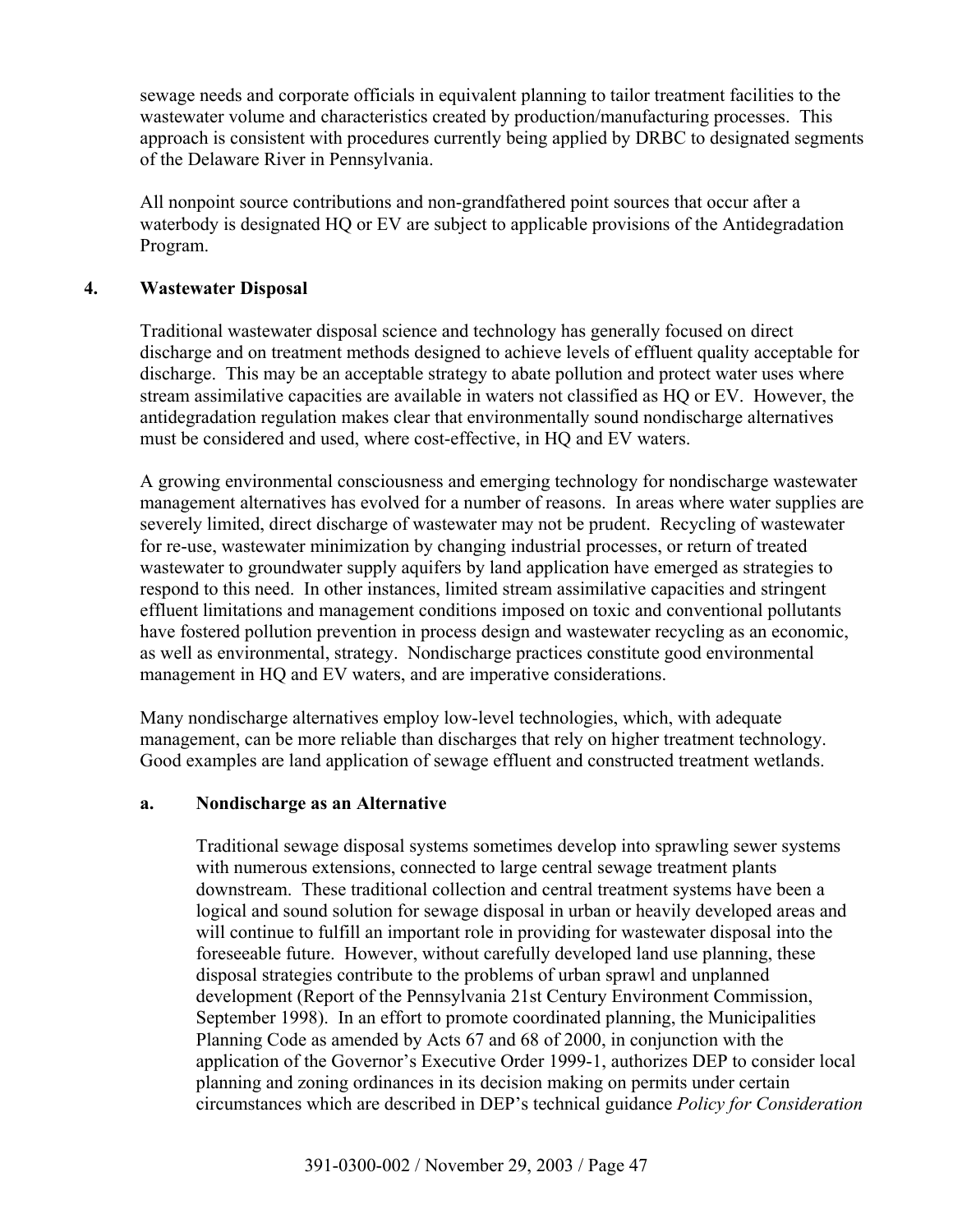*of Local Comprehensive Plans and Zoning Ordinances in DEP Review of Permits for Facilities and Infrastructures*, DEP ID: 012-0200-001 available on DEP's website.

Nondischarge disposal alternatives for sewage are generally dependent upon the availability of land sufficient to treat the quantity of sewage effluent generated. The most effective use of these methods de-emphasizes centralization of sewerage facilities and local management systems.

Decentralized sewage disposal schemes, which rely on less intensive technology like land application, small-scale treatment systems, and at-site disposal or re-use of effluent, can discourage sprawl and prevent or disperse the large adverse impacts that a central discharge can create. Also, because these approaches typically involve land application of wastewater to local groundwater aquifers, or employ re-use practices that can reduce the local water supply demand, they may help sustain the base flow of groundwater in local headwater streams. This decentralization is an alternative that must be considered to ensure maintenance of existing quality in HQ and EV waters. These systems are effective when they match desired land use, and where management and oversight systems provide local maintenance and operation.

### **b. Environmentally-Sound Nondischarge Alternatives**

Listed below, in order of preference, are some nondischarge alternative wastewater management and disposal options, and the general environmental criteria applied to their use. The list of alternatives is not an exclusive nor exhaustive description of the environmental considerations of alternatives, but is meant to be a starting point for the evaluation of options. The project proponent can expand this list through research and/or experience with different technologies. Determination of applicability of a particular nondischarge alternative must be made on a case-by-case basis, by the project proponent, taking into account site-specific environmental and local factors. It should be noted that nondischarge alternatives may not, under all circumstances, be the most environmentally sound option.

### **Pollution prevention and process changes**

Pollution prevention is the first nondischarge alternative considered. Pollution prevention can involve the substitution of raw materials, the segregation of wastewater flows, and/or the redesign of industrial processes to use less water, eliminate objectionable chemicals, and produce less wastewater. Pennsylvania is a leader among states in environmental programs that are designed to foster this emerging science and educate the regulated community. In antidegradation waters, all appropriate pollution prevention and wastewater minimization measures for any proposed discharge shall be considered, and shall be used where they are cost-effective and environmentally sound, when compared to discharge options.

### **Alternative Project Siting**

One important issue that must be addressed by the project sponsor early in the process is the siting of the proposed project. Project siting is an important component of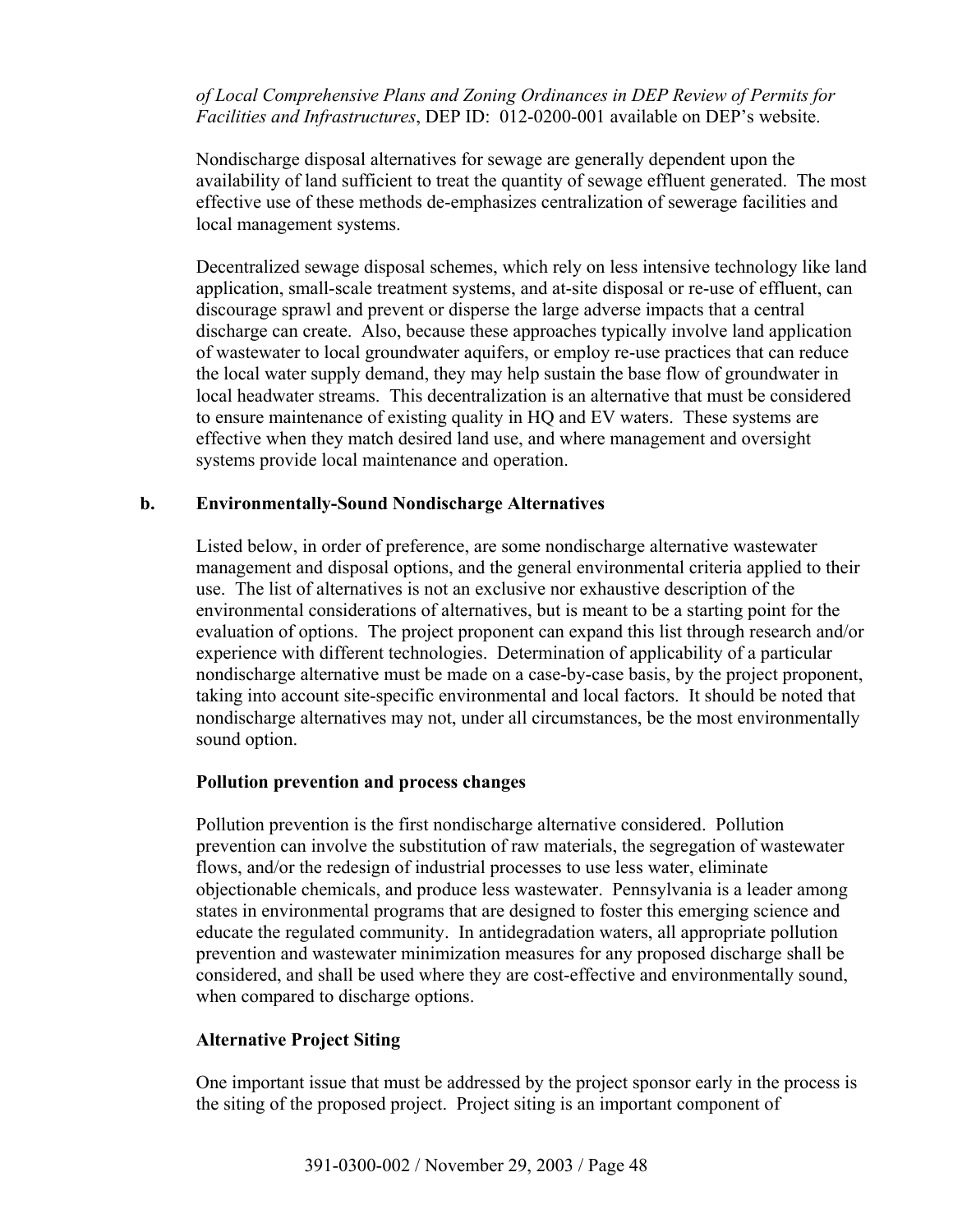nondischarge alternatives analysis. It is critical that the site chosen for the project is appropriate. To this end, the following questions must be answered by the project sponsor to ensure that the HQ or EV water is the only suitable location for the proposed project or activity.

- What are the requirements for locating this project/activity?
	- Infrastructure **Utilities** Transportation Raw Materials Work Force **Other**
- Is this watershed or specific stream segment the only location that offers these requirements?
- Were other sites considered?

### **Land application of wastewater**

This nondischarge alternative treats sewage or wastewater to some prescribed level with conventional unit processes, and then applies it to land by irrigation or through direct inground infiltration systems. Some treatment systems, such as constructed wetlands, can be designed to function with this type of disposal. Additional support for land application of wastewater containing nutrients is provided by Section 96.5 of the water quality regulations but it should be noted that not all wastewater is suitable for land application.

A good example of this nondischarge alternative is land application of sewage effluent. Generally, where adequate soils and conditions exist for irrigation or direct in-ground infiltration of effluent, sewage may be pretreated only to secondary treatment levels before land application. Removal of organics, solids, and nutrients is accomplished naturally by biota in the soil, rather than by technology intensive processes. Because there is no direct discharge pathway to the receiving stream, accidental releases of acute toxics like chlorine or short-term adverse aesthetic problems caused by turbidity or color in the effluent are prevented.

In these situations, ultimate discharge of the wastewater is to the groundwater in the land application area, after percolation through the soil mantle. Therefore, adherence to DEP land application design criteria is critical to protection of the groundwater resource. This method is widely used throughout Pennsylvania for sewage disposal and food processing wastewaters, because of the ability of the soil and associated vegetation to take up nutrients and other wastewater pollutants which would be problematic in a direct discharge to surface waters. This category could include systems as small as individual and small community residential onlot sewage systems or as large as public works or industrial facilities disposing of several million gallons per day, depending on sitespecific conditions.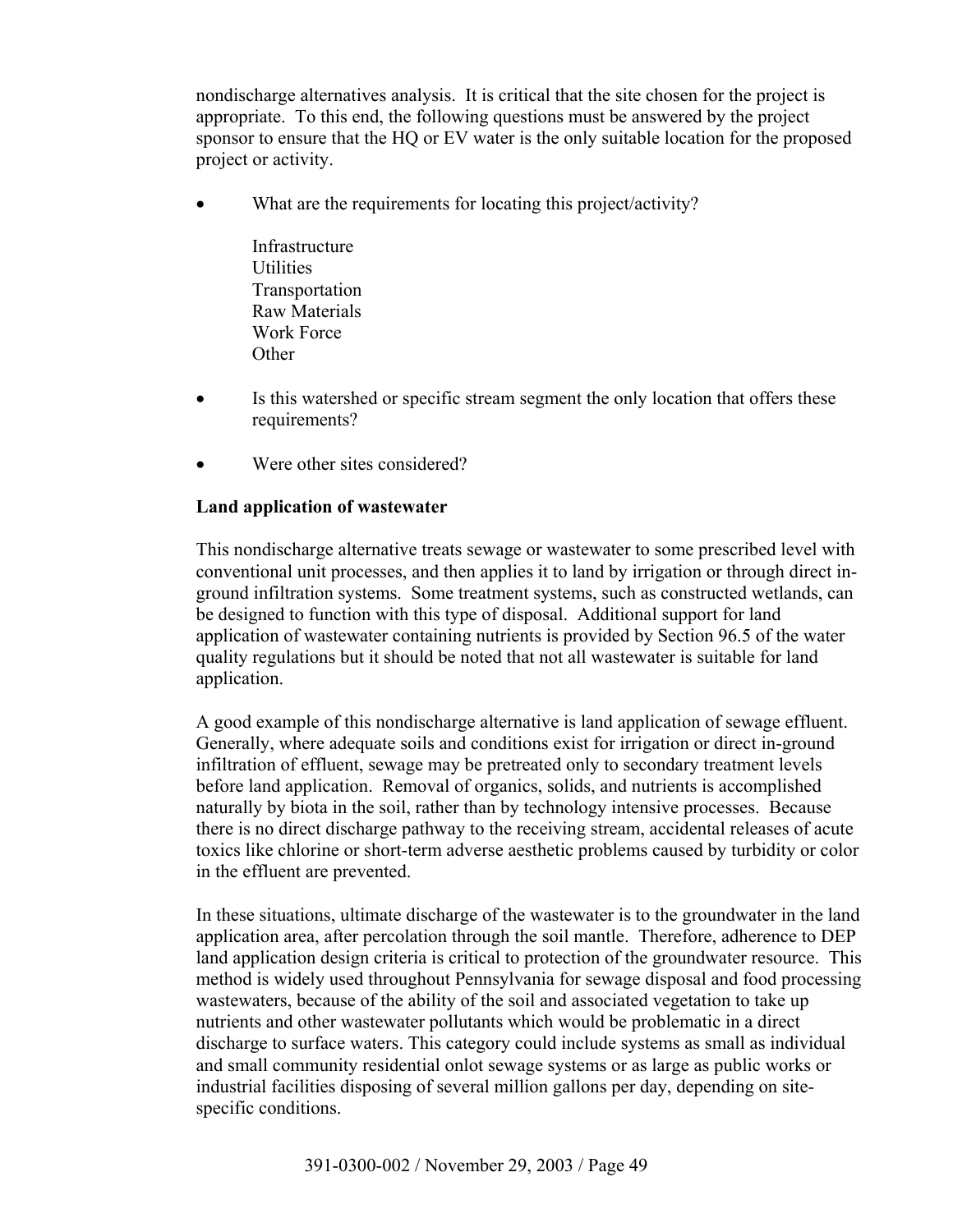Environmental considerations for this method include:

- availability of soil types, depths, and slopes to accommodate the types of pollutants left in the wastewater after pre-treatment and which can adequately receive and treat the quantity of wastewater produced,
- availability of land which is sufficiently isolated from the public,
- sensitivity of local groundwater quality and uses,
- seasonality of systems which rely on vegetative uptake for additional wastewater renovation and create the need for winter storage of wastewater.

In general, these environmental factors become less critical with an increasing level of pre-treatment.

### **Recycle/reuse of wastewater**

Treatment and recycle of wastewater for reuse at industrial facilities is frequently used and is an economical nondischarge alternative. The recycle of highly treated water for reuse can be feasible and cost-effective where water supplies are limited or costly, or where effluent must be treated to high levels of quality for discharge to surface waters. The degree of treatment necessary to produce a reusable water depends upon the sensitivity of the process in which the water is used, but in most cases, well-developed technologies can meet the necessary quality. The EPA document titled "Guidelines for Water Reuse" (EPA/625/R-92/004, September 1992) provides an excellent reference on this subject.

Recycle and reuse of sewage effluent is emerging in some states, including Pennsylvania, on both small and large scales. Tertiary effluent can be recycled back to toilet facilities for flush water and other non-sensitive uses with only minimal additional treatment. Other non-potable water reuses, such as vehicle washing or irrigation, can become possible with the addition of newer membrane filtration technologies.

A project in central Pennsylvania, currently in the construction phase, will provide for the treatment, transport, and recycle of approximately 3 million gallons per day of sewage effluent for a variety of non-potable reuses throughout an urban and suburban area. Phase I, which will be operational in 2004, involves the membrane filtration treatment of 0.75 MGD of sewage effluent before transmission to industrial/commercial sites for reuse.

### **Alternative discharge locations**

This alternative involves transport of effluent, via pipeline, generally out of the HQ or EV waters. The alternative is most feasible when the project is located on a small HQ or EV water, tributary to some larger non-HQ/EV waterbody. In this case, effluent, requiring a less stringent degree of treatment adequate for the non-HQ/EV stream, may be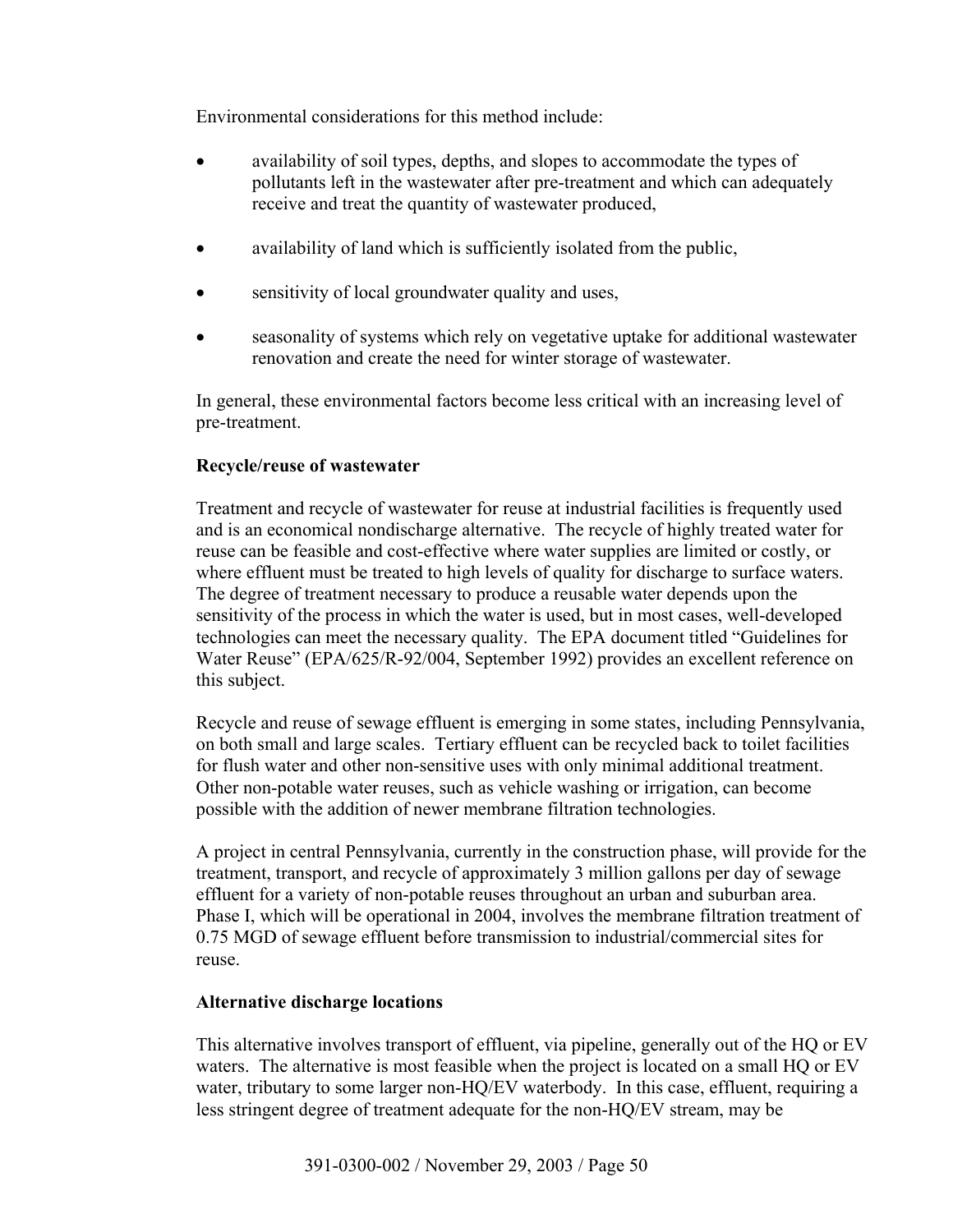transported downstream for discharge. Economics and environmental constraints are dictated by the relative size and assimilative capacity of the downstream water and by its proximity to the project. This may not be an environmentally sound option in cases where the project will generate a reliably HQ effluent and where low-flow augmentation would be beneficial to the HQ or EV water.

Another version of this alternative is connection of the proposed discharge to an existing permitted sewage conveyance system and treatment facility. If the treatment system discharge is located outside the HQ or EV water, the environmental review should compare the benefit of eliminating the discharge to the HQ or EV water to the potential environmental consequences of development and construction along the sewer line connection and any hydrologic impacts which might result from the transfer of groundwater baseflow to the downstream location. If the treatment system discharge is located on an HQ or EV water, connection of a new source of sewage flow will qualify as a nondischarge alternative only if the connection will not cause exceedance of the hydraulic or organic design capacity or discharge effluent limits of the existing treatment plant and the flows emanate from the area designated to be served under the approved Act 537 plan. Connection of a proposed industrial source will also be considered a nondischarge alternative if the added wastewater volume originates from production purposes and methods originally contemplated and permitted in the design of the wastewater treatment system, does not cause the treatment facility to exceed its hydraulic or organic design capacity, and does not introduce new pollutants into the waste stream.

In all cases involving proposed transport of wastewater out of the immediate watershed, nondischarge alternatives which utilize localized land disposal or groundwater discharge methods shall be considered in the alternative evaluation process, because of the benefit they offer in helping to preserve groundwater supplies and base flow to streams.

### **Holding facilities and wastewater hauling**

The use of properly designed holding tanks for sewage and holding tanks or impoundments for industrial and other wastewaters can be a feasible nondischarge alternative, especially for short-term disposal of wastewater. Holding facilities are most effective when wastewater volumes are small, and a central treatment facility (usually a publicly owned sewage treatment plant) is close. The potential for environmental harm from holding facilities stems from neglect and overflow, creating localized health hazards or pollution. Planning for effective financial management and operation are necessary to ensure the environmental soundness of this alternative. Accidental discharge during transport may also cause environmental harm. However, with proper design, operation and management, and the use of alarm systems, holding facilities and wastewater transport can be simple and effective alternatives to stream discharge.

#### **Constructed treatment wetlands**

The construction of treatment wetlands that use natural biological processes and the nutrient uptake characteristics of planted wetland vegetation to treat wastes is an effective nondischarge alternative. When employed as a nondischarge alternative, typical wetland treatment designs include multiple lined treatment cells, followed by multiple unlined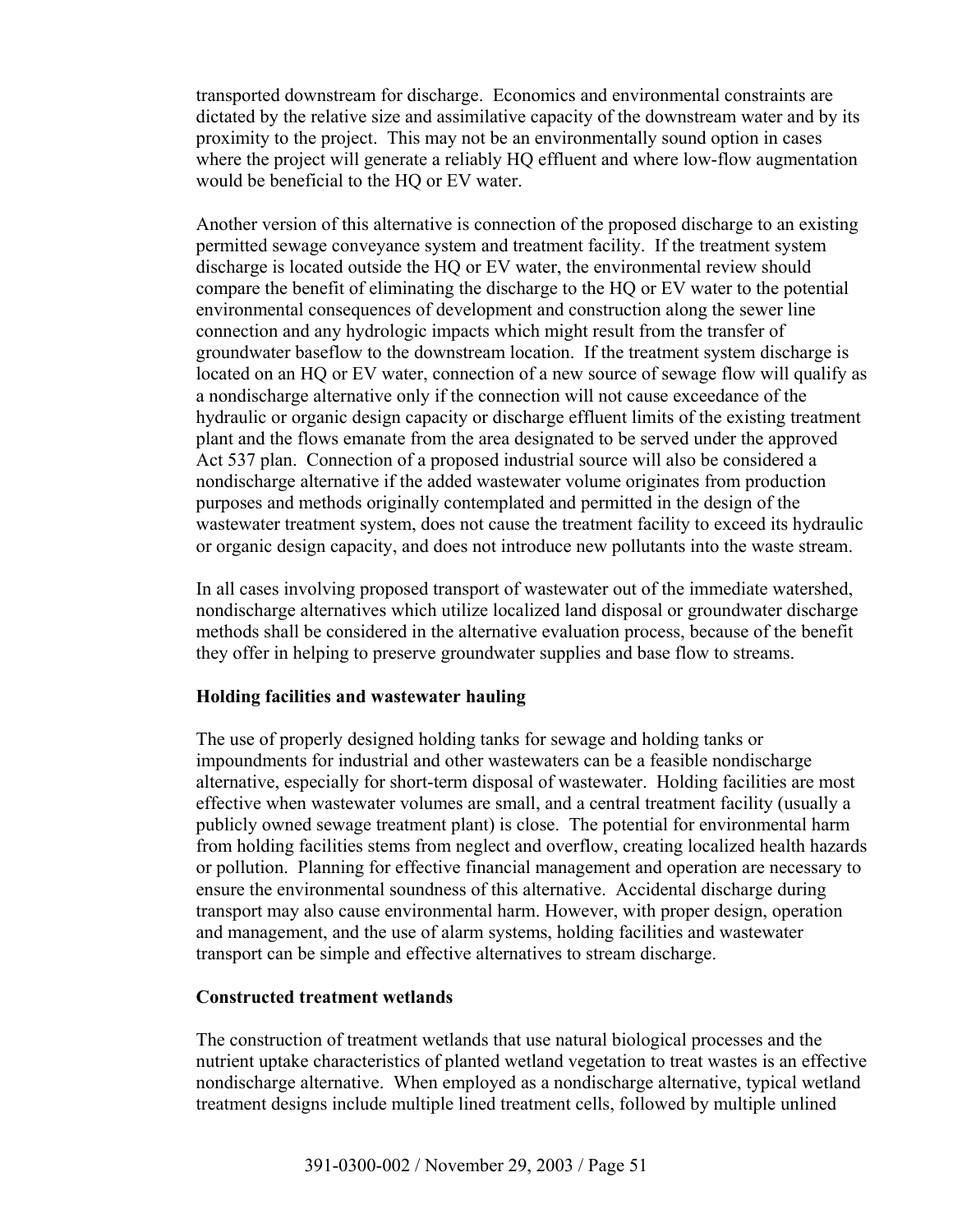infiltration cells. The infiltration cells are designed and located to allow and facilitate the percolation of the naturally treated effluent through the soil mantle and into the groundwater. The treatment and infiltration cells are sized based on both hydraulics and the organic/nutrient load requiring treatment, so land availability is a factor. Because of their passive technology and relative ease of operation, however, constructed wetland systems can be a viable alternative in many rural situations.

### **Nondischarge alternatives to earth disturbance**

Nondischarge alternatives which are to be considered by persons proposing an earth disturbance activity which requires an NPDES permit include: alternative siting of the project, limiting the extent of earth disturbance, and the maintenance and/or installation of riparian buffers.

### **c. Evaluation of Cost-Effectiveness of Nondischarge Alternatives**

Economic criteria are needed both to guide an applicant in the preparation of information relative to the evaluation of nondischarge alternatives and to guide DEP in making its determinations. The following describes the method of determining cost-effectiveness which combines an affordability analysis with a direct cost comparison as described on the next several pages and in Figure 3. This allows DEP to review both a primary screening/affordability evaluation as well as a secondary alternative-to-alternative cost comparison before deciding the issue of cost effectiveness. The following two-step process requires that the submitted demonstration of cost effectiveness include information to support both a primary screening/affordability evaluation as well as a secondary alternative-to-alternative cost comparison.

# **Step 1) Affordability Analysis**

EPA's "Appendix M to the Water Quality Standards Handbook – Second Edition, Interim Economic Guidance for Water Quality Standards" (EPA-823-B-95-002, March 1995) presents an approach which looks at the absolute value of nondischarge alternative rather than at comparisons. The approach separates projects into two basic types: publicly and privately financed. The approach assumes that publicly financed projects provide a public service by a non-profit public entity, and that privately financed projects are proposed by persons or private-sector entities which require certain profit margins to stay in business.

For public proposals, which are being financed directly by public rate-payers or taxes, the criterion for cost-effectiveness in EPA's manual is the affordability of the project to the rate-payers. The actual criterion for affordability outlined in the manual is 1 percent of the median household income of the rate paying public. When projected annual rates are higher than 1 percent of the median income, secondary tests of affordability, including debt indicators (like bond ratings), socioeconomic indicators (like unemployment rate), and community financial management indicators (like property tax revenue collection rate) are factored into the determination. Criteria for these secondary tests are applied in a "scored" matrix.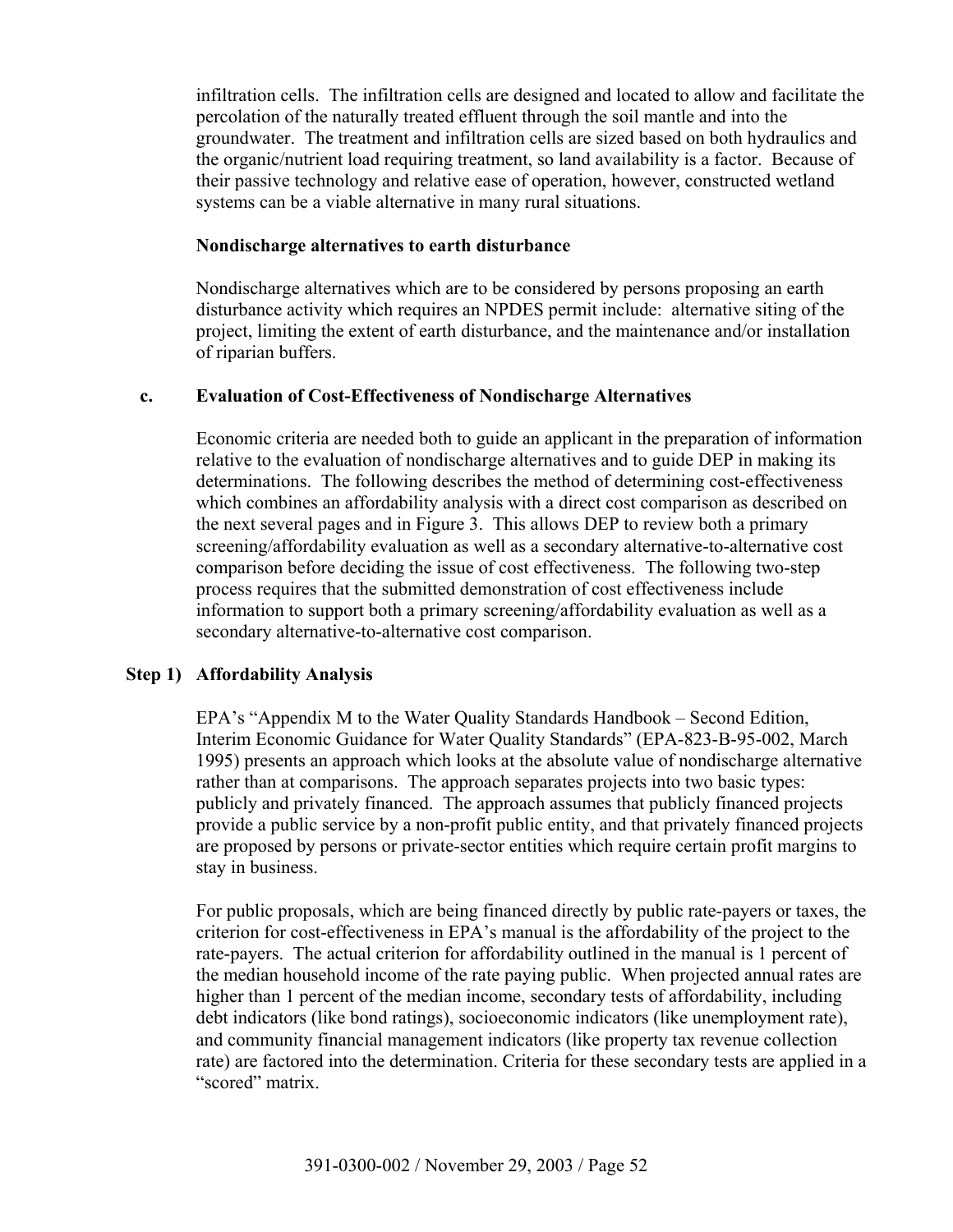For private-sector proposals, the approach measures the impact which a nondischarge alternative would have upon profit and financial operation of a facility. The primary test estimates how much profits would decline due to the implementation of a nondischarge alternative. While no specific criterion is given, the approach involves comparing the reduced profit level to past operating profit levels shown in the same or similar type developments or industries, and to operating profit levels which would be maintained with utilization of other wastewater disposal alternatives. The approach implies that where reduction in projected profit level is small compared to industry standard or other alternatives, then the nondischarge alternative is deemed to be cost effective. The secondary tests described in EPA's manual involve more complicated financial factors including liquidity, solvency, and leverage. As with the profitability test, no specific criteria are given for these financial elements, other than their utility as subjective evaluation measures of a private-sector facility's financial status.

For example, in the evaluation of a public project, the 1 percent of median household income user-fee criteria can be applied as the first step of the cost-effectiveness evaluation by addressing the affordability question, even before direct cost comparisons are considered. Only if the user-fees exceed the screening criteria and secondary tests of affordability are failed would the direct comparison of the nondischarge alternative cost to the discharge alternative costs come into play. Likewise, for the private-sector projects, a primary screening test can be added to evaluate profit level. The test would require private developers or businesses to submit an analysis which estimated the profit levels resulting from the use of each alternative, and compare these to each other and to typical profit levels for the nature of the activity or business proposed. Only if a reduction in profits were deemed to be significant would the direct comparison of alternative costs be considered.

### **Step 2) Direct cost comparison of alternatives**

The most direct method of evaluating the cost effectiveness of a nondischarge alternative is to compare its cost to the cost of a non-degrading discharge alternative. For proposed discharges on EV waters and HQ waters without SEJ, the only approvable discharge is one which meets the test for non-degradation of water quality. Thus, the level of technology and control which would be necessary to produce effluent quality meeting non-degradation standards set the basis for the cost estimate of the discharge alternative. This cost estimate is compared to that of each of the environmentally sound nondischarge alternatives, including combinations of seasonal discharge and other nondischarge wastewater management approaches.

The actual cost comparisons are typically performed on the basis of present worth calculations (or calculations of uniform annual cost, if the useful life of each alternative is different), using an applicable interest (discount) rate. The present worth calculation is a well-established method for integrating the up-front capital costs (and associated indebtedness) of a project with its ongoing annual costs of operation, and transforming the integrated costs to one equivalent value. The calculation yields the total equivalent dollars which would have to be invested at the beginning of a project in order to finance it for the life of the facility. The monetary costs considered in the calculations include the total value of the resources which are attributable to the wastewater treatment, control,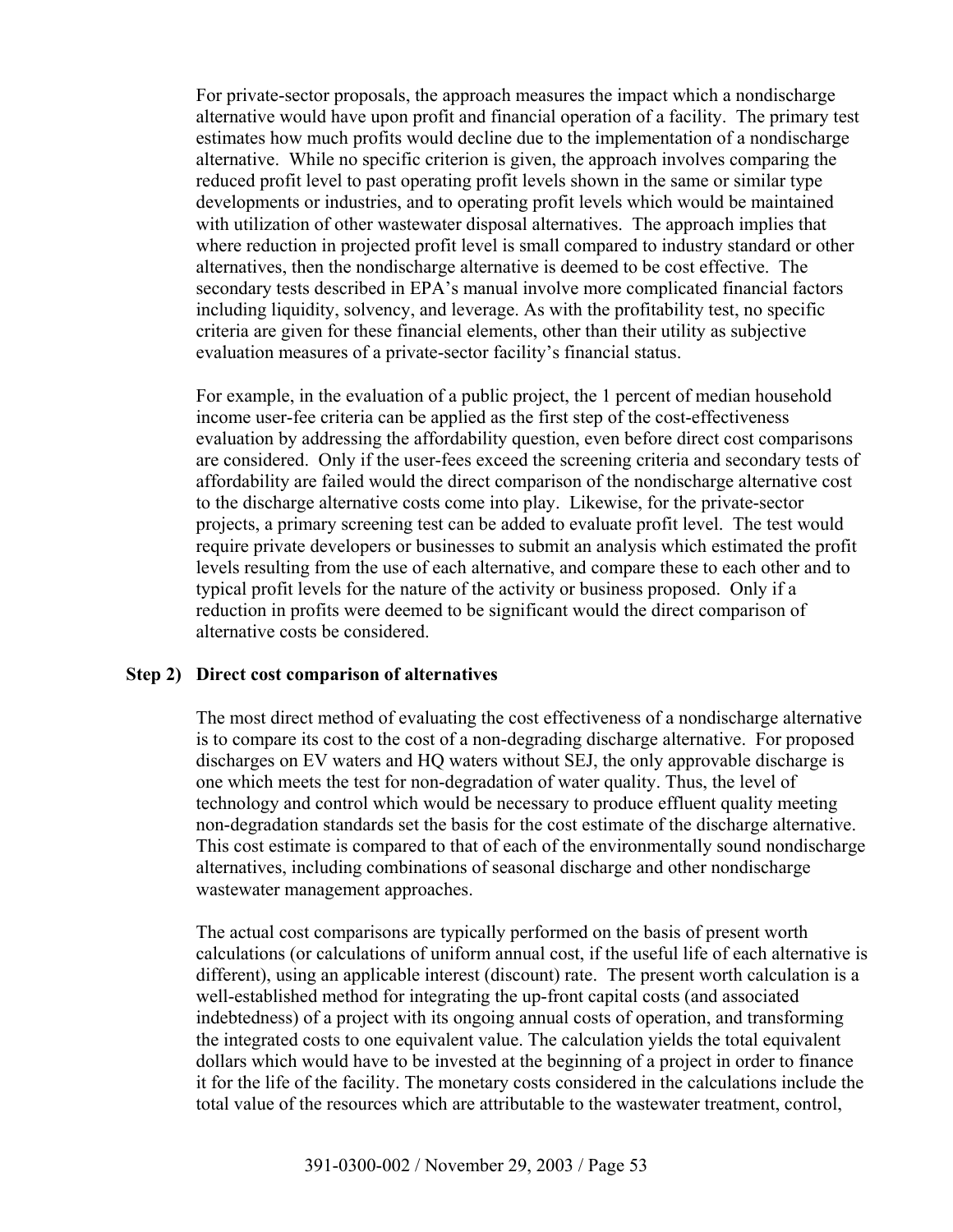and management systems and the component parts. To determine these values, all monies necessary for capital construction costs, operational costs, and maintenance costs should be identified.

Capital construction costs used in cost comparison analysis consist of estimates of the construction costs, including overhead and profit; costs of land (including land purchased for the treatment works site and land used as part of the treatment process or for ultimate disposal of residues), relocation expenses, and right-of-way and easement acquisitions; costs of design engineering, field exploration, and engineering services during construction; costs of administrative and legal services (including cost of bond sales); start-up costs such as operator training; financing costs and interest during construction; and the costs of any other site-related environmental controls, such as erosion and sediment control practices.

Operational and maintenance costs are usually considered on an annual basis and include operational staff salaries, cost of energy and fuels, cost of treatment chemicals, cost of routine replacement of equipment and equipment parts, and other expenditures necessary to ensure effective and dependable operation over the life of the facility. Annual operation and maintenance costs should be averaged to account for variations which might occur year-to-year due to varying production or wastewater volume.

The salvage value of equipment, tankage, and materials from the treatment works is part of the present worth calculation. Salvage value is estimated using straight-line depreciation during the useful life of the project, and can generally only be claimed for equipment where it can be clearly demonstrated that a specific market or re-use opportunity will exist. Salvage value estimation should also take into account the costs of any restoration or decommissioning of treatment units and final disposal costs. It is possible in some cases that these costs may be high enough that the net salvage value will be negative.

Land purchased for the treatment works site is also assumed to have a salvage value at the end of the project useful life equal to its market value at the end of the analysis period. The local inflation rate for land in the use area should be used to project the market value at the end of the analysis period.

It is also important to evaluate any opportunity cost associated with different alternatives. Opportunity costs should not be considered for speculative growth or production increases claimed by an applicant. Any costs claimed should be clearly associated with integral portions of projects which are realistically available, and are otherwise locally approvable.

The discount rate used in the present worth or uniform annual cost calculation for public sewerage projects should be that rate published by DEP and associated funding agencies for the planning review and evaluation of water resource projects. This "federal discount rate" is available by contacting the federal U.S. Department of Treasury or can be obtained by contacting DEP's BWSWM, Division of Municipal Financial Assistance. For private sector projects, the interest rate utilized should be that rate at which the applicant can borrow funds. Since the present worth calculation is being performed more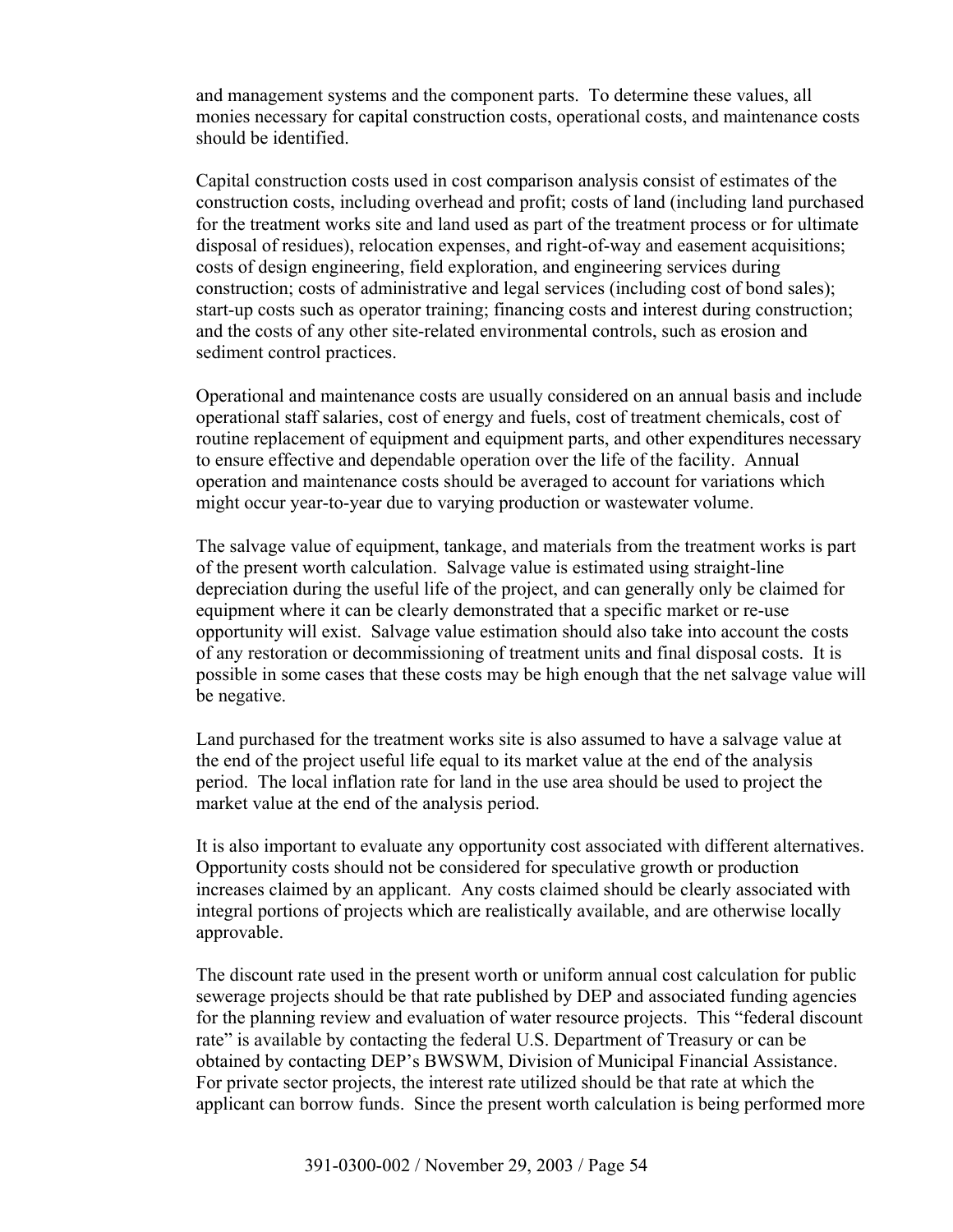to compare alternatives rather than to obtain a very accurate estimation of actual costs, the fact that the same interest rate assumption be utilized for each alternative is more important than the actual interest rate selected.

Cost estimates have an associated level of precision. The cost estimates prepared by the project sponsor must be based on a current data for prices, values or costs associated with components of the project. The applicant is responsible for documenting and defending all cost estimates used in the analysis.

#### **Cost estimate equations**

The equations below are the basic expressions of the present worth and equivalent annualized cost concepts. Additional mathematical factors and apportionment of costs are incorporated into the equations where appropriate.

**(1)** The basic present worth calculation should be performed in accordance with the following equation:

$$
P = C + O + [A * (P/A, d, n)] - S - L
$$

where,

- $P =$  present worth
- $C =$ capital cost

 $A =$ annual operating costs

- $(P/A,d,n)$  = equal series present worth factor  $[(1+d)^n 1] / [d (1+d)^n]$
- $d =$  discount rate
- $n$  = useful life in years
- $S$  = present worth of salvage value of facilities
- $L =$  present worth of salvage value of land
- $O =$  opportunity costs (if any)

A gradient factor may be added into the equations to account for inflation of annual operating costs, as opposed to using an average value throughout the project life, by simply adding the additional following term onto the right hand side of the above equation :

$$
[G^*(P/G,d,n)]
$$

where,

 $G =$  uniform increase in annual costs  $(P/G,d,n)$  = present worth factor for a gradient =  $[(1-\text{nd})[(1+\text{d})^n-1]/[d^2*(1+\text{d})^n]$ .

**(2)** If the nondischarge alternative and the discharge alternative have different useful lives, the cost comparison may be performed using the Equivalent Uniform Annual Cost Method. The equation for this method is:

$$
EUA = (C + O) * (A/P,d,n) + A - [(S + L) * (A/F,d,n)]
$$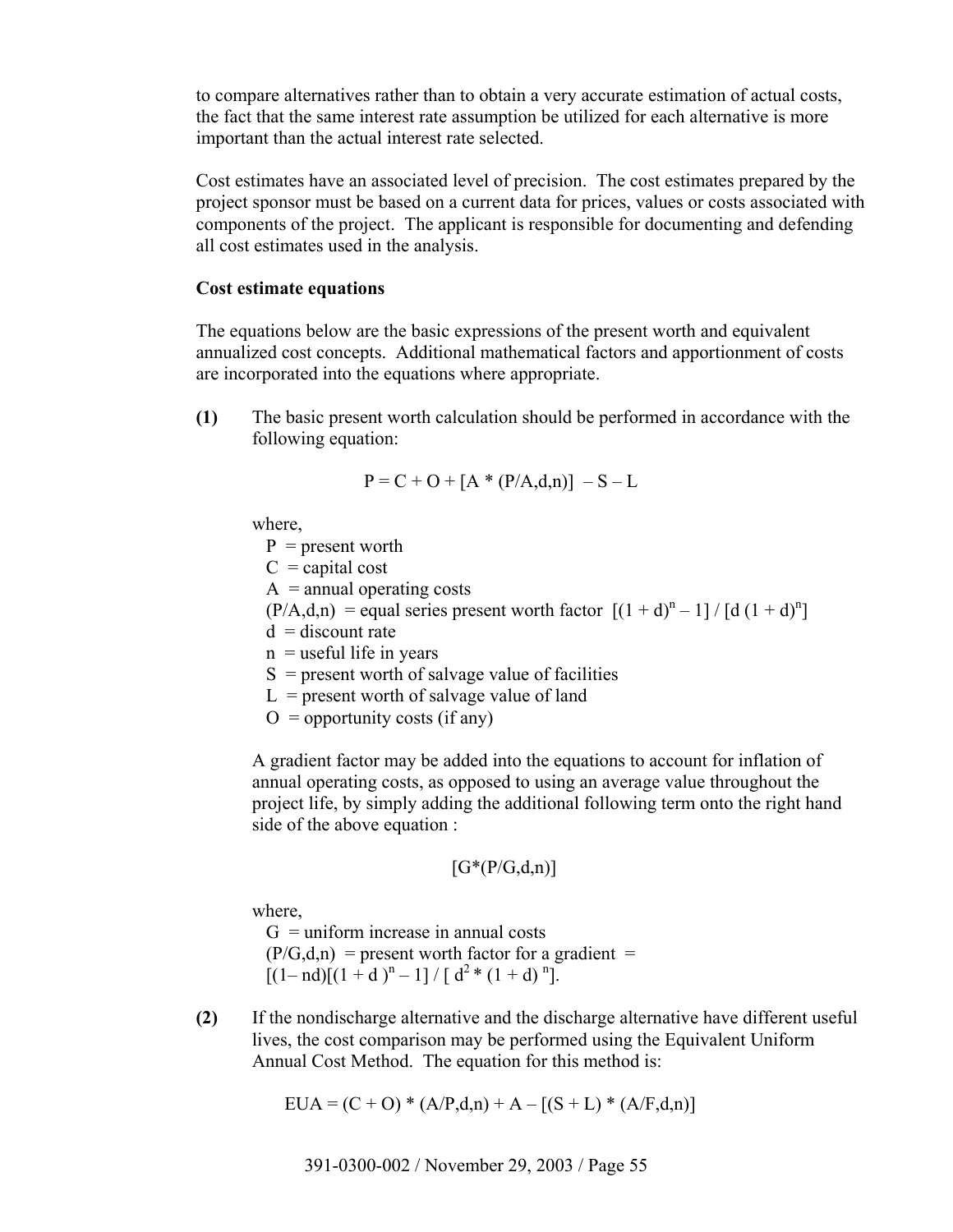where,

 $EUA =$  equivalent uniform annual cost  $(A/P,d,n)$  = capital recovery factor  $[(1+d)^n - 1] / [d (1+d)^n]$  $(A/F,d,n)$  = uniform series sinking fund factor  $d / [(1 + d)^{n} - 1]$ 

To add a gradient factor, the following additional term is simply added to the right hand side of the above equation:

$$
[G^{\ast}(A/G,d,n)]
$$

where,

 $(A/G,d,n)$  = EUA factor for a gradient =  $[(1+d)^n - 1 - nd]/d * [(1+d)^n - 1].$ 

#### **Additional cost factors**

Opportunity costs, while presented above as one-time present losses, may also have an annual lost revenue component, which could be accounted for by apportioning the costs as both up-front and annual costs.

In general, it is the responsibility of the applicant for a permit or approval to prepare detailed cost estimates for all appropriate and approvable discharge, nondischarge, and combination discharge/nondischarge alternatives. The cost estimates may be prepared by a licensed professional engineer, accountant, an economist, or other professional qualified in the field.

The sources and rationale for all data and assumptions must be clearly indicated. DEP will review the cost estimates for completeness, accuracy, and validity of assumptions. Where deficiencies are discovered, DEP will either request additional information or clarification from the applicant within the context of the permit application review process, or obtain the information on its own, or both. For sewage projects, this process generally occurs in the Act 537 planning review. Following the review process, DEP will advise the project sponsor on which nondischarge alternatives (or combination discharge/nondischarge alternatives) are cost-effective, and processing of an Act 537 plan review or permit application will proceed on that basis.

### **d. Selection of an Environmentally Sound and Cost-Effective Nondischarge Alternative**

Each proposal on an HQ or EV watershed will have its own unique environmental sensitivities and cost considerations, and because of this, standardized criteria may not always fit the case. The preceding portions of this section described some of the environmental factors and cost tests which should be considered in an evaluation of alternatives. In most cases, it will be appropriate to look at all such factors, and to make a determination based on the overall picture. In other cases, there may be one over-riding environmental factor or cost consideration which is critical to the determination. In order to most effectively encourage applicant and public attention to nondischarge alternatives,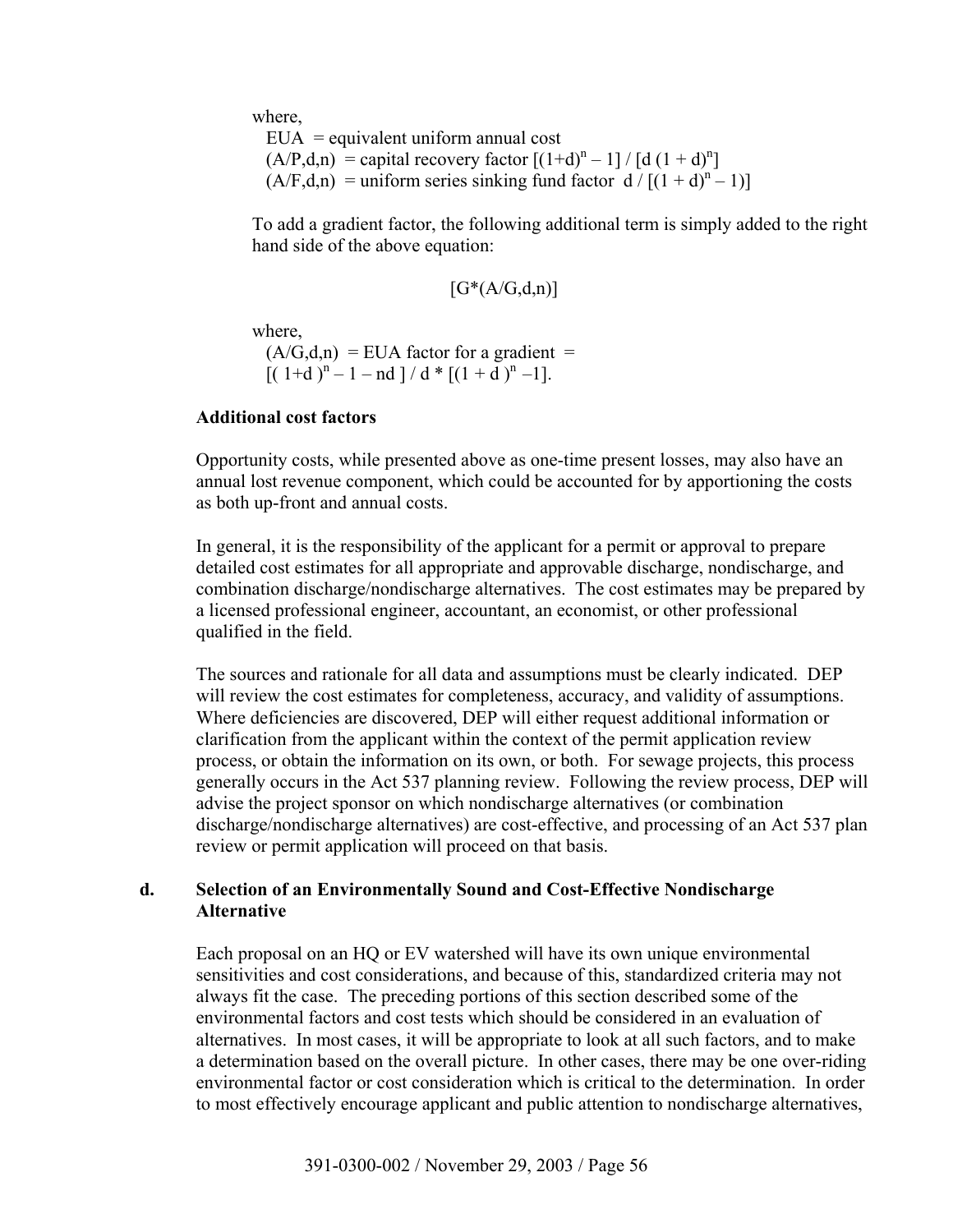where they would best serve the environment and constitute effective use of the applicant's resources, DEP will use an interactive decision-making process with the project proponents. The process follows these steps:

(1) As a first step in the evaluation process, a preliminary screening of alternatives will be performed by the applicant in consultation with DEP. This screening will remove from detailed evaluation those alternatives which are obviously cost prohibitive, technically infeasible, or environmentally unsound. This screening can be most effectively accomplished in a pre-application conference between the applicant and DEP. Alternatively, it may occur as part of the first technical review of the permit application package.

For public and private sewerage projects, the process will start in the first phases of Act 537 planning. In this process, the list of potential discharge, nondischarge, and combination discharge/nondischarge alternatives will be reduced to those which are reasonable, technically implementable, and not obviously cost prohibitive. Also, at this step of the process, the applicant and DEP will agree upon which environmental and cost factors should be further analyzed in detail for the remaining alternatives, and upon a method for comparison. The level of detail in this screening step will be scaled to the size and nature of the proposed activity.

(2) In the next step of evaluation, the environmental and cost factors for each of the remaining alternatives must be developed in detail, and a general ranking of the alternatives presented.

At a minimum the following environmental factors must be considered:

- Sensitivity of stream uses
- Need for low-flow augmentation of stream flow
- Sensitivity of groundwater uses in the area
- Potential to induce secondary water quality impacts (physical habitat alteration)
- System reliability, potential for upsets/accidents

Examples of cost factors to be considered are these:

- Direct comparison of present worth costs or equivalent annual costs
- User fees in relationship with ability to pay (public sector projects)
- Profit margin implications (private sector projects)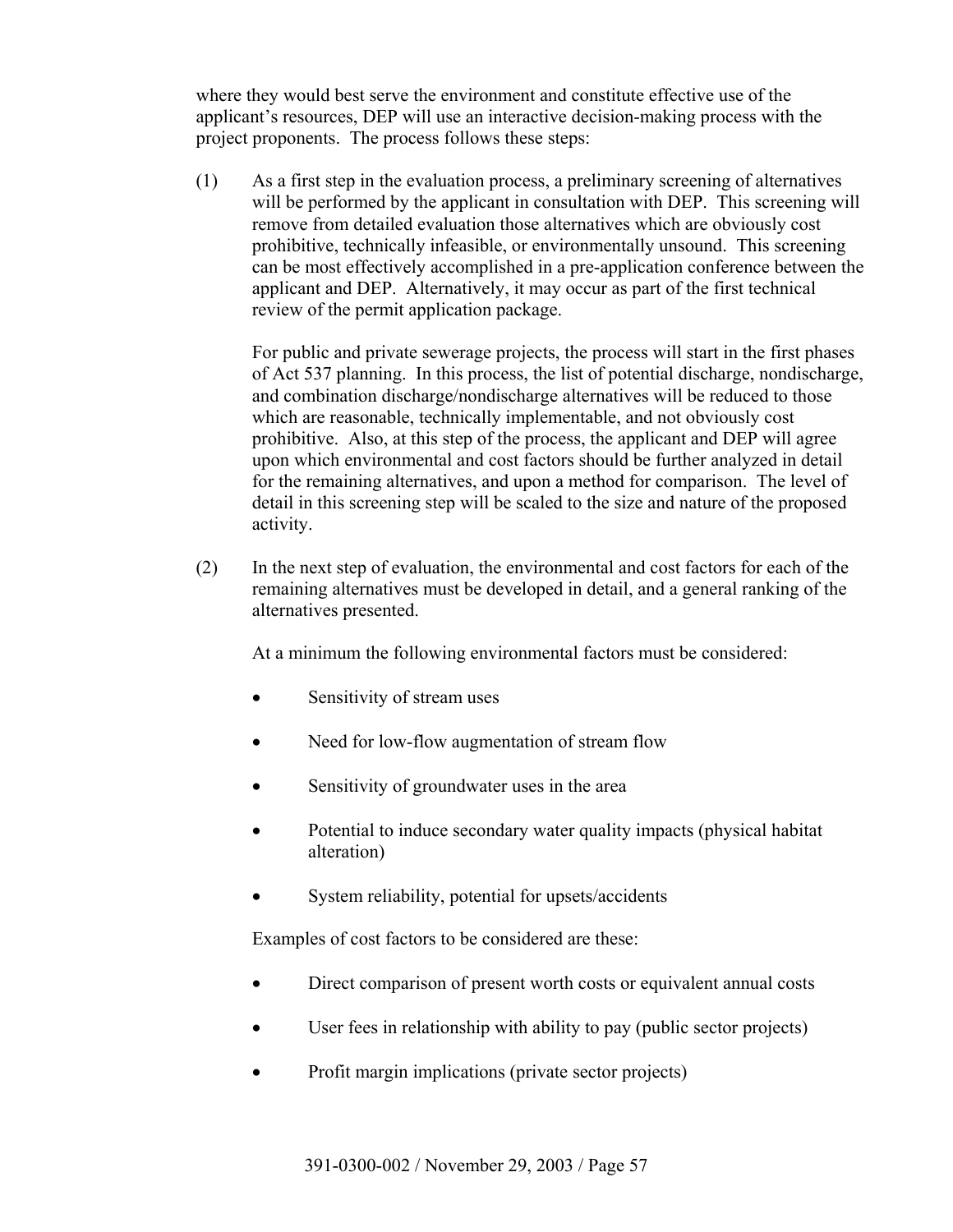(3) Rankings are to be done separately for the environmental factors pertinent to the case and for each applicable cost factor. Where a group of alternatives have equivalent cost estimates, the ranking should be judged to be equal. An overall rank should also be described for each alternative. Based upon these rankings and consideration to the preferences of the applicant and to public input as described below, DEP will select the allowable alternative or alternatives. Processing and review of plan approvals and permit applications will proceed on the basis of the selection.

### **e. Public Involvement in the Alternative Evaluation and Selection Process**

Input from the public is encouraged as early as possible in the alternative evaluation process. DEP advises applicants to meet with public officials, local and regional planning agencies, economic development agencies, and watershed groups as part of the pre-application planning process. DEP will participate in these information exchanges, and may seek public input independently. In the case of public and private sewerage projects, this process should occur in the initial stages of Act 537 planning.

The early involvement of the public and local government is important because it can provide early identification of local and regional environmental and economic issues, so that they can be considered in the alternative screening and evaluation steps. Also, it will be useful to the applicant to learn which alternatives are most likely to be supported by the public during the official public comment period. The early receipt of information and ideas from the public can minimize the time and resources which may confront the applicant, while maximizing public acceptance of the project.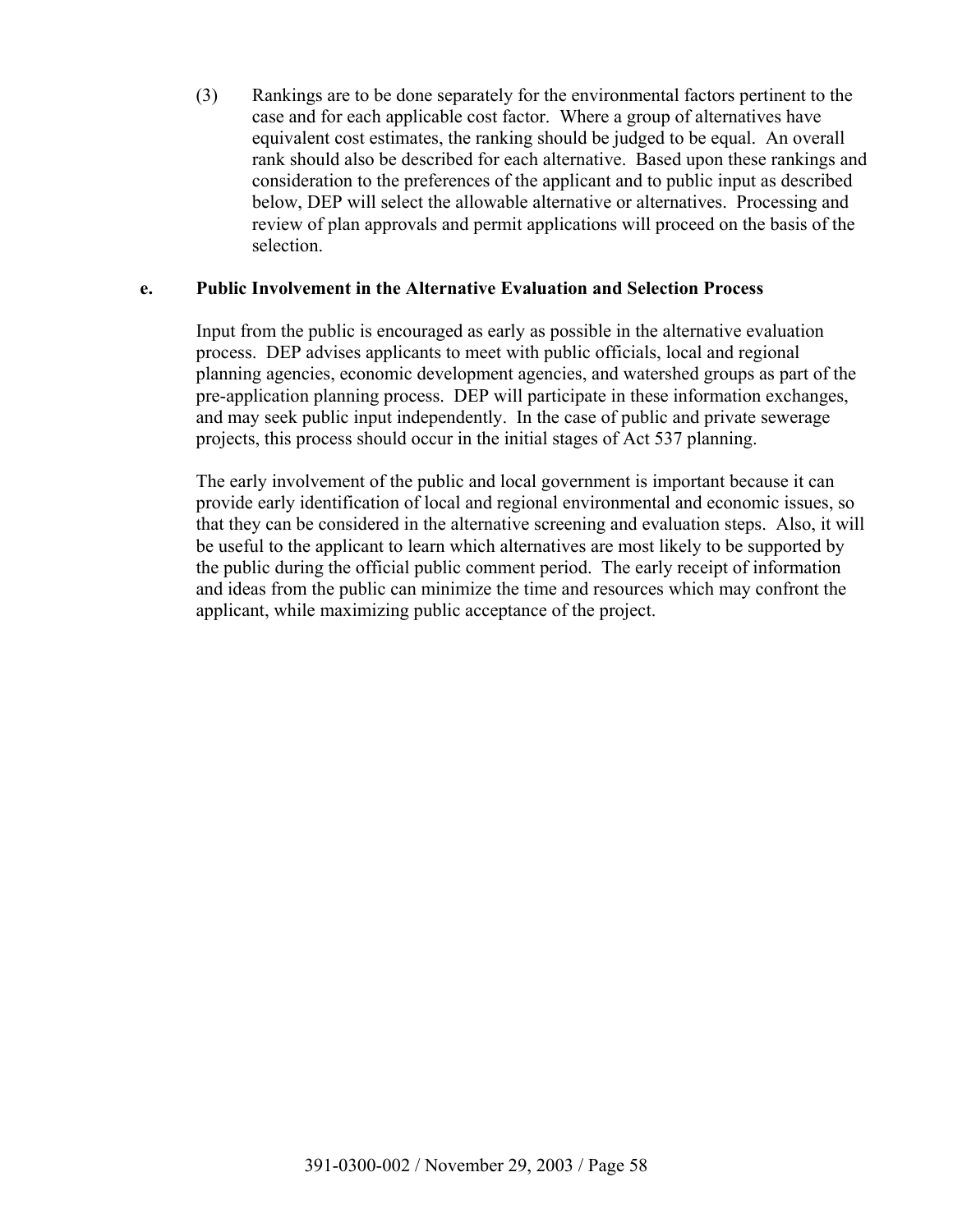### **CHAPTER 8**

### **NON-DEGRADING DISCHARGES**

#### **1. Background**

The purpose of this section is to provide a framework for discussion of concepts and approaches dealing with the test for non-degradation. This test, applied to proposed point source discharges to HQ and EV waters, is the criteria or screening process by which a determination is made as to whether or not a discharge will cause degradation. The test for non-degradation, in the context of Pennsylvania's antidegradation regulations, is applied simultaneously with the evaluation of nondischarge alternatives (see Chapter 7).

For discharges to HQ waters, if no cost-effective and environmentally sound nondischarge alternatives exist, the project sponsor must consider discharge treatment processes that will "…maintain and protect the existing quality of receiving surface waters…" including the use of "… the best available combination of cost-effective treatment, land disposal, pollution prevention and wastewater reuse technologies (ABACT)." This aspect of project review is discussed in detail in Chapter 9.

For discharges to EV waters, where no degradation of water quality is allowable, the criteria for the non-degradation test are critical. Pennsylvania's regulations and guidance recognize the possibility of discharges which do not cause degradation, and allows that such discharges, after passing extensive inter-governmental and public evaluation of their degradation potential, may be permittable on HQ or EV waters. Thus, it is necessary to develop objective criteria for a nondegradation test which are clear and workable.

#### **2. Discussion**

The definition of degradation and application of the non-degradation test have been the subject of considerable technical and analytical discussion. This section will provide some background information on the main approaches that have been used.

In the previous *Special Protection Waters Implementation Handbook* (1992), a strictly chemical interpretation defined degradation as "any adverse measurable change in the long-term average instream concentration of a chemical parameter of concern, caused by the discharge." This definition depended upon the interpretation of the term "measurable" and over the years, DEP's interpretation evolved from one based on the sensitivity of analytical methods to one based on evaluation of the statistical significance of the projected change. Both interpretations require a very accurate chemical characterization of the long-term average quality of the receiving stream as the baseline for evaluation of the measurable change.

Another version of a non-degradation test is called the "de minimis" test. This test identifies a percentage of the receiving stream's assimilative capacity that may be consumed before a pollutant load in the discharge is considered to be degrading. Thus, if each of the pollutants of concern uses less than the established "de minimis" percentage of assimilative capacity, as predicated by the water quality criteria, then the discharge meets the test and does not have to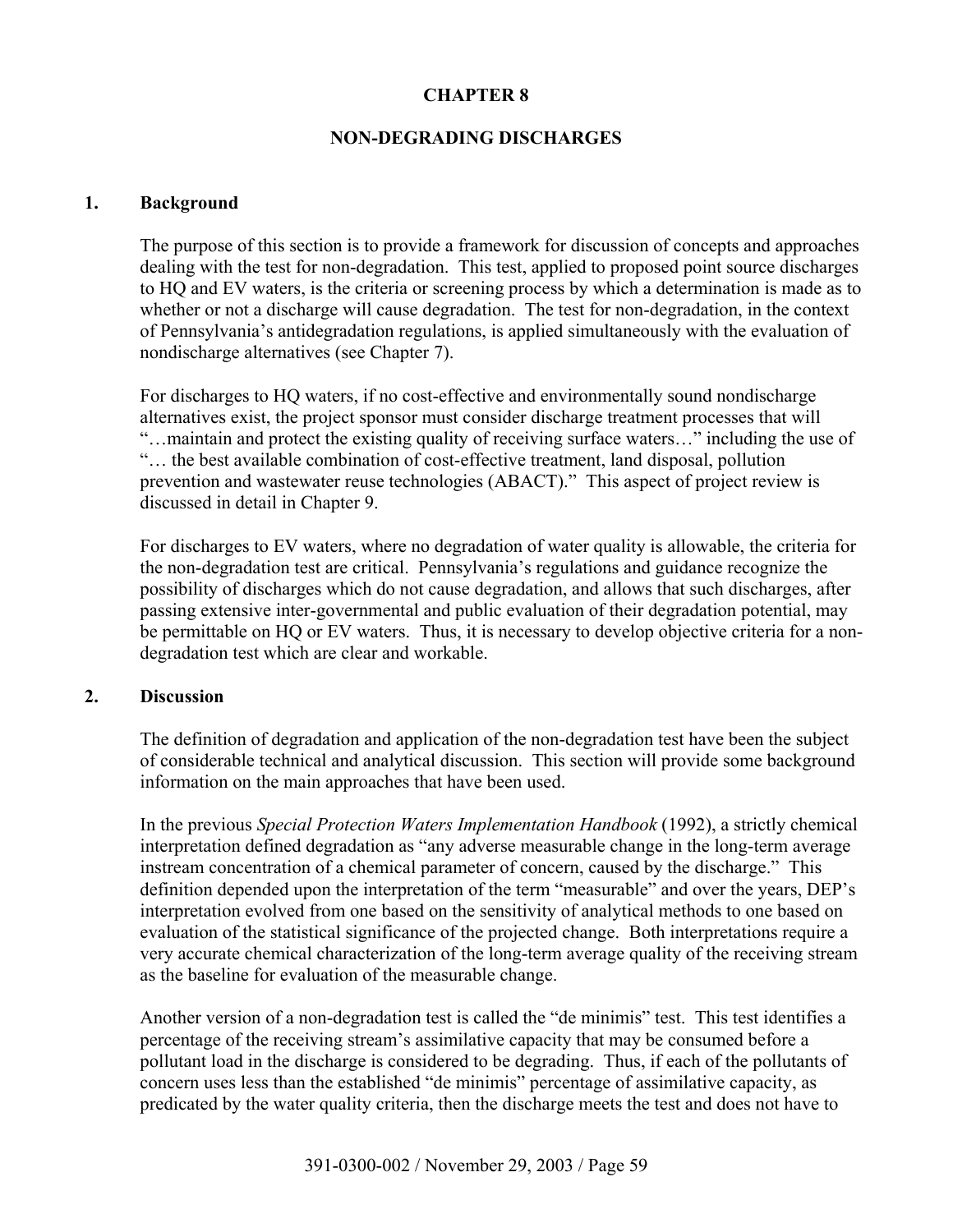undergo further antidegradation review procedures. The "de-minimis" concept was used by EPA's Region VIII in its 1993 Antidegradation Manual, wherein a level of 5 percent is suggested as a "de minimis" guideline, rather than criteria, subject to other qualifications.

Other criteria, such as ratio of stream flow to discharge flow (dilution ratio), and duration of discharge, have also been used by states to serve as additional non-degradation test criteria. Some states have evaluated these criteria quantitatively (for example, determining that a dilution ratio of >100/1 is sufficient to assimilate an effluent without impact), while others apply such factors in a more subjective manner, on a case-by-case basis, eventually arriving at a "finding" of degradation or non-degradation.

EPA's Region VIII Antidegradation Manual supports this "finding" type process, but recommends that guidelines be established, and that all relevant information (dilution ratio, duration, degree of change in instream quality, nature of pollutants – conservative vs. nonconservative vs. persistent, percentage of assimilative capacity taken, degree of confidence in evaluation procedures, etc.) be considered. This type of evaluation is applied at the Tier 2 (HQ) level as a tool to screen out minor discharges which would pass antidegradation reviews.

Section 4.6 of EPA's Water Quality Standards Handbook (1994) provides that no new or increased discharges are allowed in Tier 3 waters (Outstanding National Resource Waters or ONRW) except for limited activities that result in temporary and short-term changes in the water quality of the ONRW. During the time of the "temporary degradation," according to this guidance, all practical means of minimizing such degradation shall be implemented.

After having considered a means of practical application of these possible approaches, DEP will use the following process to determine if a discharge is non-degrading.

# **3. DEP's Test for Non-Degradation of Water Quality**

This evaluation is used to determine if a new or expanded discharge to an HQ or EV water will cause degradation or demonstrates a high potential to cause degradation. DEP uses a two-part test that evaluates all facets of the discharge's potential effect on the receiving stream to make this determination. The first part of this test evaluates each pollutant of concern that is contained in the discharge using statistical and water quality modeling procedures for appropriate parameters. The second part of this test evaluates other considerations, such as the nature of the pollutants, treatment reliability, discharge duration, and physical/location concerns. Together, these two evaluations provide a comprehensive basis for DEP's determination of whether or not the proposed discharge will maintain the quality of the receiving water. The following describes both parts of this evaluation in detail.

# **a. Part 1 Evaluation**

This section describes the water quality modeling component of this evaluation. There are two conditions that must be satisfied: 1) existing quality must be maintained, and 2) instream water quality criteria must be met at the critical design condition. Two separate analyses must be conducted to make this determination. Both are discussed in detail later in this section.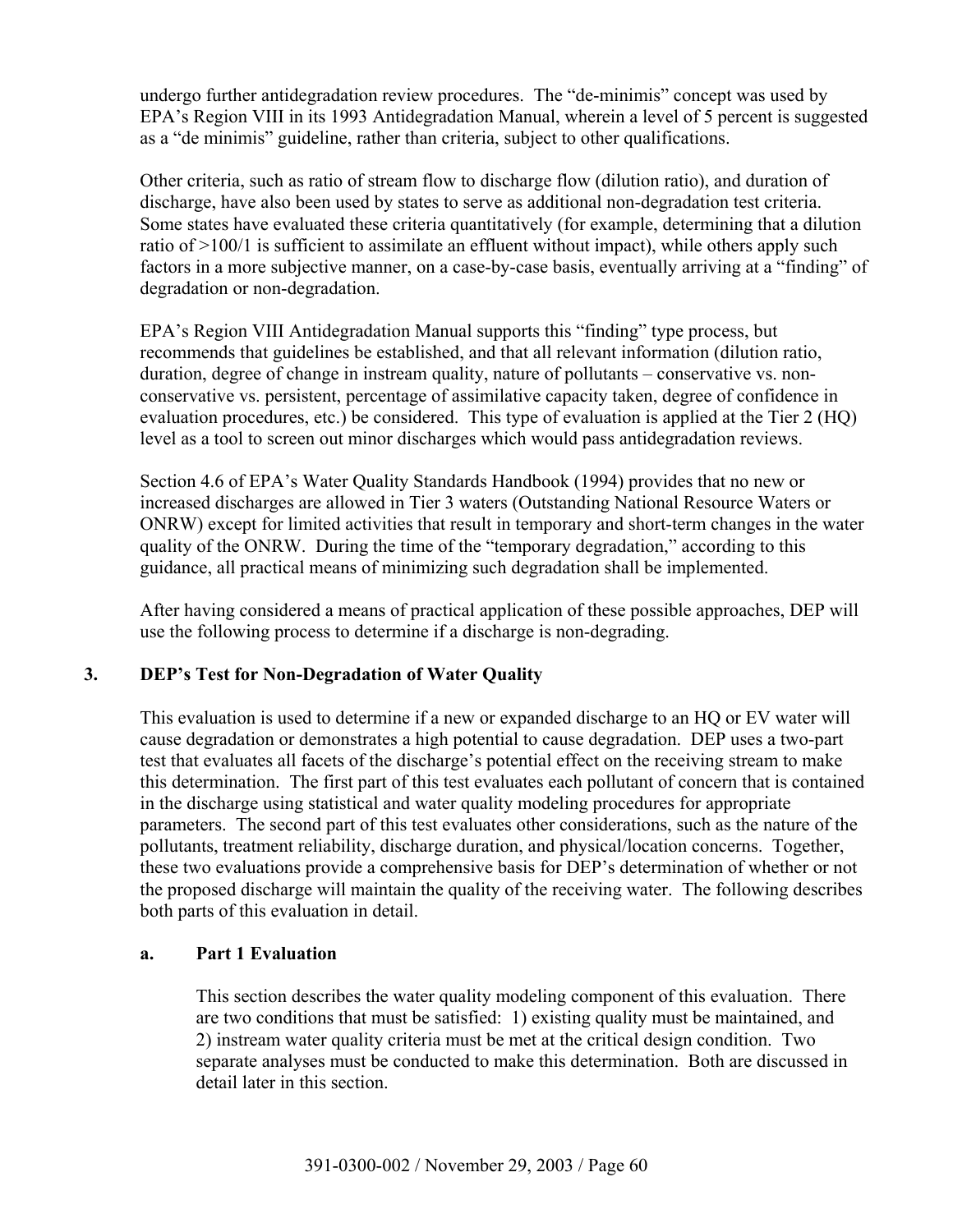The assessment of whether or not a point source discharge together with any nonpoint sources will affect water quality is directly related to the technical and scientific ability to discern whether a change in stream quality will take place as a result of the discharge. The natural quality of surface waters is constantly changing and the use of long-term data assures that these variations are accounted for in the antidegradation permit review process. A change is adverse if it results in lower water quality. A change is measurable if the instream concentration of a pollutant exceeds the upper 95 percent confidence limit of the median value in the data set used to determine the instream water quality objective. The confidence limit and the statistical analysis used for this evaluation are explained below.

The median value is determined by ranking the available data on concentration values and choosing the middle value. This median value is used to define the instream concentration of a pollutant upstream from a proposed discharge. The minimum data set that can be used for this purpose is 24 samples collected over a 12 month period (see Chapter 5). However, data collected over multiple years at a lower sampling frequency can be used if DEP is assured that the complete stream hydrograph is represented and that adequate quality assurance measures were applied to collection and analysis of samples. A one-tailed confidence limit above the median specifies an upper boundary that, with some degree of certainty, is not exceeded by the median. DEP uses a 95 percent confidence limit to establish this upper boundary which represents a value that captures the median 95 percent of the time. With the exception of pH, this upper boundary of the median represents the instream water quality objective for defining the total allowable instream concentration of a pollutant after adding in the discharge.

The next step in the process is to develop instream goals protective of existing quality using a steady state model at a specified design stream flow condition. DEP uses the harmonic mean flow  $(Q<sub>HM</sub>)$  condition to evaluate water quality characteristics representative of long-term average conditions over the range of natural flow variations.  $Q<sub>HM</sub>$  is a statistically derived mean flow available from the USGS which calculates  $Q<sub>HM</sub>$ data for all of its stream gauge stations. These values are posted on the website (pc13dpahrb.er.usgs.gov/flowstats/). If the website is not current, users are encouraged to contact the Information Specialist at the Pennsylvania District Office of the USGS at (717) 730-6916. Where no gauge exists on the stream in question, flows may be estimated using a gauge from a waterbody of similar size and geomorphology by translating the flow using a unit area basis (determine flow (CFS)/square mile at gauge and multiply that value by the watershed area above the point of proposed discharge). It can also be estimated based on default low-flow groundwater yield and translated to the harmonic mean flow (see technical guidance document, *PA Single Discharge Wasteload Allocation Program for Toxics and Other Substances*, DEP ID: 391-2000-011 available on DEP's website).

In order to perform the nondischarge alternatives analysis required in §93.4c(b) and to properly evaluate the feasibility of a non-degrading discharge (see Figure 3, Chapter 6), the project sponsor must receive preliminary effluent limits from DEP that are designed to protect the existing quality of the HQ receiving waters. DEP regional office staff will develop these limits based upon the more stringent of water quality modeling using data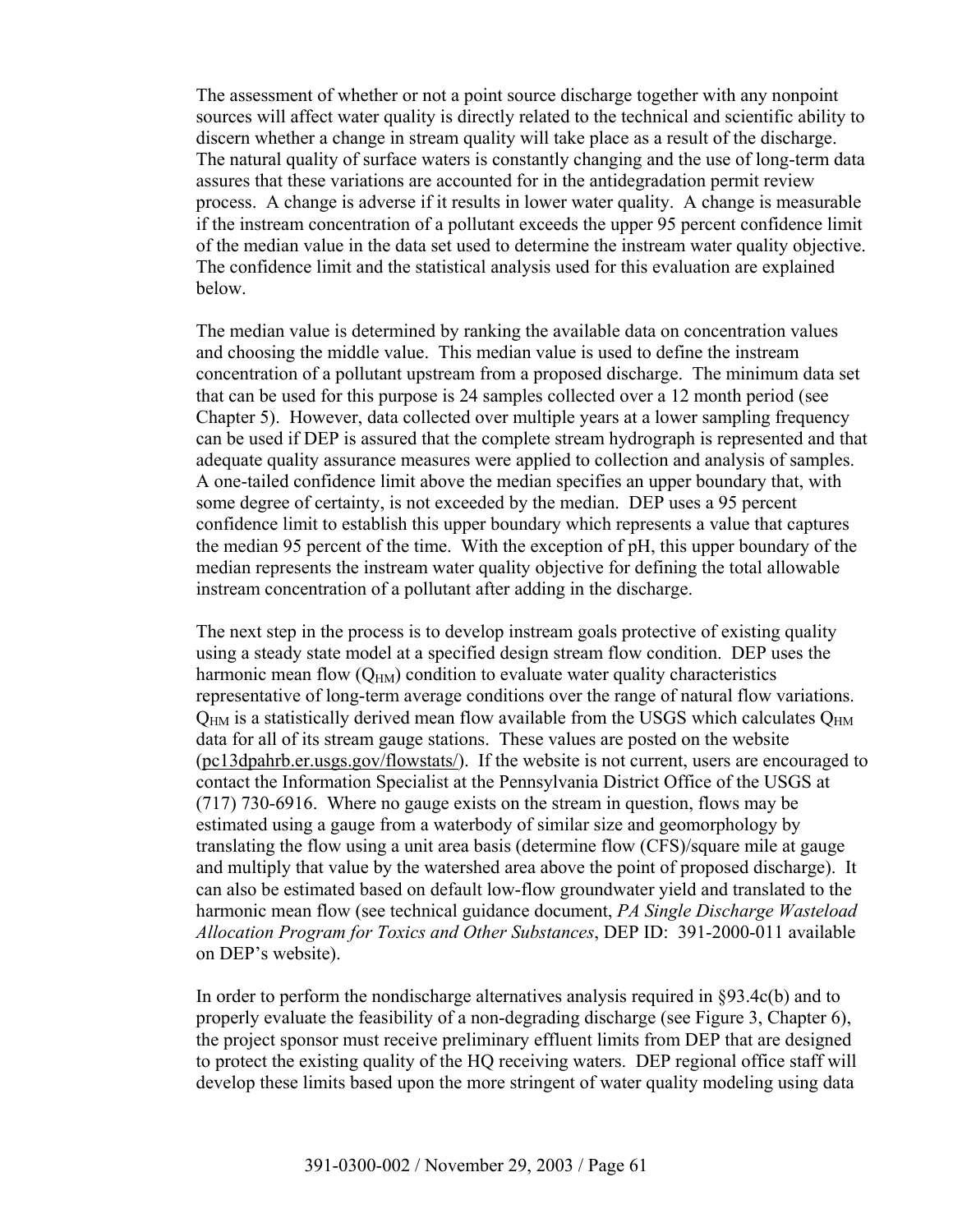representing existing receiving water quality (as described above) or ABACT (as described in Chapter 9 and Appendices B-E).

Data used to describe instream quality may be derived from DEP reference stations, sampled over multiple years, or site-specific data collected as described above and in Chapter 5. DEP has analyzed water quality reference data for selected parameters at numerous reference stations throughout the Commonwealth. This process sets default water quality objectives for use as existing quality for these parameters in antidegradation waters state-wide. These default water quality objectives are listed in Table 3 and are to be used in the absence of valid, site-specific data. Because these default values were derived from very large, state-wide data sets with low variability, they are based on mean, rather than median concentrations. Since Table 3 does not represent an all-inclusive list of naturally occurring substances and reference station data is not site-specific, project sponsors may, at their discretion, collect site-specific data to develop instream water quality objectives for use in developing effluent limits. For naturally occurring parameters not listed in Table 3, the project sponsor must collect site-specific data to develop the appropriate water quality objective. In addition to the project sponsor, any interested party may submit timely data in support of development of a sitespecific water quality objective. In all cases, sample collection and analysis must be conducted using protocols approved by DEP to ensure the generation of good quality information.

Where sufficient, site-specific, historical data exists, it must be used in lieu of default values.

| <b>SUBSTANCE</b>              | <b>UPSTREAM</b><br><b>CONCENTRATION</b><br>(mean of data set)<br>$C_{\text{upstream}}$ | <b>WATER QUALITY</b><br><b>OBJECTIVE</b><br>(upper bound on 95% conf.<br>limit of mean)<br>$C_{\text{Total}}$ |
|-------------------------------|----------------------------------------------------------------------------------------|---------------------------------------------------------------------------------------------------------------|
| Total Aluminum                | $107 \mu g/L$                                                                          | $115 \mu g/L$                                                                                                 |
| Ammonia Nitrogen              | $0.027$ mg/L                                                                           | $0.029$ mg/L                                                                                                  |
| C-BOD5                        | $0.88$ mg/L                                                                            | $0.91$ mg/L                                                                                                   |
| <b>Total Copper</b>           | $4.5 \mu g/L$                                                                          | $4.6 \mu g/L$                                                                                                 |
| Total Iron                    | $199 \mu g/L$                                                                          | $230 \mu g/L$                                                                                                 |
| <b>Total Lead</b>             | $1.2 \mu g/L$                                                                          | $1.4 \mu g/L$                                                                                                 |
| Nitrate/Nitrite Nitrogen      | $0.49$ mg/L                                                                            | $0.51$ mg/L                                                                                                   |
| Phosphorus                    | $0.023$ mg/L                                                                           | $0.024$ mg/L                                                                                                  |
| Sulfate                       | $22 \text{ mg/L}$                                                                      | $25 \text{ mg/L}$                                                                                             |
| <b>Suspended Solids</b>       | $8 \text{ mg/L}$                                                                       | $9 \text{ mg/L}$                                                                                              |
| <b>Total Dissolved Solids</b> | $91 \text{ mg/L}$                                                                      | 96 mg/L                                                                                                       |
| <b>Total Zinc</b>             | $8.2 \mu g/L$                                                                          | $8.7 \mu g/L$                                                                                                 |

**TABLE 3 DEFAULT WATER QUALITY OBJECTIVES FOR HQ AND EV WATERS**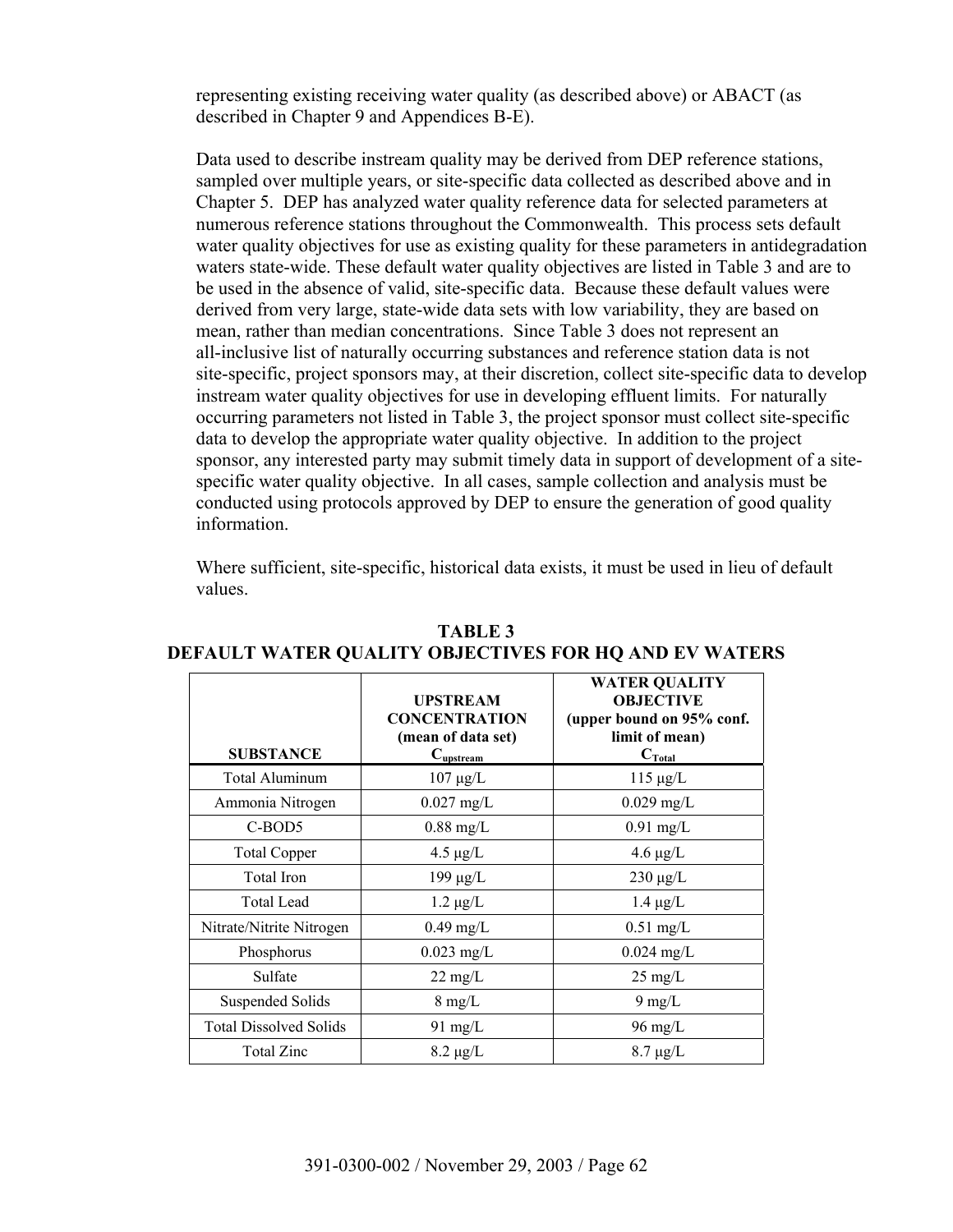### **Evaluation of Discharge Impact on Existing Stream Quality**

As part of an NPDES permit application the discharger must provide DEP a list of parameters that are known or suspected to be present in the discharge. As part of this list the discharger must also provide the expected influent and effluent concentrations of these pollutants, based on the technology they propose to install. These effluent values will be evaluated through DEP water quality analysis models to determine if they would degrade the stream. The water quality analysis modeling will be carried out at the  $Q_{HM}$ stream flow condition. All pollutants will be evaluated using water quality objectives derived from: 1) existing site-specific data, 2) a regional DEP reference site, 3) default values listed in Table 3, or 4) site-specific data collected by the applicant. These water quality objectives will be applied as the criteria that must be met instream. The discharge flow used for these evaluations is the hydraulic design capacity of the treatment facility.

The following mass balance equation illustrates how the data used in the statistical analysis are applied in the water quality modeling process.

 $(Q_{\text{discharge}} \times C_{\text{discharge}}) + (Q_{\text{upstream}} \times C_{\text{upstream}}) = (Q_{\text{total}} \times C_{\text{total}})$ 

Solving for  $C_d$  we have:

$$
C_d = \underbrace{(Q_{Total} \times C_{Total}) - (Q_{upstream} \times C_{upstream})}_{Q_{Discharge}}
$$

| <b>Variable</b>       | <b>Definition</b>                                             |  |
|-----------------------|---------------------------------------------------------------|--|
| <b>Q</b> discharge    | Discharge Flow (permitted discharge flow or the maximum       |  |
|                       | hydraulic design capacity of the treatment system)            |  |
| $C_{discharge}$       | Discharge Concentration (This is the factor solved for in the |  |
|                       | equation)                                                     |  |
| $Q_{\rm upstream*}$   | Instream flow above the point of discharge (appropriate)      |  |
|                       | design stream flow condition, i.e. $Q_{HM}$ )                 |  |
| C <sub>upstream</sub> | Instream Concentration above the point of discharge (mean     |  |
|                       | concentration value of the data set)                          |  |
| $Q_{total}$           | Combined flow of the discharge and the stream below the       |  |
|                       | point of discharge. (Sum of the discharge flow and upstream   |  |
|                       | flow)                                                         |  |
| $C_{total}$           | Concentration in the stream below the point of discharge (the |  |
|                       | water quality objective, which is the concentration           |  |
|                       | represented by the upper bound of the 95 percent confidence   |  |
|                       | of the data set)                                              |  |

\*This value must be adjusted to reflect any water withdrawal (ground or surface) that reduces the stream flow above the point of discharge.

The value obtained when this equation is solved for discharge concentration represents the long-term allowable water quality limit that must be attained by the discharge. This value (except for dissolved oxygen) must be translated from a long-term average value to a monthly value for comparison with the anticipated effluent quality of the proposed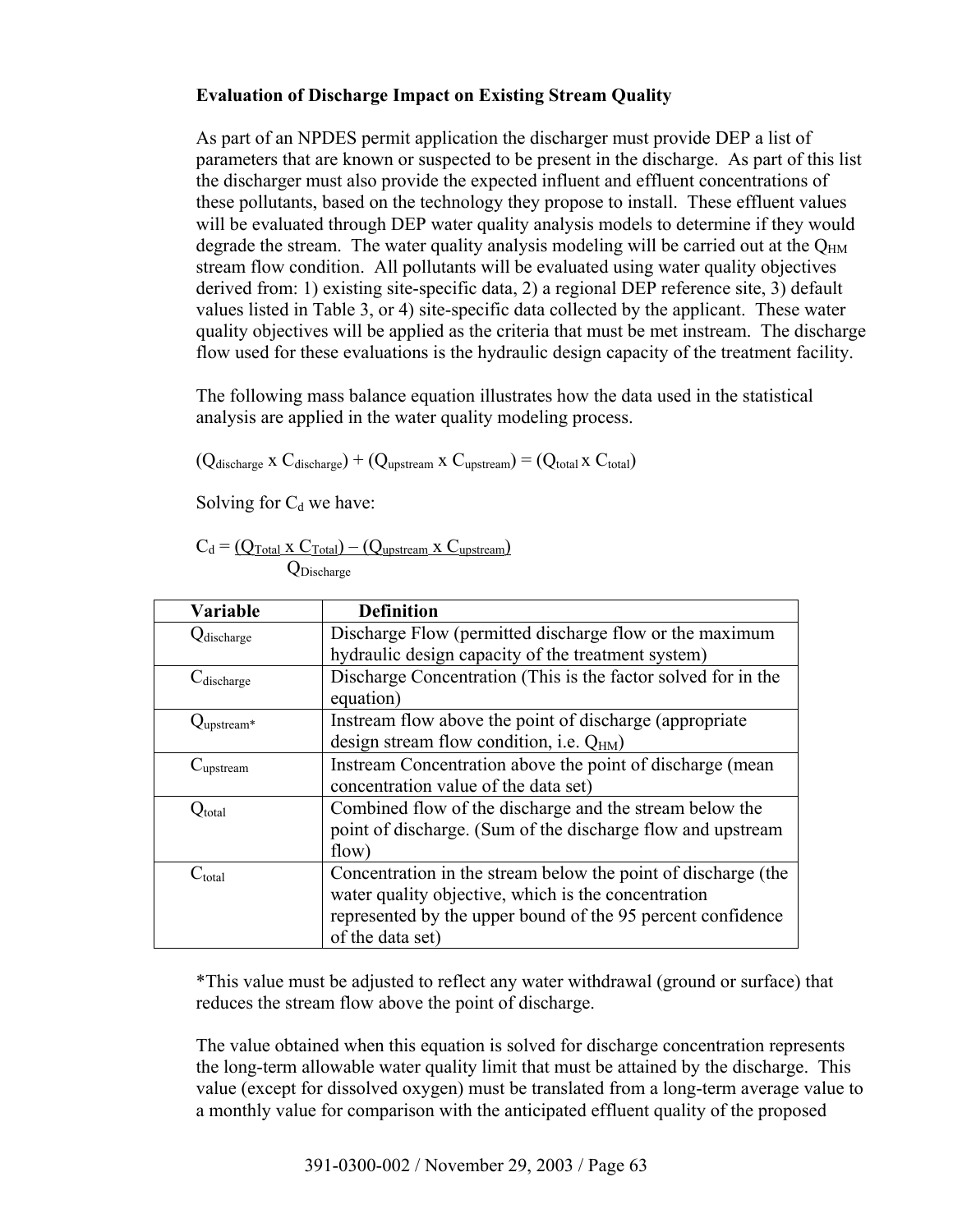treatment system to determine if the proposed discharge will meet existing, long-term, instream quality. Dissolved oxygen limits will be expressed as a minimum value not to be violated and need not undergo the above conversion.

The long-term average value is converted to a monthly value using a statistical approach found on page 103 of the EPA document "Technical Support Document for Water Quality Based Toxics Control." The formula for this conversion is shown along with a table. DEP uses the 99th percentile z value, assumes that the coefficient of variation is equal to 0.5, and the number of samples that would be taken on a monthly basis is 4. This produces a default Multiplier of 1.72 and is used in the equation shown below.

 $AML = LTA * Multiplier$ 

| AML        | - Average Monthly Limit                         |
|------------|-------------------------------------------------|
| <b>LTA</b> | - Long-Term Average                             |
| Multiplier | - determined from table or equation shown below |

Multiplier =  $e^*(z*\sigma_n - 0.5*\sigma_n^2)$ 

 $\sigma_n^2$ <sup>2=</sup>ln(CV2/n+1)

 $CV = coefficient of variation = Standard Deviation/Mean$ 

The formula shown above, or the table below can be used to determine the correct multiplier to use.

| Multipliers used to translate Long-term average values to average monthly values. |                   |                |                   |
|-----------------------------------------------------------------------------------|-------------------|----------------|-------------------|
| $\bf{CV}$                                                                         | <b>Multiplier</b> | <b>CV</b>      | <b>Multiplier</b> |
| 0.1                                                                               | 1.22              | 1.1            | 2.897             |
| 0.2                                                                               | 1.255             | 1.2            | 3.114             |
| 0.3                                                                               | 1.399             | 1.3            | 3.335             |
| 0.4                                                                               | 1.554             | 1.4            | 3.559             |
| 0.5                                                                               | 1.720             | 1.5            | 3.784             |
| 0.6                                                                               | 1.896             | 1.6            | 4.009             |
| 0.7                                                                               | 2.081             | 1.7            | 4.235             |
| 0.8                                                                               | 2.275             | 1.8            | 4.459             |
| 0.9                                                                               | 2.476             | 1.9            | 4.682             |
|                                                                                   | 2.684             | $\mathfrak{D}$ | 4.903             |

# **Evaluation of Discharge for Compliance with Water Quality Criteria**

In addition to meeting the requirements for existing quality, all discharges must meet water quality criteria for the pollutants evaluated. This analysis is completed using DEP's models and the design flows listed in Chapter 96, Section 96.4(g). For NPDES permitting of sewage and industrial wastewaters, DEP uses the  $Q<sub>HM</sub>$  for carcinogens and the  $Q_{7-10}$  flow condition to evaluate the assimilative capacity of a stream for most pollutants which could affect aquatic life and for threshold human health pollutants. The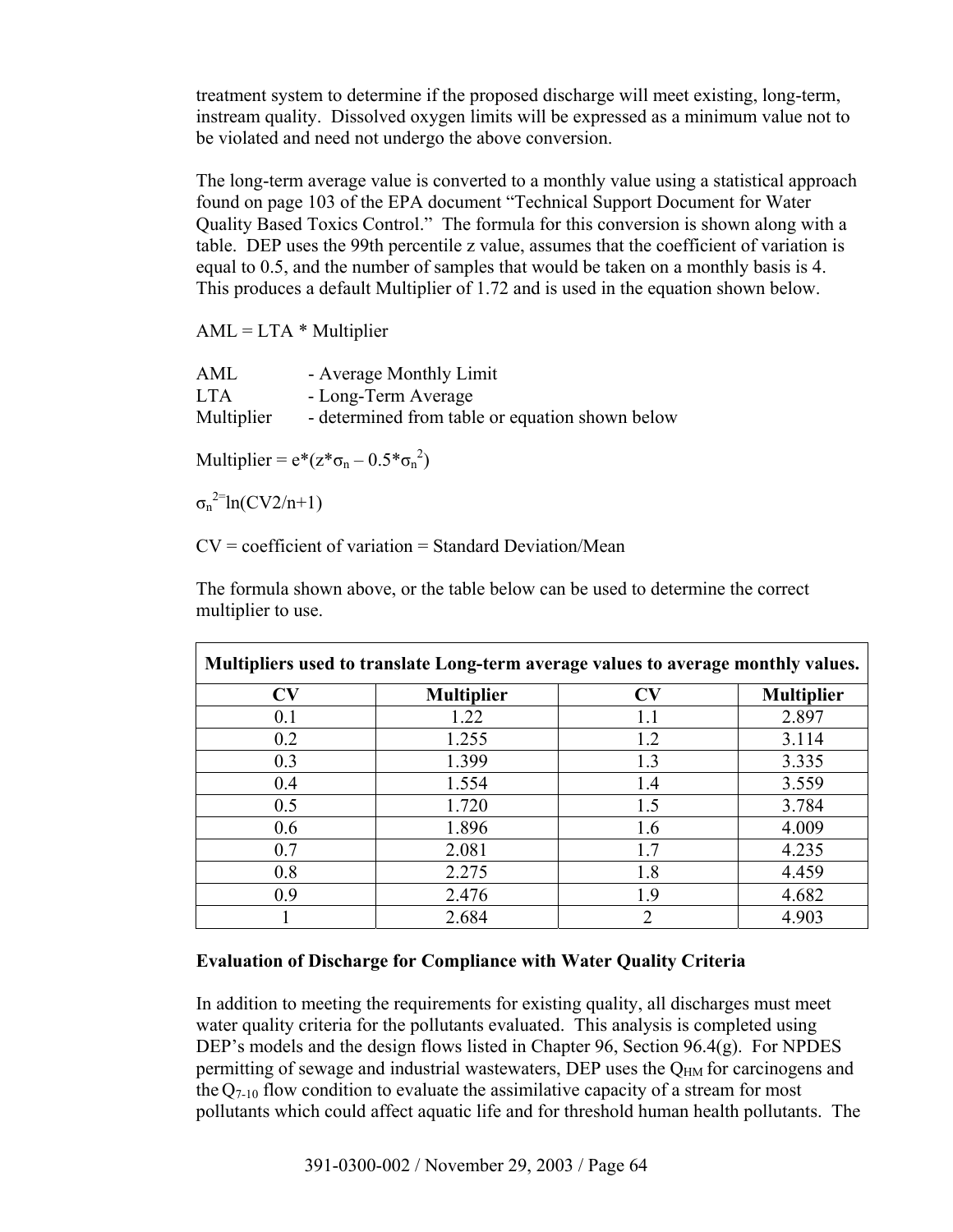$Q_{7-10}$  flow condition represents low-flow conditions which could be expected to occur once in 10 years. Use of these flows represents a 99 percent protection level, as specified in Chapter 96.3(c) relating to implementation of water quality standards.

These guidelines and the example analysis presented above are applicable to a single source discharge. If there is more than one source of the same pollutant in the stream reach, it may be necessary to evaluate the cumulative impacts of these sources. This is referred to as a multiple source/discharge analysis. The impacts of multiple sources on a stream reach will be handled on a site-specific, case-by-case basis.

If degradation is detected, the discharger will be required to implement corrective actions including modifications to treatment systems or installation of BMPs. In addition, the discharger may be subject to any administrative, civil or criminal actions deemed appropriate by DEP.

### **b. Part 2 Evaluation**

The part 2 evaluation is a more subjective evaluation that is designed to account for factors other than the existing concentrations of pollutants in the stream. It is a sliding scale evaluation that considers the following factors:

- (1) Nature of Pollutants
- (2) Dilution Ratio/Assimilative Capacity
- (3) Discharge Duration
- (4) Treatment Reliability/Technology
- (5) Siting and Other Environmental Considerations
- (6) Beneficial Impact of Discharge

These topics are addressed below.

# **Nature of Pollutants**

New or expanded discharges may not adversely impact the existing quality, or the chemical, physical, or biological integrity of EV or HQ waters absent SEJ. To that end, DEP's goal is zero discharge of non-naturally occurring substances or naturally occurring substances not documented to be present in the receiving stream. Documentation of existing receiving stream conditions prior to discharge and compliance with the "zero discharge" goal described above will be accomplished using the most sensitive analytical method approved by DEP. A list of commonly occurring natural parameters is shown in Table 4. Parameters listed in this table, and any other naturally occurring parameter documented to occur in the receiving stream, can be discharged in accordance with the permitting procedures outlined earlier in this chapter.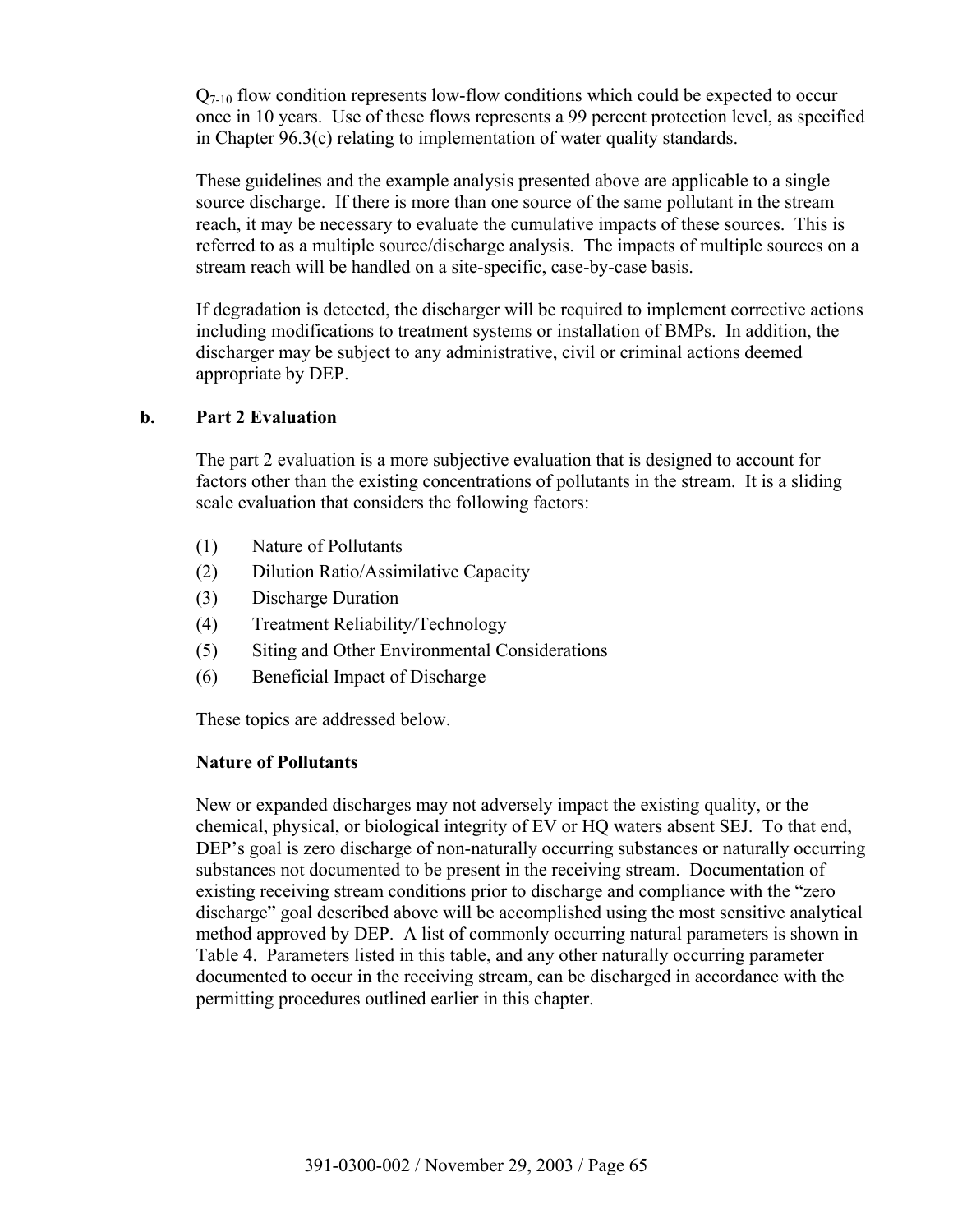| Alkalinity       | Fecal Coliforms | Nickel                   | Selenium                      |
|------------------|-----------------|--------------------------|-------------------------------|
| Aluminum         | Fluoride        | Nitrate/Nitrite Nitrogen | Dissolved Oxygen              |
| Ammonia Nitrogen | Hardness        | Arsenic                  | Sulfate                       |
| 5-day CBOD       | Iron            | Cadmium                  | <b>Suspended Solids</b>       |
| Chloride         | Lead            | Phenols                  | <b>Total Dissolved Solids</b> |
| Copper           | Manganese       | Phosphorus               | Zinc                          |

# **TABLE 4 NATURALLY OCCURRING PARAMETERS**

Any pollutant not listed in Table 4 and introduced to the wastewater through the manufacturing or treatment process, or resulting from stormwater emanating from the site must be removed before discharge unless the applicant can demonstrate the substance is actually a naturally occurring component of the waterbody in question. The demonstration of non-degradation should document adequate treatment and control reliability/redundancy and contingency procedures. These provisions should be incorporated into the permit issued for such a proposal. The greater the degree of control, the more likely a discharge would be non-degrading. In the absence of an adequate control and reliability demonstration by the project sponsor, the potential for impact will disqualify the discharge as non-degrading.

# **Dilution Ratio/Assimilative Capacity**

The dilution ratio is a measure of the surface water flow directly above a pollutant source divided by the pollutant source flow. The dilution ratio is taken into account when performing the mass balance model calculations that are used by DEP. The larger the dilution ratio, the greater is the available assimilative capacity and the likelihood that a discharge will be non-degrading. The smaller the dilution ratio, the greater the likelihood that physical impacts resulting from factors such as water depth, volume of flow or water velocity will exert negative impacts on the receiving stream or its biota.

# **Discharge Duration**

For this evaluation, duration defines the length of time that the discharge would exist, as opposed to whether or not the discharge would be continuous or sporadic based on the type of treatment system. This draws a distinction between a temporary discharge (example: groundwater clean-up project or earth disturbance) vs. planned long-term discharges (sewage treatment plant, industrial discharge). The shorter the duration of the discharge, the more likely it will be considered non-degrading. Long-term discharges will not be precluded solely because of their duration as long as it can be demonstrated that they will not degrade water quality in the receiving stream.

# **Treatment Reliability/Proposed Technology**

This is an evaluation of the treatment system's ability to operate reliably at a maximum efficiency with little chance of failure. The project sponsor must demonstrate, to DEP's satisfaction, the reliability and safeguards built into the process. The project sponsor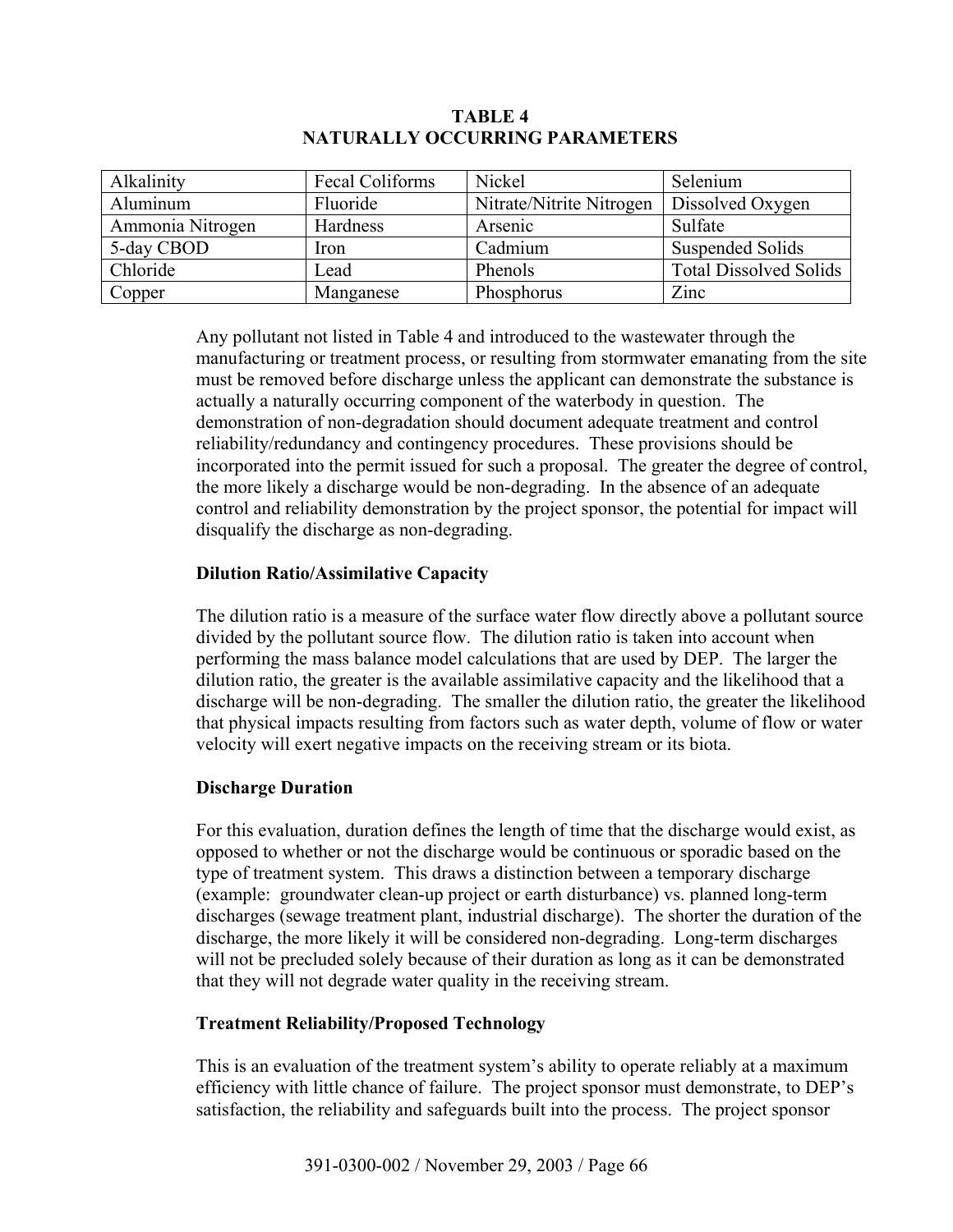must demonstrate that adequate steps have been taken to identify and minimize risks associated with the project. The more stable and reliable the treatment system, the more likely that the discharge would be considered non-degrading.

### **Siting and Other Environmental Considerations**

The siting evaluation is based on the physical location of the treatment system and its surroundings. It focuses on a potential environmental impact such as a plant upset, chemical spill, accessibility of emergency response staff to the site, or proximity to other significant resources.

Other environmental considerations include impacts on instream aquatic habitat from physical inputs such as high volumes or velocity of discharge, the actual location and configuration of the outfall, or the physical impact of wastewater parameters like suspended solids as they deposit on the substrate. These and any other appropriate considerations will be included in the evaluation of whether a discharge is non-degrading or degrading.

 If it is determined, during the evaluation of a permit application, that the effluent concentrations derived from the Part 1 evaluation described earlier in this Chapter and/or one or more of the factors considered in the Part 2 evaluation outlined above may not satisfy the goal of protecting the physical, chemical and biological integrity of the receiving waterbody, DEP will consider alternative approaches to establishing requirements for a non-degrading discharge. These may include establishing minimum dilution ratios, requiring treatment component redundancy, reducing or eliminating criteria compliance time or modeling using long-term average in-stream quality at  $Q_{7-10}$ design stream flow.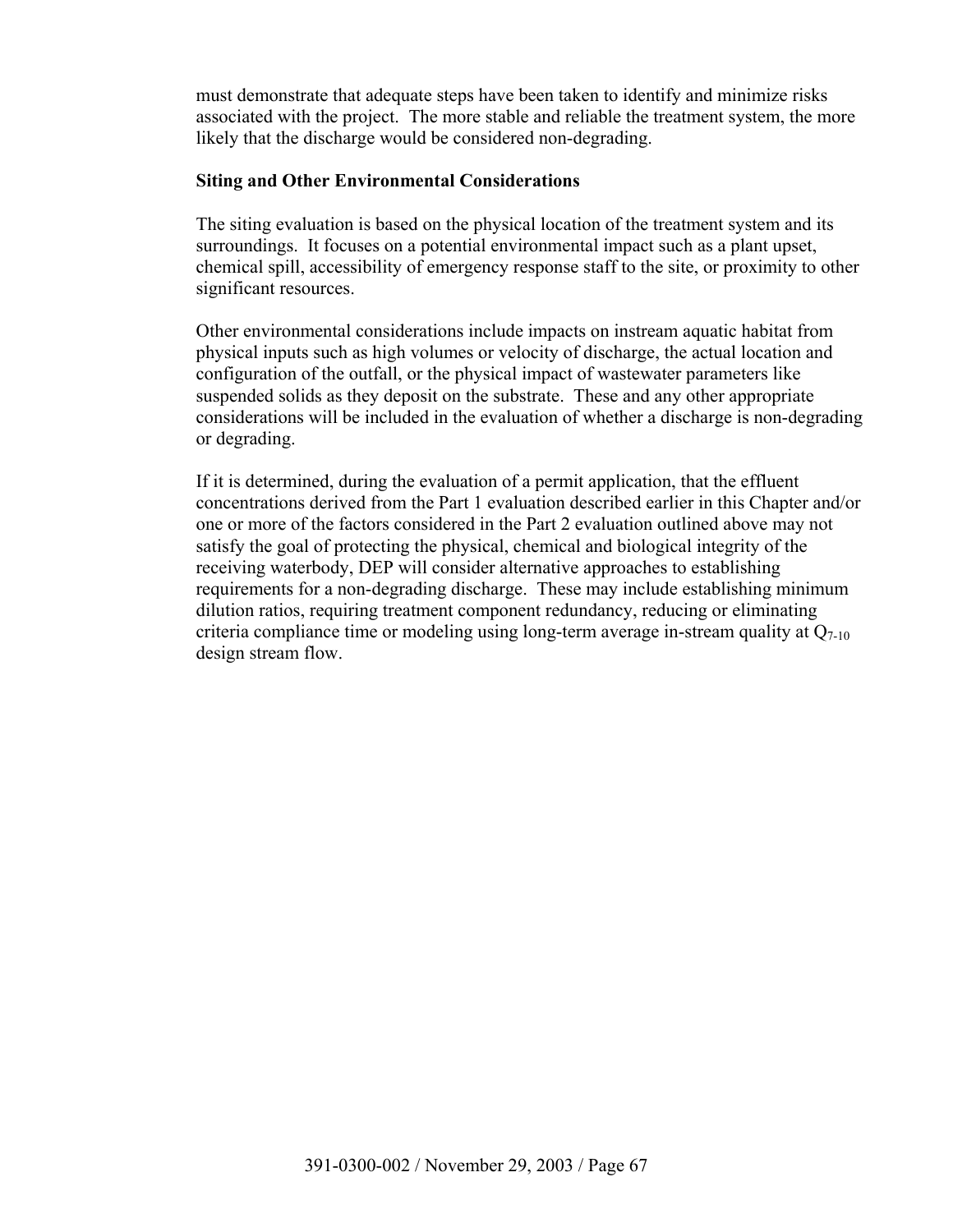### **CHAPTER 9**

### **ANTIDEGRADATION BEST AVAILABLE COMBINATION OF TECHNOLOGIES (ABACT)**

#### **1. Background**

Section 93.4c. $(b)(1)(i)(A)$  of the antidegradation regulations, pertaining to point source discharge proposals on HQ or EV waters, contains the following requirement:

### *"...If a nondischarge alternative is not environmentally sound and cost-effective, a new, additional or increased discharge shall use the best available combination of costeffective treatment, land disposal, pollution prevention and wastewater reuse technologies."*

This regulatory language provides a basis for antidegradation best available combination of technologies (ABACT) for point source discharges, applied by DEP as one of the "tests" of acceptability for proposed discharges to HQ or EV waters. The concept ensures that any proposed point source discharge to HQ or EV waters, allowable under all other conditions established in the regulation, meets stringent minimum technology-based standards of quality reflective of the best available combination of practices like land disposal, pollution prevention, wastewater reuse and others. It may also represent an appropriate level of treatment acceptable in HQ waters where SEJ has been demonstrated.

As evidenced in the citation above, the ABACT requirement for discharges to HQ or EV waters is applied in conjunction with the antidegradation requirement to utilize cost-effective and environmentally sound nondischarge alternatives (land disposal, wastewater recycle, wastewater minimization, etc.) when they are available. Other chapters of this guidance explain how DEP evaluates the feasibility (cost-effectiveness and environmental soundness) of nondischarge alternatives, and at what point in the generalized antidegradation review process these determinations are made (see Chapters 6, 7, and 8). These chapters also explain that, even if a total nondischarge alternative is not feasible, any partial nondischarge alternative (combination of nondischarge and discharge wastewater management) which is feasible must be utilized. If there are no nondischarge alternatives which are feasible, or if there is only a partial nondischarge alternative which is feasible, then the discharge alternative, or the discharge portion of the partial nondischarge alternative, may be further evaluated (see Figures 3 and 4 of Chapter 6).

#### **2. Discussion**

The first step in the evaluation of discharge alternatives is to evaluate the affordability of a nondegrading discharge (Figure 3). If this alternative is affordable, the project sponsor must ensure that the discharge will meet the more stringent water quality-based effluent limits or standards of technology established as ABACT for the type of discharge under consideration. This section provides a discussion of the general standards and guidelines for ABACT requirements for such proposals.

Because the goal of DEP's Antidegradation Program is to protect and preserve existing water uses and the quality of Pennsylvania's HQ and EV waters, the technologies required by ABACT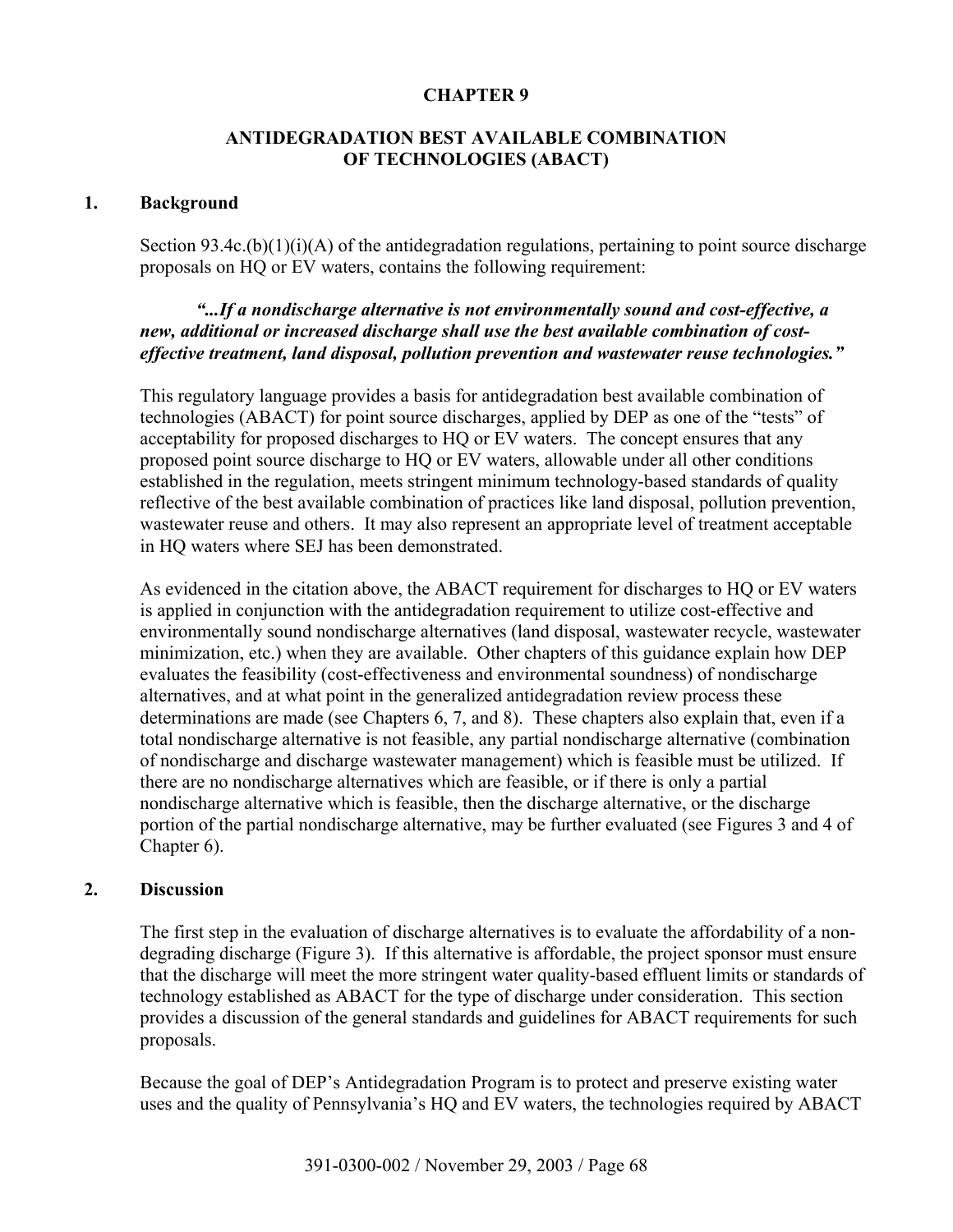reflect levels of reliability and effectiveness which are better than those in common use. Accordingly, the degree of treatment required under ABACT will generally be higher than regulatory minimums established in state and federal regulations for dischargers to waters which are not HQ or EV waters.

Examples of typical technology-based standards are the secondary treatment standards for sewage discharges established in 40 CFR Part 133, the NPDES federal effluent limit guidelines (ELGs) for industrial waste discharges established in 40 CFR Parts 400 through 471, or the standards for surface mining discharges in Title 25 Pa. Code Section 87.102. These standards were developed to meet less stringent criteria for cost and quality, because these standards have universal applicability. They are not, therefore, generally appropriate as ABACT standards for HQ or EV waters, and should not be confused with ABACT. Nevertheless, these effluent quality standards are useful "measuring sticks" for determining whether proposed discharges meet the higher levels of technology of ABACT.

ABACT is specific to discharge type and wastewater characteristics. Subsequent program specific appendices to this guidance present ABACT, as well as unique parameters and considerations to be evaluated for the other antidegradation requirements for each of the major discharge types (sewage, industrial wastes, mining, oil and gas, and municipal/residual wastes). In establishing program specific ABACT, or for cases which do not clearly fall into one of the above categories, DEP applies the following general principles:

- ABACT must generally provide a higher degree of water quality protection than that provided by technology-based effluent limits alone without employing technology that causes unacceptable adverse environmental impacts.
- ABACT must have a high degree of reliability and demonstrated effectiveness. Experimental or innovative methods may be acceptable if the proponent can demonstrate to DEP's satisfaction their appropriateness.
- ABACT should account for pertinent pollutants and water quality parameters associated with the discharge type under consideration.
- ABACT may be established as a list of required unit treatment processes and management practices, as treatment process performance expectations, or as a combination of both. Effluent limits are expressed in NPDES permits and unit treatment processes/management practices are outlined in Water Quality Management permits.
- ABACT should be flexible enough to account for case-specific or site-specific unique characteristics.
- ABACT should be cost-effective. The technology required should not be unaffordable to rate payers or cost prohibitive to the financial capability of the proposed activity.

Given these considerations, it is evident that the ABACT determinations must be made on a case-by-case basis, subject to the program specific guidelines included as Appendices to this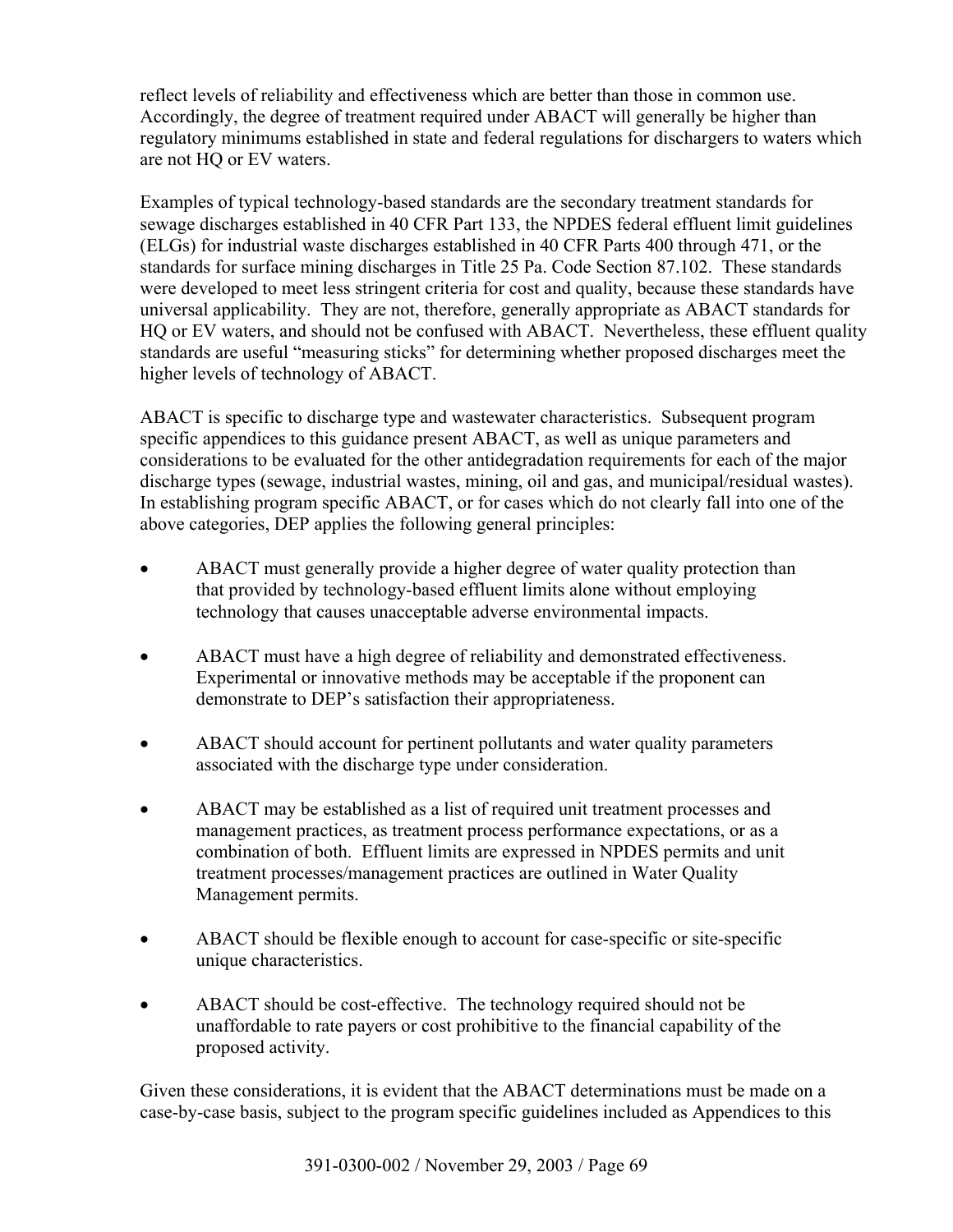guidance document. They will vary in flexibility depending on the program but in all cases, the general principles stated above must be met and all other antidegradation requirements must be satisfied.

As illustrated in the flowcharts depicting the generalized antidegradation process (Figures 3 and 4 in Chapter 6) meeting ABACT may not justify approval of a request to discharge to HQ or EV waters. Additional antidegradation tests must also be applied and met. In EV waters, a discharge at ABACT quality must meet the test for non-degradation of water quality. In HQ waters, a discharge at ABACT quality must meet either the test for non-degradation of water quality or have demonstrated SEJ for the degradation that will occur.

Appendices B-E contain the program specific guidelines and standards by which DEP will determine ABACT for individual proposals, including:

**Appendix B – Wastewater Discharge Appendix C – Waste Management Appendix D – Mining Appendix E – Oil & Gas** 

As the Antidegradation Program continues to evolve, DEP intends to expand and update this list of ABACT based upon emerging science and experience with new technologies.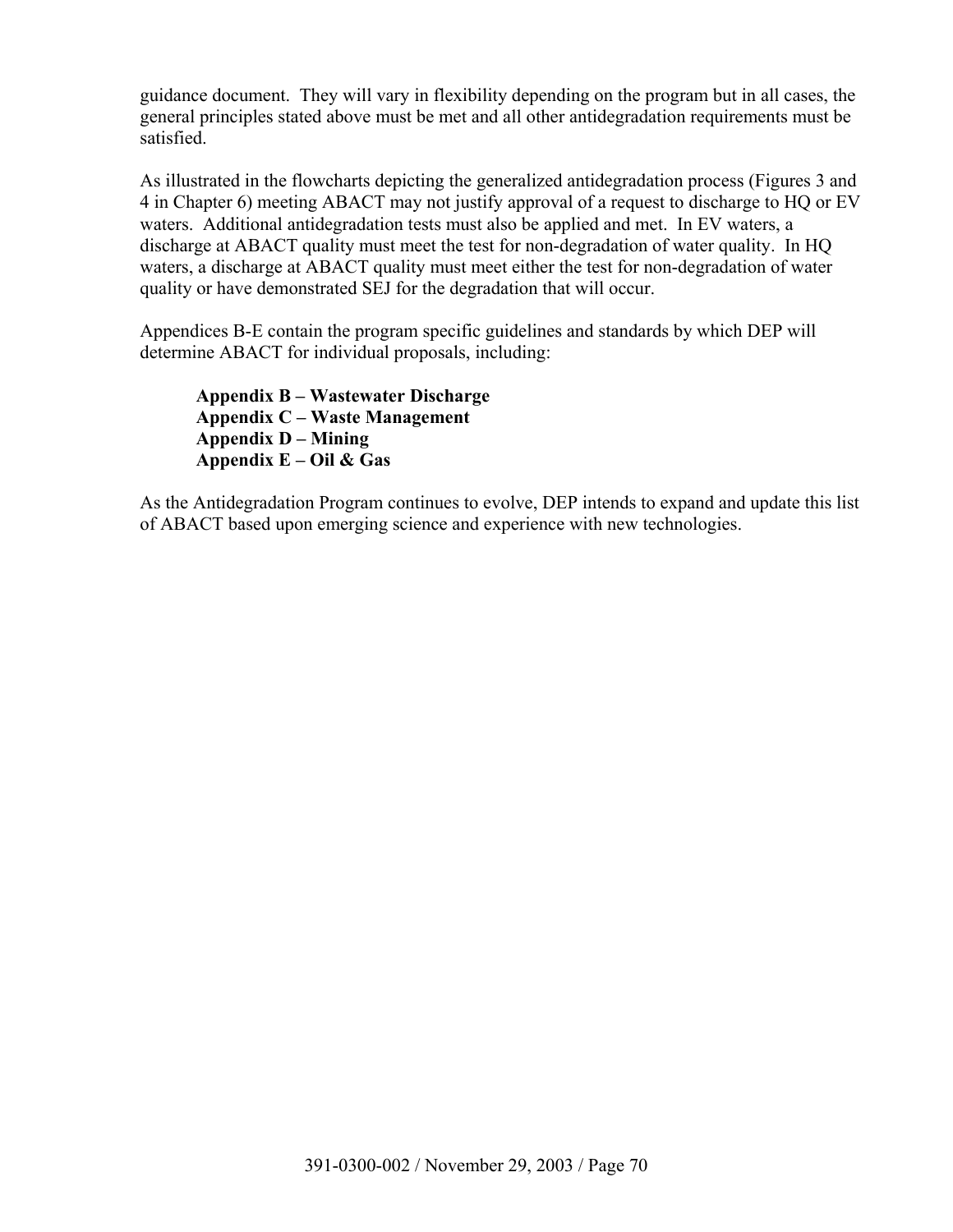### **CHAPTER 10**

### **SOCIAL OR ECONOMIC JUSTIFICATION (SEJ)**

#### **1. Background**

The antidegradation requirements relating to SEJ are very important components of water quality protection for HQ waters. For proposed discharges to HQ waterbodies, if it has been determined that there are no cost-effective and environmentally sound nondischarge alternatives, or this alternative can only accommodate a portion of the wastewater, the discharge must either meet a test of non-degradation, or, when it cannot meet that test, demonstrate that the proposed degradation is socially or economically justified. In all cases, a discharge shall use ABACT and protect applicable Tier 1 water uses.

The regulatory requirements are established in  $\S 93.4c(b)(1)(i)(B)$  which states:

*"(B) A person proposing a new, additional or increased discharge to High Quality or Exceptional Value Waters, who has demonstrated that no environmentally sound and costeffective nondischarge alternative exists under clause (A), shall demonstrate that the discharge will maintain and protect the existing quality of receiving surface waters, except as provided in subparagraph (iii)."* 

and in subparagraph  $\S 93.4c(b)(1)(iii)$  which states, in part:

*" (iii) Social or economic justification (SEJ) in High Quality Waters. The Department may allow a reduction of water quality in a High Quality Water if it finds, after full satisfaction of the intergovernmental coordination and public participation provisions of the Commonwealth's continuing planning process, that allowing lower water quality is necessary to accommodate important economic or social development in the area in which the waters are located…"*

Finally, the regulations establish some special provisions relating to SEJ for sewage facilities proposed in HQ waters, in  $\S 93.4c(c)(1)$  and (2):

*"(1) SEJ approval in sewage facilities planning and approval in High Quality Waters. A proponent of a new, additional, or increased sewage discharge in High Quality Waters shall include an SEJ impact analysis as part of the proposed revision or update to the official municipal sewage facilities plan under Chapter 71 (relating to administration of sewage facilities planning program). The Department will make a determination regarding the consistency of the SEJ impact analysis with subsection (b)(1)(iii). The determination will constitute the subsection (b)(1)(iii) analysis at the National Pollutant Discharge Elimination System (NPDES) permit review stage under Chapter 92 (relating to National Pollutant Discharge Elimination System), unless there is a material change in the project or law between sewage facilities planning and NPDES permitting, in which case the proponent shall recommence sewage facilities planning and perform a new social or economic justification impact analysis.*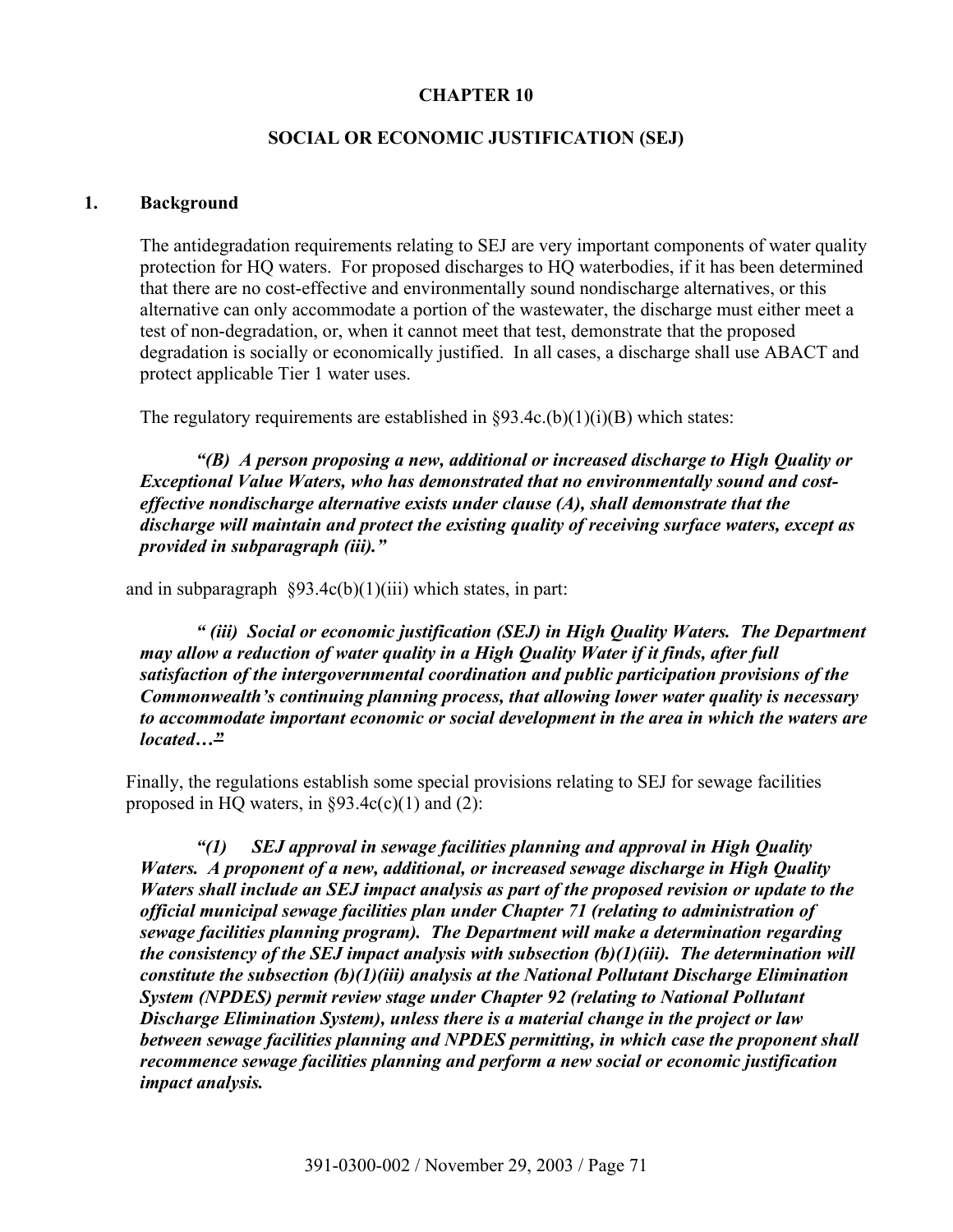*(2) SEJ for sewage facilities in High Quality Waters correcting existing public health or pollution hazards. A sewage facility, for which no environmentally sound and costeffective nondischarge alternative is available under subsection (b)(1)(i)(A), proposed to discharge into High Quality Waters, which is designed for the purpose of correcting existing public health or pollution hazards documented by the Department, and approved as part of an official plan or official plan revision under §71.32 (relating to Department responsibility to review and act upon official plans), satisfies the SEJ requirements in subsection (b)(1)(iii)."*

Important information and explanation is also included in the preamble to DEP's regulations, as published in the *Pennsylvania Bulletin* on July 17, 1999 (29 Pa.B. 3720). The preamble explains that by tracking the language of the federal antidegradation regulations (40 CFR §131.12) which contain the phrase "important economic or social development," and in light of the interpretation which has been given to that phrase in federal guidance and policy, the SEJ analysis should be a "balancing" type evaluation. In such an evaluation, the asserted beneficial social or economic development must be viewed in light of, and weighed against, the degree of water quality degradation that the discharge and the proposed activity are projected to cause.

Historically, DEP guidance for the evaluation and review of SEJ has consisted of a checklist of economic and social factors to be considered on a case-by-case basis**.** Guidance used in other states is similar to DEP's in that it generally consists of various social and economic factors which are to be taken into account, subjectively, on a case-specific basis. EPA's *Interim Economic Guidance for Water Quality Standards, 1995, Appendix M to the Water Quality Standards Handbook*, also reinforces this type of approach, as evidenced by these excerpts from the antidegradation chapter: "There are no economic ratios per se that determine whether a development would be considered important" and "While there are no explicit criteria, it is recommended that changes in the socioeconomic indicators be considered."

Given this brief background, the following chapter will outline the process, including public participation, for the evaluation of SEJ demonstrations in Pennsylvania.

# **2. SEJ Evaluation Process Overview**

Figures 3 and 4 in Chapter 6 illustrate the planning/permitting process used by DEP to review applications for discharges to HQ and EV waters. The importance of public participation in this process is recognized by inclusion of early and frequent opportunities for public review and comment. This aspect of the process is discussed in Chapter 12. It should also be noted that the evaluation of the siting of the project, other nondischarge alternatives and, if necessary, the evaluation of non-degrading discharge alternatives occurs early in the process and may obviate the need for submission of an SEJ by finding a viable alternative to a degrading discharge to an HQ water. These factors are discussed in Chapter 7.

# **a. Factors to consider in determining the need for and subsequent development of SEJ**

# **Definition of affected area for social or economic impact**

If it is concluded that a degrading discharge to an HQ water is the only option for the proposed project/activity, DEP "…*may allow a reduction of water quality*" if it finds "…*that allowing lower water quality is necessary to accommodate important economic*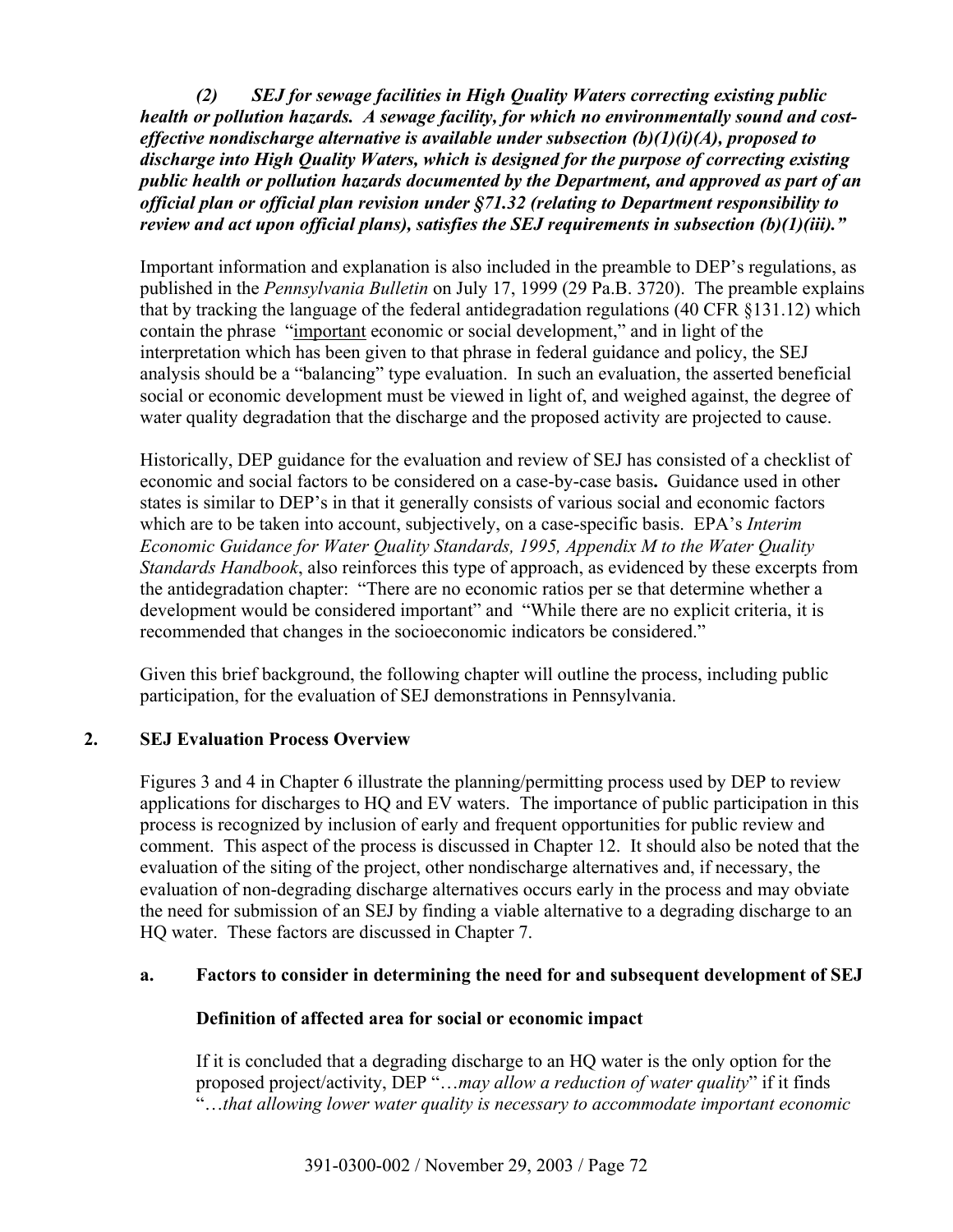*or social development in the area in which the waters are located* (see page 1 of this Chapter and §93.4c(b)(1)(iii) of DEP regulations)." This language suggests DEP define a geographic area in which it will focus its SEJ evaluation. Since most discharges to HQ waters involve the construction of housing, small businesses, or retail operations, it is reasonable to define "area" using the distance most people are willing to travel to work or to shop as the radius of a circle of influence for the project. However, since most information sources readily available to DEP are organized by political subdivisions (county or local), a reasonable approach to this circle of influence is to define the area as the county or counties in which the HQ waters are located plus all contiguous counties.

This approach accommodates projects located near the boundary with a neighboring county and will be the method applied by DEP unless the applicant can demonstrate that a larger or smaller area is appropriate for the complete and accurate consideration of all social or economic factors involved with the permit application.

If an applicant seeks a SEJ and submits a request for a degrading discharge on behalf of important development projected to occur in the area where the HQ waters are located, a balancing type of evaluation is conducted by DEP. Criteria described later in this chapter are used to assess the relative weight of the social or economic benefits of the proposal against the degree of degradation it is expected to cause. The burden of proof is on the project/activity sponsor to document and demonstrate that the benefits of the proposal outweigh the environmental impacts of lower water quality.

If a degrading discharge to HQ waters is ultimately approved, the permit will be issued to ensure that the amount of degradation is minimized and specifically limited through enforceable permit conditions and the implementation of best available technologies and management practices. The new or expanded discharge will be required to comply with the more stringent of ABACT or water quality-based effluent limits designed to protect applicable (Tier 1) water uses, whichever is more protective.

The factors listed in the following section must be considered in the analysis. The attached SEJ submission guideline (Table 5) is included to assist the applicant in submitting a complete request as well as to aid DEP staff in evaluating these factors.

The table is divided into two parts, Water Quality Considerations and Social or Economic Considerations. Each section lists a series of factors to be considered in evaluating the positive or negative impacts of a proposed project. Only those factors applicable to a given project are considered and each is reviewed with respect to its positive or negative impact on the decision. After all the listed factors and any additional case-specific issues have been considered, a brief narrative summary is developed by DEP's review staff to document the rationale supporting approval or denial of the SEJ submission. It should be noted that, in some cases, selected impacts or benefits may be more important than others. Review and concurrence on each SEJ evaluation by the Division of Water Quality Assessment and Standards will ensure statewide consistency.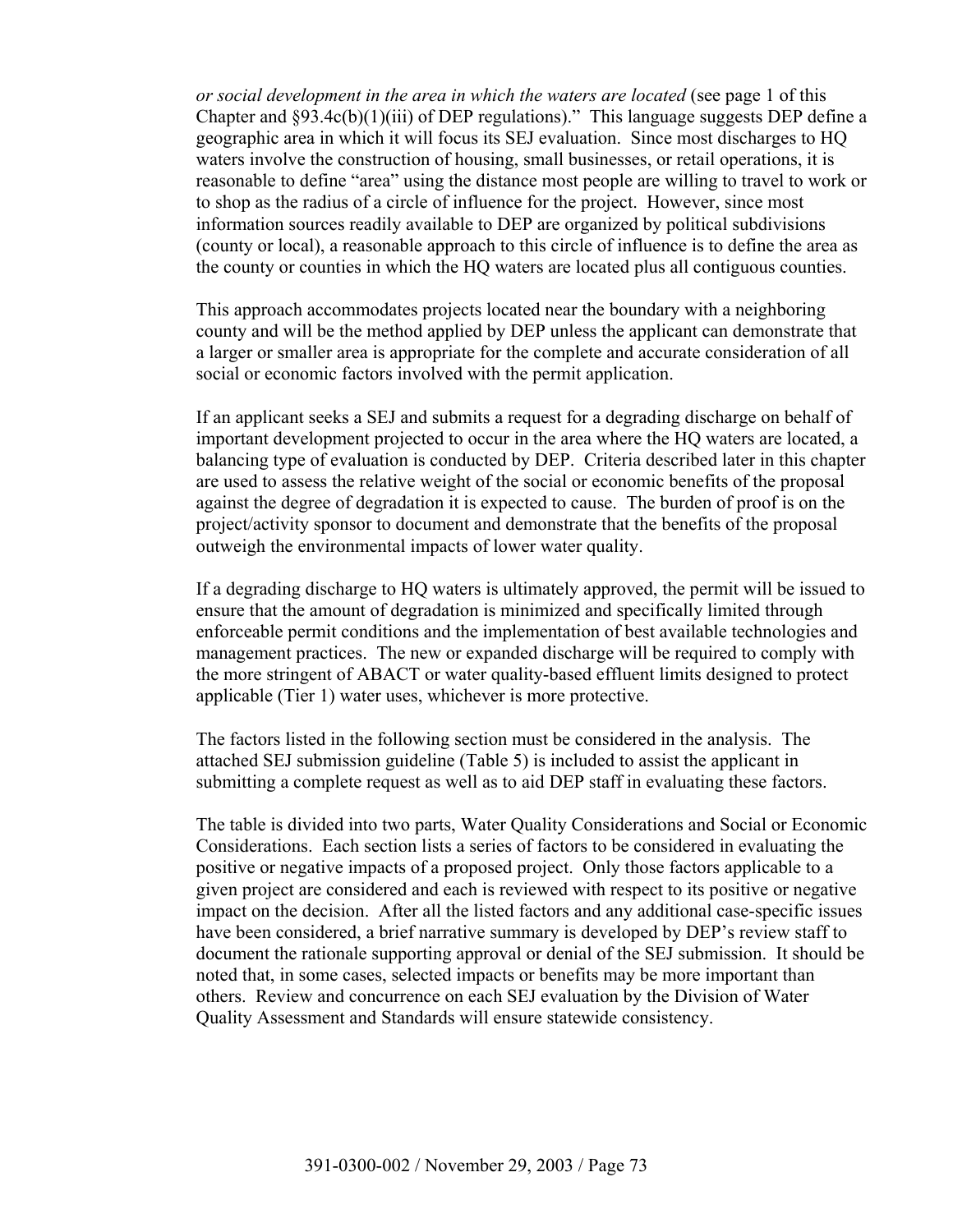### **b. Factors to consider in the balancing of social or economic development against potential water quality impact**

The next step in the SEJ evaluation process is to weigh the social or economic benefit of the action against the water quality degradation that may result. This detailed review considers the effects on water quality from wastewater discharges, stormwater discharges, water withdrawal, solid waste sources, and any other potential effects of development associated with the proposal. As stated above, under the regulation, DEP decides when proposed economic or social development is important enough to justify allowing lower water quality in HQ waters. The regulation provides for balancing the environmental impact against the social or economic benefits of a proposed discharge. It is intended to allow some lowering of water quality in HQ waters only under those circumstances where the economic or social need for a project outweighs the benefit of maintaining the existing water quality, and both cannot be achieved. Under no circumstances can water quality be degraded below the water quality standards established for uses other than HQ or EV set forth in Chapter 93.

Table 5 list illustrates the kinds of factors to be considered in evaluating SEJ. It should be noted that this list is not all inclusive and additional factors will be considered on a case-by-case basis. Applicants must address the appropriate categories listed in Table 5 in their SEJ submittal.

#### **c. Review and decision responsibility for SEJ determinations**

In the Water Management Program, responsibility for review of SEJ submissions rests with a statewide SEJ review team comprised of one representative from each of DEP's six regional offices and one staff member from the Division of Water Quality Assessment and Standards in central office. The members are selected to insure that the following programs areas are represented:

- Surface water quality monitoring (biological, physical, chemical)
- Groundwater protection (quality and quantity)
- Wastewater treatment plant operation (process technology/reliability)
- Wastewater management (planning and permitting)
- Surface water management (nonpoint source controls, hydraulics, channel morphology)
- Antidegradation Program Policy and Procedures

These persons will review all SEJs submitted in the Water Management Program throughout the state and will make recommendations to the Regional Water Quality Manager who has final decision authority. Each team member reviews the SEJ submission independently before the team is assembled to discuss the factors relevant to the review. The result of the team's deliberations are then summarized in a memorandum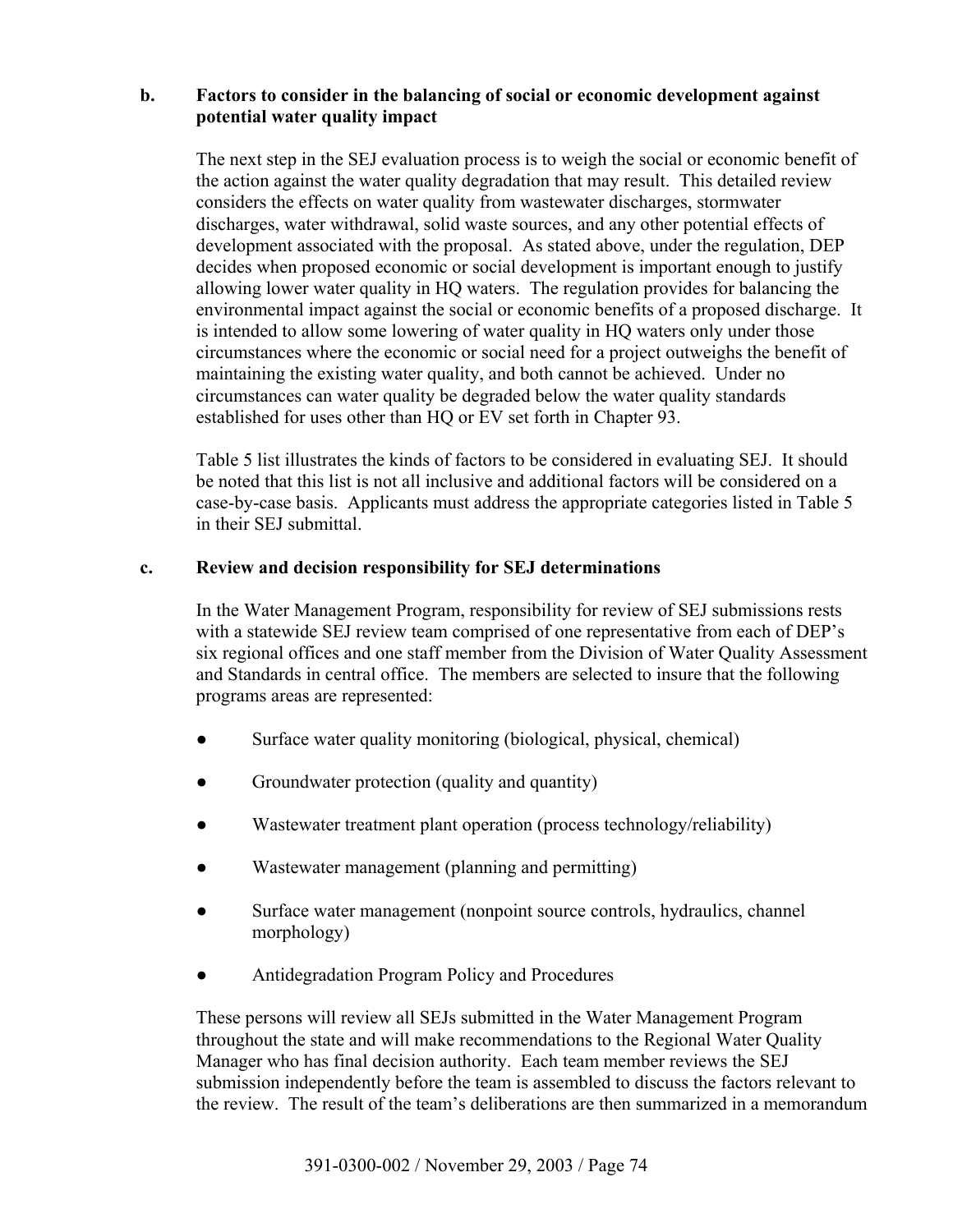to the Regional Water Quality Manager with a recommendation to approve or deny the request for SEJ. Coordination with other program areas such as solid waste and environmental clean-up is effected as needed.

SEJs submitted in support of oil and gas well operations will be reviewed by regional staff in the Bureau of Oil and Gas Management program area as part of the NPDES permit application. The Regional Oil and Gas Program Manager is responsible for making the final decision in consultation with the Regional Water Quality Manager.

Because the mining program is located in a separate set of District Mining Offices, analysis of SEJs submitted for mining discharges is conducted independently by district mining office staff. They make recommendations to the District Mining Manager who is responsible for making the final decision on mining projects, in consultation with the Regional Water Quality Manager.

Staff in BWSWM are available for consultation on all SEJs, as needed, and all SEJ determinations must receive a consistency review and concurrence by the Chief of the Division of Water Quality Assessment and Standards before DEP's decision can be made public. The Division Chief will maintain a file of all SEJs for historical purposes. This lends statewide consistency to SEJ decision-making and helps ensure compliance with policy or procedure relating to this aspect of the Antidegradation Program.

Public notice that SEJ has been demonstrated is published with the draft NPDES permit notification.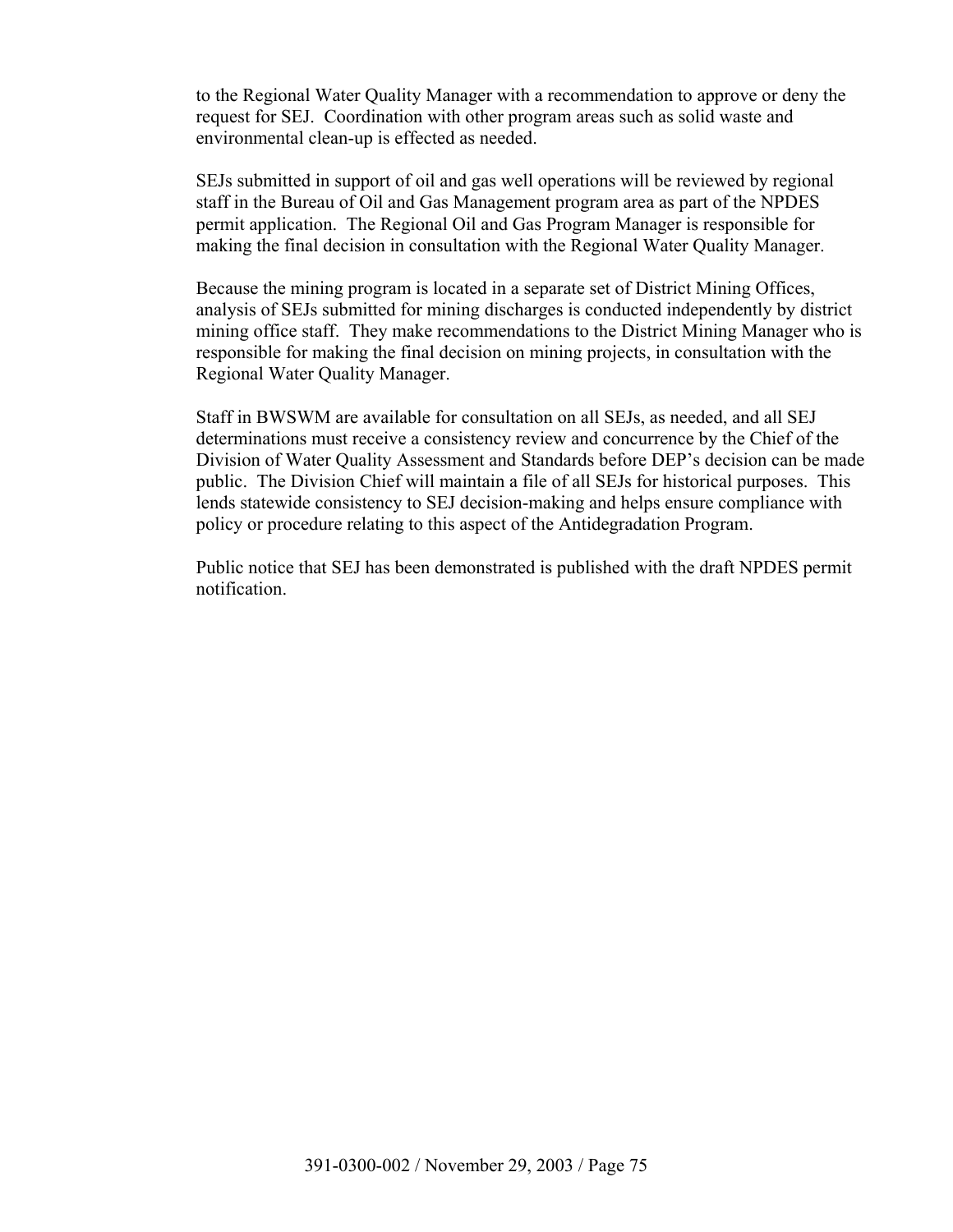### **TABLE 5 SEJ EVALUATION FACTORS**

The following questions must be fully and accurately addressed in the SEJ submission. All required information must be typed or legibly printed. Each attached sheet used to answer the questions below must include the item number and the date prepared. Items not applicable to the proposed project must be so noted. The "affected area" referenced in social and economic considerations consists of the county in which the project will exist and all contiguous counties. All statements in support of social or economic considerations must include reference to the magnitude and duration of the purported benefit.

General References: Title 25 Pa. Code Section 93.4c(b)

Applicant/permittee: Location of point source:

# **WATER QUALITY CONSIDERATIONS**

#### 1. **Sensitivity of Water Use**

Discuss whether the waterbody and its uses are vulnerable to the proposed discharge. Will the discharge impact recreational water uses as defined in Chapter 93 or use of the waterbody as a source of drinking water? If so, how? What aquatic life use will be affected by the proposed project and to what extent? Does a search of the Pennsylvania Natural Diversity Inventory indicate that the waterbody supports threatened or endangered species or provide critical habitat for those species?

#### 2. **Nature of Pollutants**

 Identify proposed pollutants and describe the potential impact they are likely to have on the waterbody. Are the pollutants substances that will be introduced to the waterbody for the first time? Are they toxic to humans or fish and aquatic life? Discuss whether the pollutants are long-lived in the environment or whether they will concentrate in sediments, or aquatic plant/animal tissues.

#### 3. **Proposed Degree of Change in Water Quality**

Based on the wastewater treatment technology proposed, discuss the degree of change the proposed discharge is likely to cause in instream quality. Meet with DEP regional office permitting staff to determine if all the assimilative capacity available for assignment to this proposed discharge will be utilized or if the proposed treatment process will produce an effluent better than the minimum allowable to protect water uses.

#### 4. **Proximity to Wetlands or Floodplains**

Describe the potential hydrologic and biologic impact of the proposed project with respect to any wetlands present within the proposed permit area. Wetlands must be identified using the 1987 U.S. Army Corps of Engineers Wetland Delineation Manual. Current wetland identification and delineation procedures are available from DEP regional offices. A determination must also be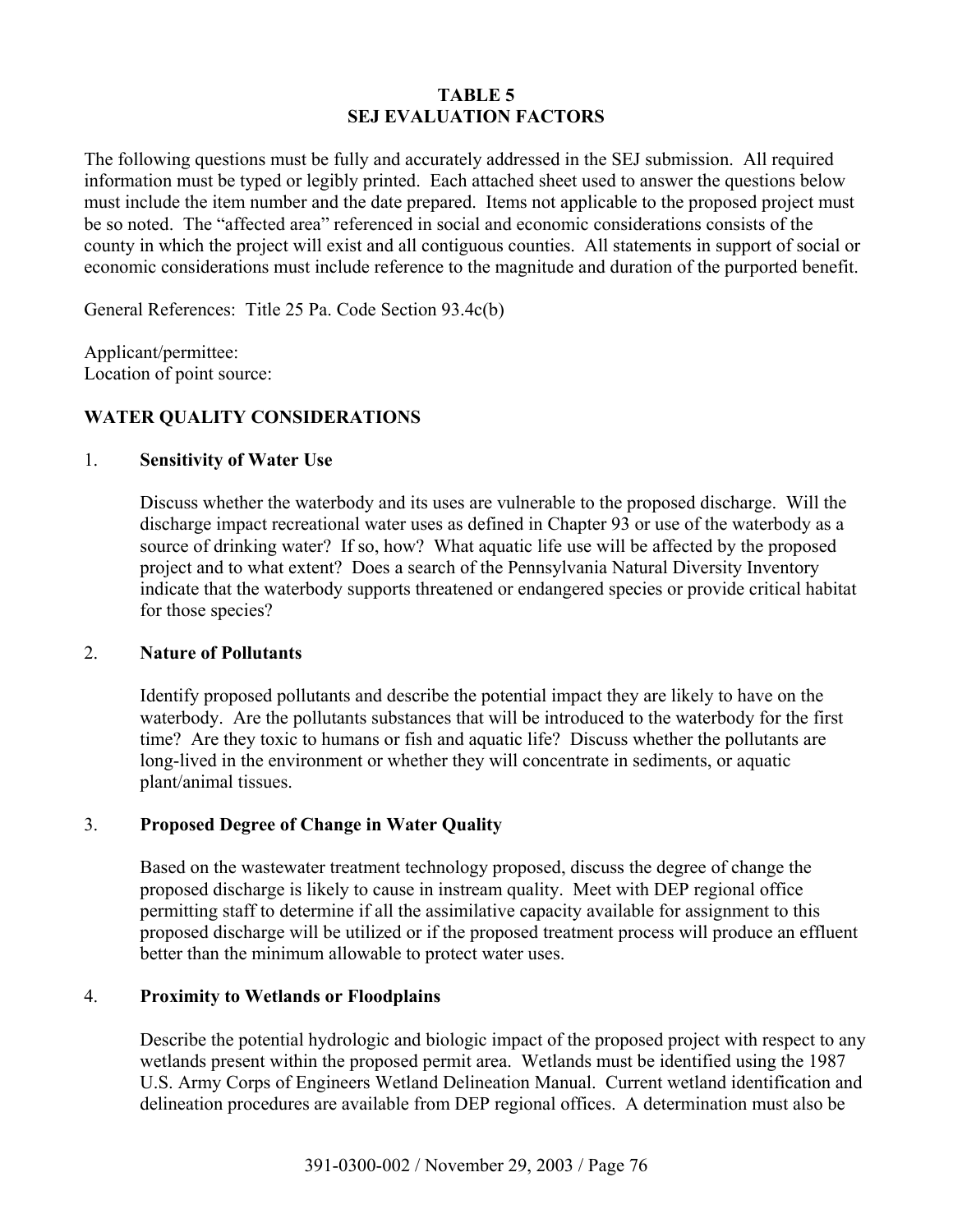made as to whether the wetlands are EV according to Chapter 105. Identify the functions and values of the wetlands as defined in §§105.1. Will the floodplain be reduced in size or function because of the proposed project?

# 5. **Discharge Characteristics**

 Identify any potential long-term impacts from the proposed project. Discuss whether the proposed discharge will be short-term or permanent. Will the discharge originate from a facility that produces wastewater continuously, except for shutdowns to accommodate maintenance or process changes, or will the discharge be intermittent such as discharges induced by activities such as boiler blow-down, batch operations, prophylactic use of therapeutic chemicals (fish cultural facilities) or the use of anti-biofouling additives in cooling waters?

### 6. **Reliability of Treatment Technology**

 Describe the proposed treatment system and its expected performance and reliability. Is the technology mechanical or natural? If mechanical, is it an experimental technology? Has the technology been proven to work in other applications? If yes, identify successful applications. Describe the energy or maintenance requirements of the technology.

### 7. **Additional Impacts**

 Discuss other positive or negative impacts that could result from the proposed project. Will the proposed discharge result in an environmental improvement such as the release of cool water from a quarry into a trout fishery or a stream that is losing surface flow in karst geology? Will the proposed discharge be to waters not currently receiving wastewater discharges? Will the proposed project affect previously undisturbed lands or result in reclamation or clean-up of previously disturbed or polluted lands? Describe how the project will affect groundwater recharge/stream base flow, receiving stream hydrology/morphology, nonpoint source loading, and instream temperatures? Discuss any cumulative impacts on the waterbody caused by this proposed project in conjunction with other existing activities.

# 8. **Compliance Record**

- a. Does the applicant operate other facilities authorized by an NPDES permit in Pennsylvania? If yes, identify those facilities and indicate whether they are in compliance with effluent limits and other permit conditions.
- b. If noncompliance is indicated above, explain the nature and impact of the violations including information describing whether the violations are current or historical.

# 9. **Other Factors**

Identify any other information pertinent to the water quality impacts of this project.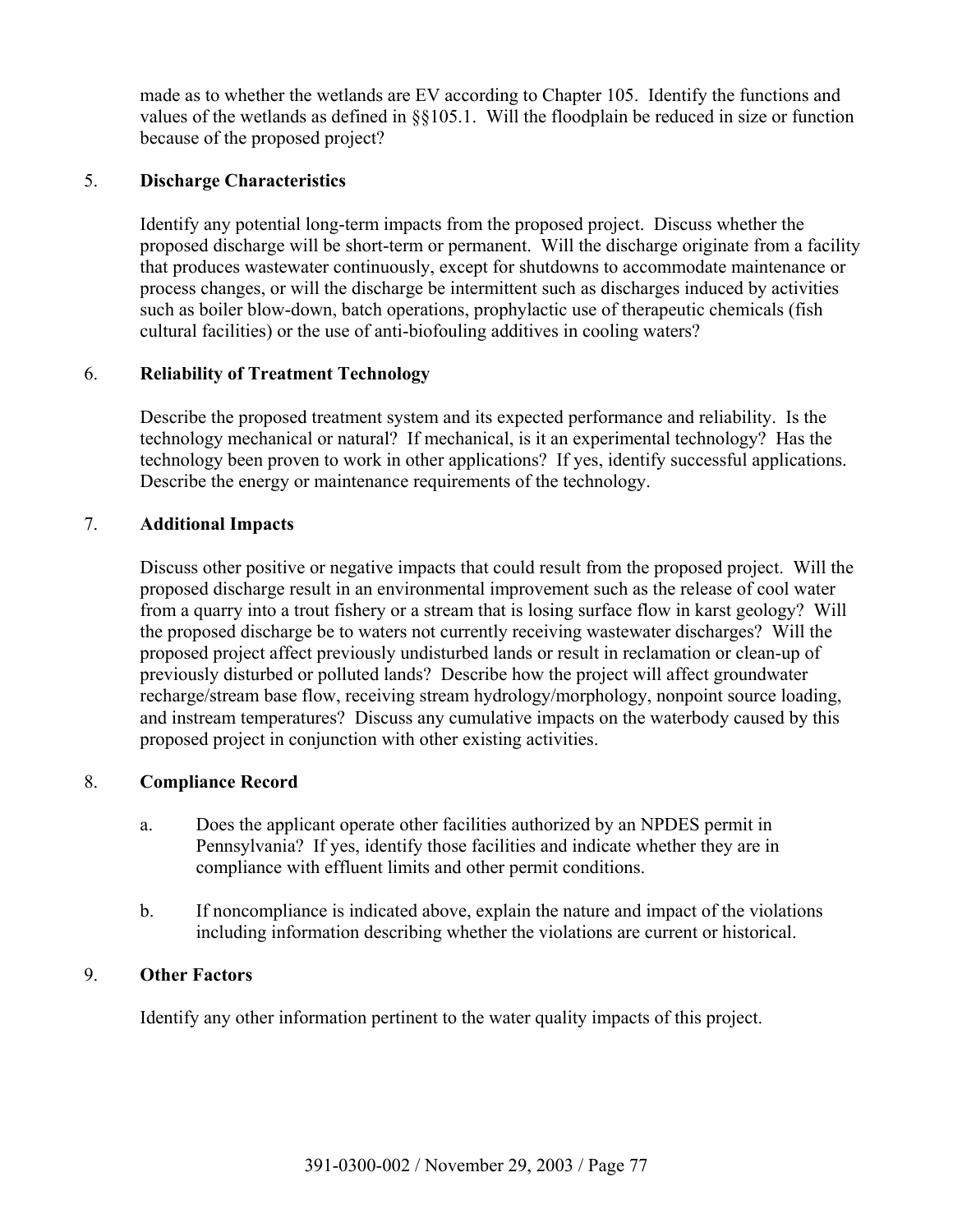# **SOCIAL OR ECONOMIC CONSIDERATIONS**

### 1. **Effect on Public Need/Social Services**

 Identify any public services, including social services, that will be provided to or required of the communities in the affected area as a result of the proposed project. Explain any benefits that will be provided to enhance health/nursing care, police/fire protection, infrastructure, housing, public education, etc.

### 2. **Effect on Public Health/Safety**

 Identify any health and safety services that will be provided to or required of the communities in the affected area as a result of the proposed project. Explain any benefits that will be provided to enhance food/drinking water quality, control disease vectors, or to improve air quality, industrial hygiene, occupational health or public safety, including the benefits resulting from reclamation of abandoned mine land hazards.

### 3. **Effect on Quality of Life**

 Describe the impacts of the proposed project on the quality of life for residents of the affected area with respect to educational, cultural and recreational opportunities, daily life experience (dust, noise, traffic, etc.) and aesthetics (viewscape).

### 4. **Effect on Employment**

 Explain the impacts of the proposed project on employment practices in the affected area. Identify the number and type of jobs projected to be gained or lost as a result of the proposed project. Will the proposed project improve employment or mean household income in the affected area? Explain.

# 5. **Effect on Tax Revenues**

 Explain the impact of the proposed project on tax revenues and local or county government expenditures in the affected area. Will the project change property values or the tax status of properties? If yes, explain whether that change is a beneficial or detrimental to residents/businesses in the affected area.

#### 6. **Effect on Tourism**

Discuss the effects the proposed project may have on the economy of the affected area by creating new or enhancing existing tourist attractions. Conversely, describe any impacts resulting from the elimination of or reduction in existing attractions.

#### 7. **Other Factors**

 Provide any other information that would explain why it is necessary to lower water quality to accommodate this proposed project. This category should be used to address any social or economic factors not considered above.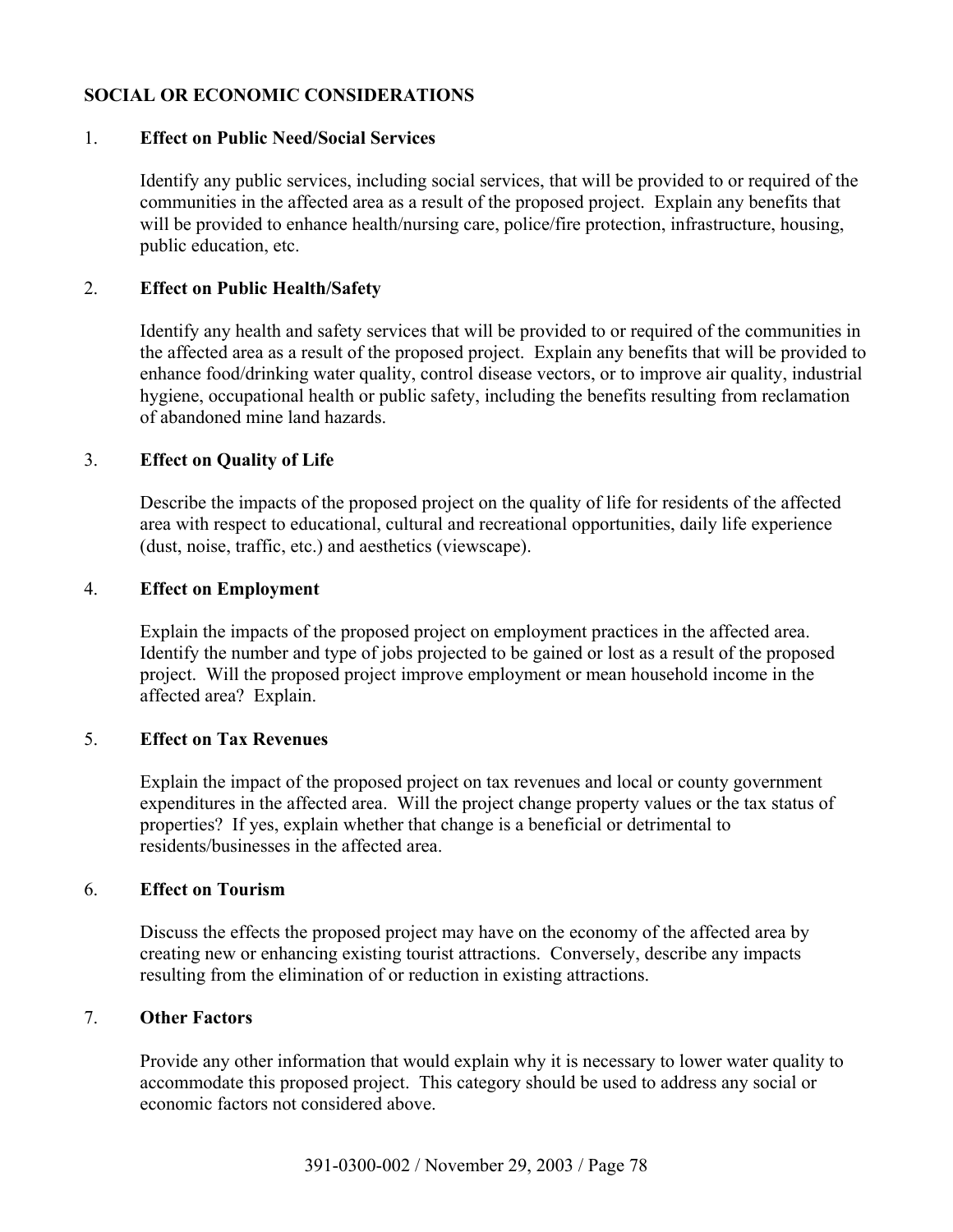### **CHAPTER 11**

#### **NONPOINT SOURCE CONTROLS**

#### **1. Background**

The regulation at Title 25 Pa. Code §93.4c(b)(2) provides that:

### *"The Department will assure that cost-effective and reasonable best management practices for nonpoint source control are achieved."*

Nonpoint source pollution is a pervasive problem, affecting surface and groundwater quality in both urban and rural areas. It is diffuse and is caused primarily when rain water and snowmelt flow over (and through) the ground that has been disturbed by some sort of land use, such as farming, logging operations, urban development, solid waste disposal, and other similar activities. This "runoff," if not properly controlled, can carry pollutants from these sites and deposit them in nearby surface waters and/or the groundwater. Nonpoint source pollution can also come from leaking storage tanks or septic systems and atmospheric (dry and wet) deposition. Nonpoint sources, like air deposition which causes impacts far outside watershed boundaries, cannot be directly managed in the water quality program and are not discussed in this guidance.

DEP regulations at §93.1 define a nonpoint source as "- a pollution source which is not a point source discharge." The same section of the regulation defines a point source discharge as "- a pollutant source regulated under the National Pollutant Discharge Elimination System (NPDES)." Some activities that have traditionally been considered nonpoint sources have, in recent years, been incorporated under federal regulation into the NPDES program as regulated point source discharges. This includes construction activities between one and five acres with a point source discharge, all construction activities disturbing greater than five acres, concentrated animal feeding operations (CAFOs) and other industrial stormwater discharges. DEP will continue to regulate and manage these activities using a BMP approach in the context of these permits.

The pollutants that arise from precipitation induced sources are as varied and numerous as the sources themselves and can have significant economic and recreational impacts on a community. These impacts can be expressed in terms of lower property values, loss of fisheries, loss of wildlife habitat, loss of flood control potential, closed swimming beaches, and expensive treatment of drinking water. To minimize these impacts, Pennsylvania requires the implementation of erosion and sediment control, nutrient management and stormwater management BMPs under the federal Clean Water Act, the Pennsylvania Clean Streams Law, the Nutrient Management Act, and the Stormwater Management Act. The following discussion provides a brief overview of DEP's nonpoint source program. As changes are made, text will be added to this guidance to keep pace with those program developments.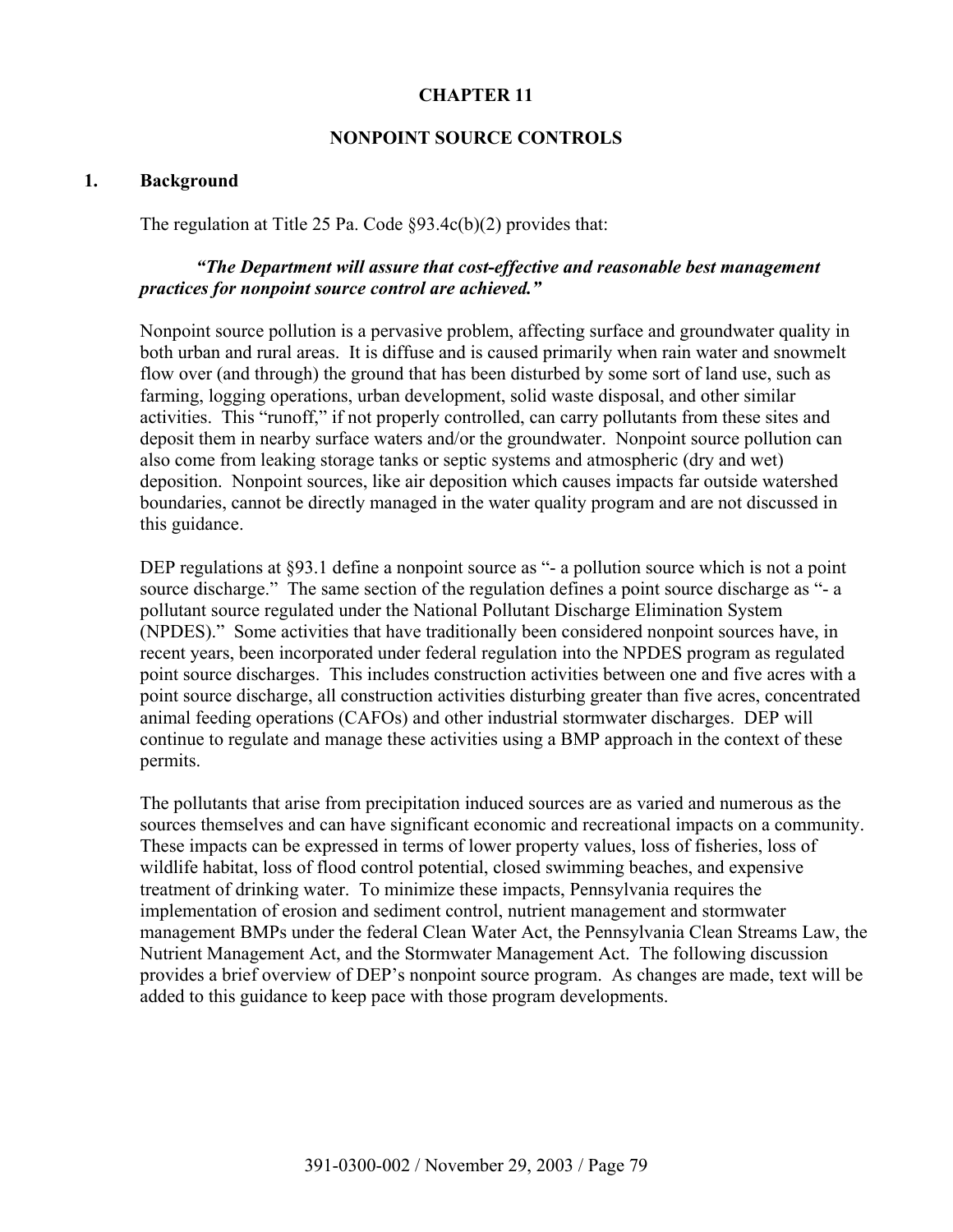#### **2. Discussion**

# **Nonpoint Source Control - Construction Activities (including Waste Disposal and Resource Extraction)**

Chapter 102 (Erosion and Sediment Control) requires persons conducting earth disturbance activities to develop, implement, and maintain BMPs in order to minimize the potential for accelerated erosion and sedimentation and to protect, maintain, reclaim, and restore water quality and existing and designated uses of waters of the Commonwealth. In particular, under Section 102.4(b), earth disturbance activities other than agricultural activities, regardless of size, which may result in a discharge to HQ or EV waters shall use Special Protection BMPs to maintain and protect the water from degradation. Persons planning or conducting such activities must consider minimizing the amount of disturbance, maintaining (or installing) riparian buffer strips, and implementing other water quality protective measures including installation of multiple or redundant BMPs in an effort to enhance overall performance and maximize water quality protection. Special Protection BMPs (§102.4(b)(6)) which are required, unless a suitable alternative is proposed and approved, include, but are not limited to: (1) adopting special sediment basin requirements, (2) lining channels, collectors, and diversions with vegetation, rock, geotextile, or other nonerosive materials, and (3) immediately stabilizing disturbed areas upon completion or temporary cessation of an earth disturbance activity. Persons proposing earth disturbance activity which may discharge into an HQ or EV water may propose alternative BMPs to those specified in Section 102.4(b) on a case-by-case basis as long as the BMPs will maintain and protect existing water quality and existing and designated uses. These alternative BMPs can be utilized if approved by DEP or a delegated county conservation district.

# **Nonpoint Source Control - Agricultural Activities**

All agricultural operations in HQ or EV watersheds must be conducted in compliance with the requirements of the Pennsylvania Clean Streams Law, the Nutrient Management Act, the Stormwater Management Act, and DEP rules and regulations listed in Chapter 102 relating to erosion and sediment control, Chapter 83 relating to nutrient management, Chapter 91 in sections relating to land application of manure, Chapter 92 in sections relating to requirements for concentrated animal feeding operations, and Chapter 105 relating to dam safety and waterway management. Information on the development or updating of conservation plans to meet the requirements of Chapters 83 and 102 can be obtained from county conservation districts as well as local Natural Resource Conservation Service offices. Compliance assistance and information on regulations can be obtained from DEP regional offices.

# **Nonpoint Source Control - Post Construction Activities**

In HQ and EV watersheds, the post-construction stormwater management plan required by DEP should be based upon a comparative pre- and post-construction stormwater management analysis. Using this analysis, planners and applicants can ensure that existing water quality will be protected and maintained by demonstrating that post-construction infiltration equals or exceeds pre-construction infiltration and that any post-construction discharge will not degrade the physical, chemical, or biological characteristics of the HQ or EV water. In these special protection watersheds, infiltration BMPs should be used to the maximum extent possible. To the extent that planners and applicants cannot totally infiltrate stormwater to pre-construction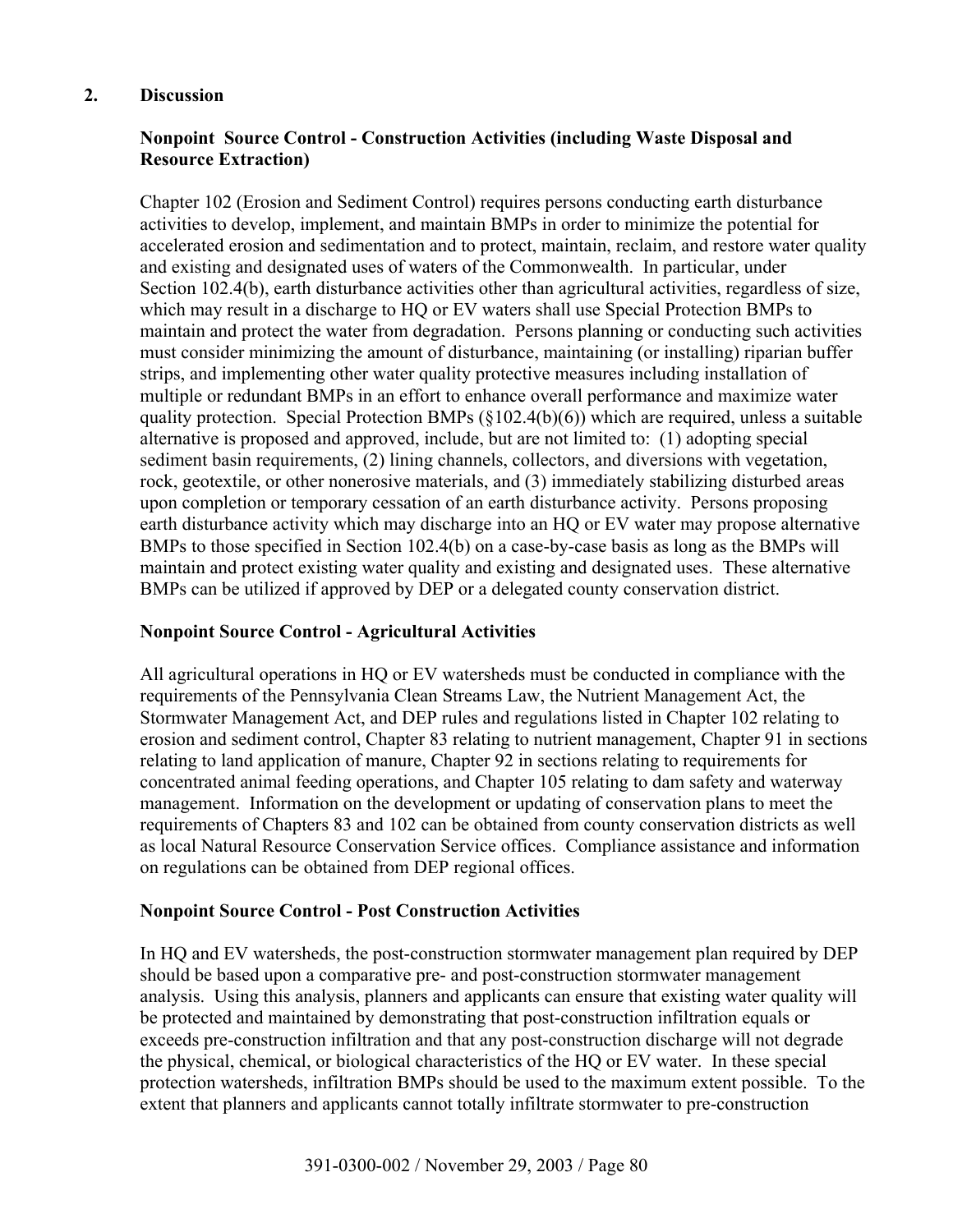volumes due to site conditions or limitations, off-site compensation projects in the same watershed and preferably upstream of the project site should be evaluated and employed to protect and maintain water quality. Additionally, water quality treatment BMPs must be employed where necessary to ensure the protection and maintenance of water quality. Finally, the volume and rate of stormwater discharges must be managed to prevent the physical degradation of receiving waters, such as scour and streambank destabilization (Appendix F).

For nonpoint sources, DEP along with other agencies and organizations, will provide technical, financial, and educational assistance opportunities as described in *Pennsylvania's Nonpoint Source Management Program*, DEP ID: 394-2000-002, available on DEP's website. Follow-up monitoring and compliance activities will be conducted by DEP and selected county conservation districts.

### **Program Specific Considerations**

In addition to the general considerations listed above, the following references provide additional, program-specific information relating to BMPs for various activities frequently pursued in Pennsylvania. These practices, or acceptable substitutes, should be employed in all HQ and EV watersheds. It should be recognized that some of the activities for which programspecific guidance has been developed may constitute point sources for which a permit is required under the NPDES program. These activities may be subject to the requirements and controls of that program in addition to, or in lieu of, direction discussed in the following program guidances. The listing of and reference to the program guidances below does not excuse a person from any requirements specified in applicable federal or state laws or regulations. All documents listed below with a DEP ID number can be found on DEP's website at www.dep.state.pa.us .

General Construction/Land Development *Erosion and Sediment Pollution Control Program Manual*, DEP ID: 363-2134-008.

*Pennsylvania Handbook of Best Management Practices for Developing Areas*, Pa. Association of Conservation Districts, Keystone Chapter; Soil and Water Conservation Society, PA DEP and NRCS, 1998. Available at www.pacd.org.

*Pennsylvania's Nonpoint Source Management Program*, DEP ID: 394-2000-002.

*Comprehensive Stormwater Management Policy*, DEP ID: 392-0300-002, (see Appendix F).

Timber Harvesting *Controlling Erosion and Sediment from Timber Harvesting Operations*,publication 3930-BK-DEP2322 available on DEP's website.

Resource Extraction *Engineering Manual for Coal Mining Operations*, DEP ID: 563-0300-101.

*Oil and Gas Operators Manual*, DEP ID: 550-0300-001.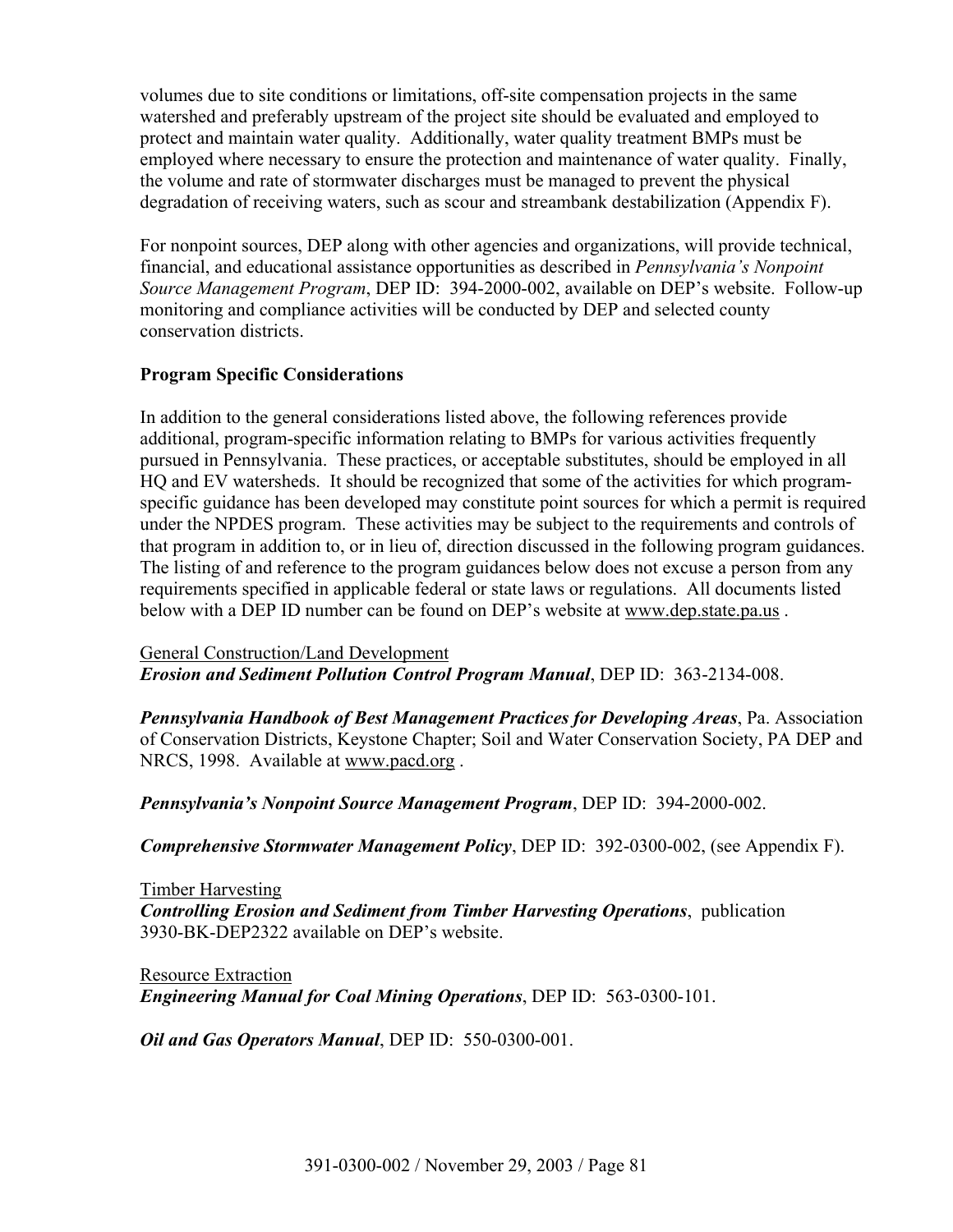Waste Management *Engineering Field Manual for Conservation Practices*, U.S. Department of Agriculture, Natural Resources Conservation Service, 1984 (w/amendments). Available at www.nrcs.usda.gov .

Agricultural Practices

*Pennsylvania Soil and Water Conservation Technical Guide*, *Natural Resource Conservation Service, 1991.* Available at www.nrcs.usda.gov .

*Manure Management for Environmental Protection*, DEP ID: 361-0300-001.

*Field Application of Manure*, DEP ID: 361-0300-002.

*Pennsylvania's Nutrient Management Act Program Technical Manual*, State Conservation Commission, October 1998. Available at www.psu.edu .

*BMP Manual for Pennsylvania Livestock and Poultry Operators*, State Conservation Commission. Available at www.agriculture.state.pa.us .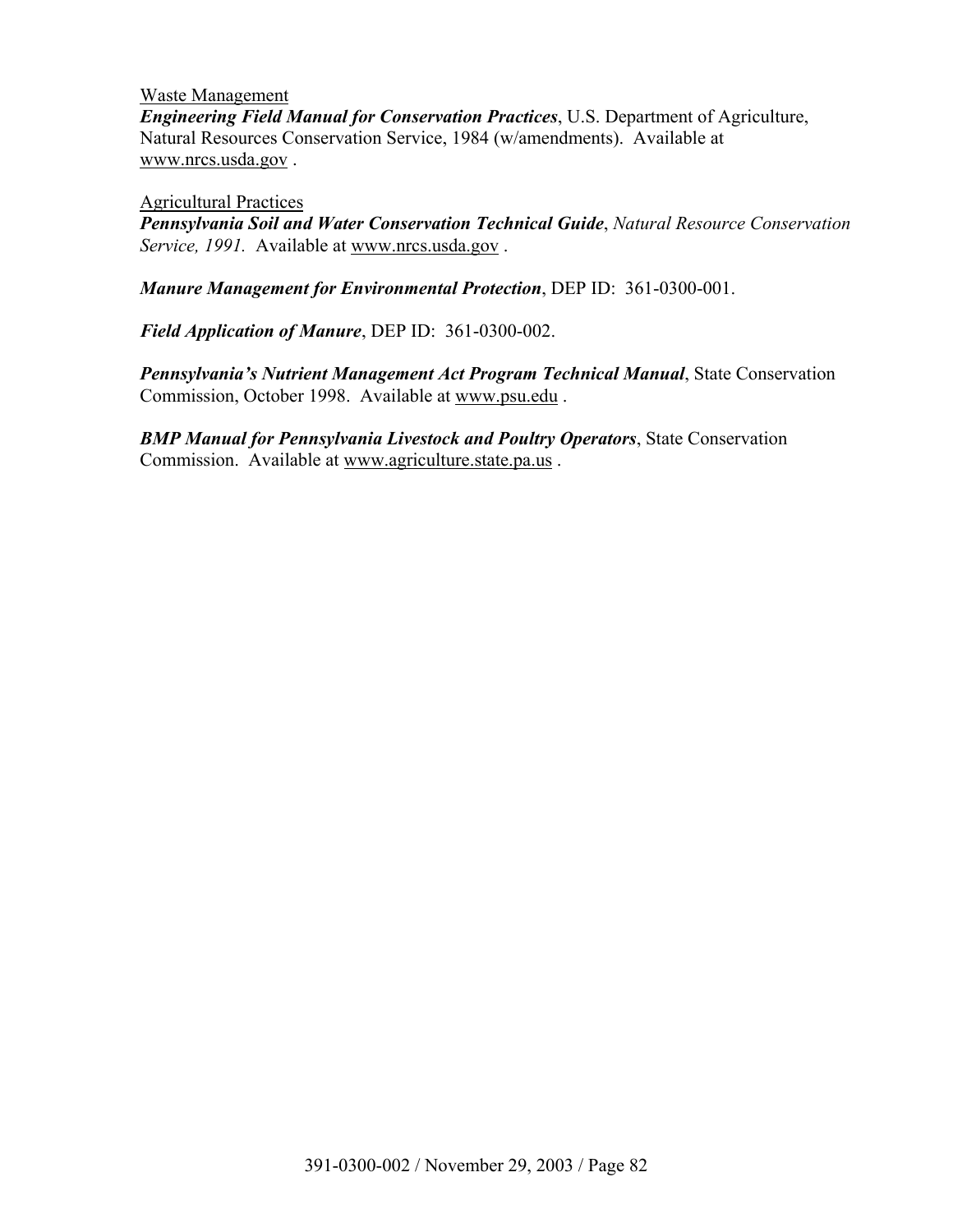### **CHAPTER 12**

### **PUBLIC PARTICIPATION**

#### **1. Background**

The antidegradation regulation offers opportunities for public participation at several pivotal times in the process. The purpose of this chapter is to provide a single reference for persons who are interested in remaining informed of changes in the existing and designated uses of waters of the Commonwealth and who wish to know the appropriate times in the process at which to provide data and comments to DEP. The public comment opportunities are also noted in the individual chapters of this guidance that address particular phases of assessment, existing use determinations, the permitting process, and designation of uses by the EQB. DEP is committed to seeking and using public input in carrying out all program responsibilities.

The antidegradation regulation provides the following with regard to public participation:

#### **25 Pa. Code §93.4c. Implementation of antidegradation requirements.**

*"(a)(1) (i) Existing use protection shall be provided when the Department's evaluation of information (including data gathered at the Department's own initiative, data contained in a petition to change a designated use submitted to the EQB under §93.4d(a) (relating to processing of petitions, evaluations and assessments to change a designated use), or data considered in the context of a Department permit or approval action) indicates that a surface water attains or has attained an existing use.* 

*(ii) The Department will inform persons who apply for a Department permit or approval which could impact a surface water, during the permit or approval application or review process, of the results of the evaluation of information undertaken under subparagraph (i).* 

*(iii) Interested persons may provide the Department with additional information during the permit or approval application of review process regarding existing use protection for the surface water.* 

**\* \* \* \* \*** 

*(b)(1)(ii) Public Participation requirements for discharges to High Quality or Exceptional Value Waters. The following requirements apply to discharges to High Quality or Exceptional Value Waters, as applicable:* 

*(A) The Department will hold a public hearing on a proposed new, additional, or increased discharge to Exceptional Value Waters when requested by an interested person on or before the termination of the public comment period on the discharge.* 

*(B) For new or increased point source discharges, in addition to the public participation requirements of §§92.61, 92.63 and 92.65 (relating to public notice of permit application and public hearing; public access to information; and notice to other government*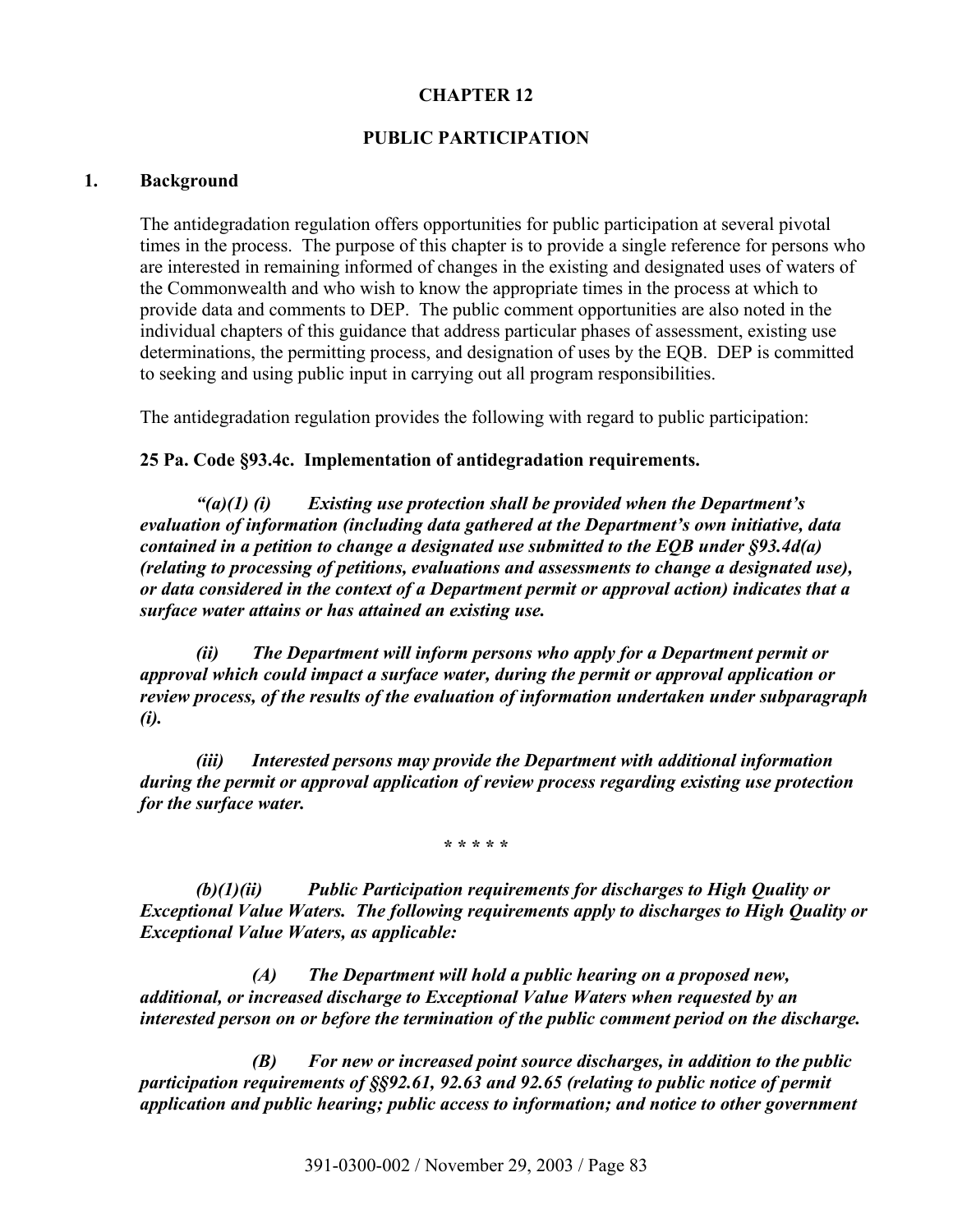*agencies), the applicant shall identify the antidegradation classification of the receiving water in the notice of complete application in §92.61(a).* 

*(iii) Social or economic justification (SEJ) in High Quality Waters. The Department may allow a reduction of water quality in a High Quality Water if it finds, after full satisfaction of the intergovernmental coordination and public participation provisions of the Commonwealth's continuing planning process, that allowing lower water quality is necessary to accommodate important economic or social development in the area in which the waters are located. A reduction in water quality will not be allowed under this subparagraph unless the discharger demonstrates that the High Quality Water will support applicable existing and designated water uses (other than high quality and exceptional value uses) in §93.3, Table 1 (relating to protected water uses).* 

*\* \* \* \* \** 

*(c)(3) Public participation requirements for official sewage facilities plans or revisions to official plans in High Quality or Exceptional Value Waters. A proponent of a sewage facility in High Quality or Exceptional Value Waters seeking approval of an official plan or revision shall comply with the public participation requirements in §71.53(d)(6) (relating to municipal administration of new land development planning requirements for revisions).* 

**25 Pa Code §93.4d. Processing of petitions, evaluations and assessments to change a designated use.** 

*(a) Public notice of receipt of evaluation, or assessment of waters, for High Quality or Exceptional Value Waters redesignation. The Department will publish in the Pennsylvania Bulletin and in a local newspaper of general circulation notice of receipt of a complete evaluation which has been accepted by the EQB recommending a High Quality or Exceptional Value Waters redesignation, or notice of the Department's intent to assess surface waters for potential redesignation as High Quality or Exceptional Value Waters. The assessments may be undertaken in response to a petition or on the Department's own initiative. The notice will request submission of information concerning the water quality of the waters subject to the evaluation, or to be assessed, for use by the Department to supplement any studies which have been performed. The Department will send a copy of the notice to all municipalities containing waters subject to the evaluation or assessment.* 

*(b) Combined public meeting and fact-finding hearing. As part of its review of an evaluation or performance of an assessment, the Department may hold a combined public meeting and fact finding hearing to discuss the evaluation or assessment, including the methodology for the evaluation or assessment, and may solicit information, including technical data, to be considered in the Department's evaluation or assessment.* 

*(c) Submission to EQB to alter designated use. Upon the completion of its assessment or review of a complete evaluation, and the satisfaction of the other applicable requirements of this section, the Department will submit the results of its assessment or review to the EQB for proposed rulemaking following review and comment by the petitioner, if*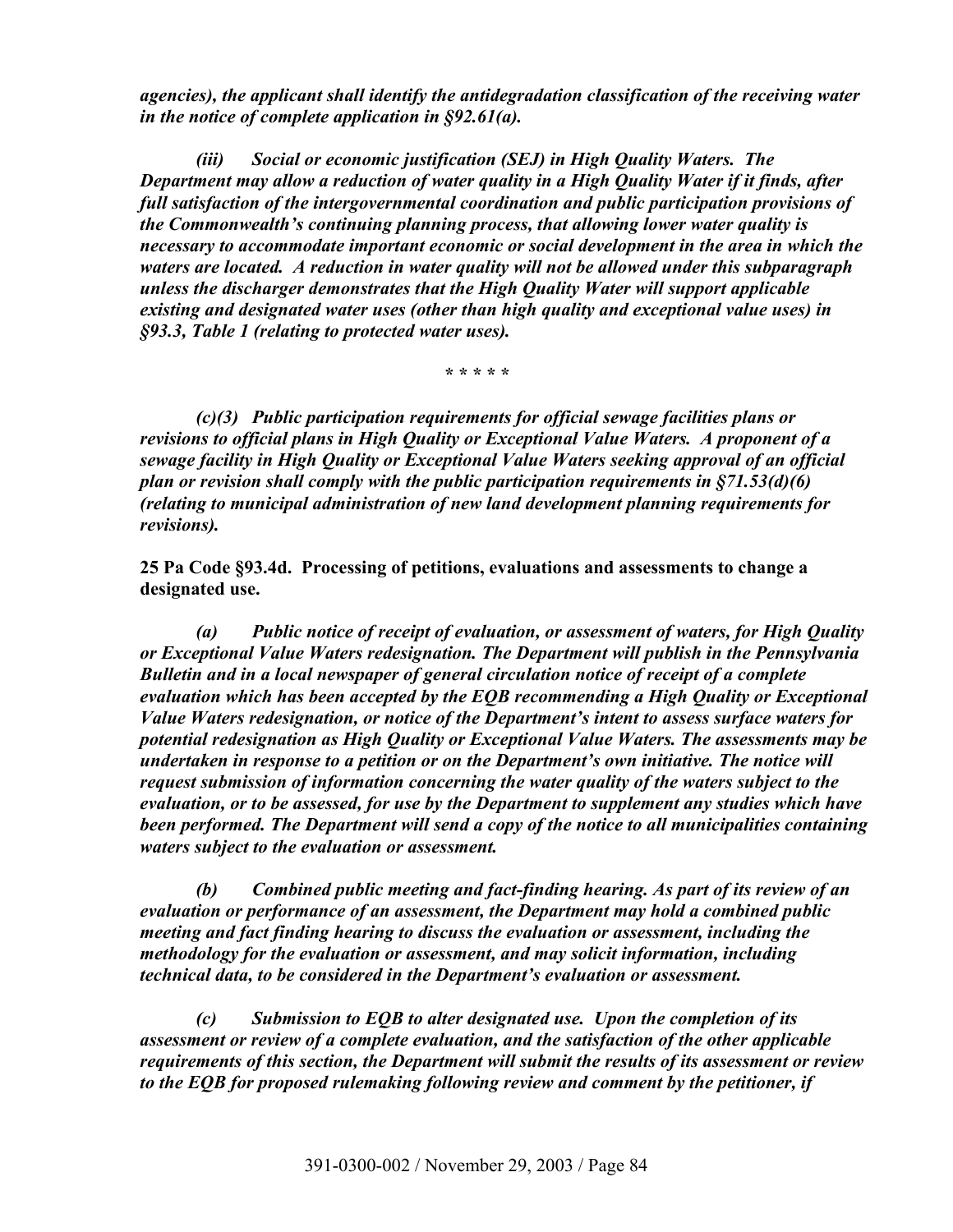*applicable, in accordance with Chapter 23 (relating to Environmental Quality Board policy for processing petitions—statement of policy)."* 

# **2. Submittals to Change the Designated/Existing Use of a Waterbody**

Persons or organizations may request evaluation of a waterbody by DEP in the following way:

- **•** Petition to the EQB: A person, group, organization, or local government may at any time submit a petition for redesignation of a waterbody to the Secretary of DEP (who serves as the Chairman of the EQB) as provided in Chapter 23, the EQB policy for processing petitions—statement of policy. Chapter 23, which is available for viewing on the website at www.pacode.com or from DEP, lists the elements needed to complete a petition. Chapter 4 of this guidance discusses the requirements. As part of a petition, if a person or group gathers sufficient, quality data, they may submit a complete evaluation of the water quality of a watershed or segment of a stream to the EQB. The evaluation report must document all required elements and meet DEP's criteria for completeness and quality assurance, as provided for in Chapter 93 of DEP regulations. These elements are described in DEP's quality assurance project plan for HQ/EV evaluations available upon request.
- **●** DEP may also initiate actions to assess waters for possible redesignation on its own or in response to requests from another agency.

All assessments and evaluations which are performed by DEP for the purpose of determining the appropriate classification of a waterbody are subject to the public notice provisions of the regulations which provide broad opportunities for public input.

# **3. Public Participation in Assessment/Evaluation of Existing Uses**

The evaluation of the existing use of a waterbody considers the nature, quantity, and quality of all existing and readily available data which DEP gathers (see Appendix A) or receives. Submittals containing complete support for an existing use determination must contain all the required information and follow the procedures outlined in DEP protocols. Agencies, organizations, and individuals may provide data to support the position that the existing use differs from the designated use, or provide enough information to recommend that a waterbody warrants an existing use evaluation.

**DEP Notice:** As part of the planning process for an assessment or evaluation and in accordance with §93.4d(a), DEP publishes a notice in the *Pennsylvania Bulletin* and in a local newspaper, and notifies all municipalities, county planning commissions and, when applicable, petitioners in the watershed. The notice solicits technical data on water quality, instream habitat, or the biological condition of the stream for use in the DEP assessment (see Chapters 4 and 5, and Appendix A).

DEP may also hold public meetings and/or fact-finding hearings to share information and solicit more data, as provided by §93.4d(b). Notice of meetings and hearings is also published in the *Pennsylvania Bulletin* and in a local newspaper.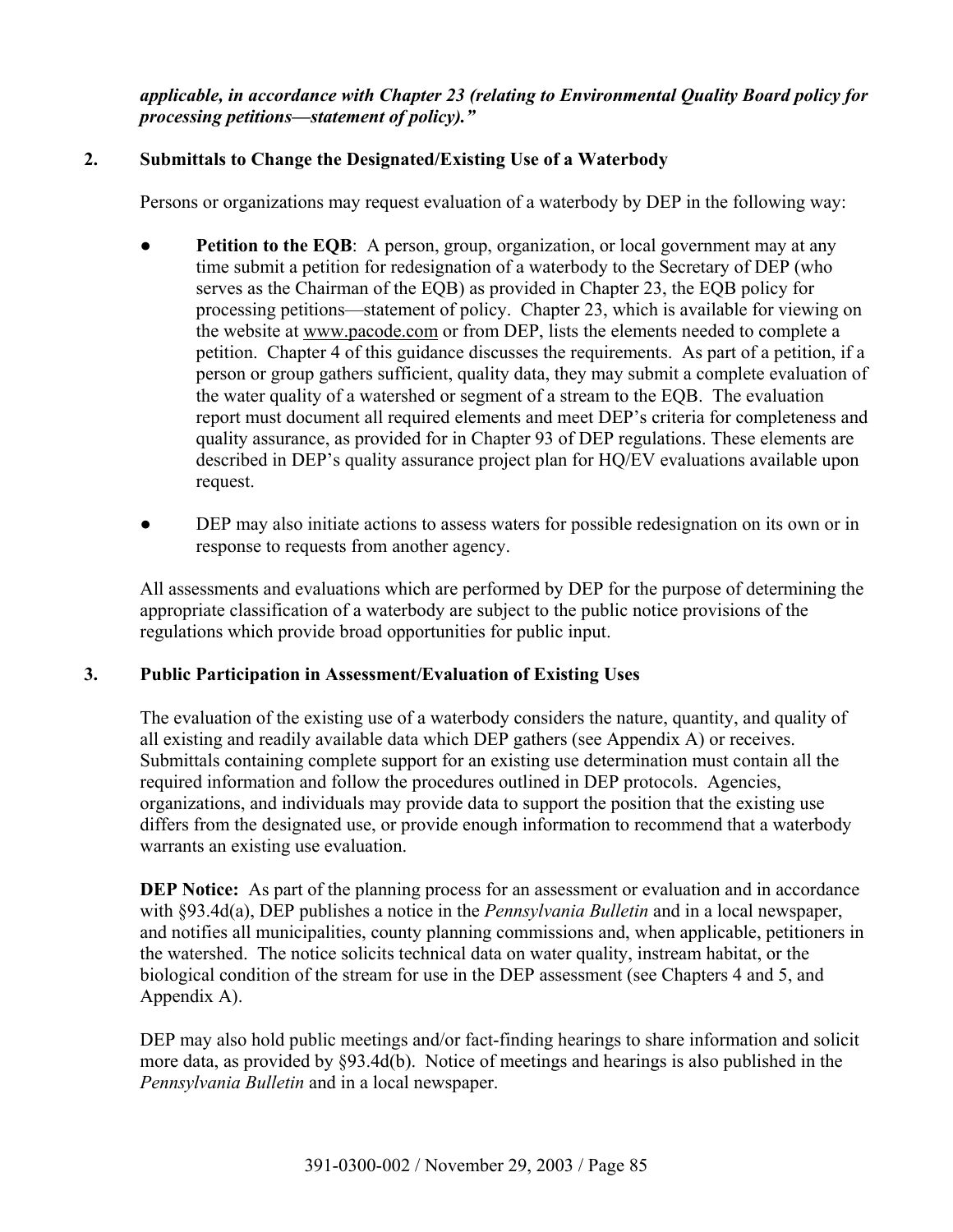In response to the notice, persons may submit data to DEP for consideration in the evaluation of a waterbody.

**Draft Stream Evaluation Reports**: Following evaluation of all valid data, DEP prepares a draft evaluation report. DEP distributes the draft report to all potentially affected municipalities, county planning commissioners and, if applicable, to the petitioner, providing 30 days to comment. The draft report is also put on DEP's website for public comment. This is another opportunity for persons to submit comments and data in support of a stream's uses.

**Existing Use List:** DEP maintains a publicly accessible list of surface water segments where data has been collected or evaluated which indicates that the existing use differs from the designated use (including those segments which are HQ or EV). The list is maintained on DEP's website by BWSWM. This listing will be used by the public in preparation of permit applications, and by DEP and county conservation district staff with responsibility to protect surface water quality in reviewing requests for permits and approvals. The public may also access the list for current information on streams of interest.

Waterbodies on this list are compiled into rulemaking actions for the EQB to consider DEP's recommendation on the designated use of the water. These rulemakings are subject to extensive public notice and input opportunities before finalization, as discussed below.

DEP considers all comments and prepares a report and recommendations to the EQB for proposed rulemaking on redesignation. If any changes are made to the original draft, the revised report is sent to the petitioner, local municipalities, county planning commissioners, and it also replaces the previous draft report on DEP's website. If no changes are made, the report remains on the website until the Board concludes its action.

# **4. Public Participation During Permit or Approval Requests**

Act 537 Plans: Section  $93.4c(c)(3)$  reiterates the requirement of  $\S71.53(d)(6)$  that an applicant or his agent provide proof of publication in a local newspaper of a sewage facility plan or revision if sewage facilities are proposed to discharge into HQ or EV waters. The newspaper notice shall notify the public where the plan is available for review, indicate the location of the planning area, and include the antidegradation classification of the receiving water. The notice includes the plan's major recommendations, including a list of the sewage facilities alternatives considered, and provides for a 30-day public comment period. A copy of written comments received and the municipal response to each comment shall be submitted to DEP with the plan.

**NPDES Application:** An applicant for a new permit to discharge treated industrial wastes is asked to identify the antidegradation classification of the receiving water in a notice published in a local newspaper for four consecutive weeks prior to submittal of an NPDES application. Applicants for new sewage discharges and sewage and industrial waste permit renewals are required to provide notification to county and local governments that permit action is pending. The application for and authorization of general permits for construction stormwater are published simultaneously in the *Pennsylvania Bulletin*. Individual construction stormwater permit applications and final decisions are published in the *Pennsylvania Bulletin* as separate actions.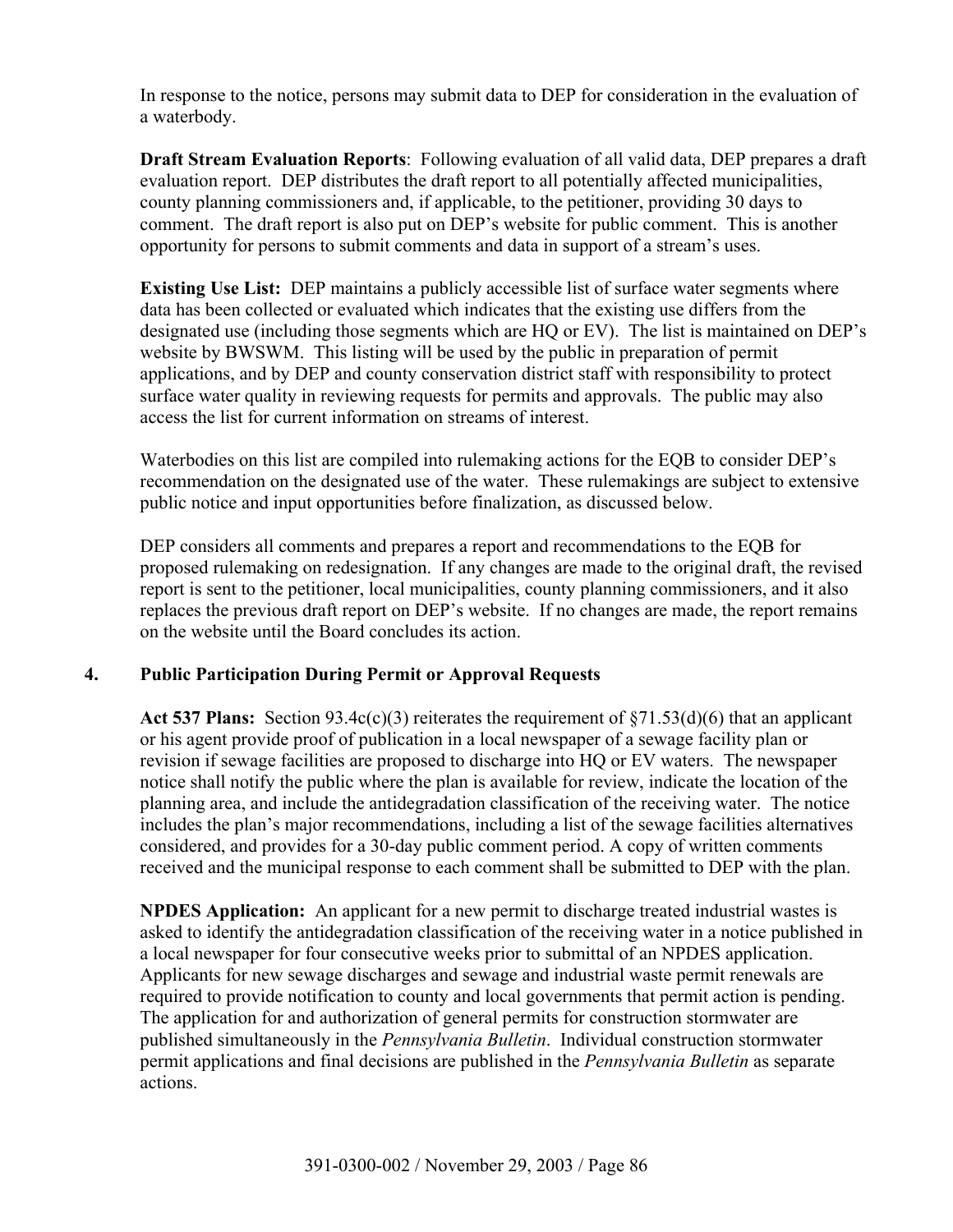**NPDES Permit**: Under the provisions of §92.61, notice of a draft NPDES permit containing, among other things, the antidegradation classification of the receiving waterbody, is published in the *Pennsylvania Bulletin* with a minimum 30-day public comment period. During this period, persons may submit data regarding the water segment or the draft permit. A public hearing on the draft permit will be scheduled if one is requested for a proposed discharge to an EV water. A public hearing will be held on draft permits proposing to discharge to other waters if there is sufficient public interest. A notice of the hearing will be advertised in the *Pennsylvania Bulletin*  and a local newspaper at least 30 days before the hearing. Persons may offer testimony at the hearing regarding the proposed discharge as well as the stream uses. Sections 92.63 and 92.65 list other public participation provisions relating to NPDES permits. Draft individual permits for construction stormwater are also handled in this manner.

DEP will consider all pertinent data submitted during the permit review process in making its final decision on the existing use classification of the waterbody.The final permit is based on the existing use determination if it is more restrictive than the designated use.

Persons may also comment on other issues during the comment period on a draft permit, including issues regarding T&E species and SEJ when applicable. At this time, issues not previously considered may be brought to DEP's attention for consideration.

**Other Permits and Approvals:** Interested persons and applicants may also submit existing use information on other permit applications and requests for DEP approval that may impact a surface water. In addition to NPDES discharges and the sewage facilities planning (Act 537) process, these may include resource extraction activities such as surface and underground mining and oil and gas extraction; requests for permits or other approvals of water obstructions, encroachments, and dams; stormwater management planning (Act 167) activities; water withdrawal requests; and other activities which require a DEP permit or approval and may impact a surface water.

The permit or approval decision is based on the existing use determination if it is more restrictive than the designated use.

**Appealing existing uses:** At the time that DEP takes a final action on an application for a permit or approval, an existing use determination may be appealed before the EHB.

# **5. Public Participation During Environmental Quality Board (EQB) Redesignation Process**

In response to a petition to the EQB or DEP's initiative, DEP undertakes assessment of a waterbody or evaluation of data to determine the existing uses as discussed above. One or more stream reports that support the existing uses of the waterbodies and that have incorporated the comments received to that point in time are grouped into recommended redesignation packages prepared for the EQB's consideration.

**Proposed rulemaking:** DEP presents recommendations to the EQB for proposed rulemakings regarding redesignation of streams. Following approval by the EQB for proposed rulemaking, the package is submitted to the Environmental Resources and Energy Committees of the House and Senate and the Independent Regulatory Review Commission (IRRC) and published in the *Pennsylvania Bulletin* with a public comment period, generally of 45 days. In addition to the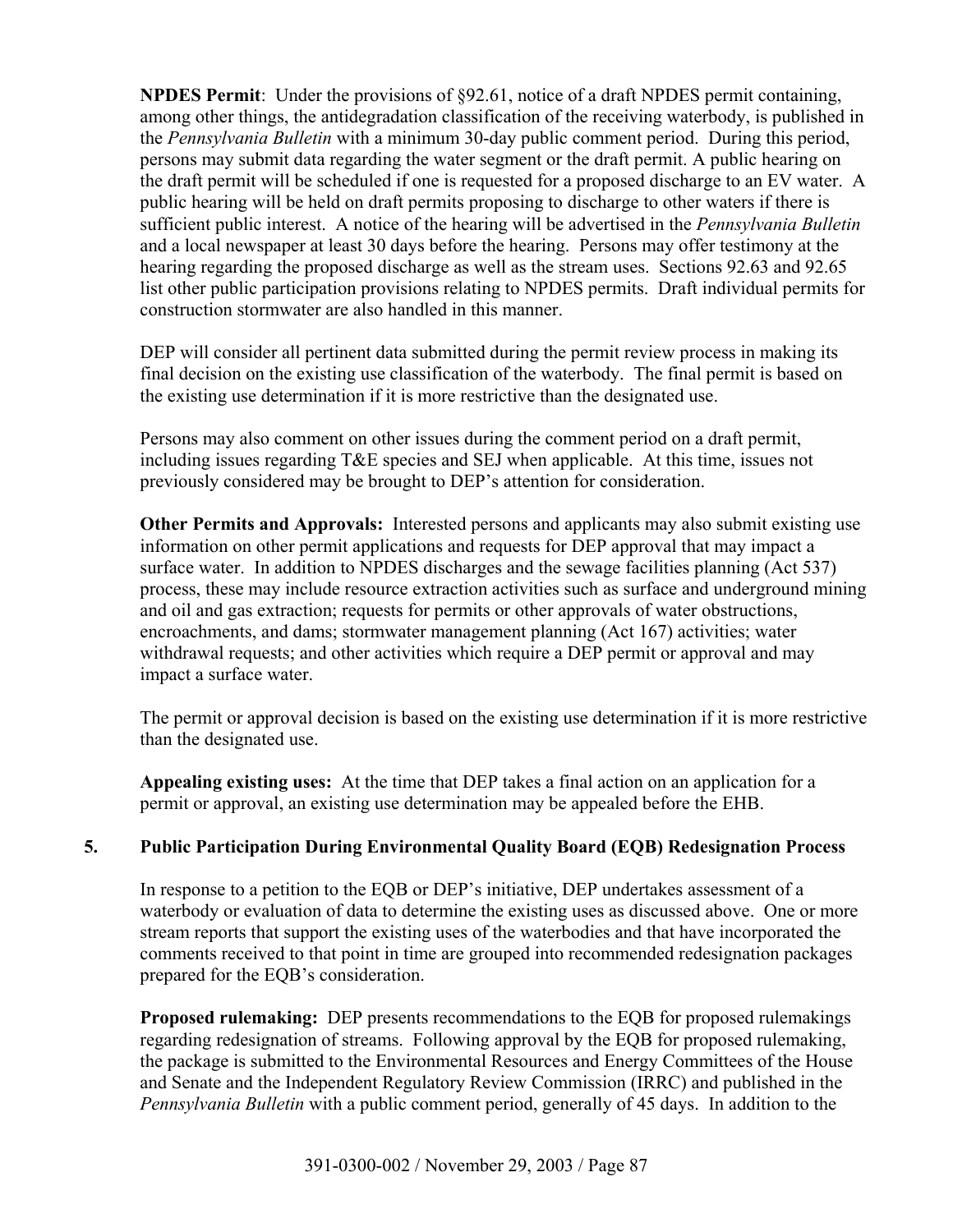opportunity for written comments, public meetings may be held and persons may request a formal public hearing on a proposed redesignation. Oral testimony presented at a public hearing is transcribed into an official record of the proceedings and all comments are considered in the final rulemaking.

**Other public input opportunities:** Even after a rulemaking is completed, persons may submit a petition to the EQB or assemble data for submittal to DEP that supports a change in use of a waterbody. The EQB generally does not reconsider a recently finalized regulation for 2 years unless new data is introduced that was not available or considered earlier.

The following table summarizes the opportunities for public participation during the antidegradation process.

# **TABLE 6 SUMMARY OF PUBLIC PARTICIPATION OPPORTUNITIES IN THE ANTIDEGRADATION PROGRAM**

#### **Process of assessment/evaluation of streams:**

- 1. Submit petition for redesignation to EQB. May include complete stream evaluation.
- 2. Submit data or request meeting or hearing in response to DEP's notice of intent to assess or evaluate a waterbody.
- 3. Refer to DEP's "DEP Existing Use" on DEP's website for current information.
- 4. Submit comments on draft stream evaluation reports available on DEP's website.

## **Permit or approval process:**

- 1. Applicant includes antidegradation classification in permit application to DEP.
- 2. Submit data or request hearing in response to DEP publication of draft permit.
- 3. Review and comment on Act 537 submittals in HQ or EV water in response to notice published by applicant.
- 4. Submit data on other DEP permit or approval actions.

# **EQB stream redesignations:**

1. Submit comments on proposed stream redesignation rulemakings in response to publication by EQB.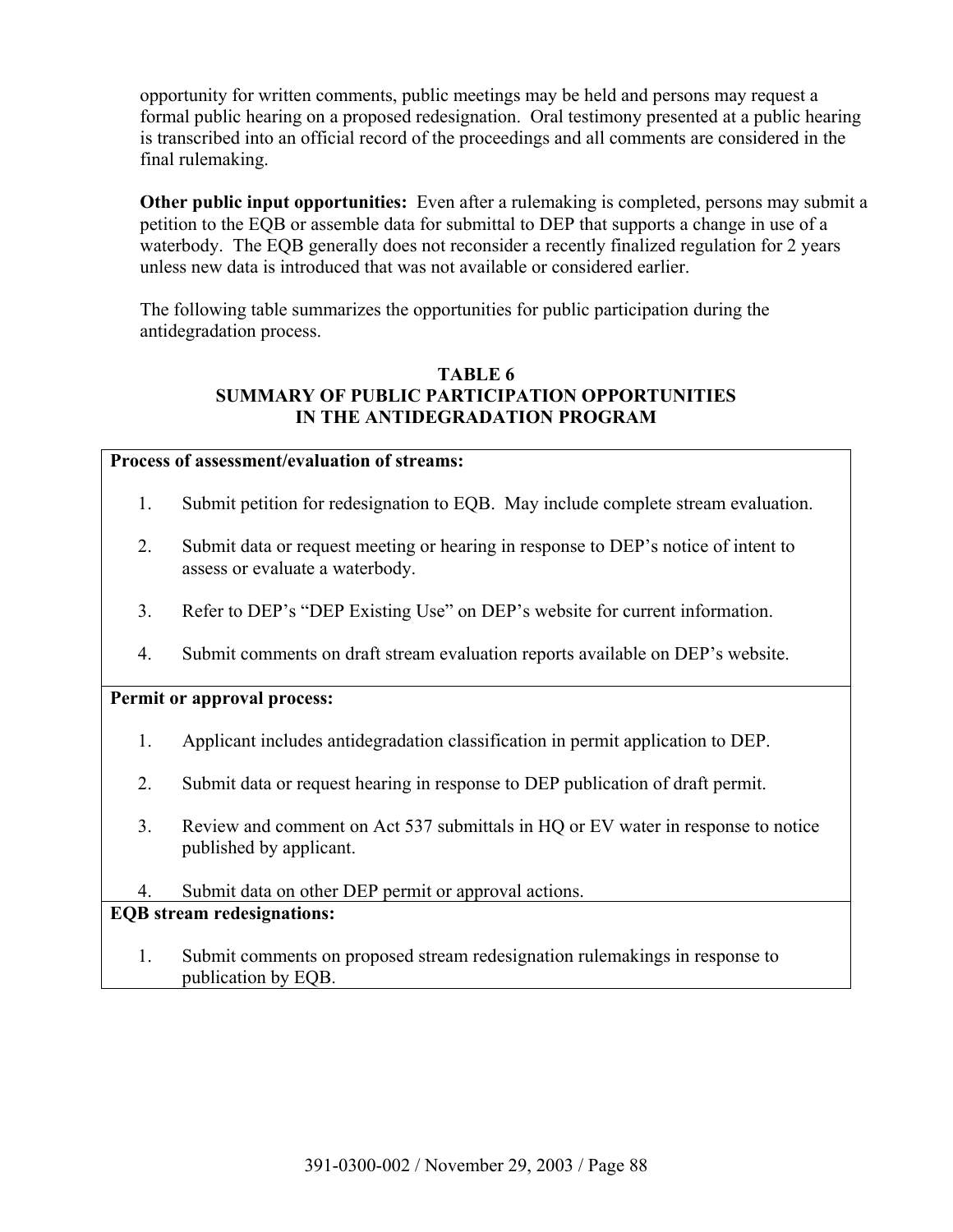### **APPENDIX A**

### **AQUATIC RESOURCE ASSESSMENT METHODS**

#### **Section 1 Mesh Size and Taxa Identification**

The following excerpts are taken from DEP's *Standardized Biological Field Collection and Laboratory Methods*.

The net mesh size and level of identification will be used in the antidegradation biological assessments as stated below:

**Net Mesh Considerations -** Benthic macroinvertebrates have historically been defined as animals large enough to be retained by a U.S. Standard No. 30 sieve (595 micron openings). A review of sampling equipment currently in use and commercially available indicates that the 595 micron criterion is very seldom met. Standard D-frame nets have 800 x 900 micron openings. It is apparent, from the above discussion, that the common mesh size is in the 800-900 micron range. Consequently, this size range has been adopted as the standard.

**Identification -** Taxonomic Level. The level of identification for most aquatic macroinvertebrates will be to genus. Some individuals collected will be immature and not exhibit the characteristics necessary for confident identification. Therefore, the lowest level of taxonomy attainable for these specimens will be sufficient. Certain groups are routinely identified to a higher taxonomic level, as follows:

Snails (Gastropoda) - Family Moss animacules (Bryozoa) - Phylum Clams, mussels (Bivalvia) - Family Proboscis worms (Nemertea) - Phylum

Flatworms (Turbellaria)

- identifiable planarids genus or Family Planaridae
- others Phylum Turbellaria

Roundworms (Nematoda) - Phylum

Water mites (Hydracarina) - Class

Segmented worms (Annelida)

- aquatic earthworms & tubificids Class Oligochaeta
- leaches Class Hirudinea

The identification of midges (Chironomidae) - Family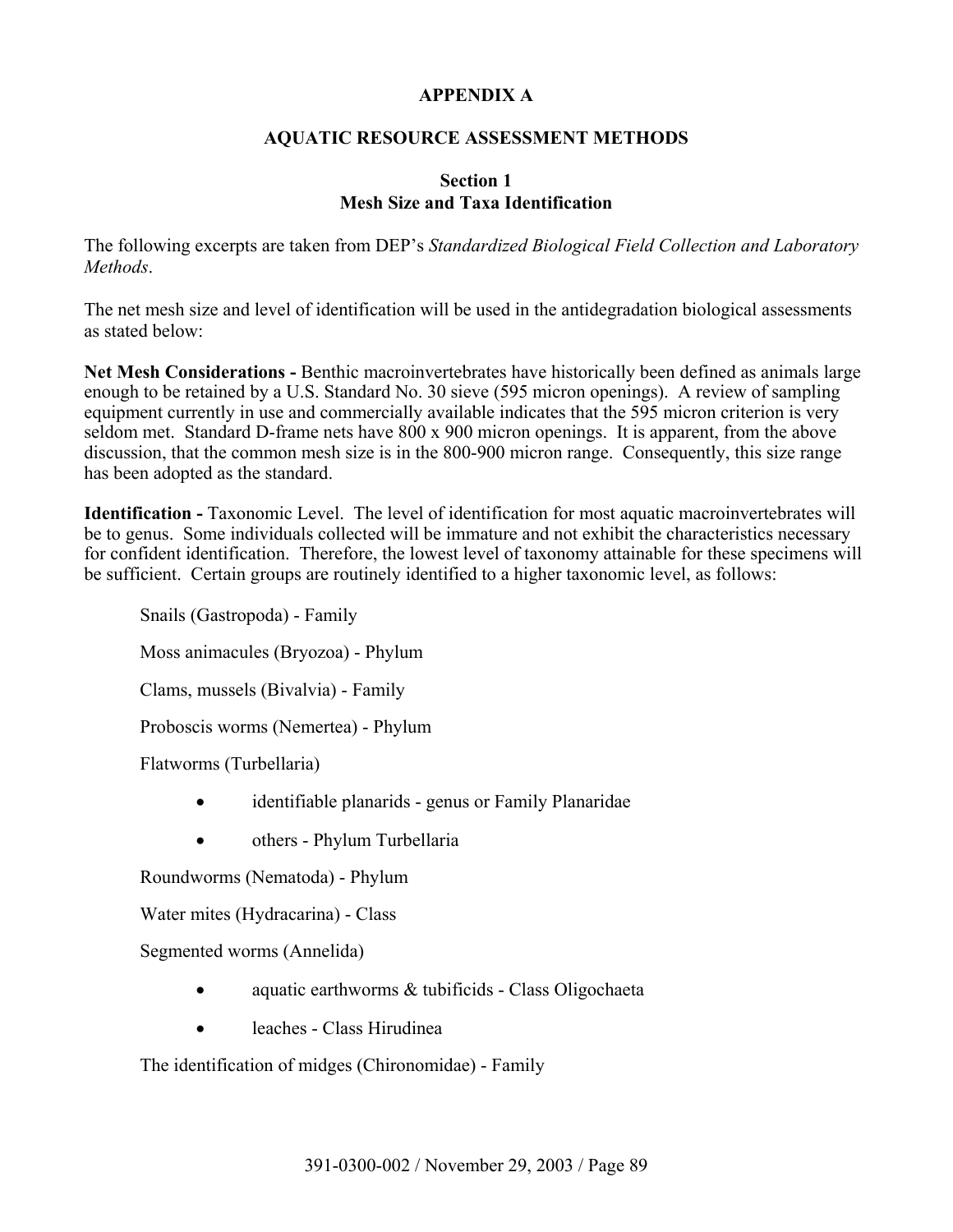#### **Section 2 Semi-Quantitative Method (DEP-RBP)**

The following excerpts concerning sample collection are taken from DEP's *Standardized Biological Field Collection and Laboratory Methods*.

**Sample Collection -** Riffle/run habitats are sampled using the D-frame net method described earlier in this document. Each sample consists of two D-frame kicks, one collected from an area of fast current velocity and the other from an area of slower current velocity. The two kicks are composited into one sample jar, preserved, and returned to the lab for processing. Taxonomic data are not recorded in the field.

**Sample Processing -** The following procedure adapted from EPA's RBP methodology is used to process qualitative D-frame samples so that the resulting data can be analyzed using benthic macroinvertebrate biometric indices (or "metrics"). Equipment needed to process benthic samples includes: a large laboratory pan gridded into 28 equal sized squares, magnesium sulfate, illuminated magnifying viewer, slips of paper (numbered from 1 to 28) for drawing random numbers, and forceps (or any tools that can pick floating benthic organisms).

- a. Only larger rocks, detritus, and other debris are removed while in the field before the sample is preserved.
- b. Samples are rinsed in a standard USGS No. 35 (500 microns mesh) sieve to remove fine materials and residual preservative and then placed in a pan to be sorted.
- c. A saturated solution of magnesium sulfate (Epsom salts) is added to the pan. This causes most organisms to float making it easier to separate them from the detrital and mineral materials. Enough solution should be used to allow complete dispersion of the sample.
- d. The sample is stirred to spread the contents evenly throughout the pan.
- e. The floating organisms are removed and retained. The materials on the bottom of the pan are inspected until the investigator is satisfied that all organisms have been removed. Ideally, the same person should "float and pick" all the samples for a survey, unless technique and consistency with the technique of other samples can be assured.
- f. The organisms are placed in a clean gridded pan with enough water to cover the organisms and stirred to spread them evenly throughout the pan.
- g. An individual grid is selected by any conventional random number method and all organisms within that grid are removed. Any organism which is lying over a grid line is considered to be in the square containing its head. Any grid chosen must be picked in its entirety.
- h. Repeat the process of selecting squares and removing organisms until the sub-sample yields at least 100 organisms (EPA's methodology allows for larger sub-samples). The "100 organism" count is the minimum number required for valid computations of the recommended RBP biometric indices. Record the number of grids picked to yield the "100 organism" sample.
- i. The sample should be preserved unless identification will be done immediately.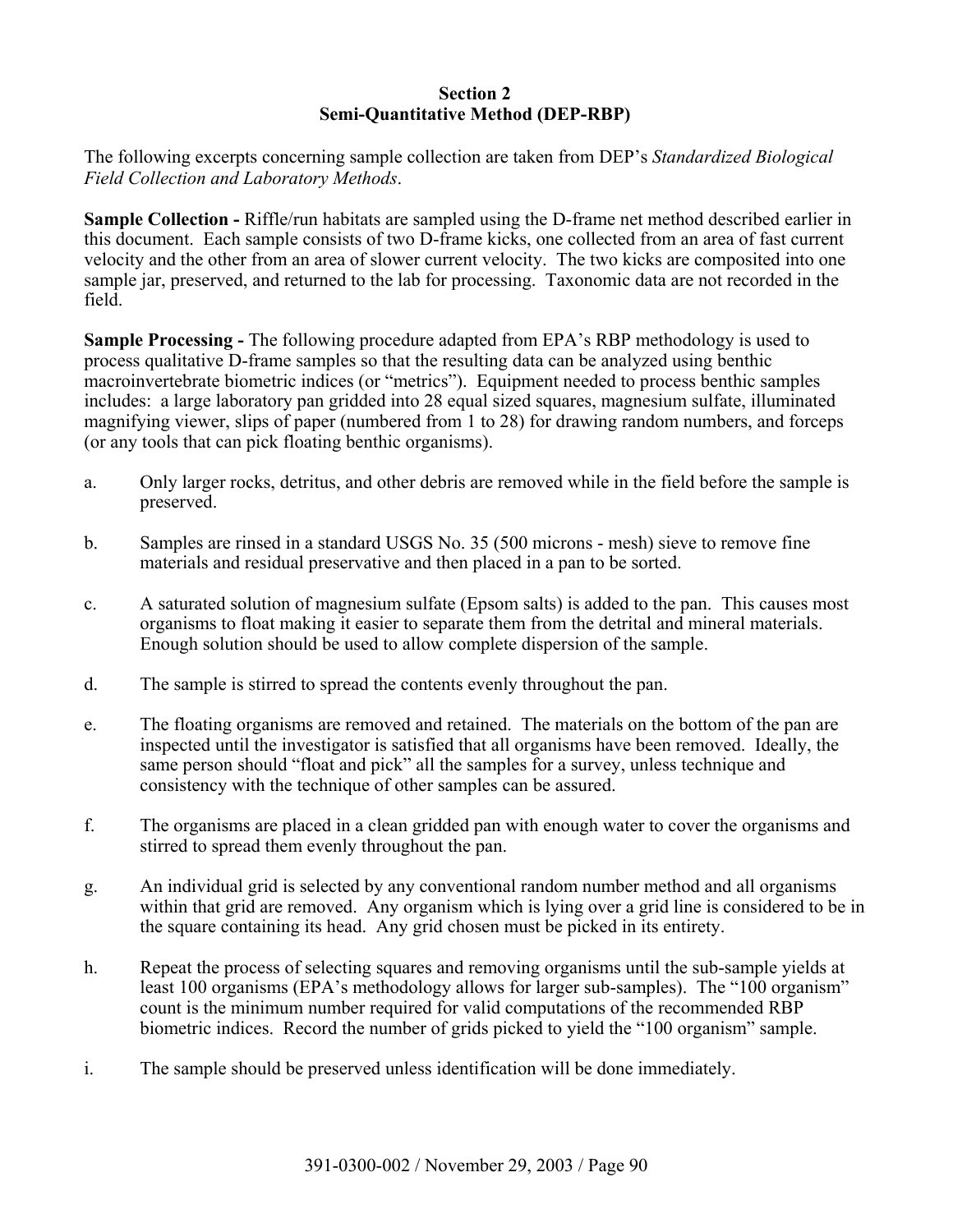### **Section 3 Habitat Assessment**

DEP has adopted the habitat assessment methods outlined in EPA's *Rapid Bioassessment Protocols* (Plafkin, et al., 1989) and subsequently modified. It should be noted that the habitat assessment method is qualitative and subject to the experience and training of the biologist performing the assessment. The following excerpts concerning habitat are taken from DEP's *Standardized Biological Field Collection and Laboratory Methods*, and present an overview of DEP's habitat assessment procedures.

The matrix used to assess habitat quality is based on key physical characteristics of the waterbody and surrounding lands. All parameters evaluated represent potential limitations to the quality and quantity of habitat available to aquatic biota. These, in turn, affect community structure and composition.

The main purpose of the habitat assessment is to account for physical limitations that exist due to instream conditions. In order to minimize the effects of habitat variability, every effort is made to sample similar habitats at all stations. The habitat assessment process involves rating 12 parameters as excellent, good, fair, or poor, by assigning a numeric value (ranging from 20 - 0), based on the criteria included on the Habitat Assessment Field Data Sheets (Riffle/Run and Glide/Pool), available from DEP.

The 12 habitat assessment parameters used in the DEP-RBP evaluations for Riffle/Run prevalent (and Glide/Pool prevalent) streams are discussed below. The Glide/Pool parameters that differ from the Riffle/Run parameters are shown in italics. The first four parameters evaluate stream section conditions in the immediate vicinity of the benthic macroinvertebrate sampling point:

- **Instream Fish Cover** evaluates the percent makeup of the substrate (boulders, cobble, other rock material) and submerged objects (logs, undercut banks) that provide refuge for fish.
- **Epifaunal Substrate** evaluates riffle quality, i.e. areal extent relative to stream width and dominant substrate materials that are present. (In the absence of well defined riffles, this parameter evaluates whatever substrate is available for colonization.)
- **Embeddedness** estimates the percent (vertically) of the substrate covered with fine sediments. (*Pool substrate* characterization**:** evaluates the dominant type of substrate materials, i.e. gravel, mud, root mats, etc., that are more commonly found in glide/pool habitats.)
- **Velocity/Depth Regime** evaluates the presence/absence of four velocity/depth regimes fastdeep, fast-shallow, slow-deep, and slow-shallow. (*Pool variability***:** describes the presence and dominance of several pool depth regimes.)

The next four parameters evaluate a larger area surrounding the sampled riffle. As a rule of thumb, this expanded area is the stream length defined by how far upstream and downstream the investigator can see from the sample point:

- **Channel Alteration** primarily evaluates the extent of channelization or dredging but can include any other forms of channel disruptions that would be detrimental to the habitat.
- **Sediment Deposition** estimates the extent of sediment effects in the form of islands, point bars, and pool deposition.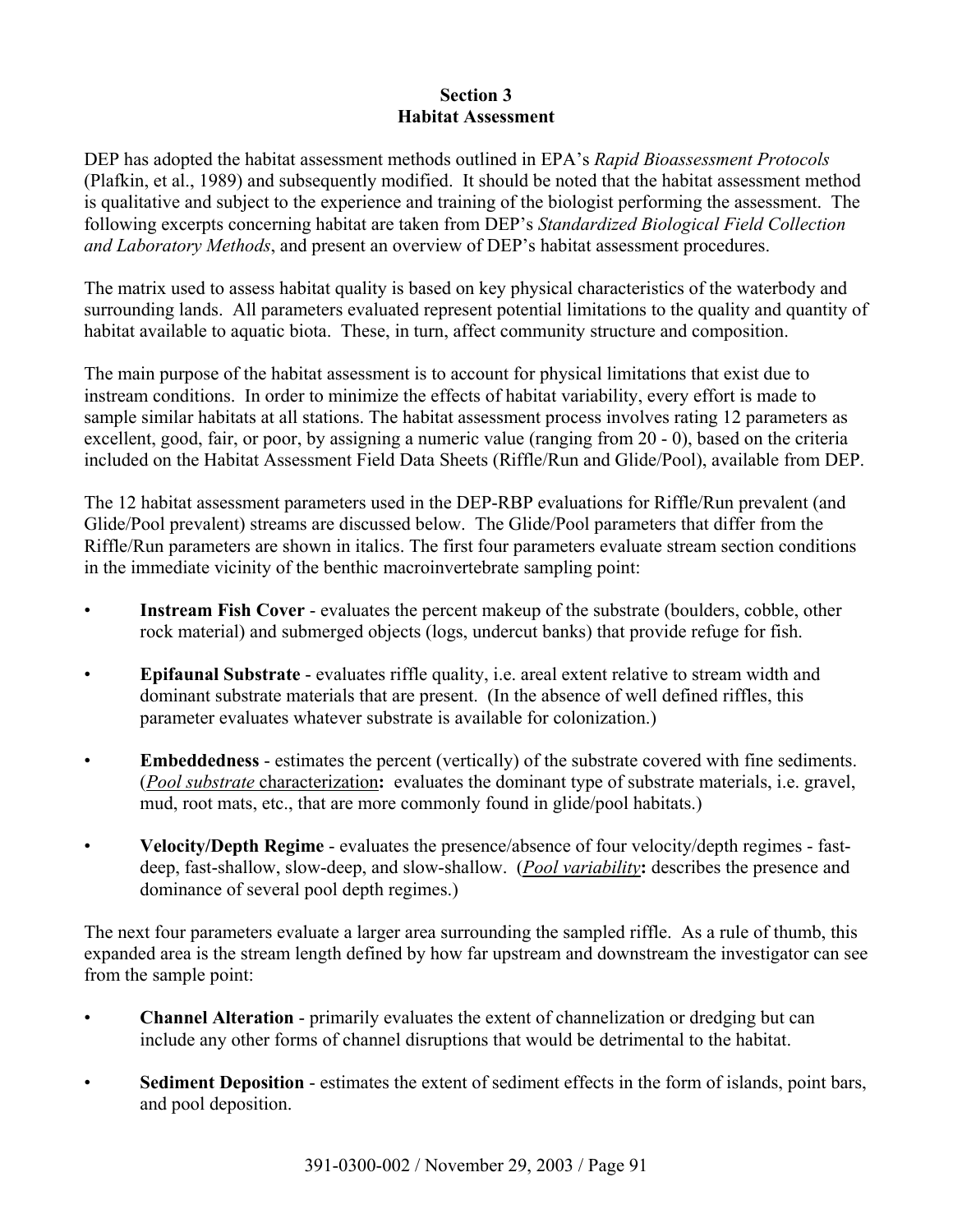- **Riffle Frequency (pool/riffle or run/bend ratio)** estimates the frequency of riffle occurrence based on stream width. (Channel sinuosity: the degree of sinuosity to total length of the study segment.)
- **Channel Flow Status** estimates the horizontal extent of exposed substrates due to water level or flow conditions.

The next four parameters evaluate an even greater area. This area is usually defined as the length of stream that was electroshocked for fish. It can also take into consideration upstream land-use activities in the watershed:

- **Condition of banks** evaluates the extent of bank failure or signs of erosion.
- **Bank vegetative protection** estimates the extent of stream bank that is covered by plant growth providing stability through well-developed root systems.
- **Grazing or other disruptive pressures** evaluates disruptions to surrounding land vegetation due to common human activities, such as crop harvesting, lawn care, excavations, construction projects, and other intrusive activities.
- **Riparian vegetative zone width** estimates the width of protective buffer strips or riparian zones. This is a rating of the buffer strip with the least width.

It is best to conduct the habitat assessment after sampling since the investigator has observed all conditions in the sampled segment and immediate surrounding watershed. After all parameters in the matrix are evaluated and scored, the scores are summed to derive a habitat score for that station. The "optimal" category scores range from 240-192, "suboptimal" from 180-132, "marginal" from 120-72, and "poor" is 60 or less. The gaps between these categories are at the discretion of the investigator's best professional judgment.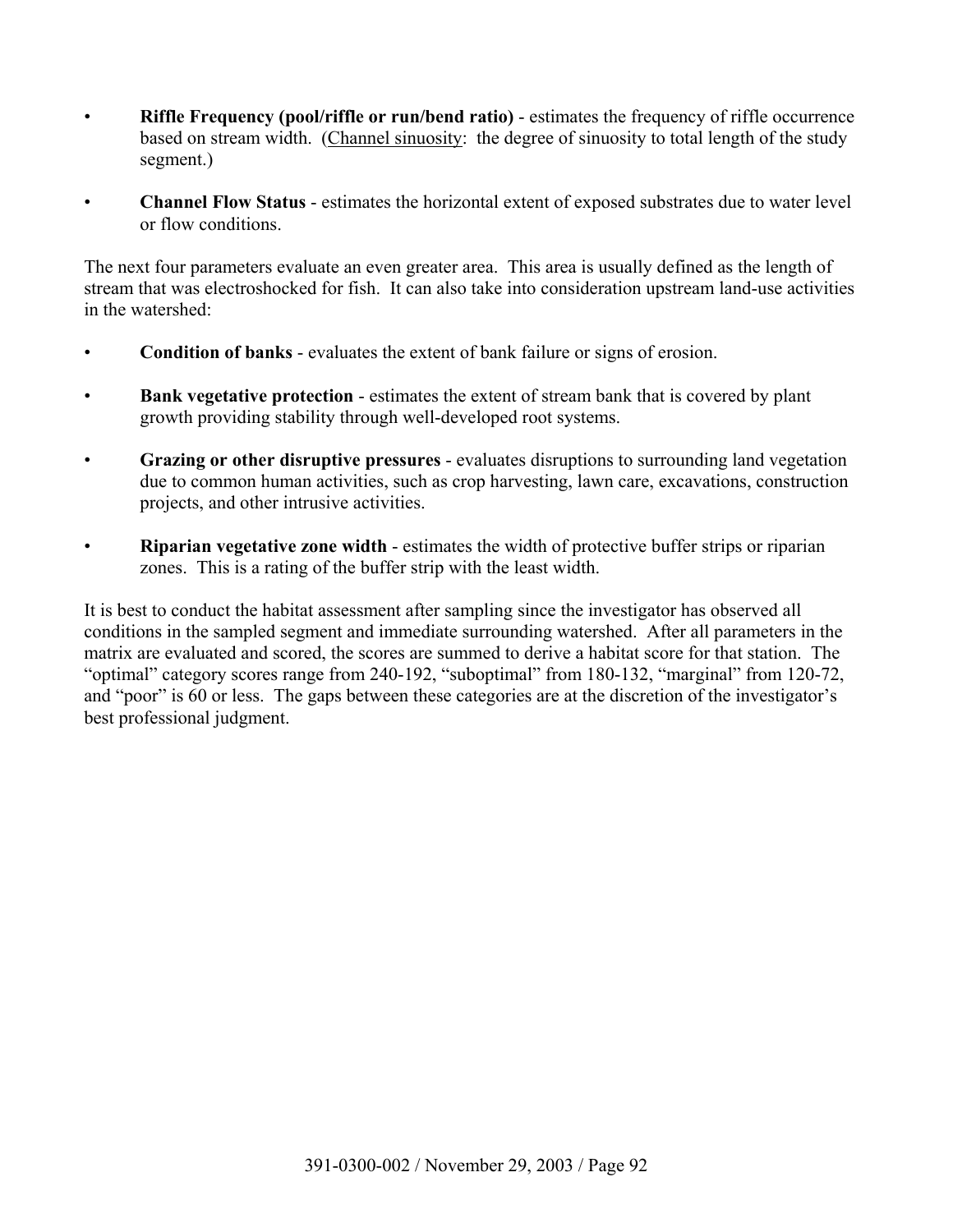### **Section 4 Metric Scoring and Selection**

**Scoring -** The current DEP procedure compares five metrics from a candidate site to the same five metrics from a single reference site matched by type (riffle/run or glide/pool), size (stream order), gradient, and pH (alkalinity). Each metric uses a different scoring scale, so they must first be converted to the same scale using the normalizing scores listed in the table below. All five of both the candidate and reference metrics must be normalized using this table.

| <b>Biological</b><br><b>Condition</b> | <b>Taxa Richness</b><br>(Candidate/ | <i><b>*Modified</b></i><br><b>EPT</b><br>(Candidate/ | **Modified<br><b>Hilsenhoff</b><br><b>Index</b><br>(Candidate- | % Dominant<br>(Candidate- | %Modified<br><b>Mayflies</b><br>(Reference- |
|---------------------------------------|-------------------------------------|------------------------------------------------------|----------------------------------------------------------------|---------------------------|---------------------------------------------|
| <b>Score</b>                          | <b>Reference</b> )                  | <b>Reference</b> )                                   | <b>Reference</b> )                                             | Reference)                | Candidate)                                  |
| 8                                     | $>80.0\%$                           | $>80.0\%$                                            | < 0.71                                                         | $11.0\%$                  | $12.0\%$                                    |
| 7                                     | $80.0 - 77.2\%$                     | $80.0 - 75.8\%$                                      | $0.71 - 0.79$                                                  | $11.0 - 12.5\%$           | $12.0 - 15.9\%$                             |
| 6                                     | $77.1 - 74.4\%$                     | $75.7 - 71.5\%$                                      | $0.80 - 0.87$                                                  | $12.6 - 14.0\%$           | $16.0 - 19.9\%$                             |
| 5                                     | $74.3 - 71.5\%$                     | $71.4 - 67.2\%$                                      | $0.88 - 0.97$                                                  | $14.1 - 15.6\%$           | $20.0 - 23.9\%$                             |
| $\overline{4}$                        | $71.4 - 68.7\%$                     | $67.1 - 63.0\%$                                      | $0.98 - 1.04$                                                  | $15.7 - 17.2\%$           | $24.0 - 27.9\%$                             |
| 3                                     | $68.6 - 65.8\%$                     | $62.9 - 58.7\%$                                      | $1.05 - 1.13$                                                  | $17.3 - 18.8\%$           | $28.0 - 31.9\%$                             |
| 2                                     | $65.7 - 63.0\%$                     | $58.6 - 54.4\%$                                      | $1.14 - 1.21$                                                  | $18.9 - 20.3\%$           | $32.0 - 35.9\%$                             |
|                                       | $62.9 - 60.0\%$                     | $54.3 - 50.0\%$                                      | $1.22 - 1.31$                                                  | $20.4 - 22.0\%$           | $36.0 - 40.0\%$                             |
| $\theta$                              | $<60.0\%$                           | $<$ 50.0%                                            | >1.31                                                          | >22.0                     | >40.0                                       |

# **Biological Condition Scoring Criteria**

\* Pollution tolerant taxa removed

\*\* Pollution tolerances modified from original publication

Taxa Richness = Total number of taxa.

Modified EPT Index = Total number of Ephemeroptera (mayflies), Plecoptera (stoneflies), and Trichoptera (caddisflies) minus EPT genera considered to be pollution tolerant.

Modified Hilsenhoff Index – An index that reflects macroinvertebrate tolerance to organic pollution with zero the least tolerant and ten the most tolerant. The original Hilsenhoff tolerance scores have been modified and some added to reflect the behavior of taxa found in Pennsylvania.

Percent Dominant – The percent of the total abundance made up by the single most abundant taxon. Percent Modified Mayflies – The percent of the total abundance made up by the total abundance of mayflies minus the pollution tolerant mayfly genera.

The numbers in the above table normalize the metrics to the same scoring scale (8 to 0). Each metric has equal weighting so the five can be summed to obtain a total score. The highest total score is eight (highest metric score) times five (number of metrics), or 40. The final step is to divide the candidate total score by 40 and multiply by 100 to obtain a percentage. This percentage determines the antidegradation status of the stream according to the values in the following table.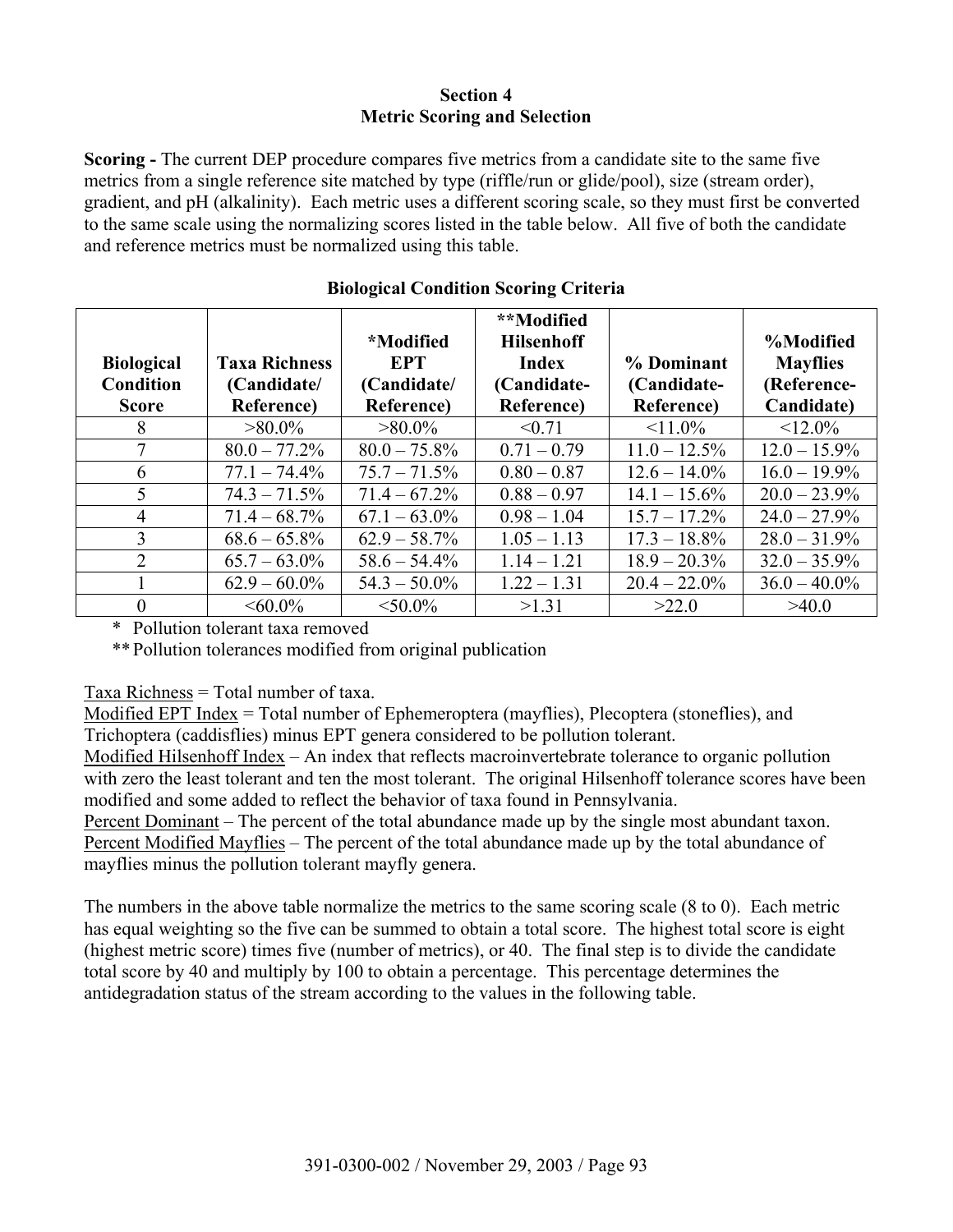| <b>%Comparison of Candidate</b><br><b>Score to Reference Score</b> | <b>Stream Classification Category</b>            |
|--------------------------------------------------------------------|--------------------------------------------------|
| $>=92\%$                                                           | EV                                               |
| $83-92\%$                                                          | HO                                               |
| $<$ 83%                                                            | Existing use or designated use<br>(Non-HQ or EV) |

To attain an EV classification, the percent comparison of the candidate to the reference must be equal to or greater than 92 percent.

In order to attain an HQ classification, the percent comparison of the candidate score to reference score must be between 83 and 92 percent. DEP believes that these criteria assure that the best streams in the Commonwealth receive either EV or HQ protection.

**Example:** The following table shows how the entire scoring system would work for a hypothetical candidate stream.

|            | Taxa<br><b>Richness</b> | <b>Modified</b><br><b>EPT</b> | <b>Modified</b><br><b>Hilsenhoff</b> | %Dominant | <b>%modified</b><br>mayflies |
|------------|-------------------------|-------------------------------|--------------------------------------|-----------|------------------------------|
| Reference  | 28                      |                               | 1.23                                 | 25%       | 40%                          |
| Candidate  | 23                      |                               | 1.57                                 | 37%       | 32%                          |
| Difference | 82%                     | 75%                           | .34                                  | 12%       | 8%                           |
| Score      |                         |                               |                                      |           |                              |

The summed score of the candidate stream is  $8 + 6 + 8 + 7 + 8 = 37$ . Thirty-seven is 93 percent of the 40 possible points, putting the candidate in the 92-100 percent range. The candidate stream is EV.

**Metric Selection and Derivation of Scores -** The metrics used in the comparison were carefully selected using the "box and whisker plot" process now outlined in *Rapid Bioassessment Protocols For Use in Streams and Rivers: Periphyton, Benthic Macroinvertebrates, and Fish* (Barbour et al.; EPA 841- B-99-002; July, 1999). Box and whisker plots are simply graphical representations of frequency distributions. The "boxes" represent the 25th, 50th (median), and 75th quartiles while the whiskers represent the range of more extreme values. The frequency distributions of 41 metrics were analyzed to determine their discriminatory power in identifying HQ and EV waters.

The available RBP samples were first divided into three groups depending upon the stream they were taken from. The three groups were EV, HQ, and non-antidegradation. For each metric, three side-byside box and whisker graphs, each representing one of these groups, were plotted on a page. When the box and whisker plots are far apart on the vertical scale (little or no overlap), the metric has good discriminatory power. In other words, the values of the metric are noticeably different in EV, HQ, and non-antidegradation streams. Metrics where the three side-by-side box and whisker plots overlapped were eliminated because they did not differentiate between antidegradation and non-antidegradation samples.

The last consideration is the elimination of one metric from pairs of correlated metrics. If the Simpson Index and percent dominant metric have a correlation coefficient of 0.95, they convey the same information. Including them both in the final set of metrics means that the same information (in this case diversity of taxa) is counted twice. Deleting one of the metrics prevents this double counting. The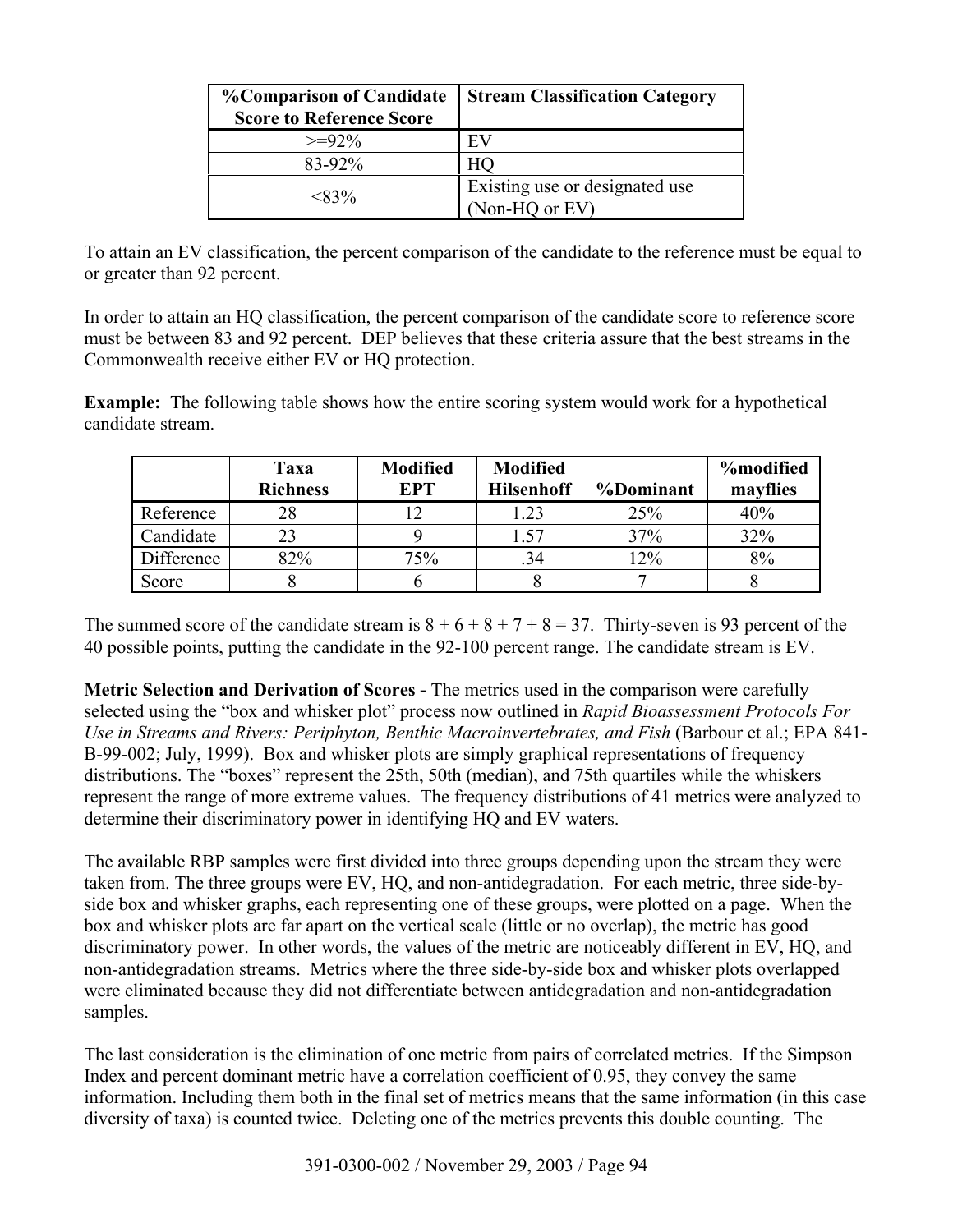existing data indicated that the metrics (a) taxa richness, (b) modified EPT index, (c) modified Hilsenhoff Index, (d) percent dominant, and (e) modified percent mayflies were the best indices.

EPA and other state agencies across the country have consistently found taxa richness, EPT, modified Hilsenhoff, percent mayfly, and percent dominant metrics to be useful. The percent mayfly metric is also used by many agencies, including states in EPA Region III. In discussions with other states' biologists and EPA's contractor working on the RBP protocols, the modified versions (removal of pollution tolerant taxa from the indexes) of our EPT and percent mayfly index are considered good improvements over the original versions.

A modification to the percent dominant metric became necessary when some unusual conditions occurred. A benthic community dominated by a single taxa is usually considered bad. However, on occasion this single taxon is a sensitive one, intolerant of pollution. To account for such cases, the percent dominant metric is given the maximum score when the dominant taxa has a low pollution tolerance value (3 or less) even though the metric would normally receive a low score when a single taxon dominates the community.

The five metrics utilize different measurement scales. For example, the modified Hilsenhoff Index ranges from 0 to 10 while the percent dominant ranges from 0 to 100. The metrics had to be normalized to the same scoring scale so that each has the same weight when they are summed. The normalization starts by selecting a scoring interval. DEP selected a scoring interval of 6, 4, 2, and 0. Six is the best and zero the worst score.

After the scoring interval is selected, the next step is to determine the scoring ranges that are assigned a 6, 4, 2, or 0 for each metric. Taxa richness is used in the following paragraphs as the example of how the scoring ranges were derived.

The EV, HQ, and non-special protection samples were further subdivided into ecoregions. All possible comparisons between the EV samples within an ecoregion were calculated. As an example, assume there are three EV samples in ecoregion 62 with taxa richness of 25, 27, and 30. All possible comparisons give percentage differences of  $25/27 = 92$  percent,  $25/30 = 83$  percent, and  $27/30 =$ 90 percent. The data were always arranged lowest to highest to avoid percentage differences greater than 100 percent. This process was repeated for all the available EV samples in all the ecoregions. The percentage differences from all the ecoregions were combined into a single frequency distribution. The distribution showed that 95 percent of the time the percentage difference between EV samples in the same ecoregion were never less than 80 percent. As a result, any taxa richness percentage difference between a candidate and reference sample equal to or greater than 80 percent was assigned a score of six.

The same process was repeated comparing all the EV samples to all the HQ samples in the same ecoregion. Again, all the percentage differences were combined into a single frequency distribution. This distribution showed that 95 percent of the time the percent difference between EV and HQ streams in the same ecoregion was never less than 70 percent. A taxa richness percent difference between a candidate and reference sample equal to or greater than 70 percent, but less than 80 percent, was assigned a score of four.

Finally, the EV samples were compared to the non-special protection samples in the same ecoregion. The frequency distribution showed that 95 percent of the time the percent difference is not less than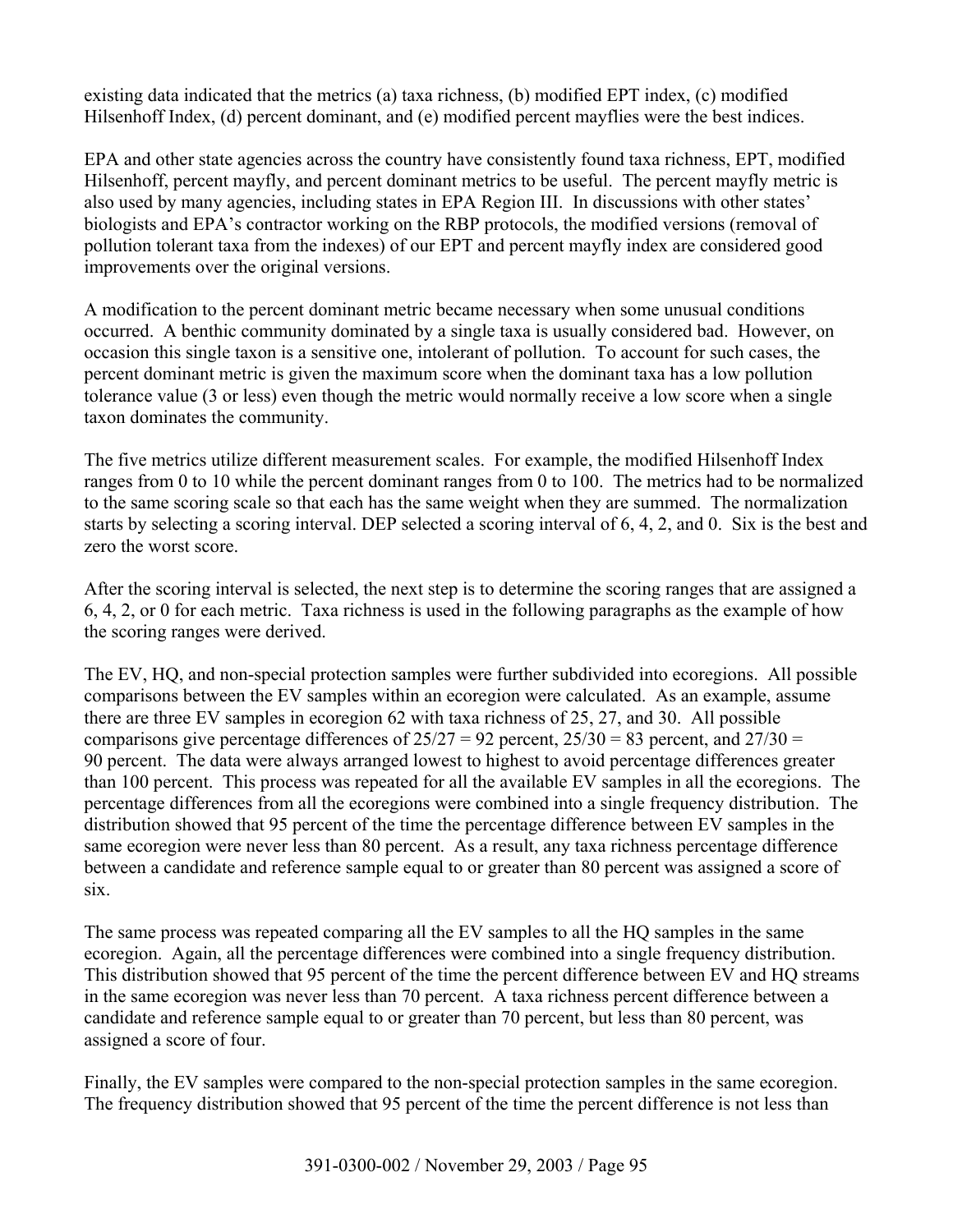60 percent. A candidate taxa richness compared to a reference with a percent difference equal to or greater than 60 percent and less then 70 percent is assigned a score of two. Any comparison that is less than 60 percent is assigned a score of zero.

With slight modifications, this same scoring procedure is applied to the other metrics. The difference between the candidate and reference was expressed as a difference, rather than a percentage, for percent dominant (candidate minus reference) and percent modified mayflies (reference minus candidate) because these metrics are already expressed as percents. The Hilsenhoff Index is also expressed as a difference (candidate minus reference) because a small change in the index reflects a large difference in instream conditions. The importance of small changes in the Hilsenhoff Index would be lost if the differences were expressed as percentages.

The final scoring range was based upon the graph on page 8-1 of *Rapid Bioassessment Protocols For Use in Rivers And Streams – Benthic Macroinvertebrates and Fish* (Plafkin, et al; EPA/444/4-89-001; May, 1989*)* which compared the relationship between biological condition and habitat quality. An analysis of Pennsylvania RBP III sampling data in the metric selection process showed that 83 percent is a number which clearly differentiates between average streams and those deserving of Special Protection. DEP selected 92 percent as a break between HQ and EV waters based on best professional judgment. Experience with this number has proven that it does reflect outstanding waters of ecological significance.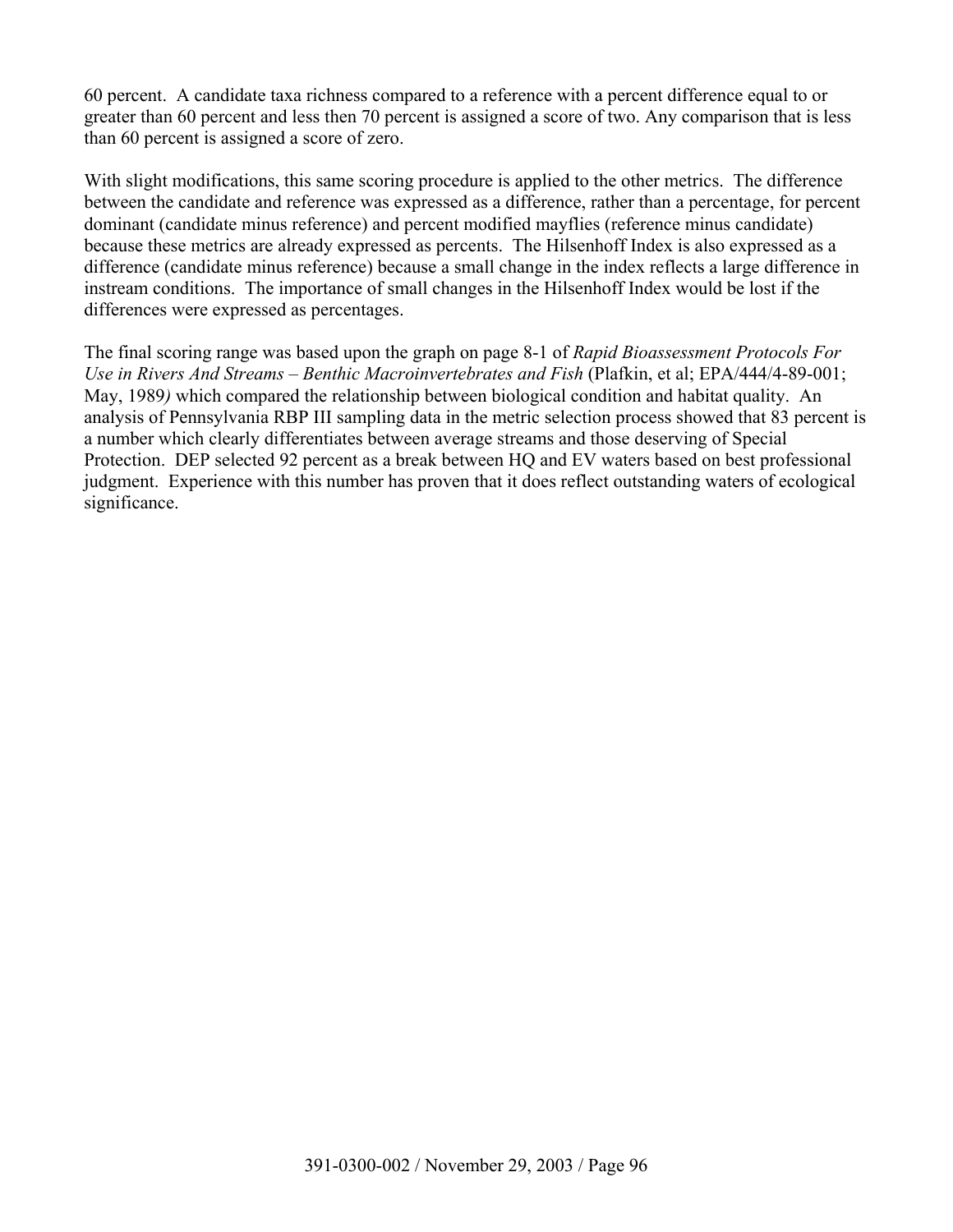#### **APPENDIX B**

### **ANTIDEGRADATION BEST AVAILABLE COMBINATION OF TECHNOLOGIES FOR WASTEWATER DISCHARGES**

For wastewater discharges to HQ and EV waters the most effective treatment/disposal (T/D) technologies consist of a hierarchy of preferred methods which take technical and economic feasibility as well as expected water quality impacts into consideration. The goal of this hierarchy is to reduce or eliminate surface water discharges and minimize degradation of both surface and groundwater by providing advanced wastewater treatment and/or soil renovation prior to discharge to groundwater. However, for methods which involve a stream discharge, there also exist treatment performance standards defined as ABACT. ABACT in this context refers to treatment and disposal methods designed to help maintain existing water quality. One or more of the following technologies or alternatives suggested by the applicant and agreed upon by DEP should be applied to sewage or selected industrial waste discharges in HQ or EV waters.

A. The most preferred technology for wastewater discharges is to eliminate the discharge through a variety of land application options (including year round spray irrigation, drip irrigation, and land spreading) or extension of existing collection systems to convey wastewater to an existing sewage treatment system outside the HQ or EV watershed. Land application includes the installation of a treatment system providing a minimum of secondary treatment prior to release of the effluent onto the land. Sufficient storage to prevent any stream discharge during wet or cold weather periods when land application is not technically feasible is also required. Year-round spray irrigation or conveyance to an existing treatment plant outside of the watershed is required whenever it is technically feasible and cost effective. SEJ is not required for proposals in HQ watersheds which do not involve a discharge to surface waters. Year-round land application is the preferred alternative because it provides the added advantage of groundwater recharge within the watershed.

An equivalent technology for wastewater discharge is subsurface disposal. This disposal method may consist of either conventional or *alternate* onlot systems or a permitted groundwater discharge system as long as its review and approval is consistent with DEP regulations and policies for the protection of both surface and groundwater. Onlot disposal systems with domestic sewage flows of 10,000 gpd or less are permitted by local sewage enforcement officers under Act 537. For domestic flows of more than 10,000 gpd and industrial wastes, subsurface disposal options are more limited but, where appropriate, can be approved by DEP through issuance of a Water Quality Management (WQM) permit. Since there is no discharge to surface waters, SEJ is not required in HQ waters.

Collection and conveyance of sewage to existing treatment facilities outside the watershed or stream segment is another option because it eliminates the discharge of treated wastes to HQ or EV waters. One possible disadvantage is the export of water out of the basin and potential disruption of the existing hydraulic balance. This will be considered in the context of the evaluation. In this scenario, there is no discharge to surface or groundwaters outside the context of the existing NPDES permit issued to the facility receiving the wastewater and consequently,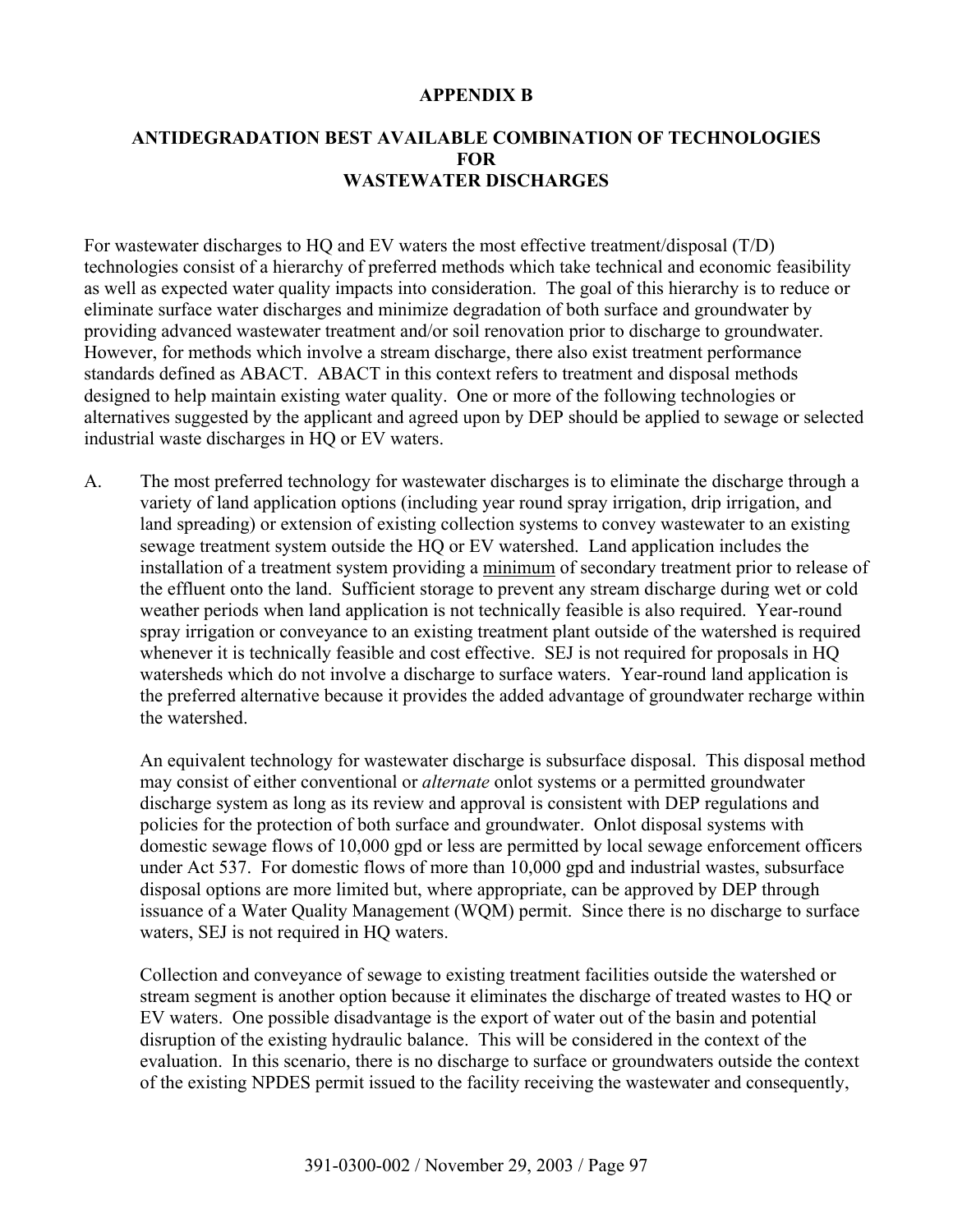there is no need for a new NPDES permit. Depending upon the circumstances, planning (Act 537) approval and/or a WQM permit may be required.

B. Where year-round land application, subsurface disposal, or collection/conveyance outside the basin are not technically or economically feasible, the next preferred treatment/disposal alternative is seasonal and/or partial land application. The chief difference between year-round and seasonal land application is that a stream discharge is permitted for the portion of the year when soils cannot attenuate the wastewater. The advantages lie in the fact that: 1) the discharge occurs during wetter portions of the year (usually November through April) when stream flows and waste assimilation capacities are higher and therefore, the impact of a stream discharge is less significant, and 2) the portion of the effluent that is land applied helps recharge groundwater. Where seasonal land application is employed, minimum wintertime stream discharge requirements are set using the more stringent of ABACT or water quality-based effluent limits (WQBELs). Seasonal land application is required whenever it is technically feasible and cost effective. Seasonal land application requires both an NPDES permit and a WQM permit. Since there will be a stream discharge for at least a portion of the year, SEJ is also required if the discharge would result in degradation of HQ waters. (See Chapter 10.)

Partial land application consists of disposing of a portion of the wastewater effluent onto soils on either a year-round or seasonal basis. Partial land application is required whenever it is technically feasible and cost effective. Generally, permit requirements for the portion of wastewater to be discharged are the same as for a system based on year-round stream discharge. The advantage to partial land application is that it reduces the total annual volume of wastewater discharged to the stream while increasing groundwater recharge. Partial land application requires both an NPDES and WQM permit. Since there is a stream discharge, SEJ is also required if degradation occurs in the receiving stream.

C. The final technology option is the year-round discharge of treated wastes. This technology is only employed when nondischarge alternatives are not environmentally sound and cost-effective. Where this technology is employed, a discharger must provide, as a minimum, the more stringent of ABACT or treatment technology that will achieve water quality-based effluent limitations (WQBELs). WQBELs are developed to assure compliance with water quality criteria at a specific design stream flow. Where the proposed activity/project is socially or economically justified, the appropriate design flow from Chapter  $96.4(g)$  is used. For proposed discharges to HQ waters where the proposed activity is not socially or economically justified, the effluent requirements are established to maintain existing water quality and are calculated using the procedures outlined in Chapter 8.

ABACT requirements, such as those defined below for sewage discharges, are designed to help maintain existing water quality. Requirements for industrial waste discharges will be determined by DEP on a case-by-case basis after review of the proposed activity and its associated pollutants. All treatment/disposal facilities must be enhanced with pollution prevention technologies applied to the raw waste streams as well as water conservation or water reuse technologies designed to minimize the volume of wastewater discharged.

ABACT for municipal, non-municipal, and small flow sewage discharges is defined below. This listing is intended to represent the desired long-term performance level of constructed treatment facilities. It does not represent an exact statement of effluent limitations as they would appear in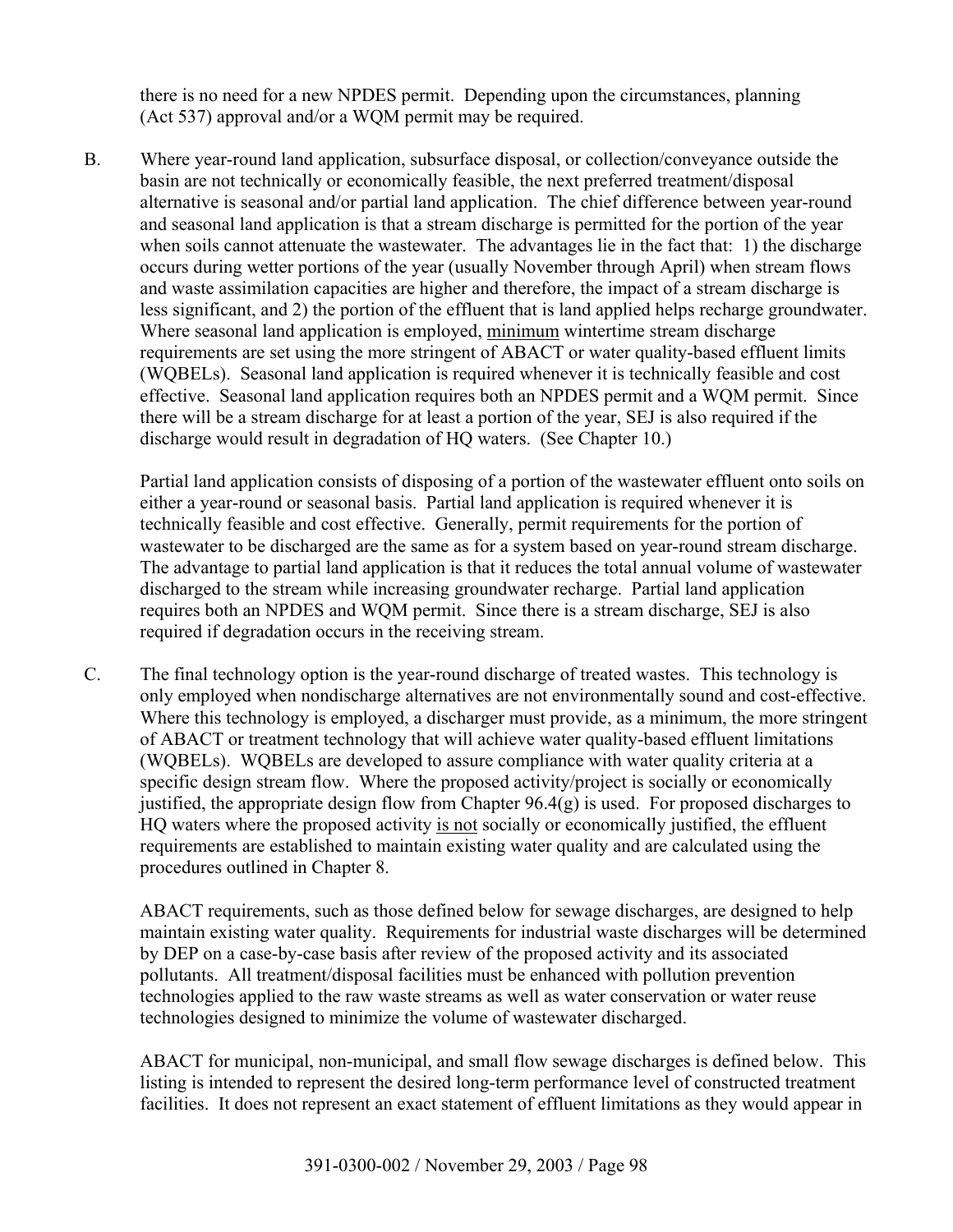a NPDES permit, where DEP may also require short-term effluent limitations as well as other controls or practices such as minimum treatment requirements established by Interstate River Basin Compacts or the EPA Chesapeake Bay Program.

| <b>Parameter</b>                        | <b>Treatment Process Performance Expectations (mg/l)</b> |            |                                                                                 |  |
|-----------------------------------------|----------------------------------------------------------|------------|---------------------------------------------------------------------------------|--|
|                                         |                                                          | 2,000 to   |                                                                                 |  |
|                                         | $<$ 2,000 $\,$                                           | 50,000 gpd | $>$ 50,000                                                                      |  |
| $CBOD5$ (May 1, - Oct. 31)              | 10                                                       | 10         | 10                                                                              |  |
| $CBOD$ <sub>5</sub> (Nov. 1, - Apr. 30) | 20                                                       | 20         | 10                                                                              |  |
| <b>Suspended Solids</b>                 | 20                                                       | 10         | 10                                                                              |  |
| $NH_{3}N$ (May 1 - Oct. 31)             | 5.0                                                      | 3.0        | 1.5                                                                             |  |
| $NH_{3}N$ (Nov. 1 - Apr. 30)            | 15.0                                                     | 9.0        | 4.5                                                                             |  |
| <b>Effective Disinfection</b>           | $---$ See footnote below $---$ *                         |            |                                                                                 |  |
| Other Parameters as needed              | --- Determined by the size and characteristics           |            |                                                                                 |  |
|                                         | of the proposed discharge, may include -                 |            |                                                                                 |  |
|                                         |                                                          |            | NO <sub>2</sub> /NO <sub>3</sub> -N, Total Phosphorus, Copper, Lead, Zinc - - - |  |

*\** Disinfection should be accomplished using a method that leaves no detectable residual. Disinfection using ultra-violet light or other non-chlorine based systems is encouraged and must be considered.

These values are expressed as average monthly values and represent a higher degree of treatment than conventional BAT. Additional treatment requirements for nutrients may be evaluated if necessary to comply with nutrient removal goals of programs such as those established for the Chesapeake or Delaware Bays. (See Tables B-3 and B-4 for treatment methods). Year-round discharge requires both an NPDES and WQM permit as well as SEJ, if the discharge causes measurable change in an HQ receiving stream.Selected point source control technologies from Tables B-1 and B-2 are appropriate to apply to the year-round discharge of treated wastes.

**EV Waters:** For wastewater discharges (sewage or selected industrial wastes) to EV waters treatment technologies center on the use of pollution prevention technologies to reduce pollutant loads on treatment systems followed by the use of the soil/geologic matrix to remove some or all of the wastewater constituents as an alternative to surface water discharge. Except in the case of individual onlot sewage systems, land application preceded by varying degrees of advanced chemical, physical, and/or biological treatment will be required for treatment/disposal of wastewaters in EV waters if cost effective. The use of land application minimizes or eliminates surface water discharge and the associated water quality degradation. In addition, these combined technologies offer the highest likelihood of producing an effluent that will not degrade the protected stream. Treatment and discharge of wastewater to EV waters can only be permitted if the maintenance or enhancement of existing surface and groundwater quality can be demonstrated.

**Treatment/Disposal Methods:** Tables B-1 through B-4 list treatment, land application, and nutrient removal methods that could be combined to provide wastewater management that satisfies the requirements of the Antidegradation Program. A more detailed discussion of various land application methods can be found in DEP's *Manual of Land Application of Treated Sewage and Industrial Wastewater*, DEP ID: 362-2000-009. Technically feasible combinations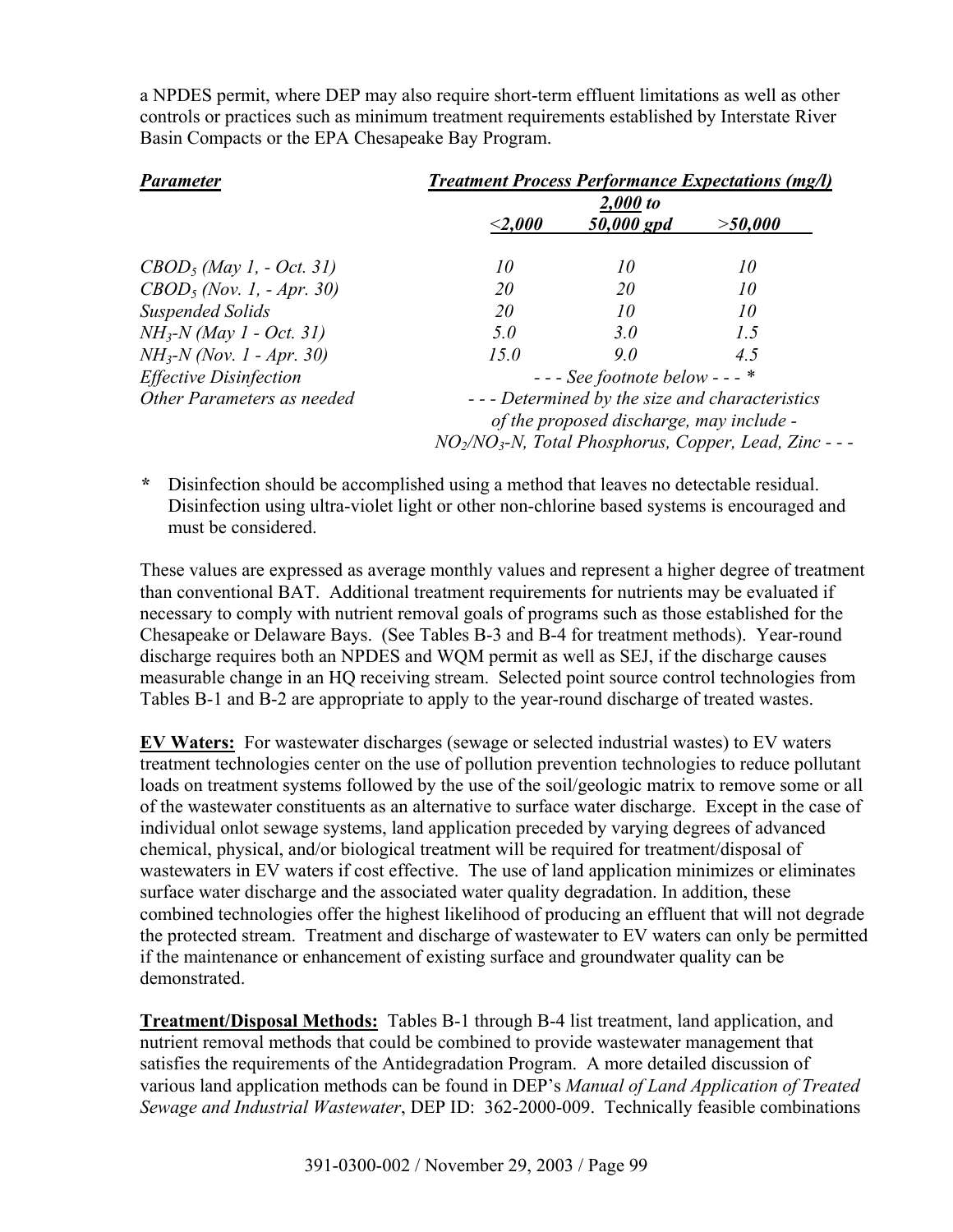of treatment/disposal processes from these tables may be approved if DEP determines that the proposal meets all antidegradation requirements.

The processes in Tables B-1 through B-4 are not intended to represent a comprehensive list nor are they presented in any preferred order based on treatment removal efficiency. Many factors such as unit construction and combination or modification of processes will determine the ultimate treatment efficiency on a case-by-case basis. Because of the sensitivity of antidegradation waters, filtration units, constructed wetlands, flow equalization, treated effluent storage, or other protections against the release of untreated or inadequately treated wastewater should be an integral component of any treatment process approved by DEP for a direct stream discharge. In addition, DEP will encourage the use of wastewater conveyance, management, and treatment/disposal systems which have the highest reliability and which are the least maintenance intensive.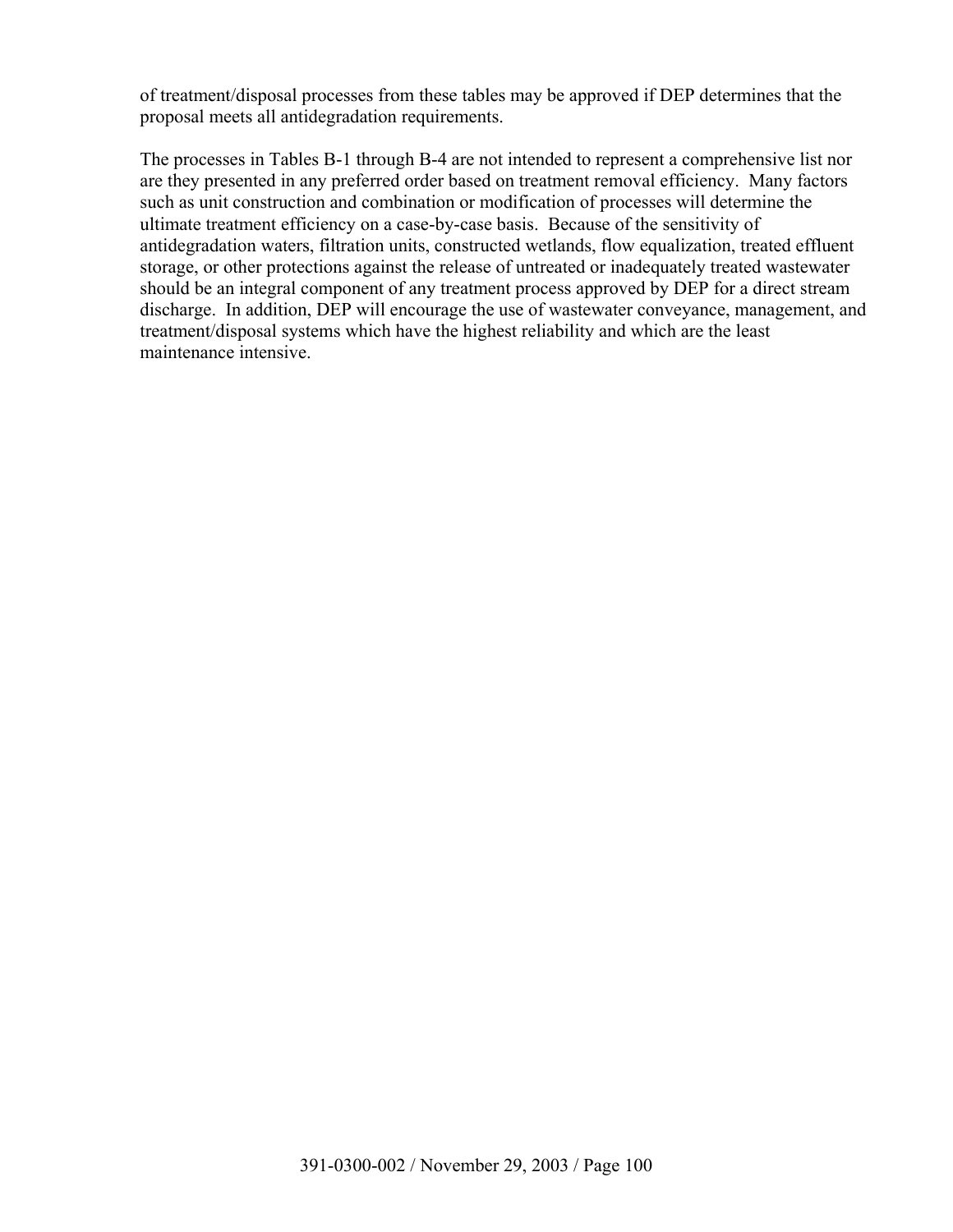# **Table B-1**

# **Treatment Processes For Discharges**

| <b>Type</b>                                                        | <b>Processes</b>                                                        | <b>Benefits/</b><br><b>Limiting Factors</b>                                                                                          |
|--------------------------------------------------------------------|-------------------------------------------------------------------------|--------------------------------------------------------------------------------------------------------------------------------------|
| Physical                                                           | Screening, mixing, flocculation<br>sedimentation, flotation, filtration | Lowest cost/Lowest degree of<br>treatment; Lowest nutrient<br>removal                                                                |
| Chemical                                                           | Chemical precipitation, gas<br>transfer, adsorption, disinfection       | High degree of treatment/High<br>cost for chemicals;<br>Increased sludge production;<br>High operation and<br>maintenance costs      |
| <b>Biological</b><br>(Trickling Filter<br><b>Activated Sludge)</b> | Aeration, coagulation, settling                                         | Most cost effective/Increased<br>sludge production; High<br>operation and maintenance<br>costs                                       |
| Wastewater<br>Stabilization<br>Ponds                               | Aerobic, anaerobic facultative                                          | Low capital cost; Low<br>operation and maintenance<br>costs/Large area required                                                      |
| Constructed<br>Wetlands                                            | Marsh, pond, and/or meadow                                              | Low capital cost;<br>Low operation and<br>maintenance costs/Weather<br>dependent treatment<br>efficiencies                           |
| Natural<br><b>Treatment Systems</b>                                | Intensely managed biological<br>populations or complete<br>ecosystems   | Low capital cost;<br>Minimal sludge production;<br>Production of usable by-<br>products/Labor intensive<br>operation and maintenance |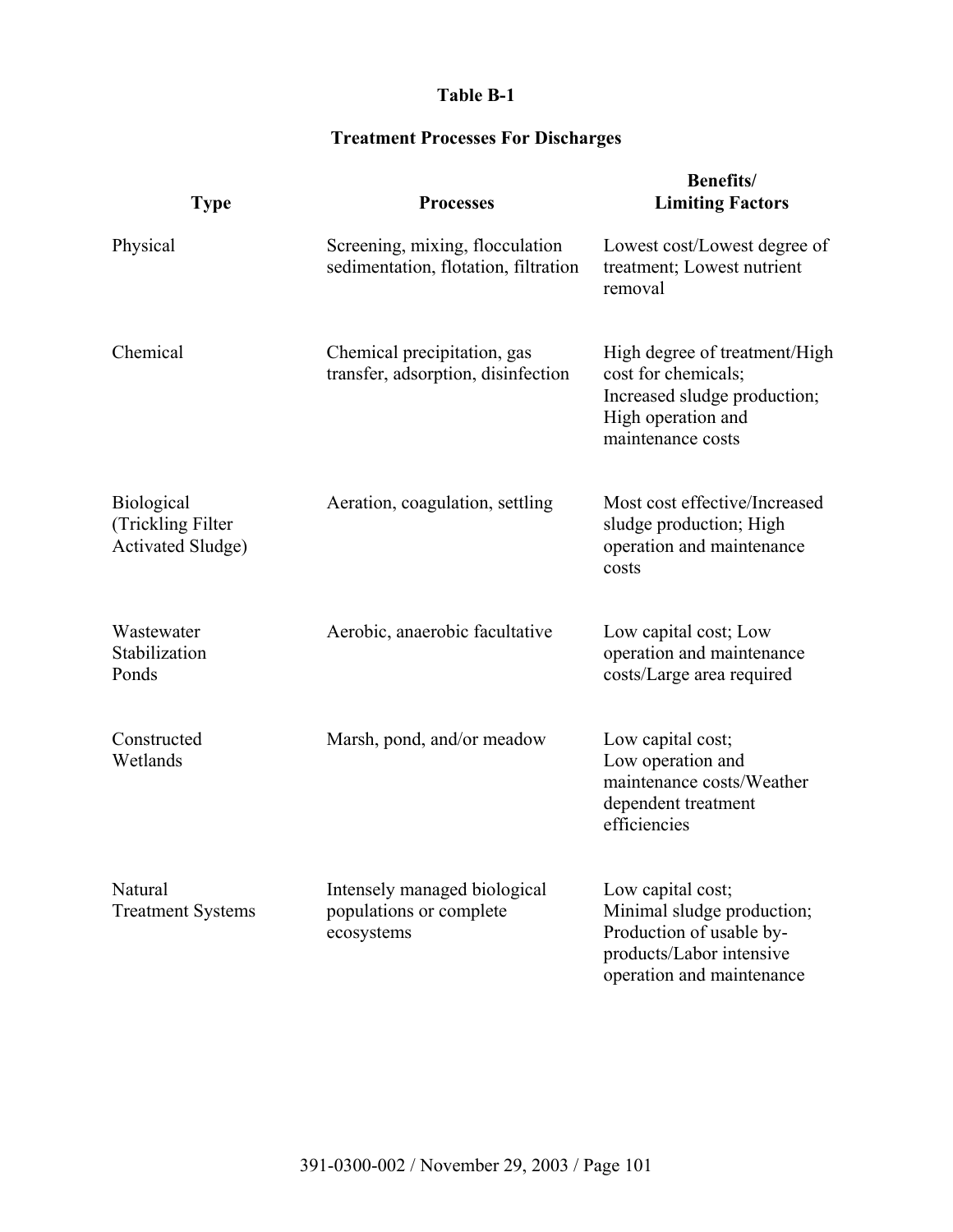### **Table B-2**

#### **Land Application Systems for Discharges**

| <b>Land Application Method</b>                                                                                | <b>Benefits/Limiting Factors</b>                                                                                                                                                                                                                                     |
|---------------------------------------------------------------------------------------------------------------|----------------------------------------------------------------------------------------------------------------------------------------------------------------------------------------------------------------------------------------------------------------------|
| Individual onlot disposal system<br>(treatment tanks, soil absorption<br>system).                             | Eliminates stream discharge; Provides<br>groundwater recharge to support stream<br>baseflow/Soils requirements in Chapter 73;<br>$NO3$ -N discharge of 45 ppm from each unit<br>resulting in a density factor of less than<br>one equivalent dwelling unit per acre. |
| Community onlot disposal system or<br>equivalent individual onlot disposal<br>system of less than 10,000 gpd. | Eliminates stream discharge; Provides<br>groundwater recharge to support stream<br>baseflow/Soils requirements in Chapter 73;                                                                                                                                        |

Large volume onlot disposal system (treatment tank and soil absorption field for systems exceeding 10,000 gpd).

Treatment and slow rate infiltration (spray irrigation).

baseflow/Soils requirements in Chapter 73; NO3-N impact on groundwater and development of a groundwater plume which may affect surface water.

 Eliminates stream discharge; Provides groundwater recharge to support stream baseflow/Soils requirements in Chapter 73;  $NO<sub>3</sub>$ -N impact on the groundwater and plume development which may affect surface waters.

 Eliminates stream discharge; Provides groundwater recharge to support stream baseflow/Soils requirements in spray irrigation manual; Large area required;  $NO<sub>3</sub>$ -N impact on groundwater and plume development which may affect surface waters; Metals build up in soils; Need for advanced secondary or tertiary treatment prior to spraying; Need for winter storage.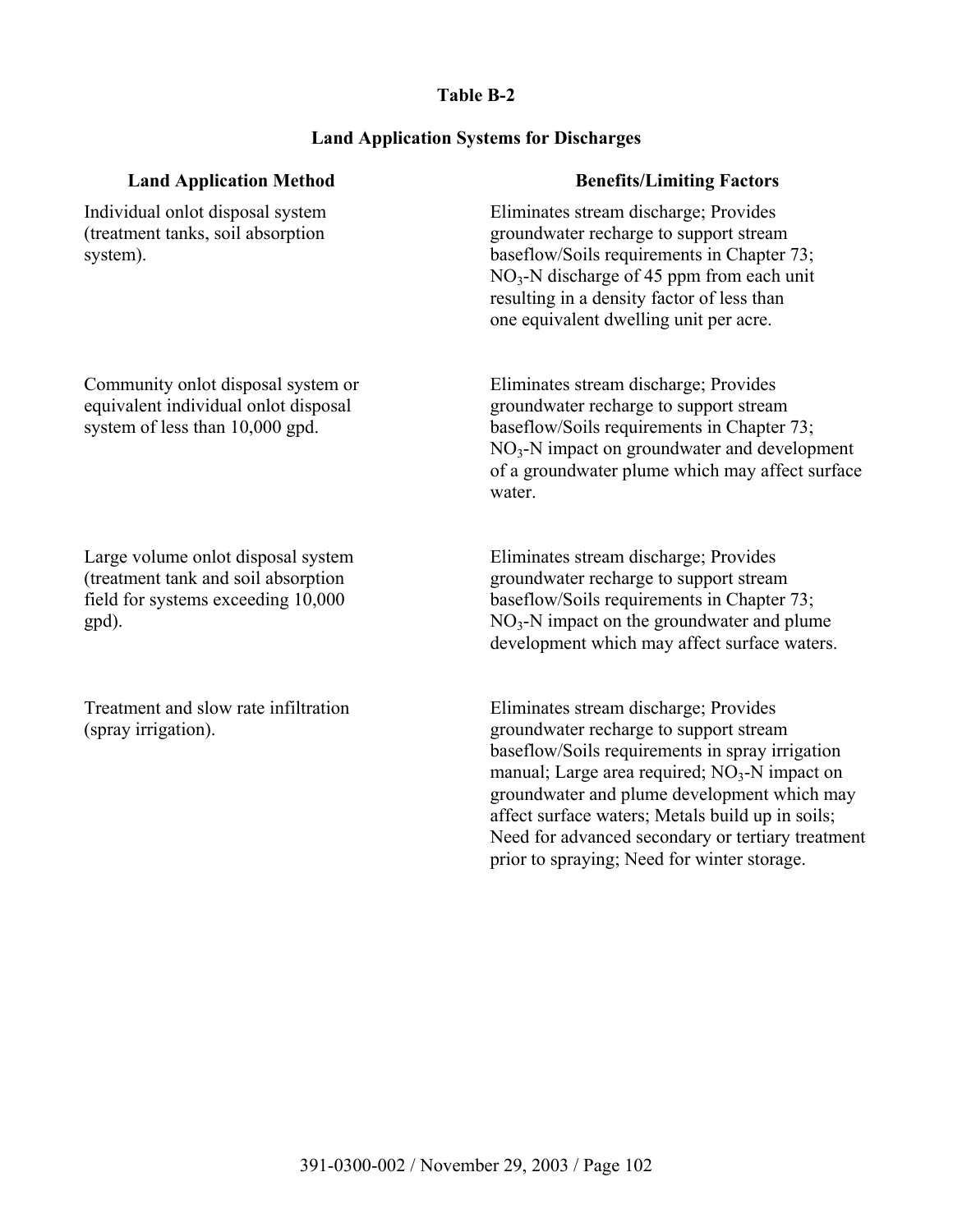\*Treatment and rapid infiltration Eliminates stream discharge; Provides groundwater recharge to support stream baseflow/Deep-highly permeable deposits of sand or sandy loam required; Large area required; Long resting periods needed; Potential for groundwater pollution;  $NO<sub>3</sub>-N$  impact on the groundwater and plume development which may affect surface waters; Metals build-up in soils; Need for winter storage; Need for advanced secondary or tertiary treatment prior to land application; Unsuitable for steep slopes and/or high groundwater table.

\*Treatment and overland flow Eliminates stream discharge; Provides groundwater recharge to support stream baseflow/soils with low permeability required; Large area required;  $NO<sub>3</sub>-N$  impact on groundwater and plume development which may affect surface waters; Metals buildup in soils; Winter storage may be needed; Advanced secondary or tertiary treatment needed prior to land application; Distribution may clog or freeze; Runoff collection required; Variable quality of run-off; Some additional method of ultimate disposal required; Unsuitable for steep slopes.

The systems described in this table all depend upon the soil as an integral part of the effluent treatment process. However, when treatment processes are proposed which claim to treat effluent to the degree that additional attenuation by the soil is not needed, the approval process requires documentation that disposal of the hydraulic load from the system will be designed to prevent a nuisance, runoff or other water related problems on the site or adjoining properties. One method of disposal is the use of an absorption area sited and designed using criteria similar to the requirements for onlot treatment and disposal systems. When such systems are proposed, they are not classified or reviewed as onlot systems but are reviewed as disposal systems under the WQM permitting process. While these systems do not depend upon the soil for treatment, the designer should consider factors such as soil permeability (hydraulic conductivity), depth to perched or seasonal high water table, hydrology, and hydrogeology when designing these systems. These factors will determine if the hydraulic load to be applied to the absorption area can be handled by the system proposed without significant groundwater mounding.

DEP will evaluate these proposals on the basis of the documentation submitted in support of the treatment technology and its capability to adequately treat sewage to protect groundwater without the use of soils for renovation. Where such documentation is lacking, additional treatment using soils may be necessary and compliance with the standards for onlot systems will have to be met.

<sup>\*</sup> May be considered experimental and not permitted if insufficient operational data is available.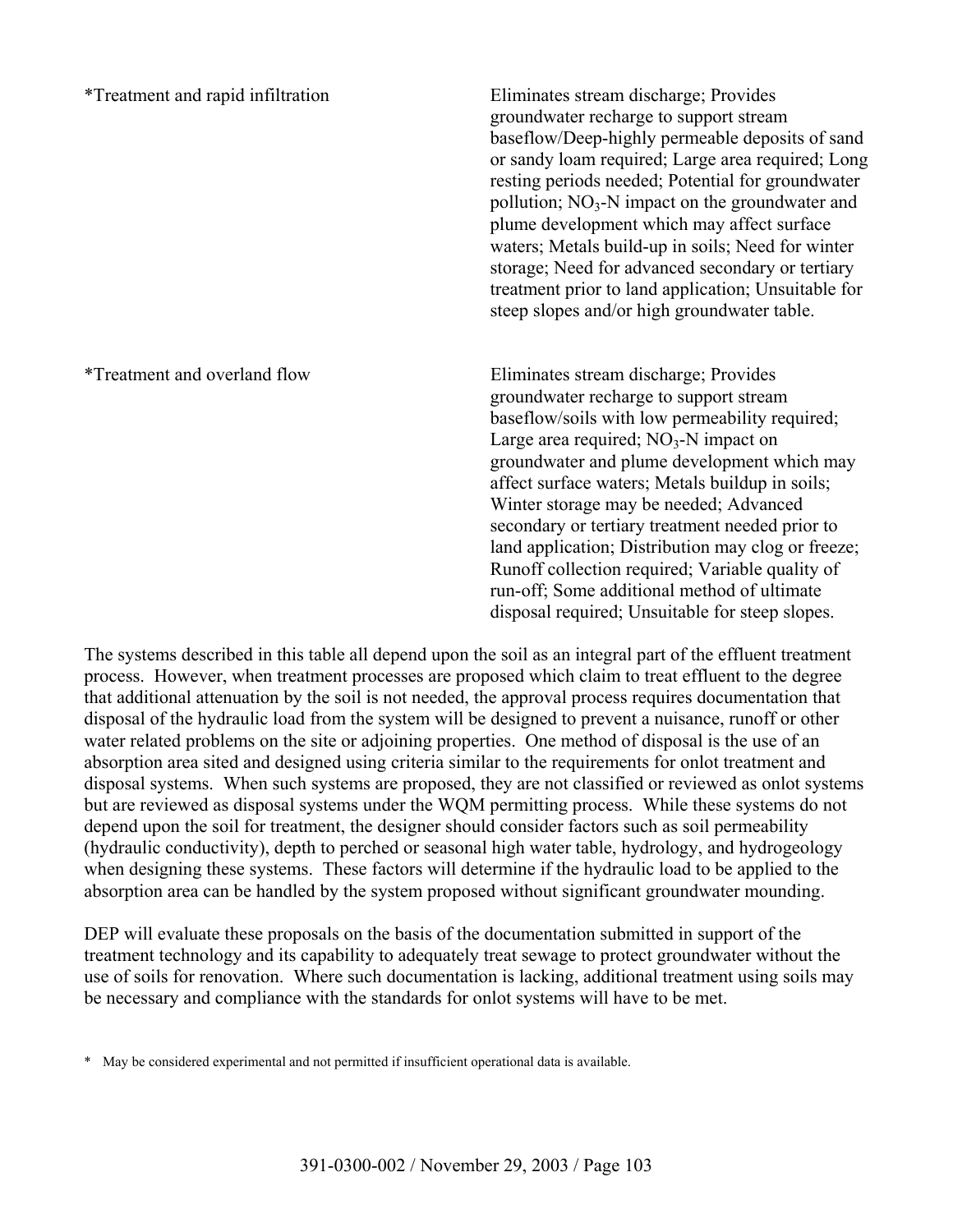# **Table B-3**

# **Treatment Processes for Nitrogen Removal**

| <b>Treatment Method</b>                                                        | <b>Benefits/Limiting Factors</b>                                                                                                                                                                            |
|--------------------------------------------------------------------------------|-------------------------------------------------------------------------------------------------------------------------------------------------------------------------------------------------------------|
| <b>Biological</b><br><b>Activated Sludge</b><br>(Suspended or attached growth) | Most cost effective; Highest removal of all three<br>nitrogen species/Complex operational control                                                                                                           |
| <b>Breakpoint Chlorination</b>                                                 | Ammonia nitrogen concentration reduced to near<br>zero/Nitrate and nitrite are not removed; Chlorine<br>toxicity to aquatic life                                                                            |
| Selective Ion Exchange<br>(Natural and synthetic)                              | Good ammonia removal/Prior filtration required;<br>Operation and maintenance problems (resin binding -<br>carbonate deposits); Difficult to dispose of carbonate<br>deposits and backwash from regeneration |
| <b>Air Stripping</b>                                                           | Good ammonia removal/Nitrate and nitrite are not<br>removed; Inefficient in cold weather; Increased sludge<br>production; Requires pH adjustment                                                            |
| <b>Land Application</b>                                                        | Reduces or eliminates direct stream discharge;<br>Supports stream baseflow/Metals build-up in soil; $NO3$<br>impact on groundwater; Plume development which<br>may affect surface waters                    |
| <b>Constructed Wetlands</b>                                                    | Low capital cost; Low operation and maintenance<br>costs/Poor efficiency in cold weather                                                                                                                    |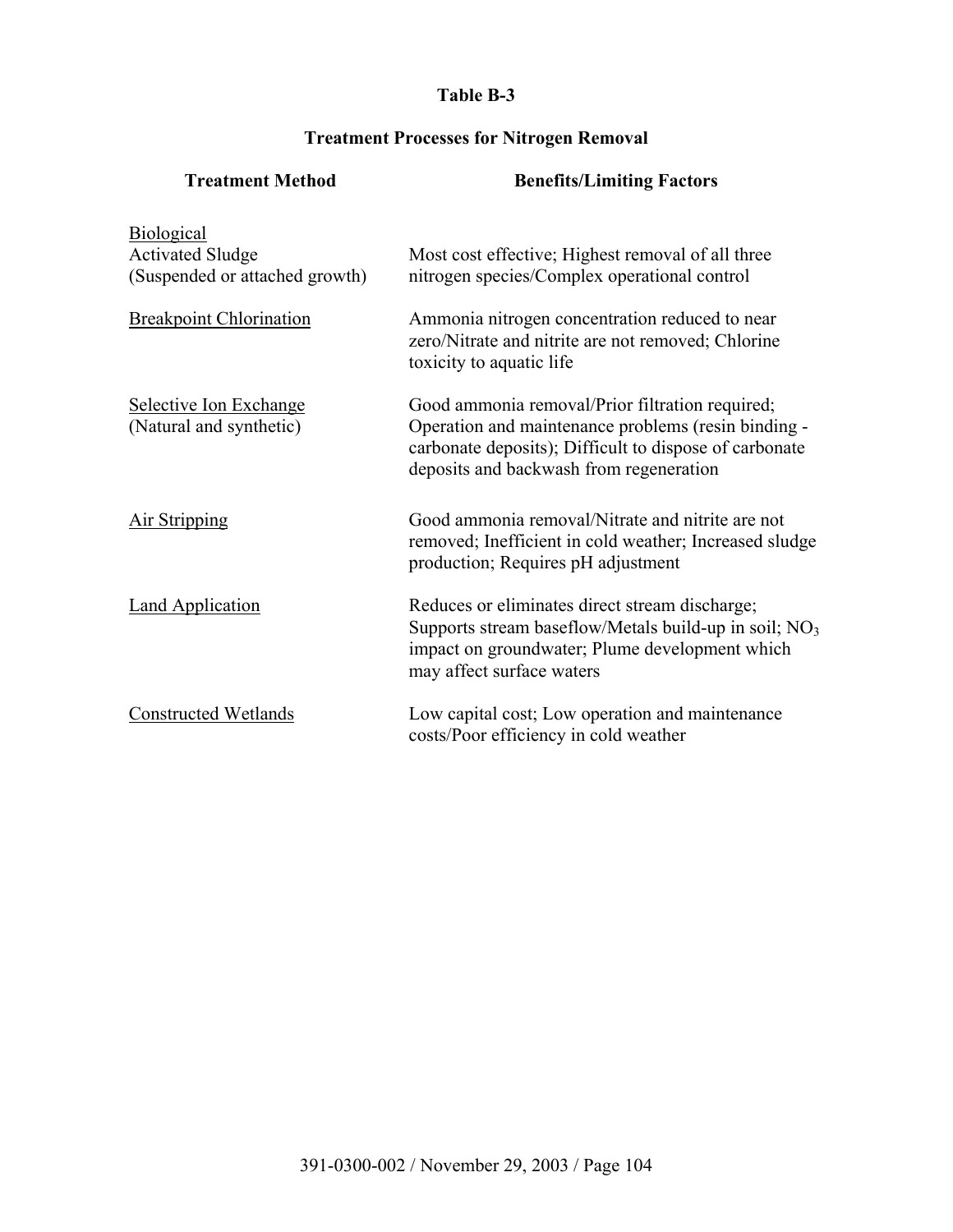## **Table B-4**

## **Treatment Method Benefits/Limiting Factors** Biological (luxury uptake) Sequential Batch Reactor Operationally Modified Activated Sludge Land Application Most cost effective/High initial cost; Process control difficult; High operation and maintenance costs; Moderate sludge production Chemical Addition Aluminum and Iron Salts Responsive to rapidly changing wastewater flows; Easiest to retrofit to existing facilities; Low initial cost/High chemical cost; Poor sludge dewatering; Higher sludge production Lime Responsive to rapidly changing wastewater flows; Easiest to retrofit to existing facilities; Low initial cost/High chemical cost; High operation and maintenance costs; Process control difficult; Highest sludge production Polymers (In conjunction with lime and alum) Responsive to rapidly changing wastewater flows; Easiest to retrofit to existing facilities; Low initial cost/Highest chemical cost Land Application Reduces or eliminates direct stream discharge; Supports stream baseflow; Buffers receiving stream from treatment plant malfunctions/Metals buildup in soils;  $NO<sub>3</sub>$  impact on groundwater; Plume development which may affect surface waters Constructed Wetlands Supports stream baseflow; Buffers receiving stream from treatment plant malfunctions; Low capital cost; Low operation and maintenance costs/Poor efficiency in cold weather

#### **Treatment Processes For Phosphorus Removal**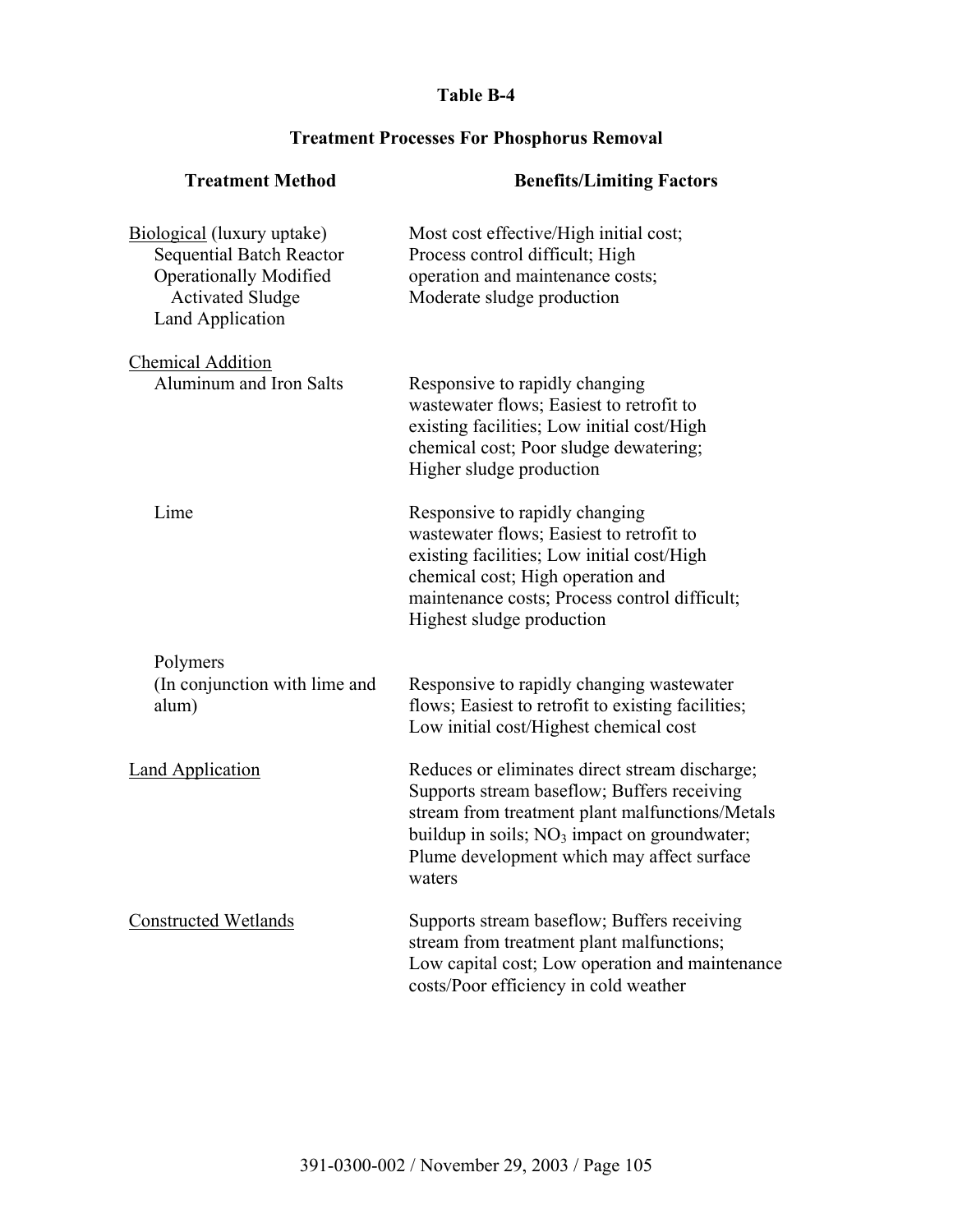### **APPENDIX C**

## **ANTIDEGRADATION BEST AVAILABLE COMBINATION OF TECHNOLOGIES FOR WASTE MANAGEMENT ACTIVITIES**

Waste management facilities include a variety of processing, storage, and disposal activities designed to deal with hazardous, municipal, and residual wastes. Due to the variety of these facilities, discharges may be highly variable in quality and quantity. Point source discharges from waste management facilities are generally limited to treated leachate and discharges from erosion control devices. The potential for nonpoint source discharges exists at storage, processing, and disposal facilities.

Waste management facilities sited in watersheds not designated as HQ or EV waters are required by DEP regulations (Chapters 283 and 297) to operate under the following general conditions.

*Processing facilities typically have impervious pads to facilitate collection of leachate or other wastewaters. The leachate can be treated and discharged through an NPDES permit, collected and transported to a treatment facility, or discharged to a publicly owned treatment works (POTW).* 

For storage facilities, wastes may not be stored in a manner that causes groundwater degradation and collection of any leachate generated is required. If leachate is generated, it is typically treated *on-site* and discharged through an NPDES permit, transported to a treatment facility, or discharged to a POTW.

Landfills for the disposal of municipal, hazardous, and some residual wastes are required to have a double liner system, one of which is a composite liner, with leachate collection and treatment. Other residual waste landfills may be designed with a single composite liner system or be unlined depending upon the characteristics of the waste. The option for unlined landfills is extremely narrow in scope and new facilities are not anticipated. All landfills must be designed with a minimum isolation distance of 8 feet to the regional groundwater table in accordance with Chapter 273.252(b) of DEP regulations. All leachate collected at the lined facilities is treated and either discharged to a stream through an NPDES permit or discharged to a POTW.

Although the regulations for municipal, residual, and hazardous waste do not prohibit the siting of processing, storage, or disposal facilities in HQ or EV watersheds, an environmental assessment is required to evaluate potential impacts. In addition, the following requirements also apply:

Solid waste processing facilities must discharge collected leachate or wastewaters to an existing POTW or transport the liquids off-site for disposal in a non-HQ/EV watershed if the estimated net present value cost of these treatment/disposal technologies is equal to or less than the estimated cost of a stream discharge alternative that causes no adverse measurable change.

Solid waste storage facilities must be designed to ensure containment of any leachate or wastewaters generated. The collected leachate or wastewaters *must* be transported off-site for disposal in a non-HQ/EV watershed or discharged to an existing POTW.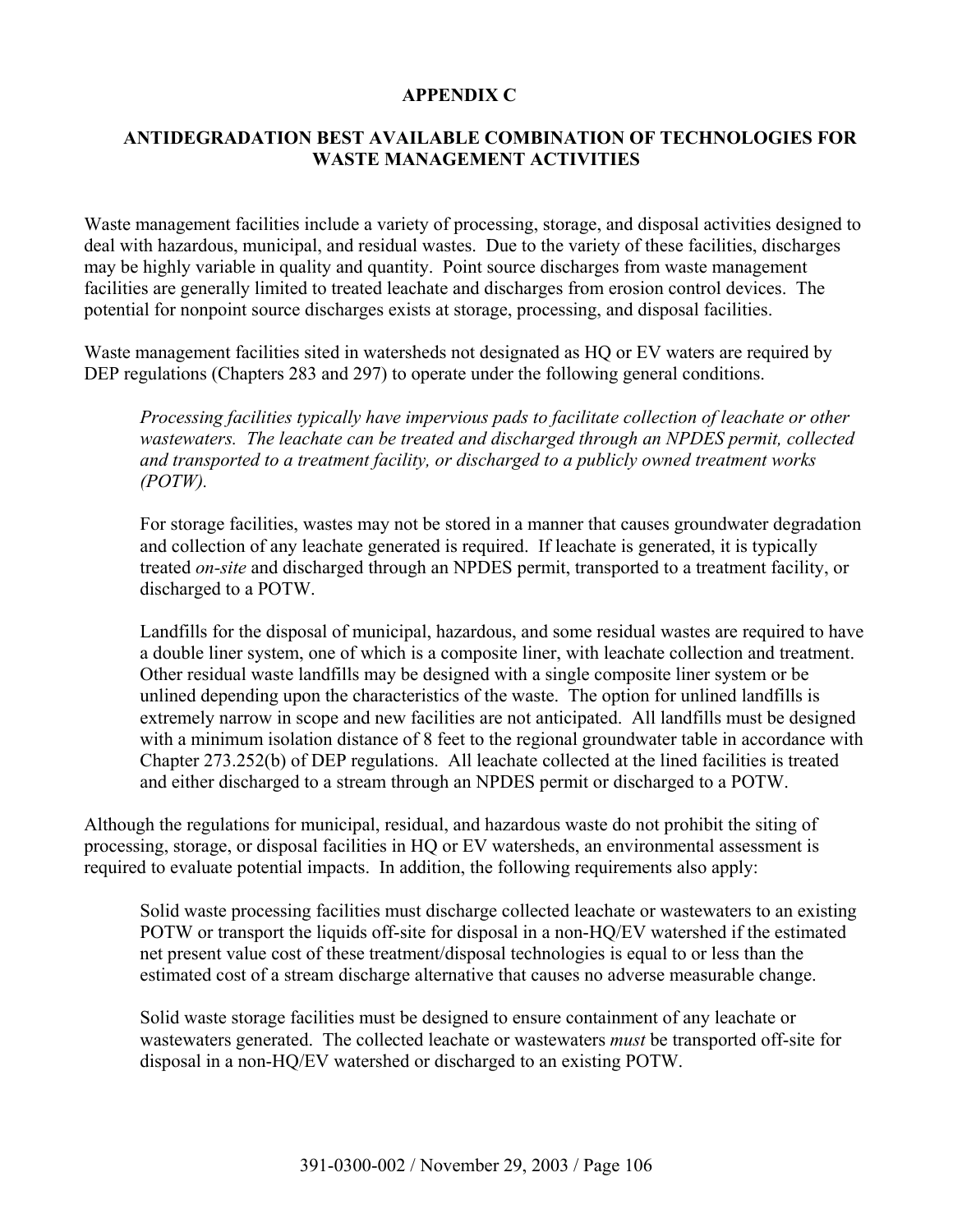Landfills must be lined facilities with leachate collection and treatment. The leachate *must* then be discharged to an existing POTW or to a stream through an NPDES permit since *long-term* transportation of leachate is prohibited. Siting of landfills will be prohibited in areas where connection to an existing POTW or issuance of an NPDES discharge permit are not possible.

For discharges from waste management facilities in HQ or EV watersheds, the most effective technologies consist of a hierarchy of preferred methods which take technical and economic feasibility as well as expected water quality impacts into consideration. The goal of this hierarchy is to minimize or eliminate surface water discharges while protecting both surface and groundwaters from degradation. However, for methods which involve a stream discharge, there also exist technology-based effluent limitations defined as *A*BACT. In this context, *A*BACT refers to treatment and disposal methods designed to help maintain water quality.

- 1. The preferred technology for leachate management is on-site pretreatment followed by discharge to an existing POTW or other permitted treatment facility outside the watershed. This option must be considered and found not to be environmentally sound or economically feasible before DEP will approve any other option. Practicability considerations include:
	- a. Ability of the POTW to accept and treat the leachate and still meet NPDES requirements;
	- b. Proximity of an adequate size sewer line or the availability of the necessary right-of-way to construct one;
	- c. Degree of pretreatment needed to enable the POTW to accept the leachate;
	- d. Problems the contents of the leachate may create in sludge disposal.

This option has several on-site requirements including sufficient storage capacity at least equal to the maximum expected production of leachate for any 30-day period for the life of the facility, or 250,000 gallons, whichever is greater. No more than 25 percent of the total leachate storage capacity may be used for flow equalization on a regular basis. Pretreatment requirements vary with the size and capabilities of the POTW and its NPDES limitations. Minimal requirements for pretreatment include biological treatment with gravity separation of solids. In cases where POTW circumstances are more limiting, carbon absorption or ion exchange treatment may be indicated.

- 2. The next preferred technology is to minimize, to the greatest extent possible, the volume of leachate discharged. This can be accomplished, for example, through the application of alternative technologies such as leachate evaporation and/or recirculation.
- 3. The least preferred technology is the year-round discharge of treated leachate. This technology is only employed when non-discharge alternatives are not environmentally sound and costeffective. Where this approach is employed, the discharger is required to meet as a minimum the more stringent of ABACT or treatment technology that will achieve water quality-based effluent limits (WQBELs). WQBELs are developed to assure compliance with water quality criteria at a specific design stream flow. Where the proposed activity/project is socially or economically justified, the appropriate design flow from Chapter  $96.4(g)$  is used. For proposed discharges to HQ waters, where the proposed activity is not socially or economically justified, the effluent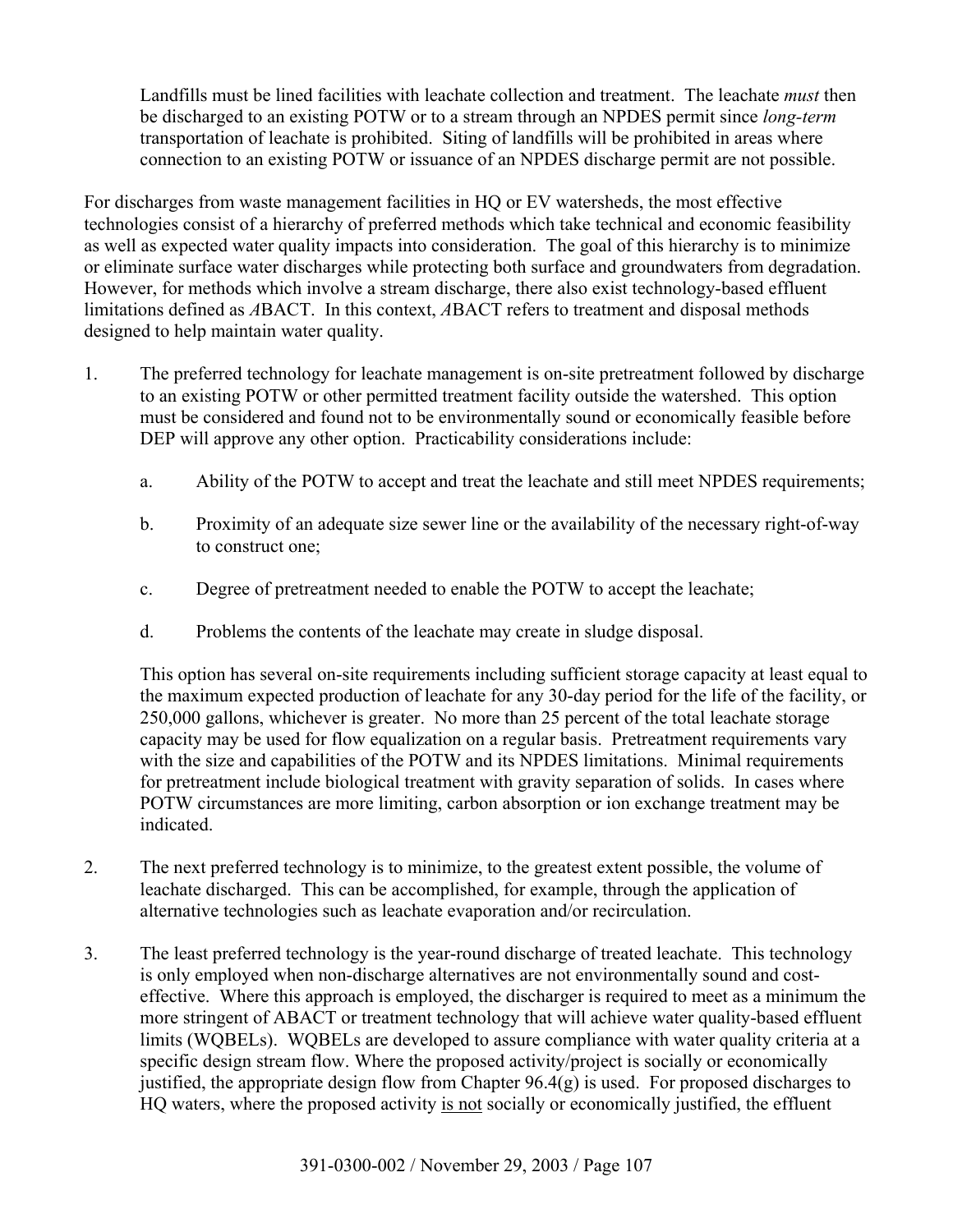requirements are established to maintain existing water quality using the procedures outlined in Chapter 8.

ABACT requirements, such as those defined below for leachate, are designed to help maintain existing water quality. Requirements for other types of waste management discharges will be determined on a case-by-case basis.

ABACT for leachate discharges is defined below. This listing is intended to represent the desired long-term performance level of constructed treatment facilities. It does not represent an exact statement of effluent limitations as they would appear in an NPDES permit, where DEP may also require short-term effluent limitations as well as other controls or practices.

| <b>Parameter</b>                 | <b>Treatment Process Performance Expectations</b><br>(mg/l) |
|----------------------------------|-------------------------------------------------------------|
|                                  |                                                             |
| CBOD <sub>5</sub>                | 10                                                          |
| <b>Suspended Solids</b>          | 10                                                          |
| $NH3-N$ (May 1 to October 31)    | 1.5                                                         |
| $NH3-N$ (November 1 to April 30) | 4.5                                                         |
| <b>Total Iron</b>                | 1.5                                                         |
| Dissolved Oxygen                 | 6.0                                                         |
| <b>Effective Disinfection</b>    | ---See footnote below---*                                   |
| Other Parameters as needed       | --- Determined by the size and characteristics              |
|                                  | of the proposed discharge, may include:                     |
|                                  | TDS, $NO_2/NO_3-N$ , Total Phosphorus,                      |
|                                  | Chlorides, Sulfate, heavy metals - - -                      |

\*Disinfection should be accomplished using a method that leaves no residual. Disinfection using ultra-violet light or other non-chlorine based systems is encouraged and must be considered.

These values are expressed as average monthly effluent limitations and additional parameters may be evaluated if necessary.

When discharge to a permitted POTW or other permitted treatment facility has been proven "not practicable," the landfill operator *is* required to obtain an NPDES permit for discharge of the leachate and a WQM permit for construction and operation of a treatment facility. DEP regulations require a 30-day minimum storage/equalization ahead of the treatment. Treatment requirements include, at a minimum, biological treatment with gravity separation of solids, carbon adsorption, and ion exchange followed by disinfection. SEJ is required if the proposed discharge is projected to cause a measurable change in an HQ receiving stream.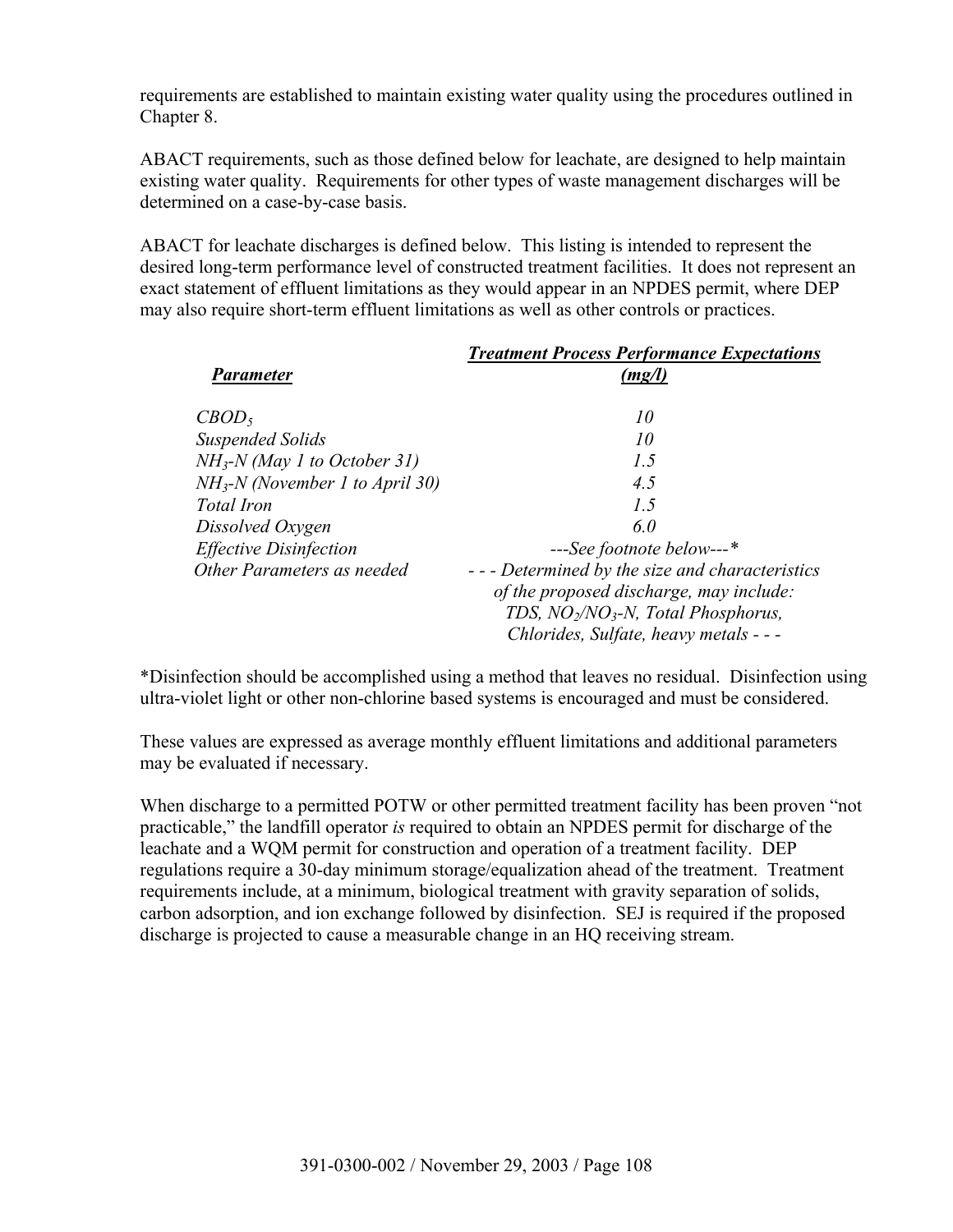## **APPENDIX D**

## **ANTIDEGRADATION BEST AVAILABLE COMBINATION OF TECHNOLOGIES FOR MINING ACTIVITIES**

## **1. GENERAL**

Mining involves a wide variety of activities that disturb the surface of the land. Mining activities such as coal surface mines and small industrial minerals surface mines are temporary and may exist for a year or two at any one location. Large quarries and underground mines can be considered permanent since they may exist for 10 years or longer. Consequently, water discharged from mining activities can be intermittent or continuous and, before treatment, highly variable in quality. Effects of mining activities on streams include changes in both water quality and physical habitat (including stream flow) which can change the composition of the aquatic biological community.

Water from mining operations can be characterized as:

- **Stormwater discharge from earth disturbances:** This is runoff from up-slope undisturbed and disturbed areas and reclaimed areas.
- **Stormwater discharge from permanent facilities:** This is runoff from areas containing permanent facilities.
- **Pumped stormwater discharge:** This is water from precipitation that is collected in pits, excavations, and sumps. This water may include permanent or intermittent inflows of groundwater. These discharges are generally associated with surface mining sites.
- **Pumped groundwater discharge:** This is water that is pumped from underground mine workings or excavations, including surface mine sites that receive a continuous inflow of groundwater.
- **Process water:** This is water used in the processing and cleaning of minerals and rocks, including coal.

## **2. TREATMENT TECHNOLOGIES**

Mining activities routinely employ a number of technologies that influence the quantity and quality of discharges and protect the overall ecosystem. These technologies are required on all mine sites and include:

**Diversions** 

Stream buffers

Acid-forming materials controls

#### **a. Diversions**

 Surface water from undisturbed areas is intercepted and diverted away from areas disturbed by mining. Operations in HQ and EV watersheds should minimize the amount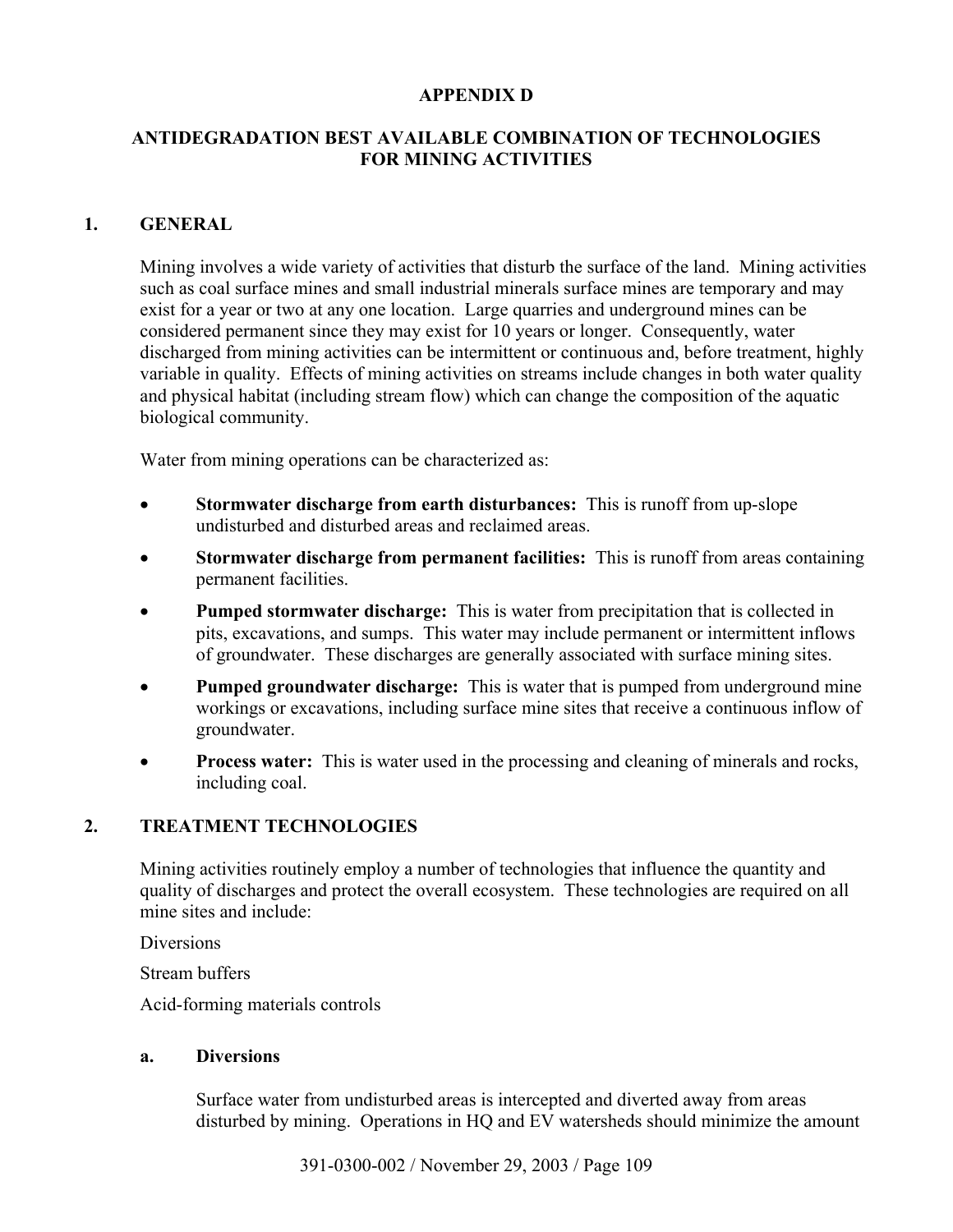of water that enters the mine site by installing upslope diversions as close to disturbed areas as possible. DEP's *Engineering Manual for Mining Operations*, DEP ID: 563-0300-101 available on DEP's website, recommends that diversions be constructed to provide positive drainage across their entire length, preferably with a slope of 1 percent to 2 percent. The ditch should be lined with permanent vegetation, durable rock, geotextile, or other nonerosive materials. The outlet for a diversion ditch should be a rock-lined energy dissipater, a level spreader, or a stable existing drainage way. Diversions constructed in HQ or EV watersheds will meet the more protective standards for Special Protection BMPs as outlined in §102.4(b)(G).

#### **b. Stream buffers**

Areas authorized for coal and industrial minerals surface mining activities are required to maintain a minimum 100-foot buffer along perennial and intermittent streams. In HQ or EV watersheds variances to the 100-foot buffer are only allowed if the mining activity will result in a demonstrated environmental enhancement or for minor construction activities like ditches or stream crossings. Such variances take the form of a Chapter 105 authorization or an order of DEP. Streams in HQ or EV watersheds may not be relocated to accommodate coal or noncoal surface mining activities unless the relocation results in environmental improvement. For example, environmental improvement can occur by relocating a stream to prevent it from flowing into abandoned mine areas or onto coal refuse. Relocation can occur only after issuance of a permit in accordance with the requirements of Chapter 105 and only if existing uses are maintained or protected.

#### **c. Acid-forming materials control**

Each proposed mine site is evaluated for its potential to produce pollution. Because of the wide variety of geologic conditions in Pennsylvania, the evaluation is site-specific. If there is any potential for the mining activities to encounter acid-forming material, the evaluation includes analysis of the overburden material for the volume and chemical character of acid and alkaline strata. It also includes a review of drainage from similar mines in the general area. This information is used to design the site to maximize the potential that no pollutional discharges will occur. Typical BMPs for managing acidforming materials are isolation through proper management of earthen materials during mining, backfilling, and grading, the addition of alkaline material to prevent the formation of acid drainage; or, if the amount of acid material is small, removal of the acid material and disposal at an approved site.

DEP's *Alkaline Addition for Surface Coal Mines*, DEP ID: 563-2112-217 available on DEP's website, prohibits issuance of permits in special protection watersheds if overburden quality would require the addition of alkaline material. Special protection watersheds are watersheds with streams designated as wilderness trout, HQ and EV, and watersheds and streams that serve as public water supplies. Exceptions may be considered, on a case-by-case basis, where alkaline addition on a remining permit will result in water quality improvement.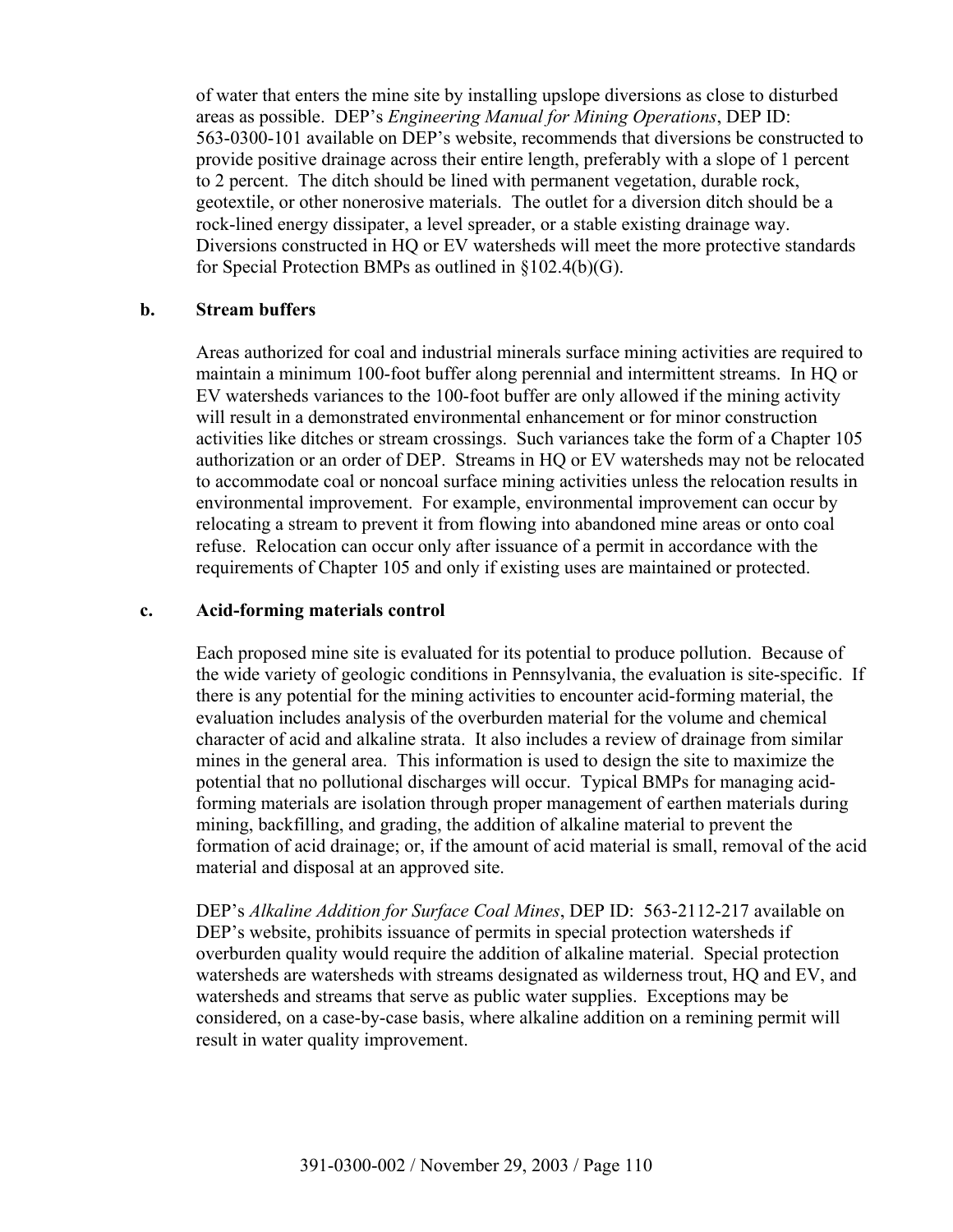# **3. STORMWATER DISCHARGE FROM EARTH DISTURBANCES**

 Stormwater discharges from earth disturbances occur when precipitation-induced runoff from disturbed areas, including areas that have been reclaimed but not yet stabilized with permanent vegetation, is collected and then discharged from erosion and sedimentation control structures. The best available technologies for this type of discharge involve removal of suspended and settleable solids using the Special Protection BMPs described in the erosion and sediment control regulations at §102.4(b)(6) and DEP's *Engineering Manual for Mining Operations*, DEP ID: 563-0300-101 available on DEP's website. The following are required for erosion and sedimentation controls in antidegradation watersheds:

- Protect the area down-slope from sediment basins with hay bales or filter fence before construction and until vegetation is established.
- Construct collection ditches to encompass all areas disturbed by mining, including areas where topsoil, subsoil, and mine spoil are stored.
- Line channels, collectors, and diversions with permanent vegetation, durable rock, geotextile, or other nonerosive materials and design these structures with a minimum capacity to convey the peak discharge from a 5-year frequency storm, as required by  $§102.4(b)(6).$
- Design sedimentation impoundments to have a capacity of 8,600 cf/acre or be able to contain the 10-year, 24-hour precipitation event without flow through the emergency spillway and with a flow length to width ratio of 4:1 or greater as specified in  $§102.4(b)(6).$
- Design sedimentation impoundments with a manual dewatering device to allow additional settling before releasing water or so that it dewaters in at least 4 days and no more than 7 days when at full capacity as described in §102.4(b)(6).
- Mulch with hay or straw immediately after backfilling and topsoil distribution.
- Stabilize all discharge points to prevent bank erosion or channel scouring in the receiving stream.

## **4. STORMWATER DISCHARGE FROM PERMANENT FACILITIES**

 Stormwater discharges from permanent facilities are discharges of precipitation-induced runoff from stabilized areas on which long-term structures and buildings are situated. These discharges are typically associated with surface facilities at underground mines and industrial mineral processing plants. Land cover in these areas may include impermeable roofs, pavements, and grassy areas. Runoff from these areas is discharged through sediment basins.

a. If contaminants in the runoff are limited to sediment and suspended solids, the Special Protection BMPs for transient stormwater discharges are applied. See Section 3 of this Appendix. Dust and clays from quarry operations are also handled in this way.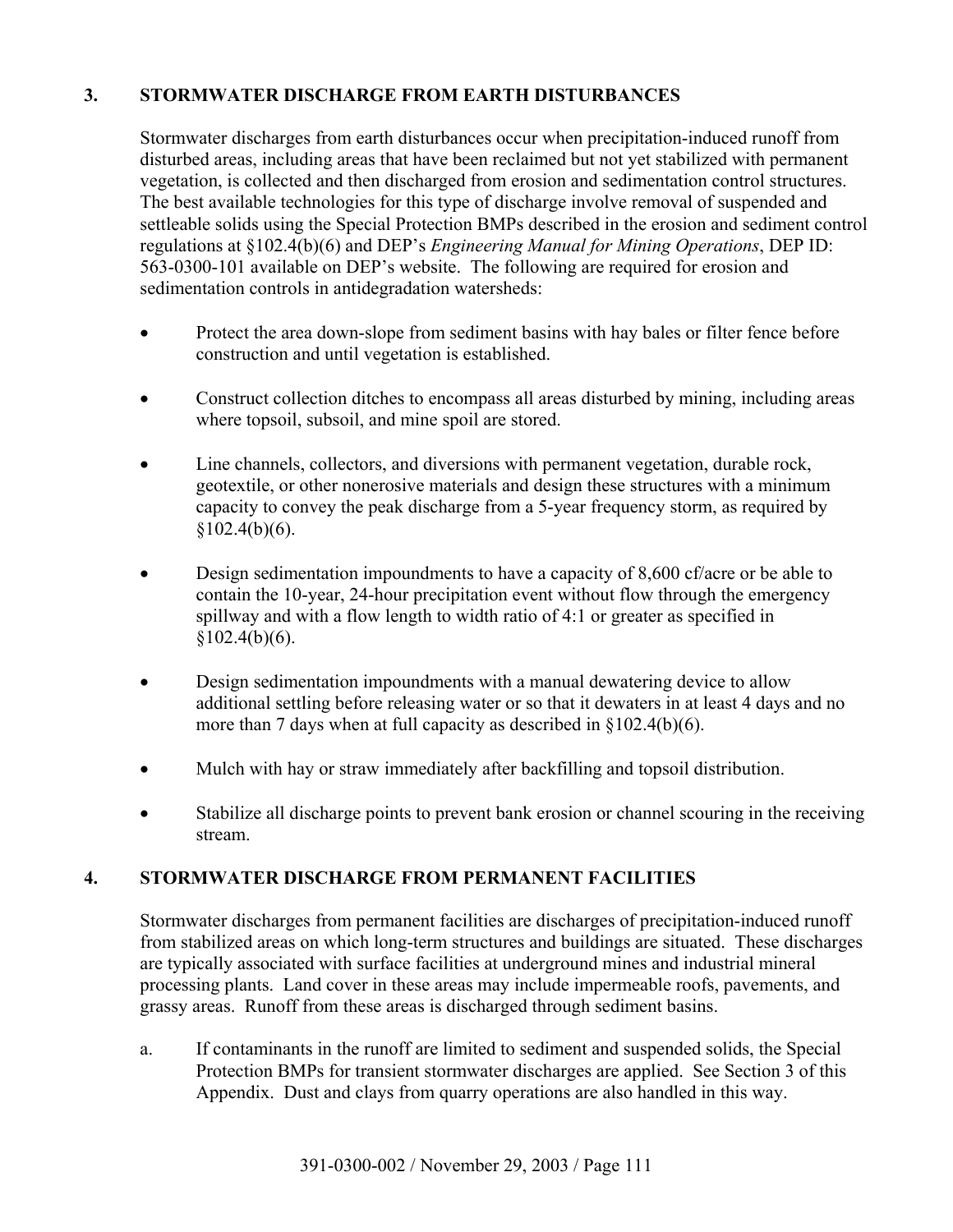- b. If the runoff comes in contact with acid-forming materials, such as coal, coal refuse, or dust from coal and coal refuse, the best available technologies for the collected runoff will be the best technologies for pumped stormwater discharges. See Section 5 below.
- c. If the runoff contains contaminants other than those identified in paragraphs "a" and "b" such as oils and greases, the best available technologies for stormwater from industrial sites will be applied. See Appendix F.

## **5. PUMPED STORMWATER DISCHARGES**

Pumped stormwater discharges are normally intermittent in nature. These are discharges of water that periodically accumulate in surface mine or quarry pits and excavations due to precipitation events or the inflow of groundwater. The water is collected, pumped, and treated before it is discharged. In all cases, this accumulated water must be pumped to treatment facilities. No gravity flow of contaminated water is permitted from pits and excavations. The ABACTs for these discharges are described below.

#### **a. Nondischarge**

Because precipitation is inevitable, only a few small mining operations can easily achieve a nondischarge state. These operations are usually small sand and gravel mines where all water within the confines of the mine boundary drains to one or more internal sumps and then percolates into the groundwater. A few larger industrial minerals operations may achieve this through the use of specially designed infiltration beds if geologic conditions are conducive to a high percolation rate. This option is acceptable for coal mining operations if the pumped water is treated to the technology-based standards in Title 25 Pa. Code §§87.102, 88.92, 88.187, 88.292, 89.52, and 90.102 prior to infiltration. Another nondischarge option is to pipe the treated mine water overland and discharge it to a stream that is not HQ or EV.

#### **b. Overland Flow**

The ABACT involving overland flow requires the water to be treated to the technologybased standards in Title 25 Pa. Code §§87.102, 88.92, 88.187, 88.292, 89.52, and 90.102 for coal or §77.522 for industrial minerals mining. After treatment the water may be discharged directly to the surface of the land as sheet flow or by spraying. Overland flow must be directed to undisturbed, level, or gently sloping ground. Care must be taken to prevent the sheet flow from forming rills and gullies.

#### **c. Discharge to Surface Waters**

In circumstances where a surface water discharge is the only viable approach, a discharger must meet, at a minimum, the more stringent of ABACT or treatment technology that will achieve WQBELs.

(i) WQBELs are developed to assure compliance with water quality criteria at a specific design stream flow. Where the project proponent has demonstrated that the proposed activity/project is socially or economically justified, the appropriate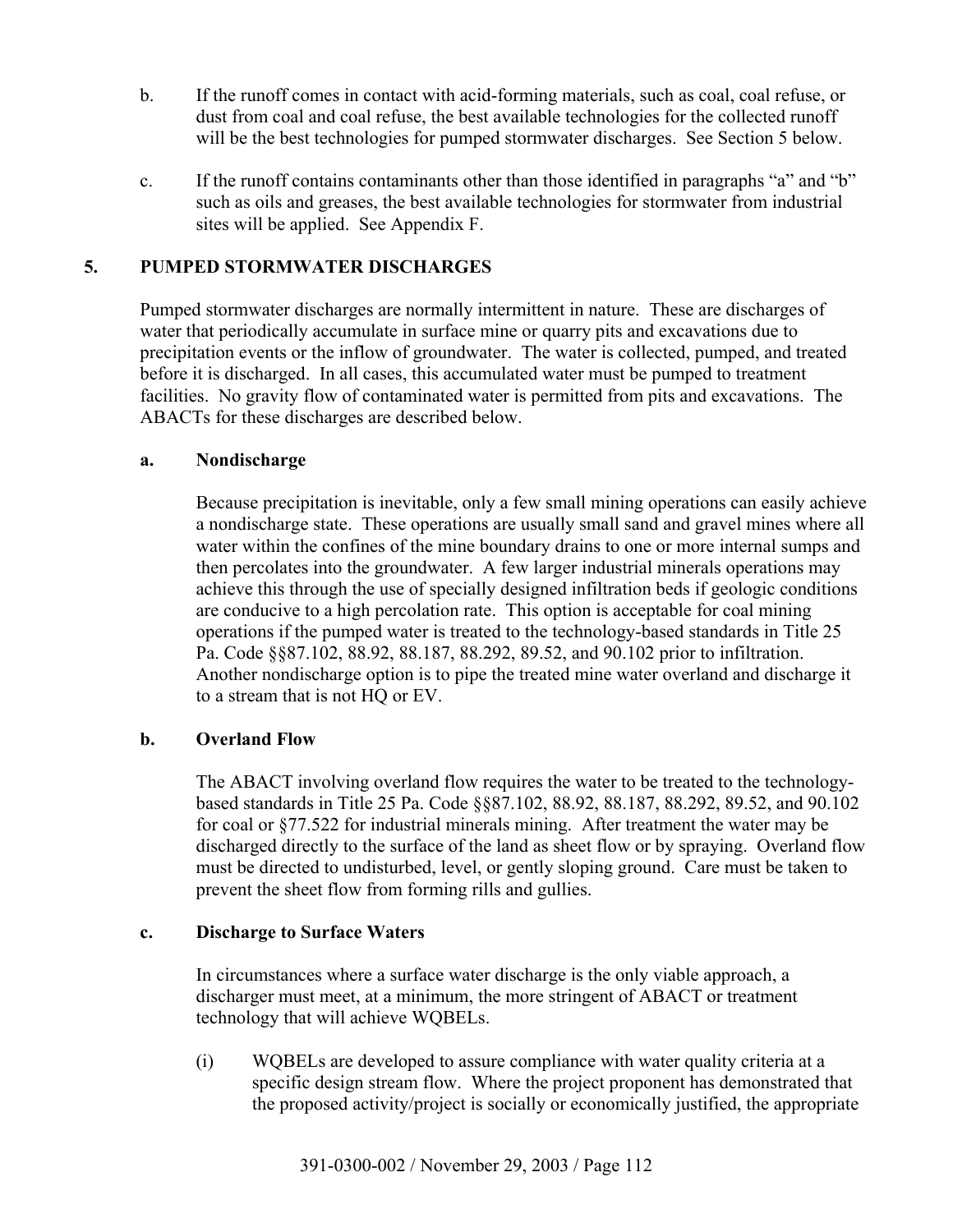design flow from Chapter 96.4(g) is used. For proposed discharges to HQ waters, where the proposed mining activity is not socially or economically justified, the effluent requirements are established to maintain existing water quality using the procedures outlined in Chapter 8.

(ii) The ABACT for pumped stormwater discharges consists of treatment as described below followed by a surface water discharge at a minimum dilution ratio (stream flow: discharge) of 6:1. This dilution ratio may be increased if necessary to protect instream water quality. If adequate dilution ratios cannot be maintained, the extent of surface mining in the watershed will be restricted. Other effluent control technologies may also be required, such as enhanced physical/chemical treatment or effluent polishing via additional ponds or wetland systems. The ABACT performance goals for coal and industrial minerals mining listed below represent the desired long-term performance level of constructed treatment facilities. It does not represent an exact statement of effluent limitations as they would appear in an NPDES permit, where DEP may also require short-term effluent limitations, as well as other controls or practices.

| <b>Parameter</b>           | <b>Treatment Process Performance Expectations (mg/L)</b> |
|----------------------------|----------------------------------------------------------|
| Acidity                    | $\leq$ Alkalinity                                        |
| <b>Suspended Solids</b>    | 10                                                       |
| pH                         | $6.5 - 9.0$ (units)                                      |
| Total Iron                 | 15                                                       |
| <b>Total Manganese</b>     | 1.0                                                      |
| Other Parameters as needed | --- Determined by the size and                           |
|                            | characteristics of the proposed discharge, may include:  |
|                            | TDS, Sulfate, Aluminum, Copper, Zinc - - -               |

These limitations are expressed as average monthly values. Limitations on additional parameters may be assigned if necessary to preserve ambient stream quality.

#### **6. PUMPED GROUNDWATER DISCHARGES**

Discharges of groundwater pumped from underground mines and large excavations that intercept regional groundwater are typically long-term, high-volume, and continuous. Discharges from underground coal mines often contain relatively high levels of iron, manganese, acidity, and total dissolved solids. Discharges from industrial minerals mines frequently contain high levels of suspended solids.

Mine operators proposing pumped groundwater discharges to HQ or EV waters are encouraged to consider conveying the discharges to a non-antidegradation stream or otherwise locating the discharge outside of the watershed or stream segment as long as that practice is environmentally sound and does not degrade the HQ or EV water by reducing baseflows or available aquatic habitat. If such a discharge is permitted to an HQ or EV water, the discharge must meet the WQBEL or ABACT requirements outlined in Section 5, Pumped Stormwater Discharges.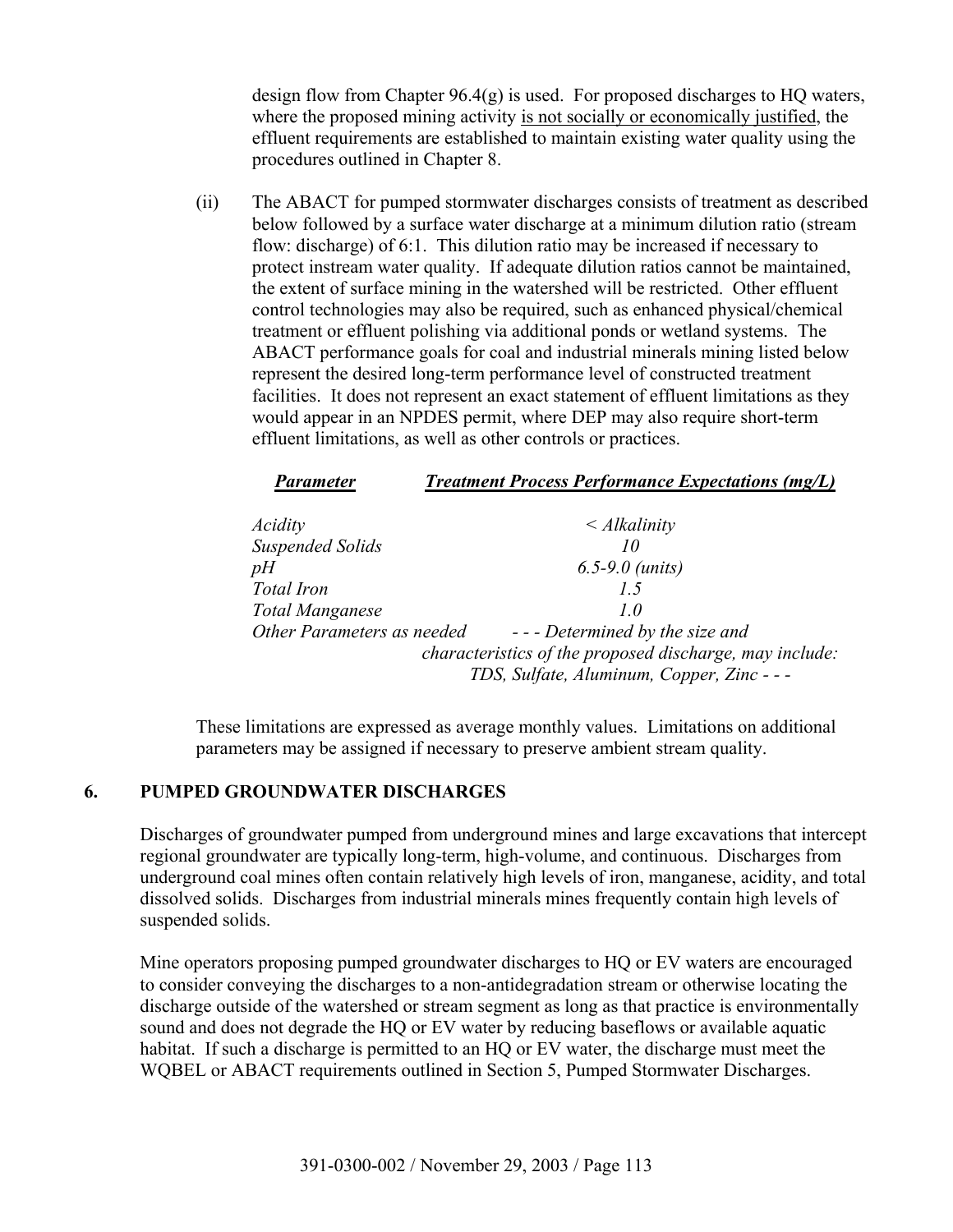## **7. PROCESS WATER**

Process water is the water used in the cleaning and processing of coal and other rocks and minerals. The process water from coal preparation plants generally contains high concentrations of the constituents in mine drainage, including very high levels of total dissolved solids. Process water may also contain detectable amounts of metals. If a coal preparation plant is proposed in an antidegradation watershed, the appropriate technology is nondischarge. These plants will be expected to operate a closed-system with collection, treatment, and reuse of the process water. If process water must be discharged periodically, the discharge will be conveyed to a non-HQ/EV stream. Solids from the cleaning process and treatment sludge must also be disposed of outside the watershed. The ABACT for stormwater runoff that may come in contact with acid-forming and toxic materials on the site is the ABACT for pumped stormwater discharges described in Section 5.

Process water from most industrial mineral processing facilities is high in suspended solids and occasionally high in dissolved solids. The ABACT for these waters consists primarily of collection, settling, and reuse. Excess water is given enhanced physical/chemical treatment or effluent polishing, which may include additional ponds. The water is then discharged to infiltration ponds or wetland systems or discharged via overland flow depending on the geologic and topographic characteristics of the site.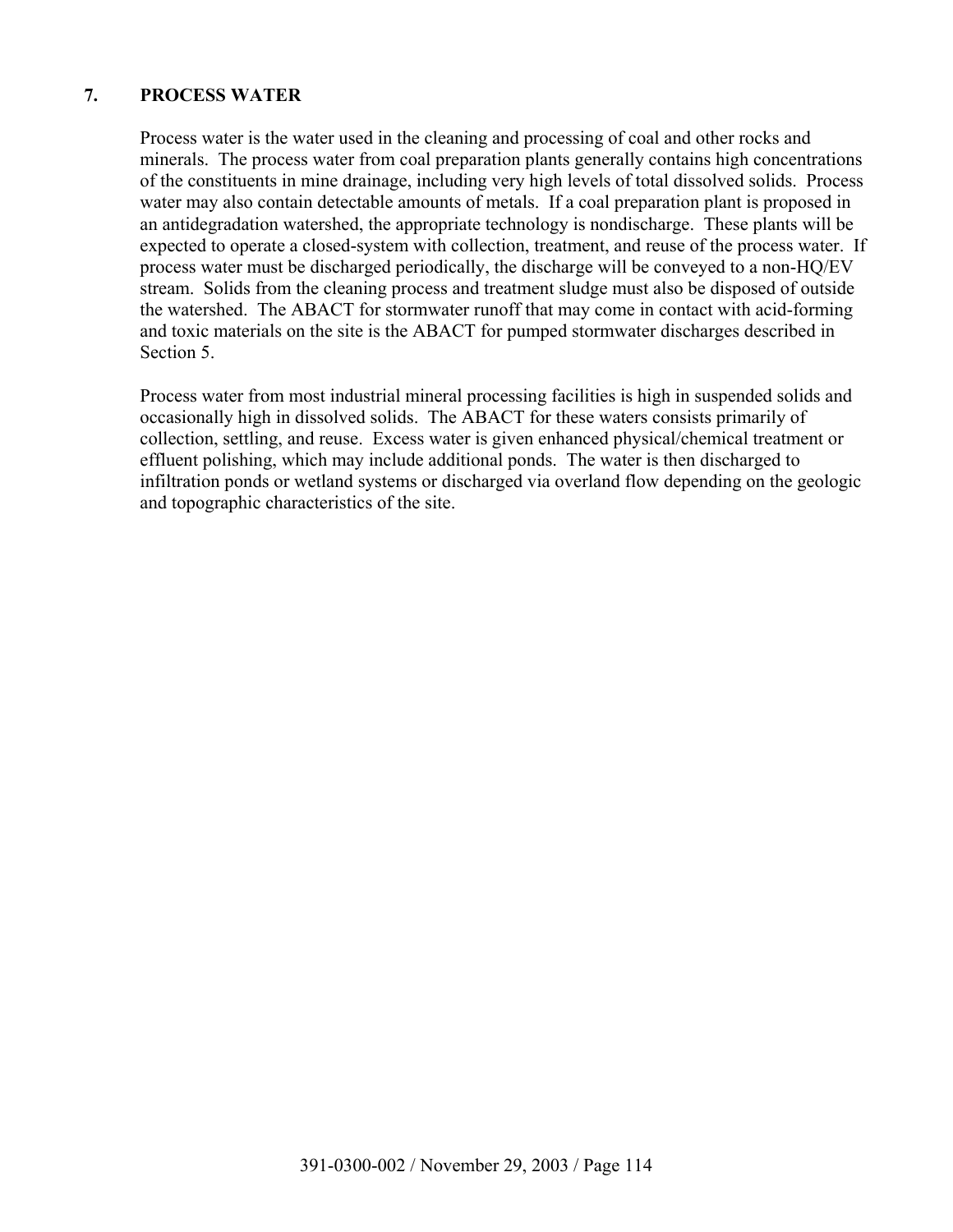## **APPENDIX E**

## **ANTIDEGRADATION BEST AVAILABLE COMBINATION OF TECHNOLOGIES FOR OIL AND GAS ACTIVITIES**

Technologies for discharges of wastewaters from oil and/or gas development to HQ or EV waters consist of a hierarchy of preferred treatment/disposal techniques which consider technical and economic feasibility as well as projected water quality impacts. This hierarchy is designed to minimize or eliminate surface water discharges, maintain existing surface water quality, and achieve the ultimate goal of DEP's *Principles for Groundwater Pollution Prevention and Remediation*, DEP ID: 383-0800-001 available on DEP's website, which is to prevent groundwater contamination whenever possible. For methods which involve a stream discharge, effluent limits developed as part of ABACT also apply (see Section 3 of this Appendix). One of the following technologies or a DEP approved equivalent must be applied to oil and/or gas discharges in HQ or EV waters.

## **1. Disposal Wells**

The most preferred T/D technology for HQ or EV waters is deep well injection because it returns oil and gas development fluids to geologic strata that approximate their point of origin. There is no discharge to surface or groundwaters and consequently no need for an NPDES permit. If properly done, this method should not degrade existing water quality and therefore no SEJ would be required.

The best opportunity for developing a successful disposal well in Pennsylvania exists in the many depleted oil and gas reservoirs scattered throughout the Commonwealth. Depleted gas reservoirs that have sufficient permeability to accept large volumes of water can make ideal disposal reservoirs when the wells that open to the reservoir can be located and monitored or plugged.

Two permits are required before a disposal well may be constructed and operated: a well permit (or registration) under the Oil and Gas Act; and an underground injection control (UIC) permit from EPA. For a description of the requirement for obtaining these permits, refer to DEP's *Oil and Gas Wastewater Permitting Manual*, DEP ID: 550-2100-002 available on DEP's website. Prior to preparation and submittal of a disposal well application, it is recommended that the applicant and/or the design engineer arrange a preliminary technical conference with the Regional Oil and Gas Manager. For a listing of the federal requirements of the Underground Injection Control program contact the EPA's Drinking/Groundwater Protection Branch, Region III, 1650 Arch Street, Philadelphia, PA 19103 (2l5/814-5445).

## **2. Collection and Discharge to Existing Treatment Facility**

If deep well injection is not technically feasible, the next most preferred technology is collection and discharge to an existing industrial waste or sewage treatment facility on a stream that is not designated HQ or EV. The existing NPDES permit for the receiving facility must be amended to accommodate the new wasteload if the current permitted capacity of the treatment plant is exceeded*.* However, no SEJ is required unless the existing treatment plant discharges to HQ waters.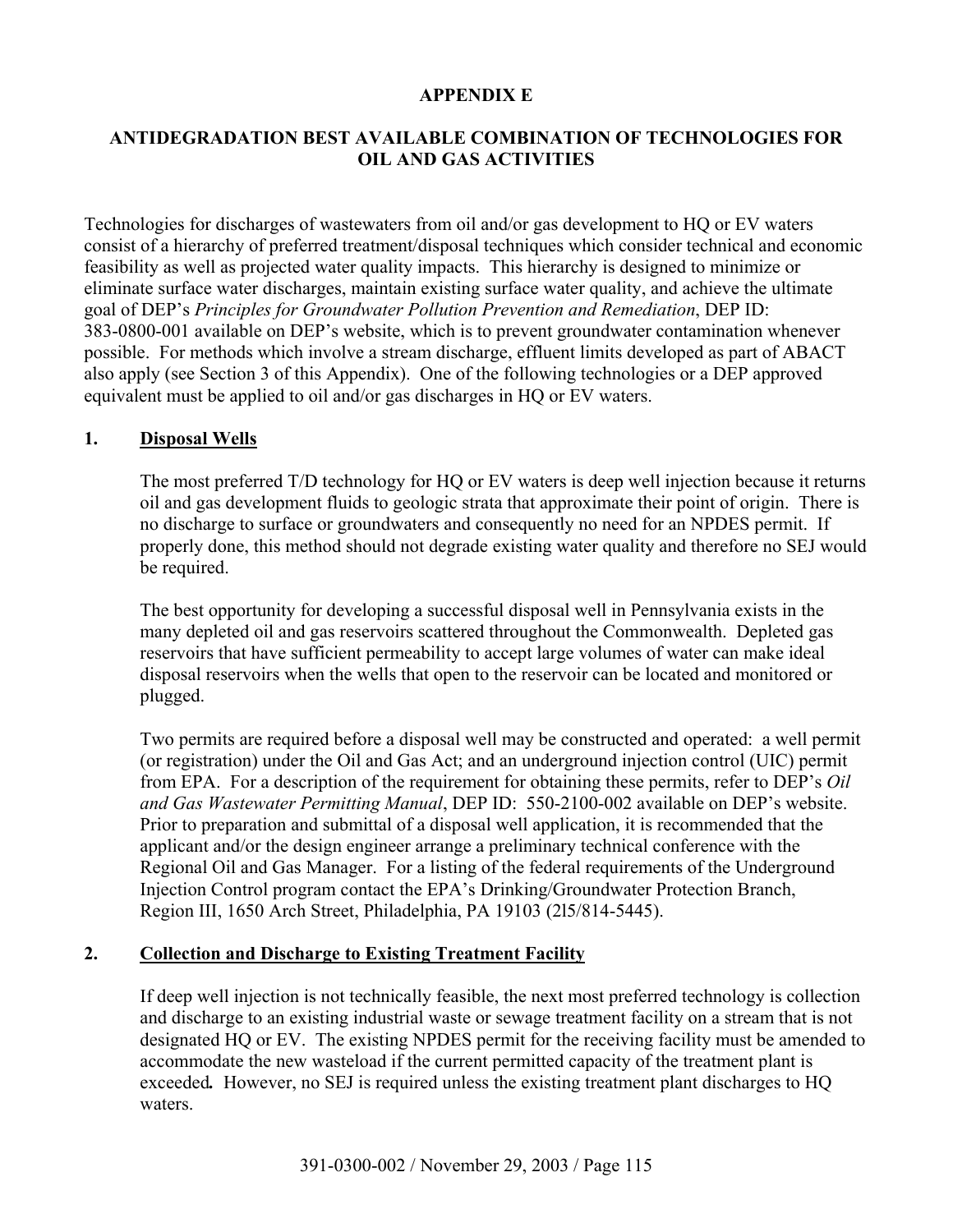This method involves collecting the wastewater and hauling it to an industrial waste or sewage treatment facility which is approved to accept brines and fluids from oil and gas exploration and development operations. These facilities operate under an NPDES and WQM permit issued by DEP. They treat the wastewater to the point where it is suitable for discharge to surface waters. The wastewaters must be collected in tanks or pits that are impermeable and any pit used for the storage of production fluids must have an identification number issued by DEP.

For more information on brine, sewage, and industrial waste treatment facilities that accept wastewaters from oil and gas operations, contact DEP's Bureau of Oil and Gas Management regional office in Pittsburgh (412) 442-4000 or Meadville (814) 332-6860.

## **3. Treatment and Discharge to Surface Water**

The least preferred oil and gas T/D technology in HQ waters is on-site treatment and discharge of production fluids from stripper wells to surface waters. These discharges require NPDES and WQM permits. The NPDES permit establishes appropriate effluent limitations, monitoring and reporting requirements, and compliance schedules and in HQ watersheds may be applied only to production fluids. SEJ is required if the discharge causes a measurable change in existing quality of the receiving stream. The treatment and discharge of drilling, fracing, and servicing fluids is prohibited in HQ and EV watersheds. The WQM permit authorizes the construction and operation of the treatment plant for treating the wastewaters being discharged.

Where this technology is employed, a discharger must provide, as a minimum, the more stringent of ABACT or WQBELs. WQBELs are developed to assure compliance with water quality criteria at a specific design stream flow. There are two evaluations needed for these situations, except where the proposed activity is SEJ. The first analysis is performed using standard DEP models at the appropriate design flow conditions listed in Table 1 of Chapter 96.4(g). These analyses would be performed for any discharge to surface waters of the Commonwealth. The second analysis is the evaluation of the discharge/activity to determine if it meets existing quality. This procedure is outlined in Chapter 8 and is carried out at the harmonic mean stream flow condition

ABACT performance goals for oil and gas activities are defined below. This listing is intended to represent the desired long-term performance level of constructed treatment facilities. It does not represent an exact statement of effluent limitations as they would appear in an NPDES permit where DEP may also require short-term effluent limitations as well as other controls and practices.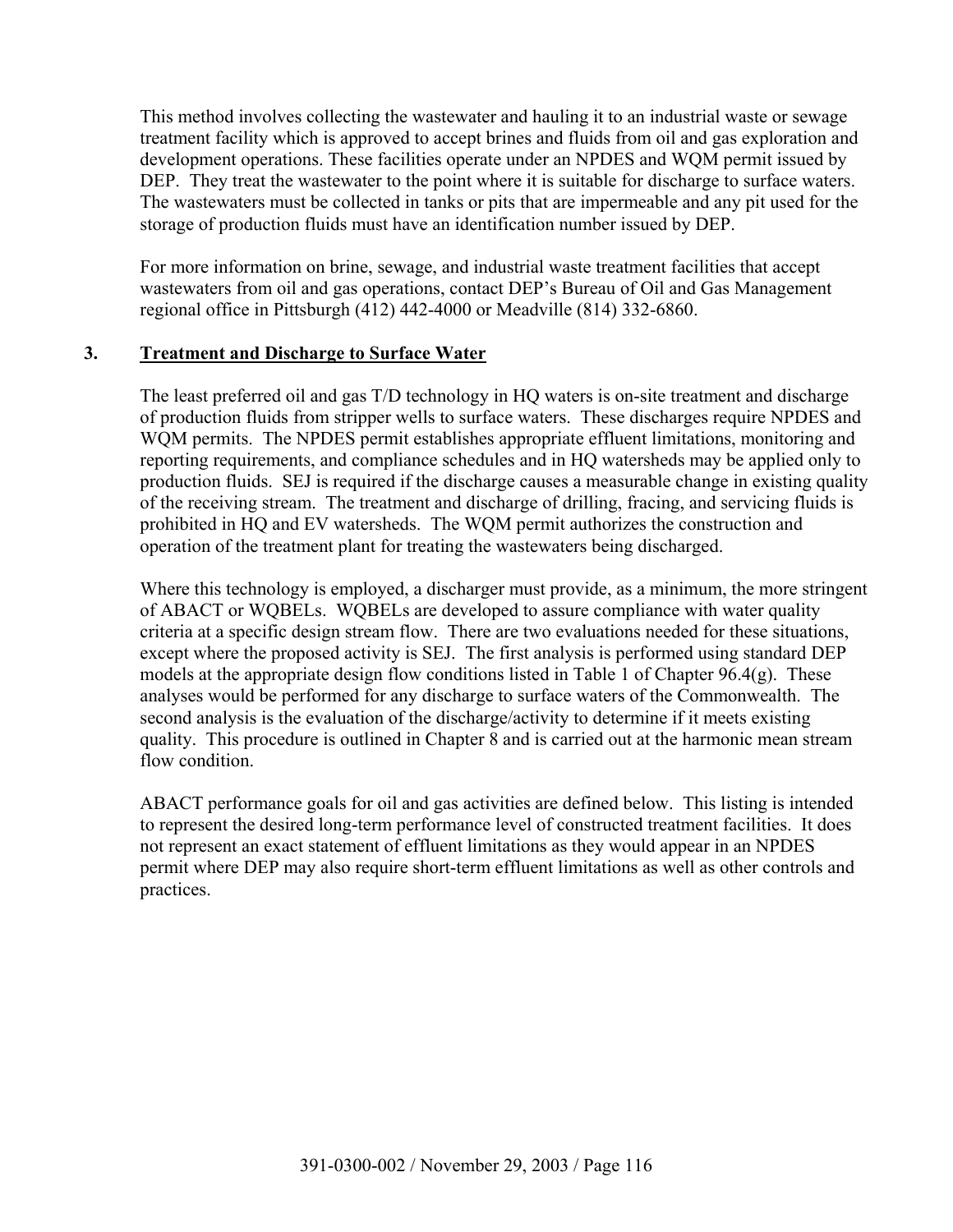## *Parameter Treatment Process Performance Expectations (mg/l)*

| Acidity                                   | $\langle$ Alkalinity                                    |
|-------------------------------------------|---------------------------------------------------------|
| Suspended Solids                          | 10                                                      |
| pН                                        | $6.5 - 9.0$ (units)                                     |
| Total Iron                                | 1.5                                                     |
| Dissolved Oxygen                          | 6.0                                                     |
| Oil and Grease                            | 10                                                      |
| Benzene, Toluene, Xylene and Ethylbenzene | not detectable with the most                            |
|                                           | sensitive analytical method described                   |
|                                           | in Chapter 16 of Title 25 of the Pa. Code.              |
| Other Parameters as needed                | --- Determined by the size and                          |
|                                           | characteristics of the proposed discharge, may include: |
|                                           | chlorides, phenolics, TDS, heavy metals - - -           |

These values are expressed as average monthly effluent limitations and additional parameters may be evaluated if necessary.

The following treatment processes are suggested to achieve ABACT:

- a. Chemical addition for pH control and metals removal.
- b. Aeration (or equivalent technology) to reduce volatile hydrocarbons and oxidize metals.
- c. Gravity separation and surface skimming (or equivalent technology) for oil and grease removal.
- d. Settling or filtration for removal of solids and oxidized metals.
- e. Treatment to remove MBAS.
- f. Flow equalization to ensure optimal treatment efficiency.

All of the above T/D technologies can be enhanced with procedures designed to minimize wastewater volume and properly contain all fluids and wastes produced. A list of fluid management alternatives is included below. As many of these procedures as are technically feasible must be implemented on oil and gas operations in HQ watersheds in an effort to reduce wastewater volume.

## **(1) On-site Fluids Handling and Storage**

Proper control and storage of fluid and waste produced during drilling, operation, servicing, and plugging of the well are essential to the protection of surface and groundwater. Pollutional substances and wastes resulting from these operations must be contained in a pit or tank or a series of pits and tanks. This includes brine, drill cuttings, drilling muds, oils, stimulation fluids, well treatment and servicing fluids, drilling fluids other than gases, and other pollutional substances. During production, tanks are required for containing brine and production fluids unless permission is granted by DEP to use a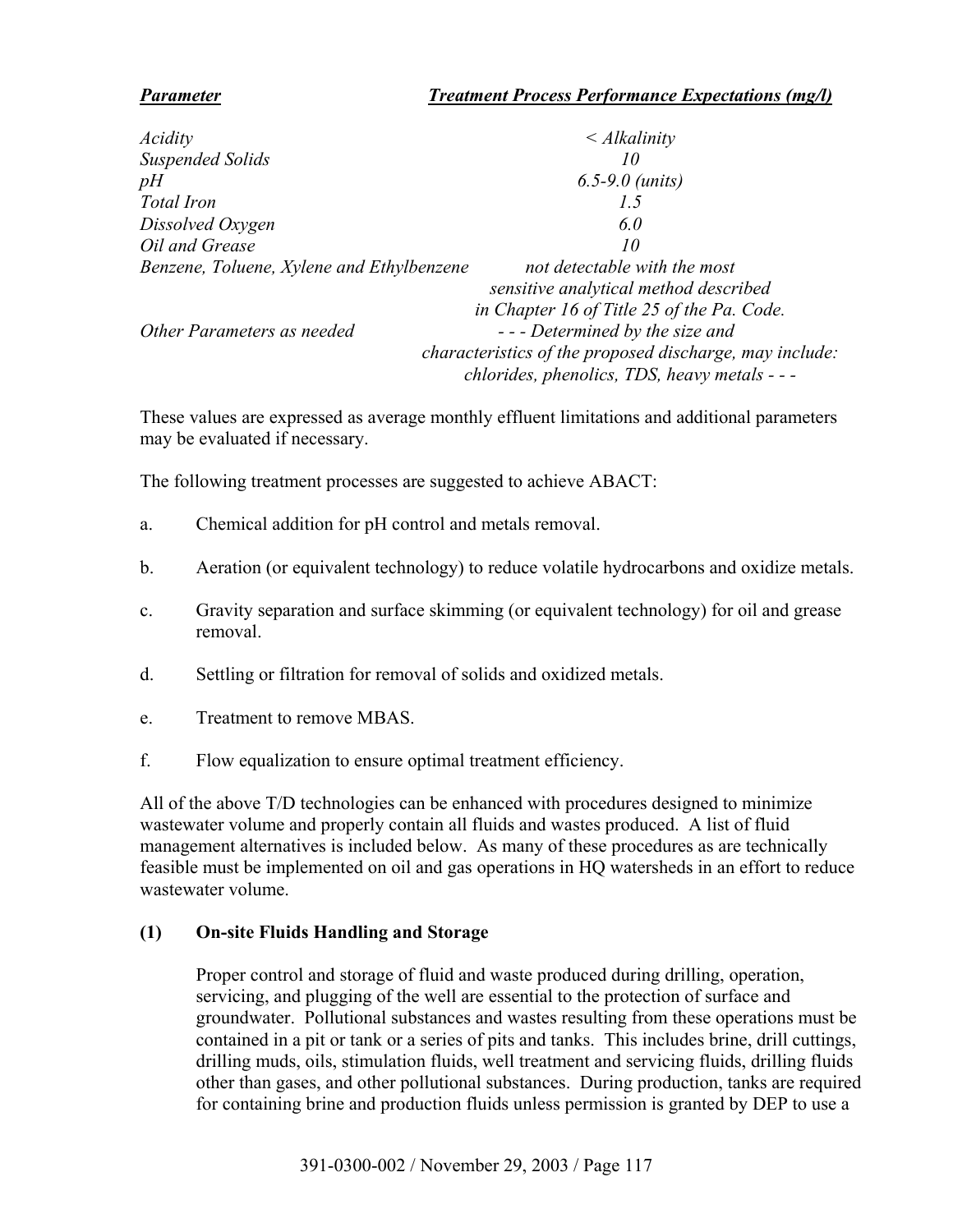lined pit under the provisions of Chapter 78.57. Pits and tanks must be impermeable, structurally sound, reasonably protected from unauthorized acts of third parties, and have sufficient capacity to contain the fluids and wastes. For detailed information on the requirement for on-site control and disposal of wastes and pollutional substances refer to DEP's *Oil and Gas Operator's Manual*, DEP ID: 550-0300-001 available on DEP's website.

#### **(2) Fluid Volume Reduction and Reuse**

One of the most efficient waste fluid management alternatives is fluid volume reduction and fluid reuse. Any fluid that can be reused or recycled represents a savings in disposal costs and a benefit to the environment. Although the procedures listed below may not be appropriate for all operations, every operator must, where appropriate, incorporate selected techniques to reduce waste fluid generation in HQ watersheds. A number of suggested alternative practices follow.

## **(a) Recycling of Produced Fluids**

Perhaps the best example of efficient reuse of produced water is in recycling or closed-loop enhanced recovery operations. Waterfloods, when operationally feasible, should be set up to collect the water produced from the wells and reinject the fluid back through the system. Under this concept, no discharge to surface or groundwater occurs. In some situations, it may be possible to use produced fluids generated at one location as make-up water at a closed-loop recycle operation.

Another example for the reuse of produced fluids is for pressure maintenance at an enhanced gas recovery operation. In this case, the brine is collected from the other gas wells in the area and transported to the injection well. The brine is injected into the gas reservoir at specific locations to maintain pressure on the gas reservoir and enhance gas production.

#### **(b) Drilling and Completion Procedures that Reduce Fluid Volumes**

The following procedures have been demonstrated to be effective in fluid volume reduction in Pennsylvania during well drilling and completion phases:

## **- Groundwater Protective Casing (Surface Casing)**

The major purpose for installing groundwater protective casing is to keep groundwater out of the well during drilling and production. This protects groundwater quality and avoids dewatering shallow aquifers. Groundwater protective casing must be set deep enough to shut off all fresh groundwater and cemented in accordance with Title 25 Pa. Code Section 78.81-78.86.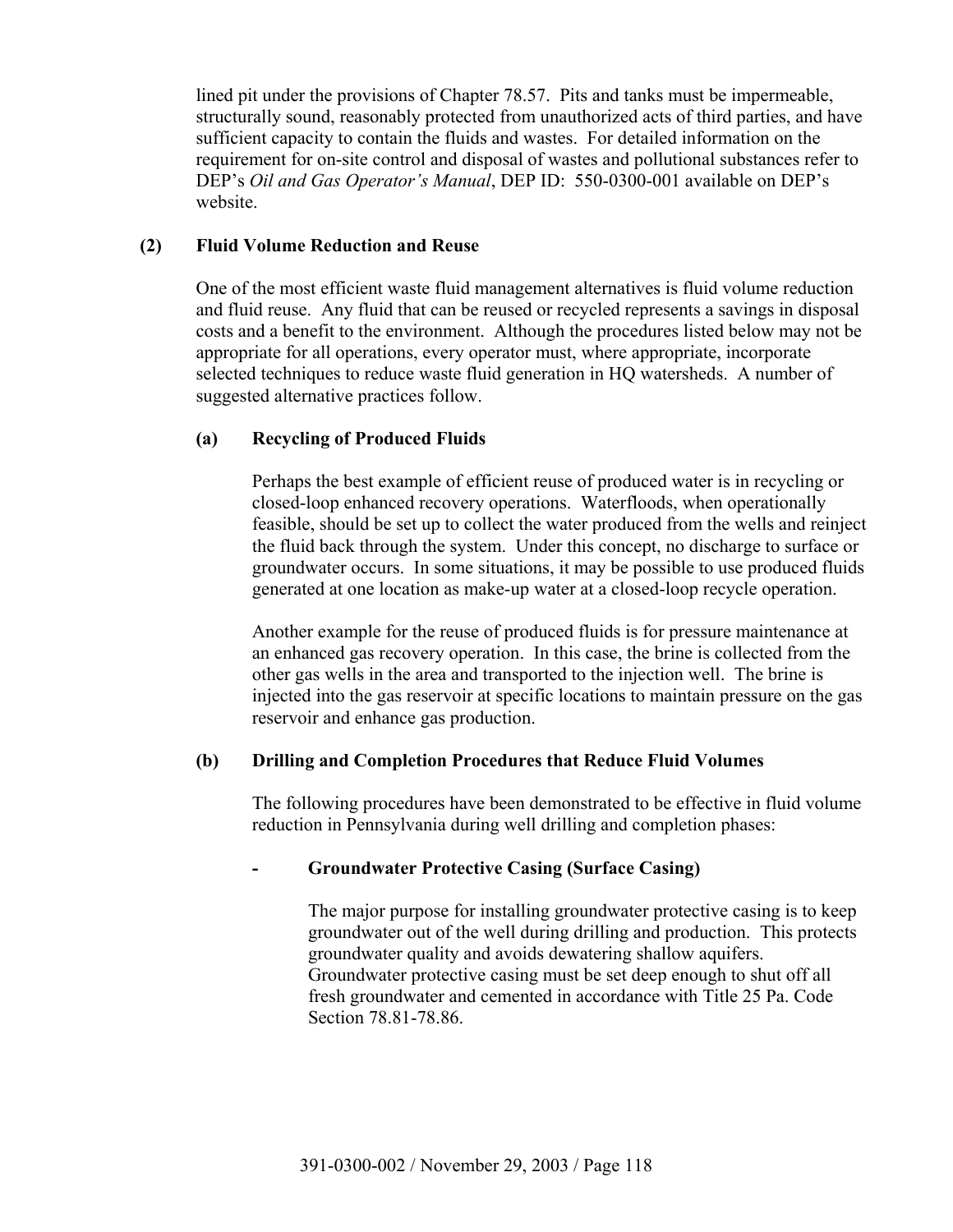## **- Continuous Air Drilling**

When water, saline or fresh, is encountered during drilling, the well should be completed as rapidly as possible to minimize the time water is being blown back to the surface. Drilling on a 24-hour schedule to eliminate daily blow-off of water accumulated in the well bore and doing everything possible to reduce the likelihood of an extra "trip" can result in substantial savings in terms of water blown to the pit.

## **- Cable Tool Drilling**

In some situations cable tool drilling may be preferred to air rotary drilling to limit the volume of water brought to the surface. Although the fresh groundwater zone is exposed for a longer time, the only surface discharge expected during cable tool drilling occurs when the cuttings are bailed out of the hole.

## **- Intermediate Strings**

In some areas, while drilling below the surface casing, specific geologic horizons or zones produce large quantities of brine during air drilling. While it is sometimes possible to overcome this water with large air volumes or pressures, it may be desirable to shut these zones off with intermediate strings of casing. In this procedure the formation or zone is fully penetrated, a string of pipe is placed in the hole, and a seal established at the bottom of the pipe. The seal may be made permanent by cementing the annular space between the well bore and the intermediate casing back to the surface, or spotting cement over the salt water producing zone.

## **- Plugging Water Bearing Zone**

In this procedure, cement or another water blocking material is placed over the water producing zone. This may be done under elevated pressure to promote penetration of the formation with the water blocking material. This technique is usually not as successful as using intermediate casing.

## **- Fluid or Mud Drilling**

For deep wells or in areas where it is anticipated that the operator will encounter large volumes of water, drilling with fluid or mud can be very effective in reducing the volume of wastewater produced. When a closed loop system is used, the drilling fluid is continuously recycled down the hole to remove cuttings to the surface. The high hydrostatic head in the well bore prevents large inflows of formation water that might otherwise be blown to the surface during air drilling. Although mud or fluid drilling represents an effective water control alternative for drilling, this practice results in the additional problem of mud disposal.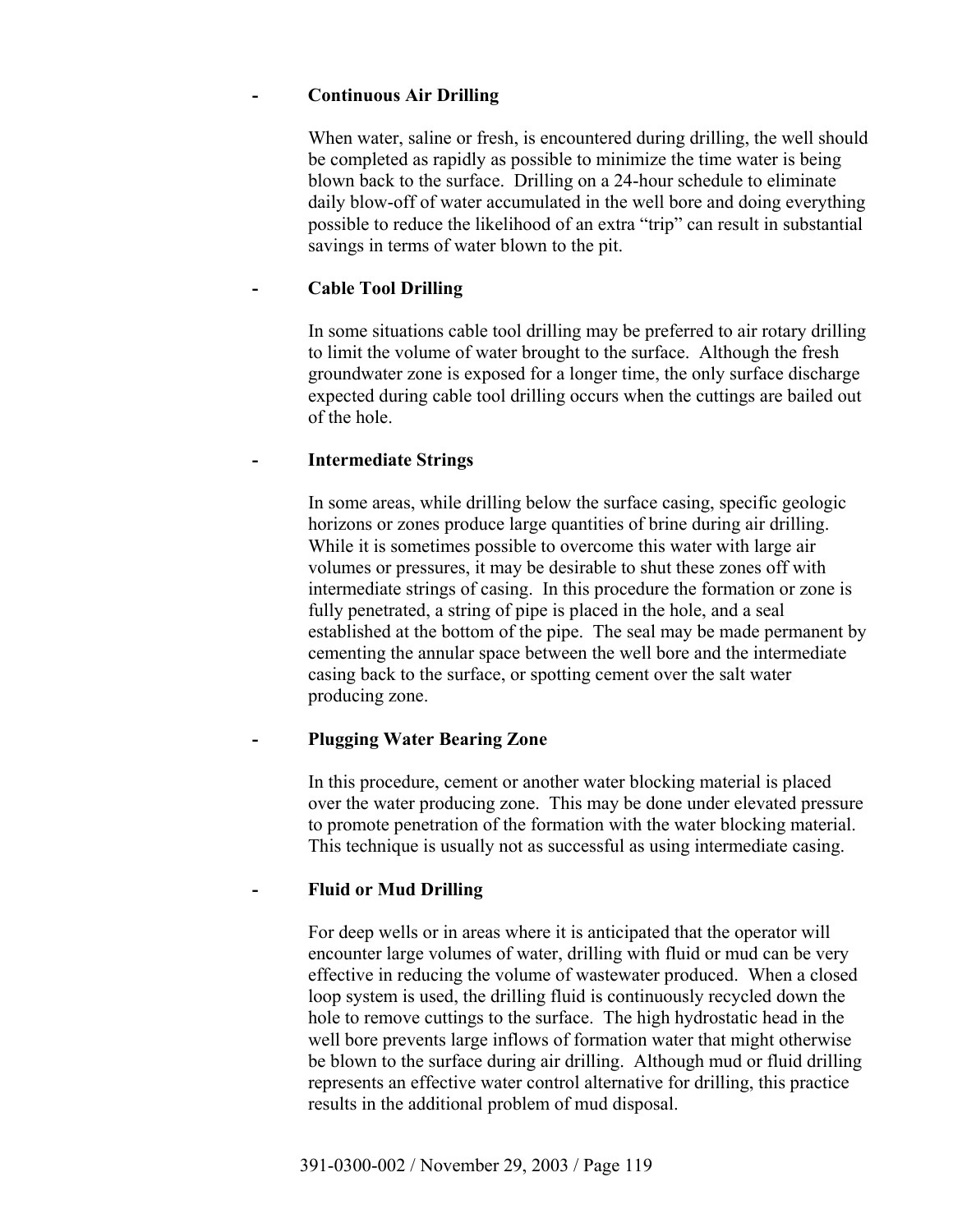## **(c) Stimulation Procedures that Reduce Fluid Volumes**

A number of techniques are available to reduce the waste-fluid volume generated by hydrofracturing. Several of these involve use or re-use (recycling) of previously-generated fluids. Other methods involve reduction of fluid volumes required to treat the well.

## **- Re-Use of Frac Water**

By containing the flow back from a well after hydrofracturing, it is possible to re-use some of the water on successive stages of the same job or on other wells. On-site pretreatment such as flocculation, settling, or filtration may be necessary to re-use the water. This activity has a dual advantage in that: 1) flow-back water is carefully controlled and not allowed to spill onto the land surface or discharge to streams and 2) the total volume of water required is reduced. The re-use of frac water has caused formation plugging and may not be acceptable for every operation.

#### **- Use of Production Brines in Frac**

In some situations it is possible to utilize production brine to hydrofracture wells. The use of brines in this manner reduces the total volume of wastewater generated. Again, pretreatment may be necessary as formation plugging can result.

#### **- Use of Pit Water to Frac**

Like production brine, pit water which consists of drilling and perhaps frac water may in some applications, be used for stimulation. Again, pretreatment may be necessary.

## **- Use of Efficient Frac Fluids**

Recently developed hydrofracturing fluid systems are so efficient in transporting and depositing the propping agent in the created fracture that smaller volumes of fluid can achieve excellent results. One example is the foam frac which consists of a gas and water phase with large concentrations of surfactants. This system can reduce the water requirements by more than 75 percent over conventional gel or water fracs. Sand concentrations in excess of 15 pounds per gallon of water are possible. While this system is not used in open hole completions because of the danger involved, it is an effective fluid reduction technique in cased wells. Although it is a more expensive method, great reductions in spent fracturing fluid, water handling, clean-up and storage, and reservoir damage are definite benefits. The results of this type of fracturing may be unsatisfactory in some formations.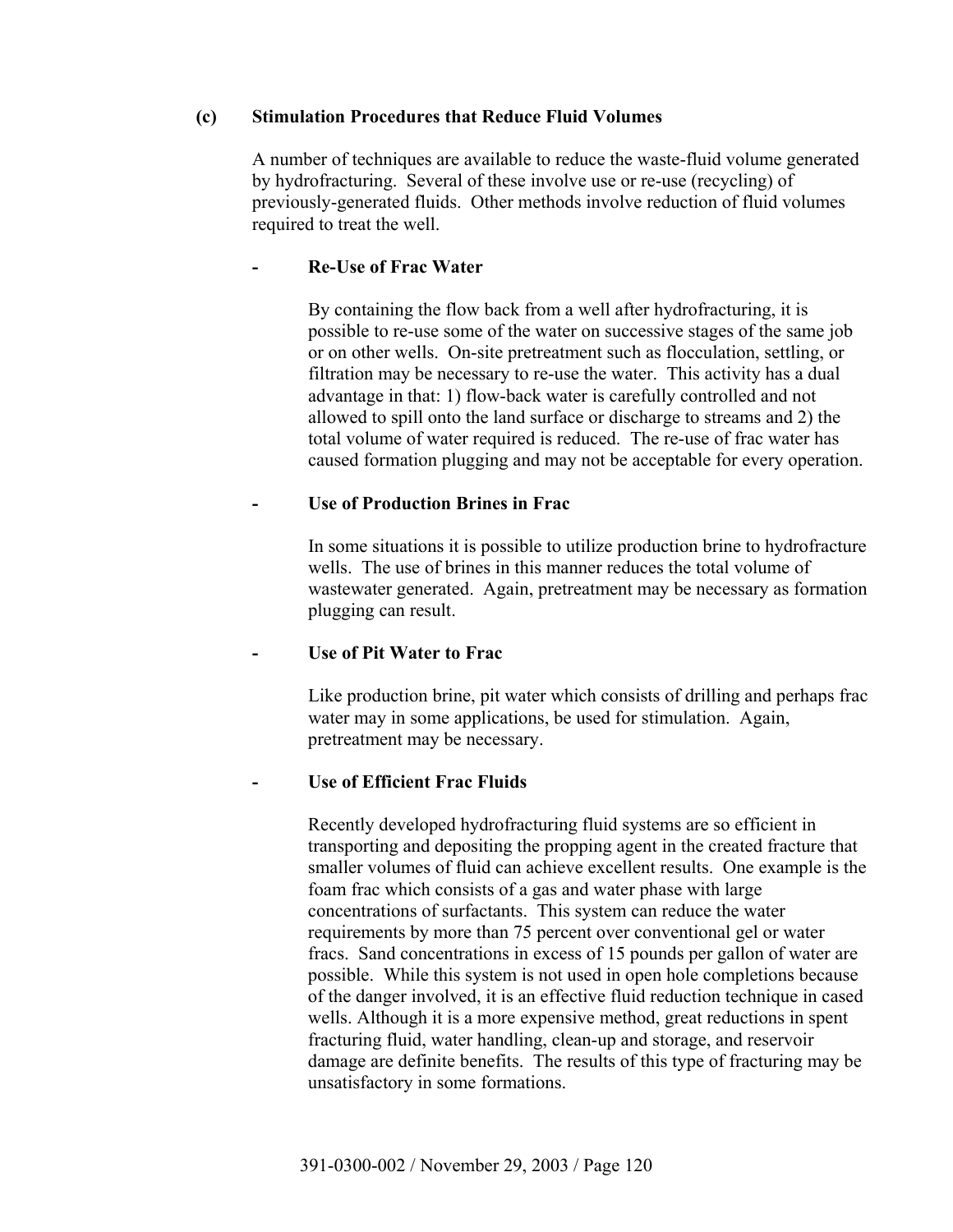## **(d) Water-Oil Ratio Improvement Chemicals**

Water-oil ratio improvement chemicals consist of polymeric materials which decrease the relative permeability of the rock to water as compared to oil. They are introduced into the formation by pumping under pressure. Thus, a more favorable water-to-oil ratio is achieved. This practice reduces the amount of produced water and is only approved for use in closed loop systems.

#### **(e) Evaporation**

Natural evaporation from open holding ponds as a waste fluid disposal alternative is not viable year-round in Pennsylvania. The average yearly precipitation throughout the state exceeds evapotranspiration by 10 to 24 inches. As a result, uncovered impoundments that may be utilized to evaporate wastewater would increase in fluid volume from precipitation rather than decrease in volume through evaporation. Only during selected months does evaporation occur at a significant rate in Pennsylvania. However, even during these months, precipitation may exceed the reported evaporation rate.

Innovative systems that enhance evaporation artificially, however, may be viable methods of wastewater reduction or disposal. Such systems, using waste heat at compressor stations, exist in Pennsylvania today and have proven to be effective.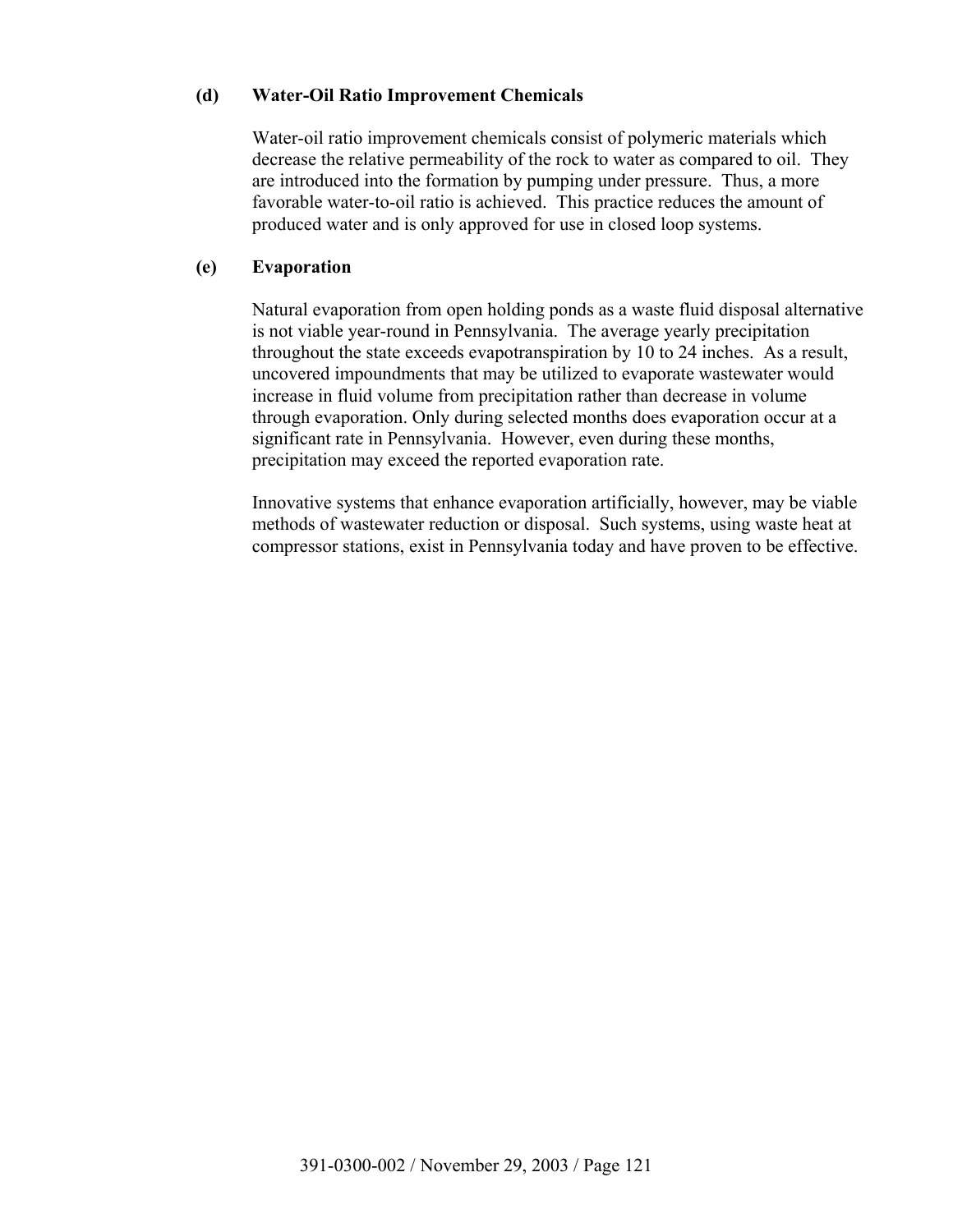## **APPENDIX F**

## **DEP COMPREHENSIVE STORMWATER MANAGEMENT POLICY**

This policy document describes DEP's update of its stormwater management programs, using existing authority to improve water quality, sustain water quantity including groundwater recharge and stream base flow, and to implement federal stormwater management obligations.

This policy provides a framework for the integration of all DEP stormwater management programs and promotes a comprehensive watershed approach to stormwater management in the Commonwealth. This policy identifies and integrates existing legal requirements and post-construction stormwater management planning goals, objectives, and recommended procedures into the various DEP stormwater management programs.

Unmanaged or poorly managed stormwater can result in stream bank scour, stream destabilization, sedimentation, loss of groundwater recharge, loss of base flow, localized flooding, habitat modification, and water quality and quantity impairment. Conversely, properly managed stormwater through properly constructed and maintained BMPs can remove pollutants, facilitate groundwater recharge through retention and infiltration, provide base flow for surface waters, and maintain the stability and the environmental integrity of waterways and wetlands. To provide long-term protection and sustainability of ground and surface water resources, stormwater should be managed at the source or origin as an environmental resource to be protected rather than as a waste to be quickly discharged and moved downstream.

Fundamentally, the goals of the policy are to improve and sustain ground and surface water quality and quantity through the use of planning practices and BMPs that minimize the generation of stormwater runoff, provide groundwater recharge and minimize the adverse effects of stormwater discharges on ground and surface water resources. This policy also supports the fulfillment of the state's obligation under Title 25 Pa. Code Section 93.4a to protect and maintain existing uses and the level of water quality necessary to protect those uses in all surface waters and to protect and maintain water quality in "special protection" waters. Special protection waters are Pennsylvania's highest quality surface waters and include EV and HQ waters.

## **Recommended Post-Construction Stormwater Management Process to Meet Regulatory Standards**

Procedurally, post-construction stormwater management plans required under the NPDES Stormwater Discharges Associated with Construction Activities permit program and the NPDES Municipal Separate Storm Sewer System (MS4) permit program, as well as stormwater management plans developed under the Act 167 program, must demonstrate compliance with the antidegradation requirements at Title 25 Pa. Code Section 93.4a to protect and maintain existing uses and the level of water quality necessary to protect those uses in all surface waters and protect and maintain water quality in special protection waters.

This policy recommends that in order to meet the regulatory requirements of Title 25 Pa. Code Section 93.4a, persons involved in the development of post-construction stormwater management plans should prepare a comparative pre- and post-construction stormwater management analysis.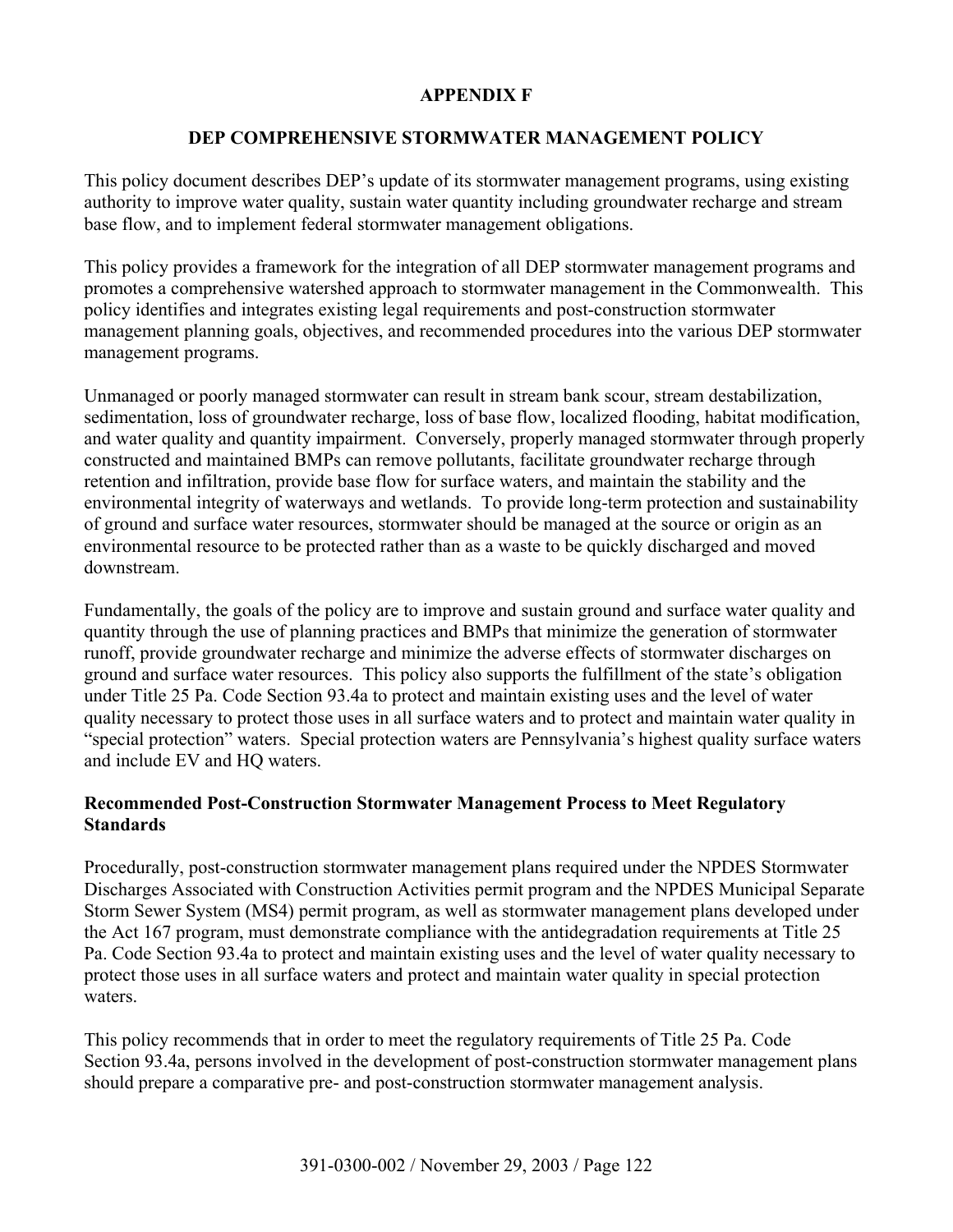In watersheds other than special protection, based upon the comparative stormwater management analysis, planners and applicants should evaluate and utilize infiltration BMPs to manage the net change in stormwater generated or otherwise replicate to the maximum extent possible pre-construction stormwater infiltration and runoff conditions so that post-construction stormwater discharges do not degrade the physical, chemical, or biological characteristics of the receiving waters. Additionally, water quality treatment BMPs must be employed where necessary to ensure protection of existing uses and the level of water quality necessary to protect those existing uses. Finally, the volume and rate of stormwater discharges must be managed to prevent the physical degradation of receiving waters, such as scour and streambank destabilization.

In special protection watersheds, based upon the comparative stormwater management analysis, planners and applicants can ensure that existing water quality will be protected and maintained by demonstrating that post-construction infiltration equals or exceeds pre-construction infiltration and that any post-construction discharge will not degrade the physical, chemical, or biological characteristics of the special protection surface water. In these special protection watersheds, infiltration BMPs should be used to the maximum extent possible. To the extent that planners and applicants cannot totally infiltrate stormwater to pre-construction volumes due to site conditions or limitations, off-site compensation projects in the same watershed and preferably upstream of the project site should be evaluated and employed to protect and maintain water quality. Additionally, water quality treatment BMPs must be employed where necessary to ensure the protection and maintenance of water quality. Finally, the volume and rate of stormwater discharges must be managed to prevent the physical degradation of receiving waters, such as scour and streambank destabilization.

Overall, the implementation of these stormwater management approaches will meet the requirements of Title 25 Pa. Code Section 93.4a by reducing pollutant loads to streams, recharging aquifers, protecting stream base flows, preventing stream bank erosion and streambed scour, and protecting the environmental integrity of receiving waters.

## **Integration of Post-Construction Stormwater Management Planning into Existing Stormwater Programs**

# **NPDES Stormwater Discharge Associated with Construction Activity Permit Program**

Pennsylvania regulates stormwater impacts occurring during construction under the Erosion and Sediment Pollution Control Program. All earth disturbances of 5,000 square feet or greater require the development and implementation of an erosion and sediment control plan under Title 25 Pa. Code Chapter 102. Erosion and sediment control BMPs are used to minimize the potential for accelerated erosion and sediment pollution from these activities. DEP's *Erosion and Sediment Pollution Control Manual*, DEP ID: 363-2134-008 available on DEP's website, that identifies BMPs, provides recommended site design standards and specifications as well as their applicability to various situations. For HQ and EV watersheds, there are more protective BMP requirements contained in Chapter 102. Beyond these planning and implementation requirements persons conducting earth disturbance activities are required to secure the appropriate NPDES permit as follows:

## **Phase I Earth Disturbances 5 Acres or Greater**

EPA regulations implementing the Clean Water Act require NPDES permits for construction activities of 5 acres or greater (Phase I). Using its existing authority pursuant to DEP's regulations found in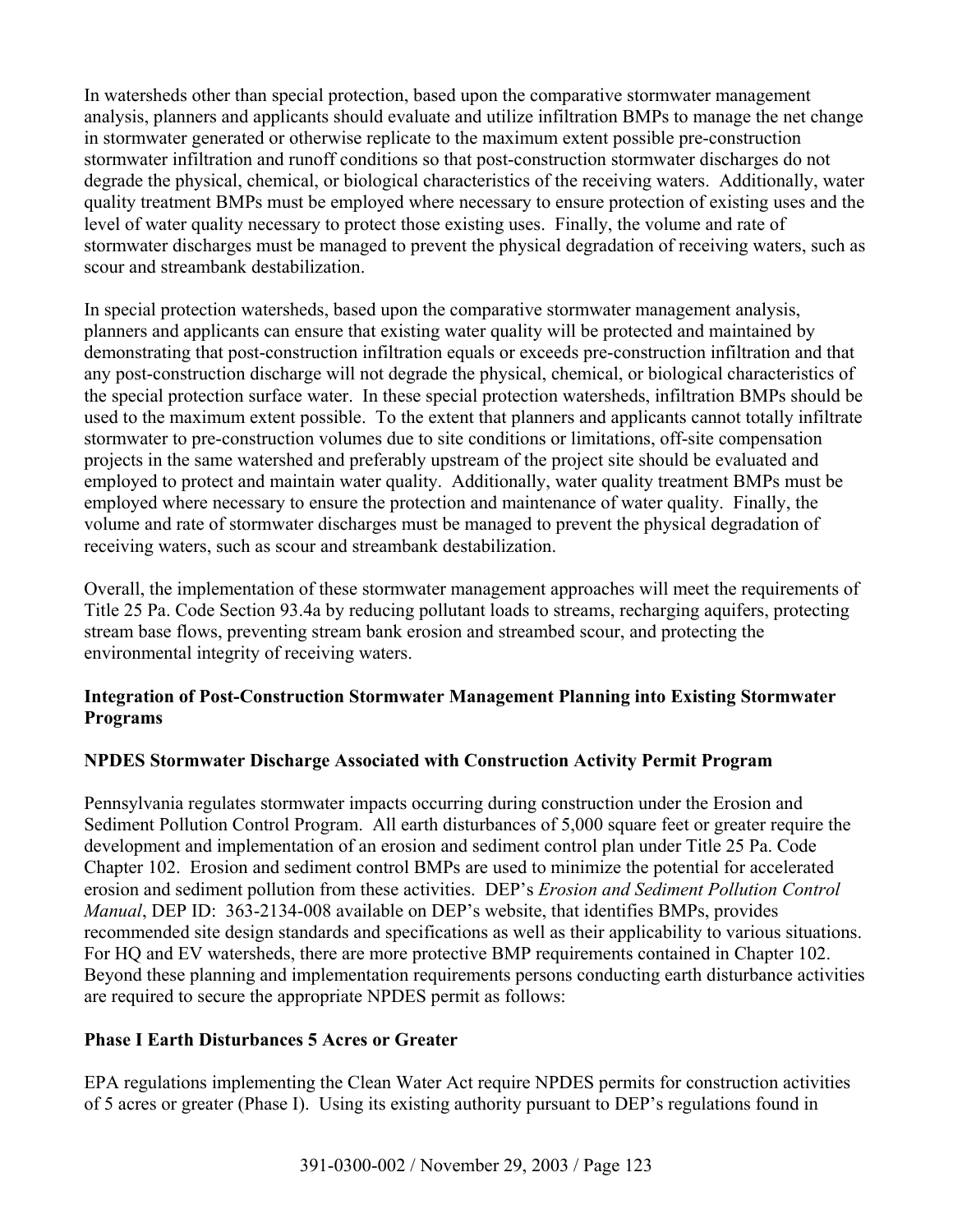Title 25 Pa. Code Chapters 92, 93, 96, and 102, Pennsylvania began to implement the Phase I Stormwater NPDES program in 1992. Under DEP's regulations, any earth disturbance 5 acres or greater (including earth disturbances of less than 5 acres that occur as a part of a larger common plan of development or sale consisting of 5 acres or more) requires a permit prior to the commencement of the earth disturbance. An individual NPDES permit is required for projects located in HQ and EV watersheds and in most circumstances a general permit is available for use in all other watersheds. DEP has delegated the primary functions and responsibilities of the program to County Conservation Districts under the authority contained in the Conservation District Law.

# **Phase II Earth Disturbance between 1 and 5 Acres**

In 1999, EPA promulgated Phase II stormwater regulations establishing NPDES permit requirements for construction activities with between 1 and 5 acres of earth (including earth disturbances less than 1 acre that occur as part of a larger common plan of development or sale between 1 and 5 acres), with a point source discharge. Pennsylvania is required to implement the Phase II requirements by December 8, 2002.

An NPDES Phase II permit is not required for earth disturbance activities of between 1 and 5 acres unless there is point source discharge of stormwater to surface waters of the Commonwealth. For activities that do not have a point source discharge, the erosion and sediment pollution control plan requirements in Chapter 102 described above will be used as the substantive environmental control requirements for those projects. Earth disturbance activities of between 1 and 5 acres (small construction sites) that include a point source discharge and which are located in HQ and EV watersheds require an individual NPDES permit. In most circumstances a general permit is available for use in all other watersheds.

## **Integration of Post-Construction Stormwater Management Plans into NPDES Stormwater Discharge Associated with Construction Activity Permits**

Since 1990, the Federal NPDES regulations have required the identification of post-construction stormwater management BMPs in the permit application or NOI for General Permit users. To further advance effective stormwater management and to support the regulatory requirements found at Title 25 Pa. Code Section 93.4a, DEP has amended the permit application and NOI for General Permits to require the identification of post-construction stormwater management BMPs within a site specific postconstruction stormwater management plan. Post-Construction Stormwater Management Plans should be developed in accordance with the process described above and supported by references listed in Appendix A of this policy.

# **NPDES Municipal Separate Storm Sewer System (MS4) Discharge Permit Program**

The federal Phase II stormwater regulations also established NPDES permit requirements for MS4 discharges from Municipal Separate Storm Sewer Systems (MS4s). Pennsylvania is required to implement these MS4 requirements by December 2002. Based on 1990 census data there are approximately 700 municipalities and other facilities within the Commonwealth that must meet the Phase II permit requirements.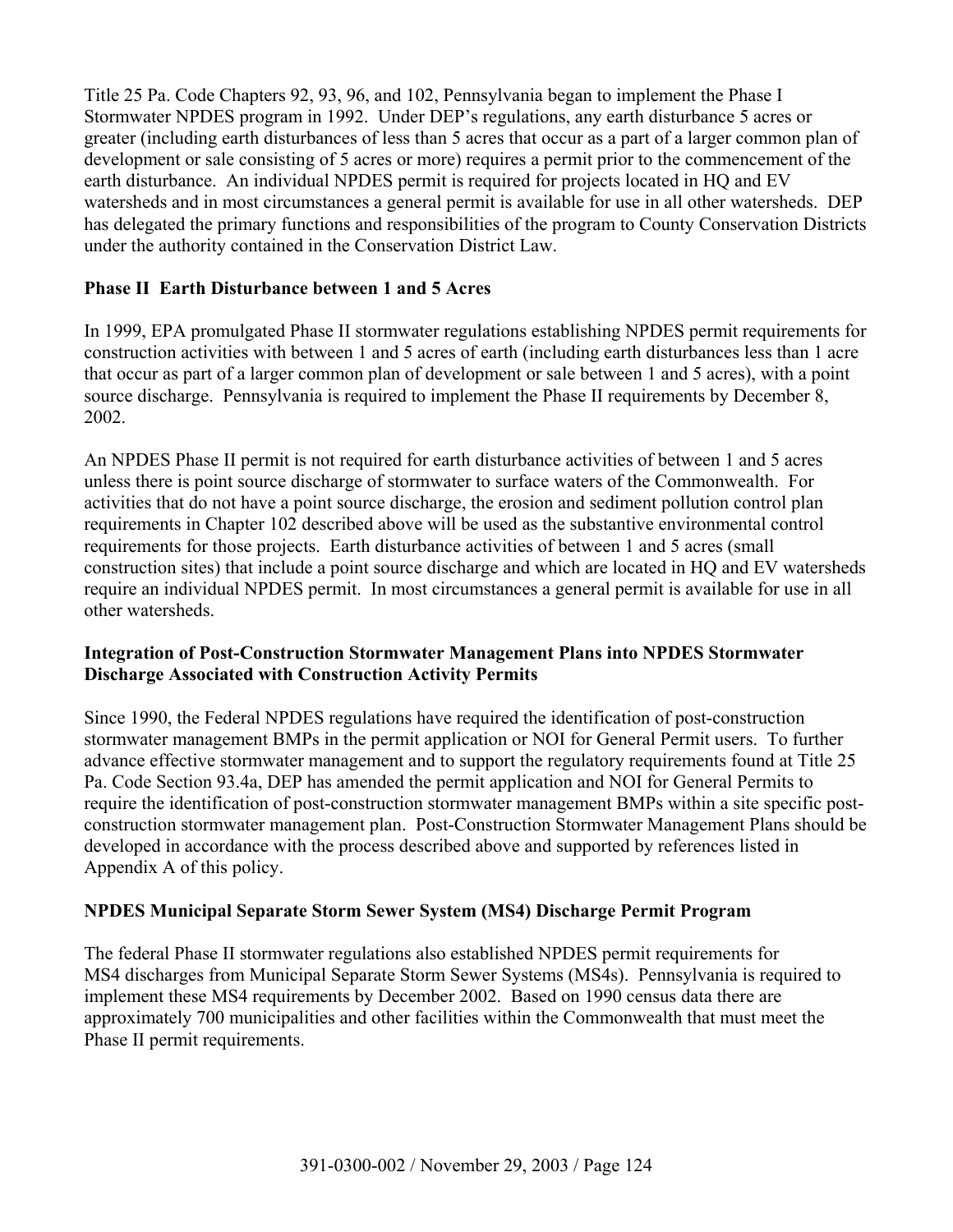In general terms, the MS4 permit requirements are to develop, implement, and enforce a BMP based stormwater program with these six elements:

- 1. Implement a public education program;
- 2. Include public involvement in decision making;
- 3. Eliminate or treat discharges not composed entirely of stormwater;
- 4. Require erosion and sediment controls for construction activities;
- 5. *Require BMPs to manage post-construction stormwater for new development and redevelopment; and*
- 6. Require pollution prevention/good housekeeping for municipal operations.

EPA's Phase II regulations allow existing state and local regulatory programs to be used to meet the MS4 requirements. DEP will use a general permit to cover the required program elements in watersheds other than special protection. Pennsylvania will use the Stormwater Management Act (Act 167) Program as a centerpiece of the MS4 program for Pennsylvania. In general, municipalities that have developed and are implementing an Act 167 Plan developed on a watershed basis that includes the water quality protective measures, including an MS4 module, will be able to meet the EPA MS4 NPDES requirements through the Act 167 process.

Municipalities that are required to obtain an MS4 permit but which have discharges to watersheds without an approved Act 167 Plan that meets the water quality requirements of Title 25 Pa. Code Section 93.4a will be encouraged to work with their county to develop a stormwater plan that meets the requirements of Act 167 and the Phase II MS4 permit. Financial assistance for that effort is authorized under Act 167 and a special MS4 module is available for this purpose. Municipalities that do not want to participate in the Act 167 process will be required to develop a separate municipal plan to meet the MS4 requirements without the use of state cost-sharing funding under Act 167*.*

## **Integration of Post-Construction Stormwater Management Plans into Act 167 Stormwater Management Plans and MS4 Permits**

Under the Stormwater Management Act (Act 167), counties are required to develop a watershed based stormwater management plan that is implemented by affected municipalities through municipal ordinances. Both the statute and implementation guidelines require these plans to include provisions to protect water quality, existing uses and the level of water quality necessary to protect those existing uses in all surface waters, and to protect and maintain water quality in special protection waters. Funding has generally been available from DEP to cover 75 percent of the cost to develop the plan. Act 167 also authorizes funding to support municipal implementation of ordinances adopted under the Act 167 plan.

This program has evolved since it began in 1979. Watershed based stormwater management plans developed under Act 167 approved by DEP will include water quality and quantity protection requirements to be implemented by municipalities at the local level as discussed above. Where Act 167 plans implement these water quality and quantity requirements, individuals and DEP may rely on those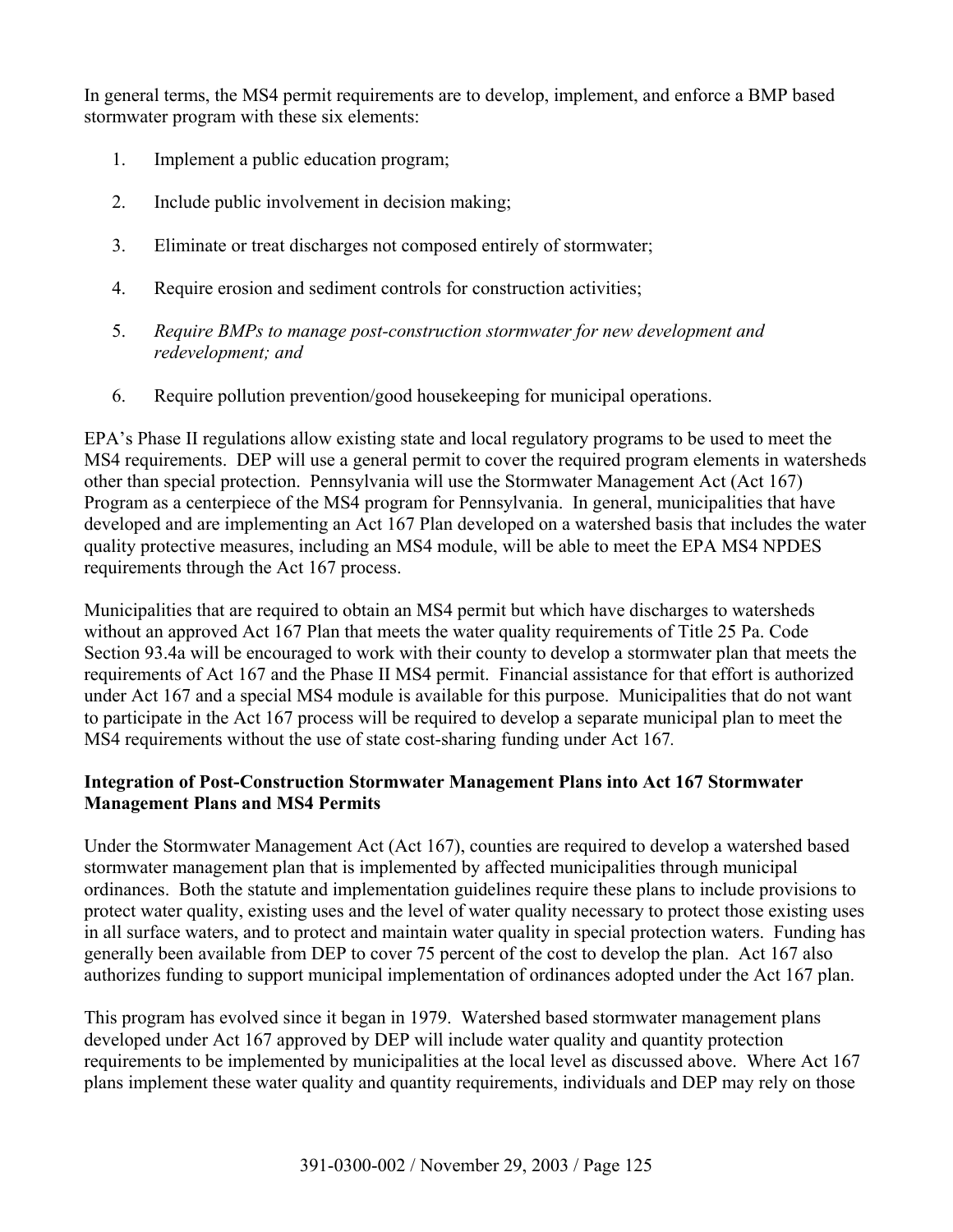Act 167 plans and implementing municipal ordinances to meet the relevant MS4 NPDES permitting requirements for municipalities under the Clean Water Act Phase II stormwater program.

DEP will encourage the use of Act 167 plans to facilitate implementation of the new MS4 NPDES permit program described above by including an "MS4 module" in the planning process. In this way, municipalities required to meet the MS4 requirement will be able to do so using the watershed plans, cost-share funds, and municipal ordinances available under Act 167.

## **NPDES Industrial Stormwater Permit Program**

The existing Phase I of the federal NPDES stormwater permitting regulations for industrial facilities includes 11 categories of industrial activity that are required to be permitted, including the construction activities discussed previously in this policy (5 acres or more).

A permit exception is incorporated in the Phase II program. This exception is referred to as the "no exposure certification" exception. The exception allows all but 1 (construction) of the 11 industrial activities to bypass the permitting process and requirements if their industrial activities and materials are not "exposed to stormwater." A similar exception under Phase I only applied to one industrial activity, commonly referred to as "light industry." "Light industry" operators were not required to submit any information supporting their claim for the exception.

The Phase II program covers the same industrial categories but expands the "no exposure" permit exception. The exception previously enjoyed by "light industry" activities is now available for all categories (except for construction activity) listed under the definition of "industrial activity." The new rule allows for a simple and cost-effective way to comply with permitting provisions when industrial activities and materials are completely sheltered from stormwater. Under the EPA rule, operators now have the option of either applying for a permit, or submitting a "no exposure certification" form, conditioned on the discharge not contributing "to the violation of, or interfering with the attainment or maintenance of, water quality standards, including designated uses."

DEP will implement the "no exposure certification" by amending its existing stormwater discharge general permit for industrial activities. The next permit revision will provide all permittees with an option to either submit the NOI for coverage under the statewide general permit, or to submit a "no exposure certification" statement. The certifications must be made on a facility-wide basis and are required every 5 years.

## **Flood Protection and Combined Sewer Overflow Programs**

While stormwater management is related to flood protection, this policy is not intended to address major flood events on streams and rivers or modify existing flood protection programs and policies of DEP. Additionally, this policy is not intended to modify or otherwise affect existing policies and programs of DEP related to combined sewer overflows.

## **Technical Support and Guidance**

There are numerous sources of technical support and guidance available in print and electronically which provide an array of development planning options and post-construction stormwater BMPs that can be used to meet the objectives of this policy and underlying legal requirements. A list of recently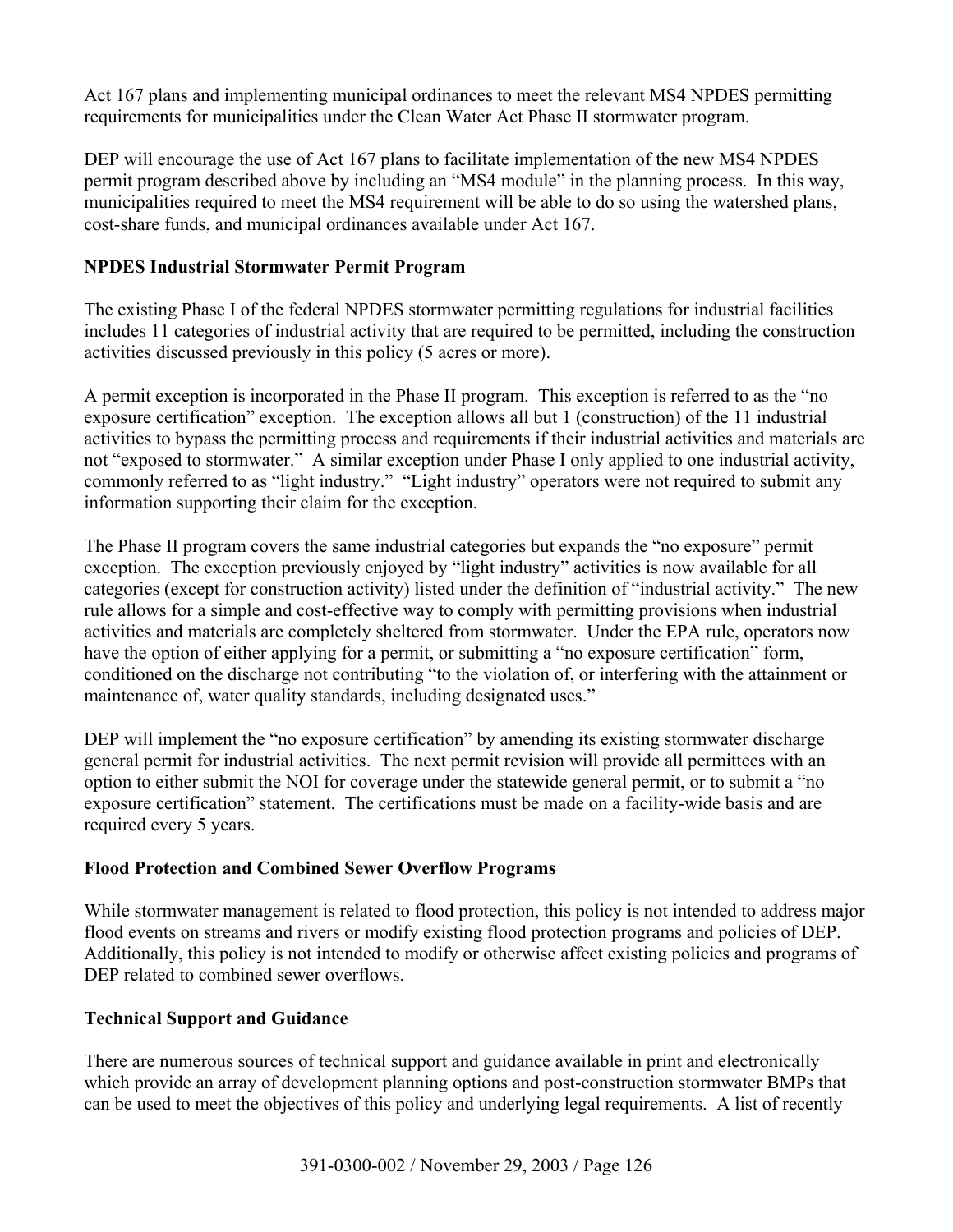developed manuals and reference materials is included in Attachment A of this Appendix. DEP is in the process of developing a Pennsylvania specific post-construction stormwater BMP manual that is expected to be available in 2004.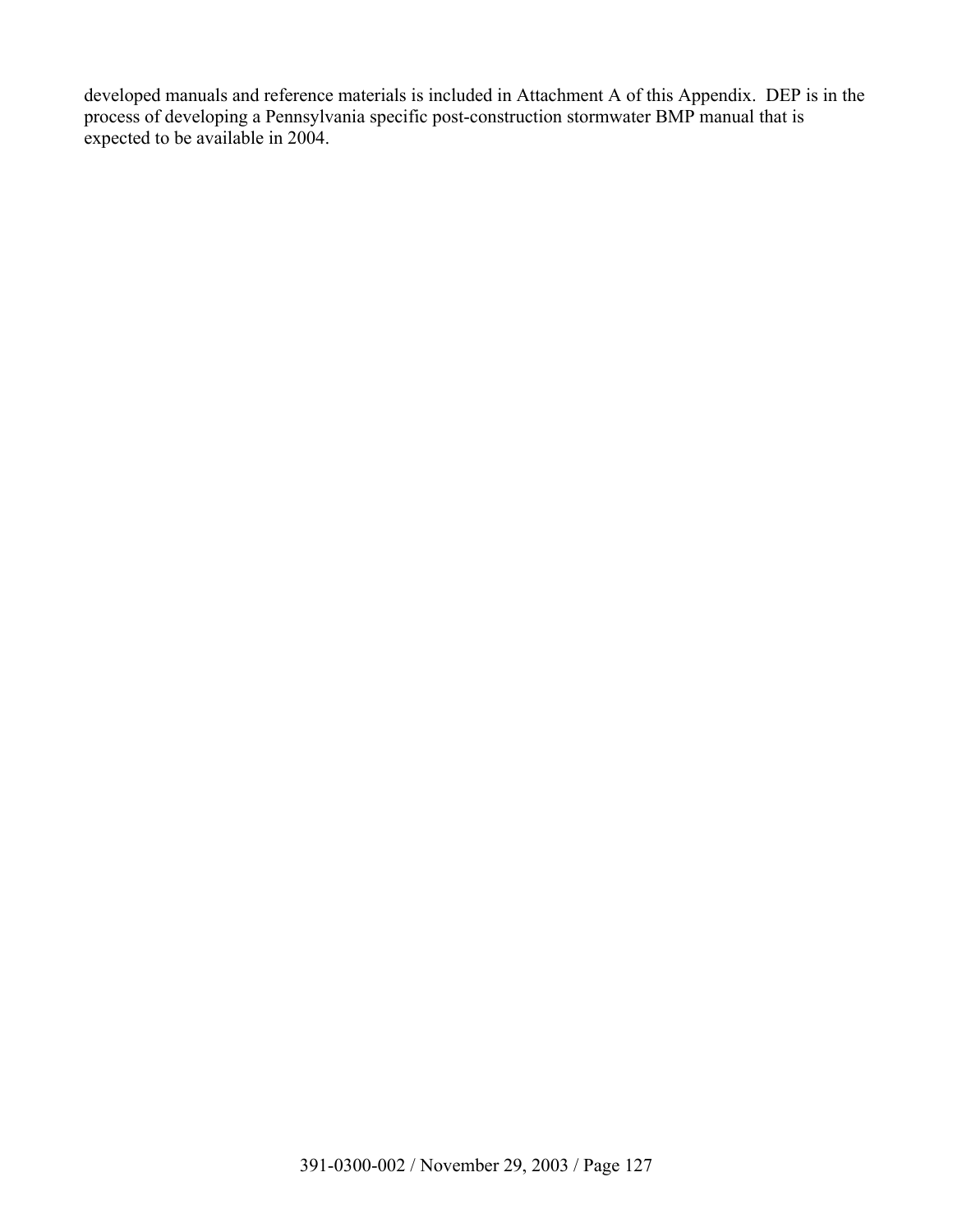#### *Attachment A*

#### **Stormwater Management BMP Manuals**

#### **Delaware Conservation Design For Stormwater Management Guidance Manual (1997)**

| Address: DNREC |                                                                                        |
|----------------|----------------------------------------------------------------------------------------|
|                | Division of Soil and Water Conservation                                                |
|                | Sediment and Stormwater Program                                                        |
|                | 89 Kings Highway                                                                       |
|                | Dover, DE 19901                                                                        |
| Website:       | www.dnrec.state.de.us/dnrec2000/Divisions/Soil/Stormwater/Apps/DesignManualRequest.htm |
| Cost:          | \$25                                                                                   |

## **2000 Maryland Stormwater Design Manual (10/2000)**

| Address: | Maryland Department of the Environment                                          |
|----------|---------------------------------------------------------------------------------|
|          | Water Management Administration                                                 |
|          | Nonpoint Source Program                                                         |
|          | 2500 Broening Highway                                                           |
|          | Baltimore, MD 21224                                                             |
|          | $(410)$ 631-3543 or 1-800-633-6101                                              |
| Website: | www.mde.state.md.us/environment/wma/stormwatermanual/Manual CD/Introduction.pdf |
|          | www.mde.state.md.us/environment/wma/stormwatermanual/publist2.htm               |
| Cost:    | October 2000 edition, web download – free                                       |

April 2000 edition, printed version - \$25

### **Revised Manual for New Jersey: Best Management Practices for Control of Nonpoint Source Pollution from Stormwater (5/2000, 5th draft)**

| Address: NJDEP |                                                                                                                                                                                                                                                                                                  |
|----------------|--------------------------------------------------------------------------------------------------------------------------------------------------------------------------------------------------------------------------------------------------------------------------------------------------|
|                | Division of Watershed Management                                                                                                                                                                                                                                                                 |
|                | Sandra A. Blick                                                                                                                                                                                                                                                                                  |
|                | PO Box 418                                                                                                                                                                                                                                                                                       |
|                | Trenton, NJ 08625-0418                                                                                                                                                                                                                                                                           |
|                | $H2Oshed(\omega)$ dep.state.nj.us                                                                                                                                                                                                                                                                |
|                | $\mathbf{W}$ and $\mathbf{W}$ and $\mathbf{W}$ and $\mathbf{W}$ and $\mathbf{W}$ and $\mathbf{W}$ and $\mathbf{W}$ and $\mathbf{W}$ and $\mathbf{W}$ and $\mathbf{W}$ and $\mathbf{W}$ and $\mathbf{W}$ and $\mathbf{W}$ and $\mathbf{W}$ and $\mathbf{W}$ and $\mathbf{W}$ and $\mathbf{W}$ and |

- Website: www.state.nj.us/dep/watershedmgt/bmpmanual.htm
- Cost: web download free

### **New York State Stormwater Management Design Manual (10/2001)**

Address: New York State Department of Environmental Conservation 625 Broadway Albany, NY 12233

Webpage: www.dec.state.ny.us/website/dow/swmanual/swmanual.html

Cost: web download - free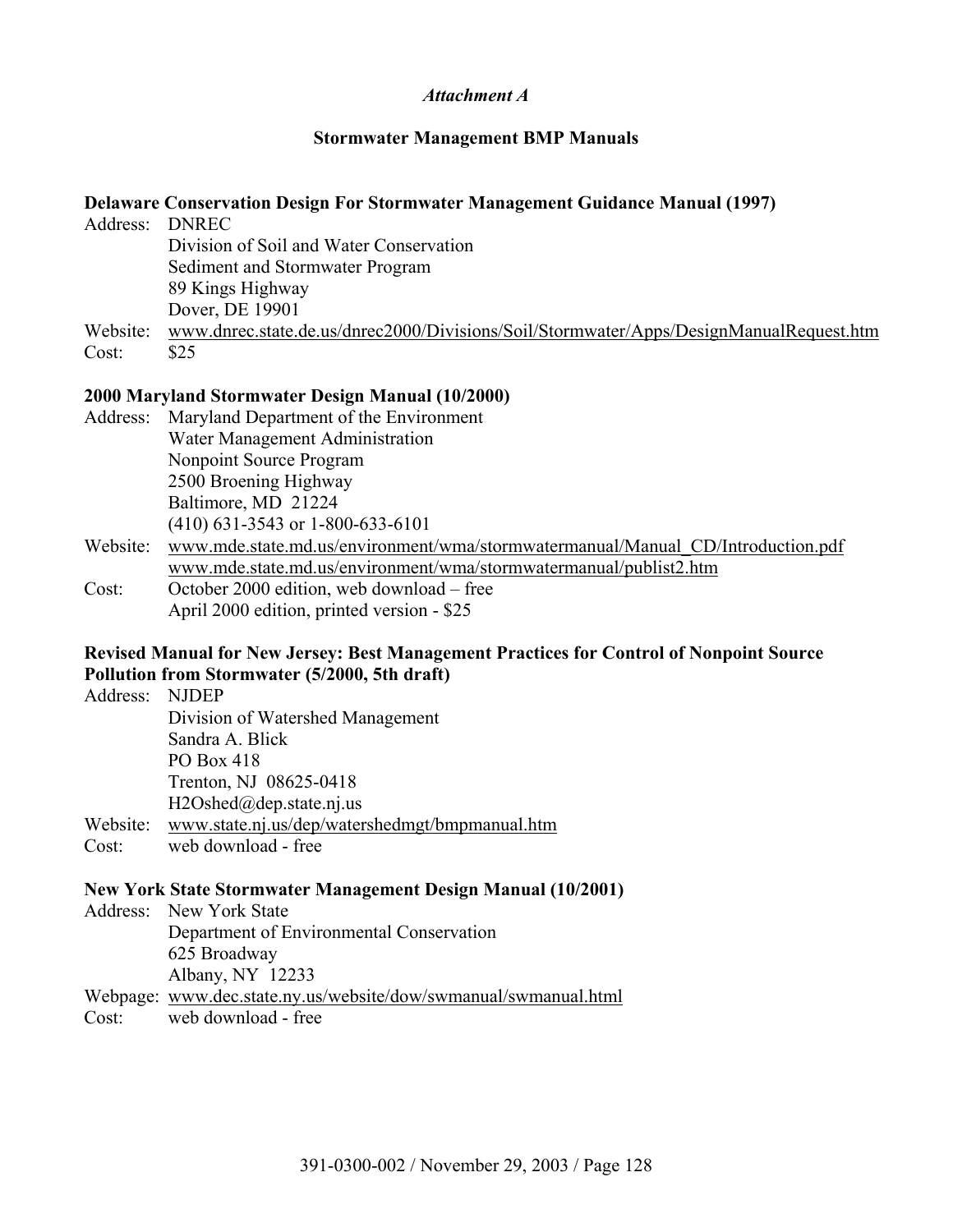#### **Pennsylvania Handbook of Best Management Practices for Developing Areas (1997)**

Address: PACD 25 North Front St. Harrisburg, PA 17101 (717) 236-1006  $(717)$  236-6410 - fax Website: www.pacd.org/products/bmp/bmp\_handbook.htm www.pacd.org/products/bmp/bmp\_orderform.htm Cost: web download – free (limited browser version) printed version - \$20-30

# **Center for Watershed Protection**

Address: 8391 Main Street Ellicott City, MD 21043-4605 (410) 461-8323 (410) 461-8324 - fax Website: www.cwp.org/

#### **Pennsylvania Department of Environmental Protection**

- Address: Bureau of Watershed Management Division of Waterways, Wetlands and Erosion Control P. O. Box 8775 Harrisburg, PA 17105-8775 (717) 787-6827 (717) 787-5986 - fax
- Website: www.dep.state.pa.us/dep/deputate/watermgt/wc/subjects/stormwatermanagement.htm www.dep.state.pa.us/dep/deputate/watermgt/wc/subjects/WWEC/StrmH2O\_Home.htm
- Address: Southeast Regional Office Lee Park, Suite 6010 555 North Lane Conshohocken, PA 19428 (610) 832-6130 (610) 832-6133 - fax Website: www.dep.state.pa.us/dep/deputate/fieldops/se/stormwater.htm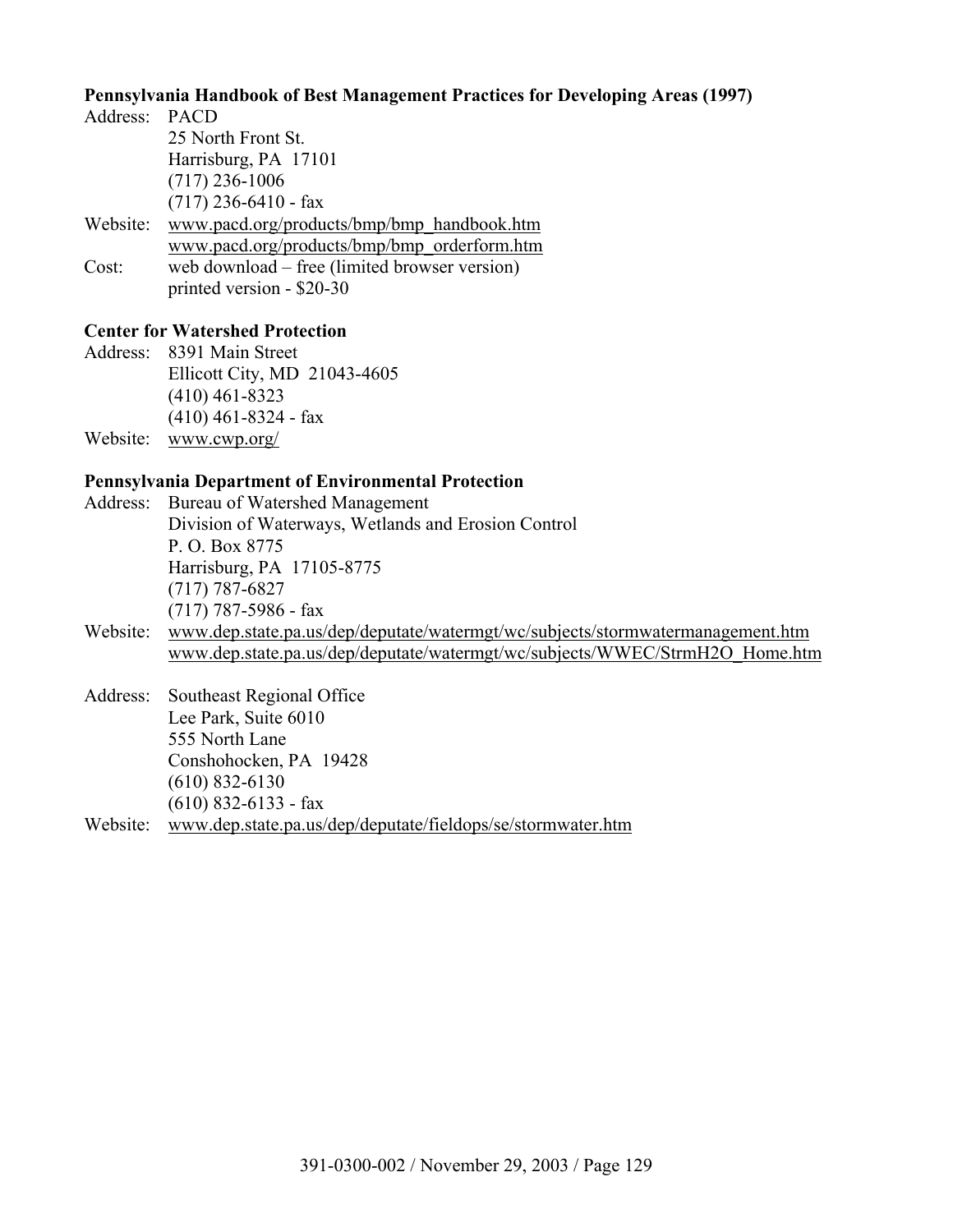### **APPENDIX G**

#### **CHAPTER 23. ENVIRONMENTAL QUALITY BOARD POLICY FOR PROCESSING PETITIONS - STATEMENT OF POLICY**

#### **§23.1. Petitions.**

- (a) Petitions shall be submitted on forms supplied by DEP to the Secretary of the Department of Environmental Protection, Rachel Carson State Office Building, Post Office Box 2063, Harrisburg, Pennsylvania 17105-2063, and shall contain the following information:
	- (1) The petitioner's name, address and telephone number.
	- (2) A description of the action requested in the petition and one of the following:
		- (i) Suggested regulatory language if the petition requests that the EQB adopt or amend regulations.
		- (ii) A specific citation to the regulations to be repealed if the petition requests that the EQB repeal existing regulations.
	- (3) The reason the petitioner is requesting this action from the EQB, including factual and legal contentions as well as supporting documentation which establish the petitioner's justification for the requested action by the EQB.
	- (4) The types of persons, businesses and organizations likely to be impacted by this proposal.
	- (5) For petitions for redesignation of streams under Chapter 93 (relating to water quality standards) and The Clean Streams Law (35 P. S. §§691.1-691.1001), the petition shall include the following information to satisfy paragraph (3):
		- (i) A clear delineation of the watershed or stream segment to be redesignated, both in narrative form and on a map.
		- (ii) The current designated uses of the watershed or segment.
		- (iii) The requested designated uses of the watershed or segment.
		- (iv) Available technical data on instream conditions for the following: water chemistry, the aquatic community (benthic macroinvertebrates or fishes, or both) or instream habitat. If these data are not included, provide a description of the data sources investigated.
		- (v) A description of existing and proposed point and nonpoint source discharges and their impact on water quality or the aquatic community, or both. The names, locations and permit numbers of point source discharges and a description of the types and locations of nonpoint source discharges should be listed.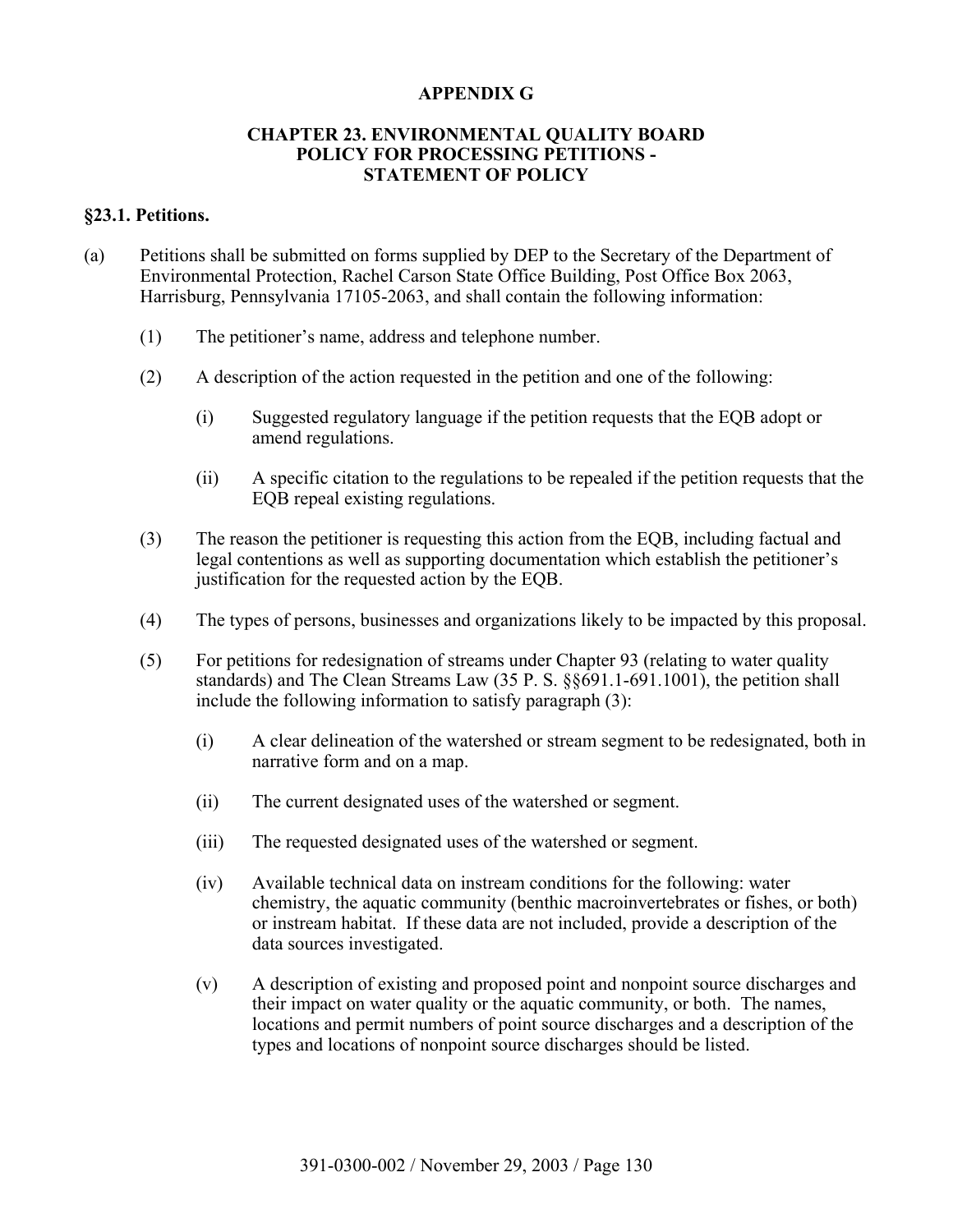- vi) Information regarding any of the qualifiers for designation as High Quality Waters (HQ) or Exceptional Value Waters (EV) in §93.4b (relating to qualifying as HQ or EV waters) used as a basis for the requested designation.
- (vii) A general description of land use and development patterns in the watershed. Examples include the amount or percentage of public lands (including ownership) and the amount or percentage of various land use types (such as residential, commercial, industrial, agricultural and the like).
- (viii) The names of all municipalities through which the watershed or segment flows, including an official contact name and address.
- (ix) Locational information relevant to subparagraphs (iv)-(viii) (except for contact names and addresses) displayed on maps, if possible.
- (b) The general procedures in this chapter apply to petitions unless the EQB adopts specific procedures for a particular type of petition. Special procedures have been adopted for petitions requesting that the EQB designate an area as unsuitable for mining activity. These petitions are reviewed under Chapter 86 (relating to surface and underground coal mining: general).

## **§23.2. Departmental review.**

DEP will examine the petition to determine if it meets the following conditions:

- (1) The petition is complete as required by §23.1 (relating to petitions).
- (2) The petition requests an action that can be taken by the EQB.
- (3) The requested action does not conflict with Federal law.

## **§23.3. Notification.**

DEP will notify the EOB and petitioner of its determination within 30 days of receipt of the petition. If DEP determines that the petition is not appropriate for submittal to the EQB because it does not meet each of the conditions in §23.2 (relating to Departmental review), DEP's notification shall state the reasons for its determination and give the petitioner 30 days to complete the petition or modify the request.

## **§23.4. Oral presentation.**

At the next EQB meeting occurring at least 15 days after DEP's determination that a petition is appropriate for consideration by the EQB, the Chairperson of the EQB shall inform the EQB of the petition for rulemaking, the nature of the request and the petitioner. The Chairperson shall give the petitioner or the petitioner's representative the opportunity to make a 5-minute oral presentation on why the EQB should accept the petition. DEP will also make a recommendation on whether the EQB should accept the petition.

## **§23.5. Board determination.**

The EQB may refuse to accept a petition if it determines that one or more of the following conditions exist: